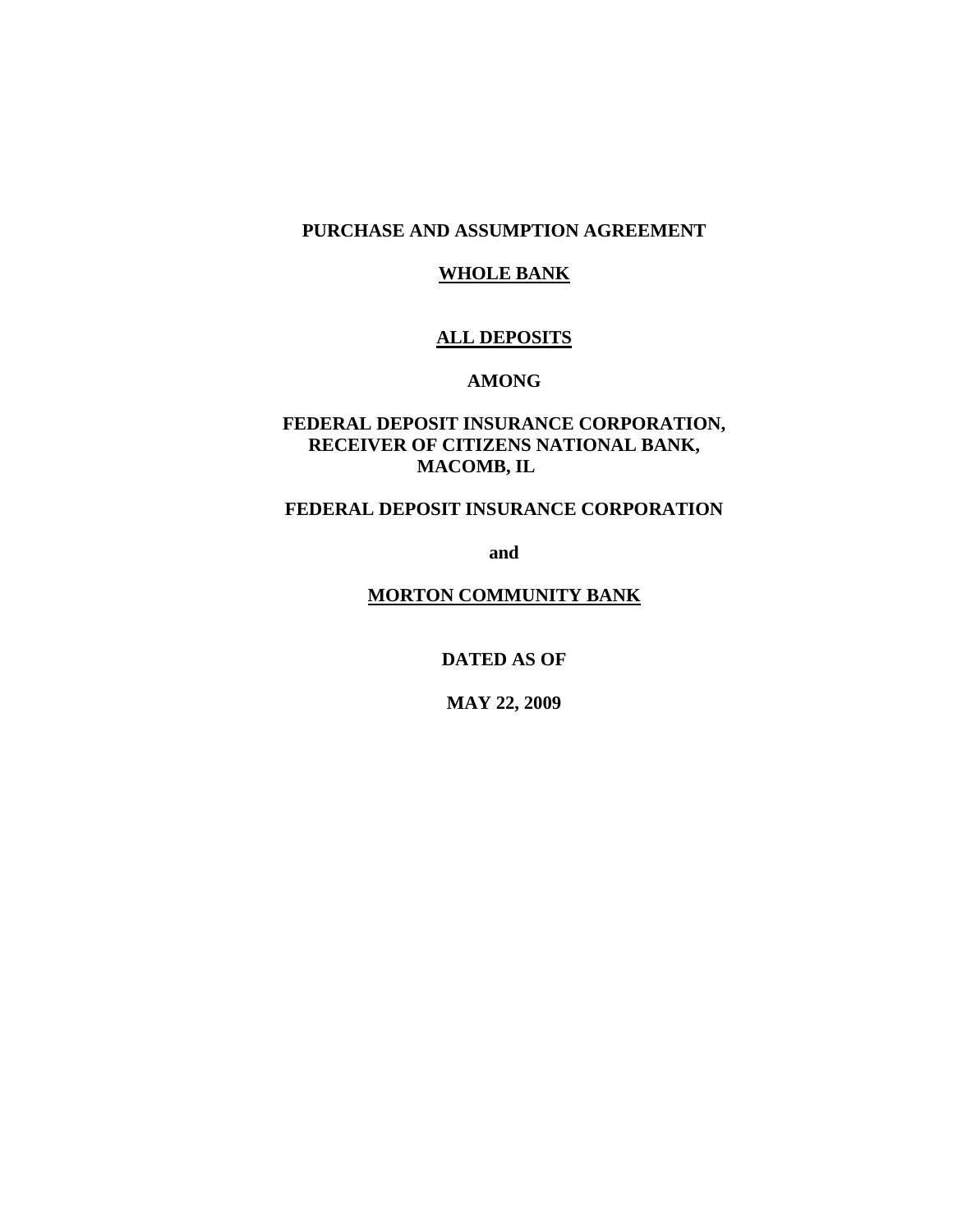# **TABLE OF CONTENTS**

| <b>ARTICLE I</b>   |                                                       |  |
|--------------------|-------------------------------------------------------|--|
| <b>ARTICLE II</b>  |                                                       |  |
| 2.1                |                                                       |  |
| 2.2                |                                                       |  |
| 2.3                |                                                       |  |
| 2.4                |                                                       |  |
| <b>ARTICLE III</b> |                                                       |  |
| 3.1                |                                                       |  |
| 3.2                |                                                       |  |
| 3.3                | Manner of Conveyance; Limited Warranty;               |  |
|                    |                                                       |  |
| 3.4                |                                                       |  |
| 3.5                |                                                       |  |
| 3.6                |                                                       |  |
| <b>ARTICLE IV</b>  | <b>ASSUMPTION OF CERTAIN DUTIES AND OBLIGATIONS15</b> |  |
| 4.1                |                                                       |  |
| 4.2                |                                                       |  |
| 4.3                |                                                       |  |
| 4.4                |                                                       |  |
| 4.5                |                                                       |  |
| 4.6                |                                                       |  |
| 4.7                | Agreement with Respect to Leased Data                 |  |
|                    |                                                       |  |
| 4.8                | Agreement with Respect to Certain                     |  |
|                    |                                                       |  |
| 4.9                |                                                       |  |
| 4.10               |                                                       |  |
| 4.11               |                                                       |  |
| 4.12               | Agreement with Respect to Continuation of Group       |  |
|                    |                                                       |  |
| 4.13               |                                                       |  |
| 4.14               |                                                       |  |
| 4.15               |                                                       |  |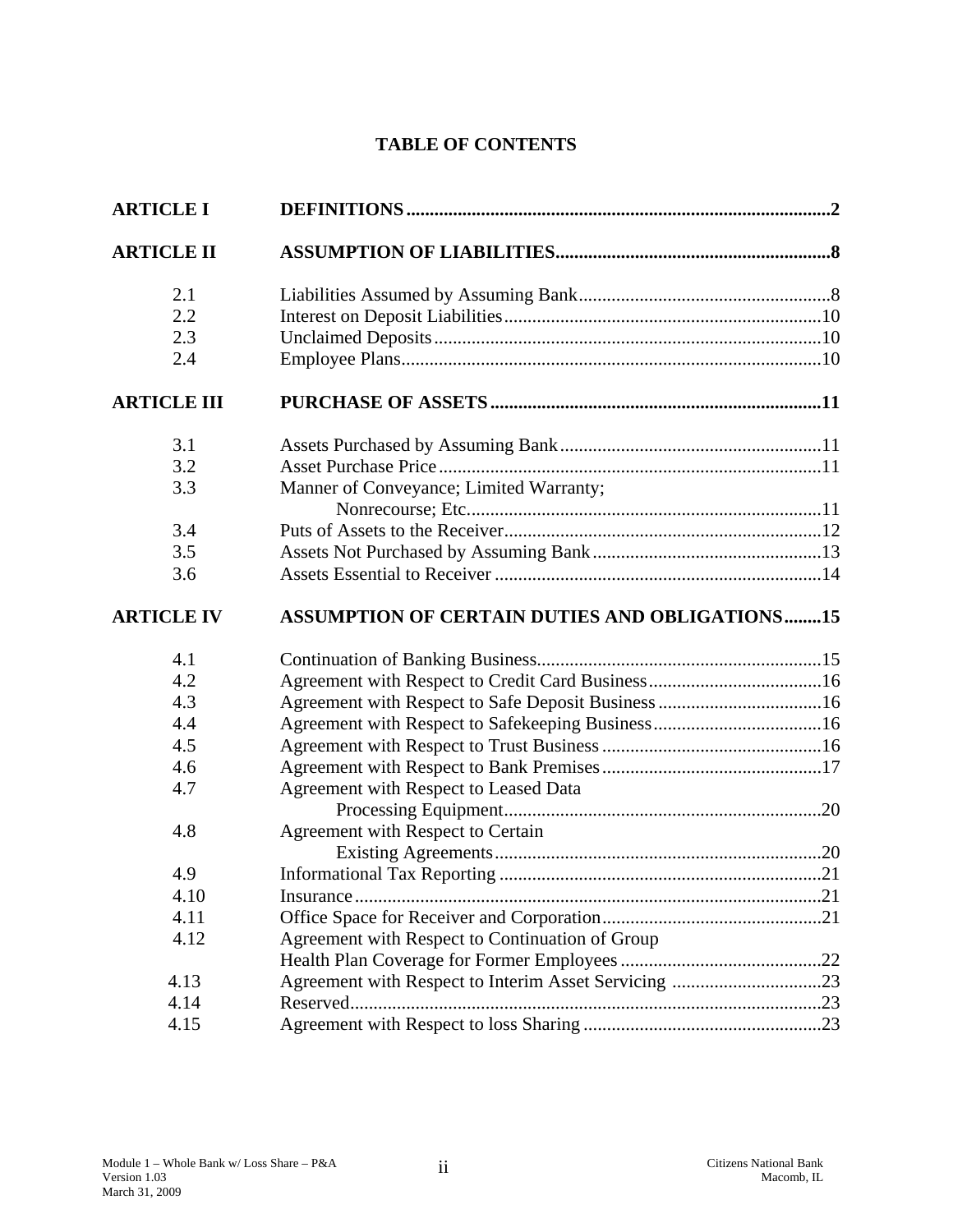| <b>ARTICLE V</b>    | <b>DUTIES WITH RESPECT TO DEPOSITORS</b>              |  |
|---------------------|-------------------------------------------------------|--|
| 5.1                 |                                                       |  |
| 5.2                 |                                                       |  |
| 5.3                 |                                                       |  |
|                     |                                                       |  |
| <b>ARTICLE VI</b>   |                                                       |  |
| 6.1                 |                                                       |  |
| 6.2                 |                                                       |  |
| 6.3                 |                                                       |  |
| 6.4                 |                                                       |  |
| <b>ARTICLE VII</b>  |                                                       |  |
| <b>ARTICLE VIII</b> |                                                       |  |
| 8.1                 |                                                       |  |
| 8.2                 | Correction of Errors and Omissions; Other Liabilities |  |
| 8.3                 |                                                       |  |
| 8.4                 |                                                       |  |
| 8.5                 |                                                       |  |
| <b>ARTICLE IX</b>   |                                                       |  |
| 9.1                 |                                                       |  |
| 9.2                 |                                                       |  |
| 9.3                 |                                                       |  |
| 9.4                 |                                                       |  |
| 9.5                 |                                                       |  |
| 9.6                 | Proceedings with Respect to Certain Assets            |  |
|                     |                                                       |  |
| 9.7                 |                                                       |  |
| <b>ARTICLE X</b>    |                                                       |  |
| <b>ARTICLE XI</b>   | REPRESENTATIONS AND WARRANTIES OF THE                 |  |
| <b>ARTICLE XII</b>  |                                                       |  |
| 12.1                |                                                       |  |
| 12.2                |                                                       |  |
| 12.3                |                                                       |  |
| 12.4                |                                                       |  |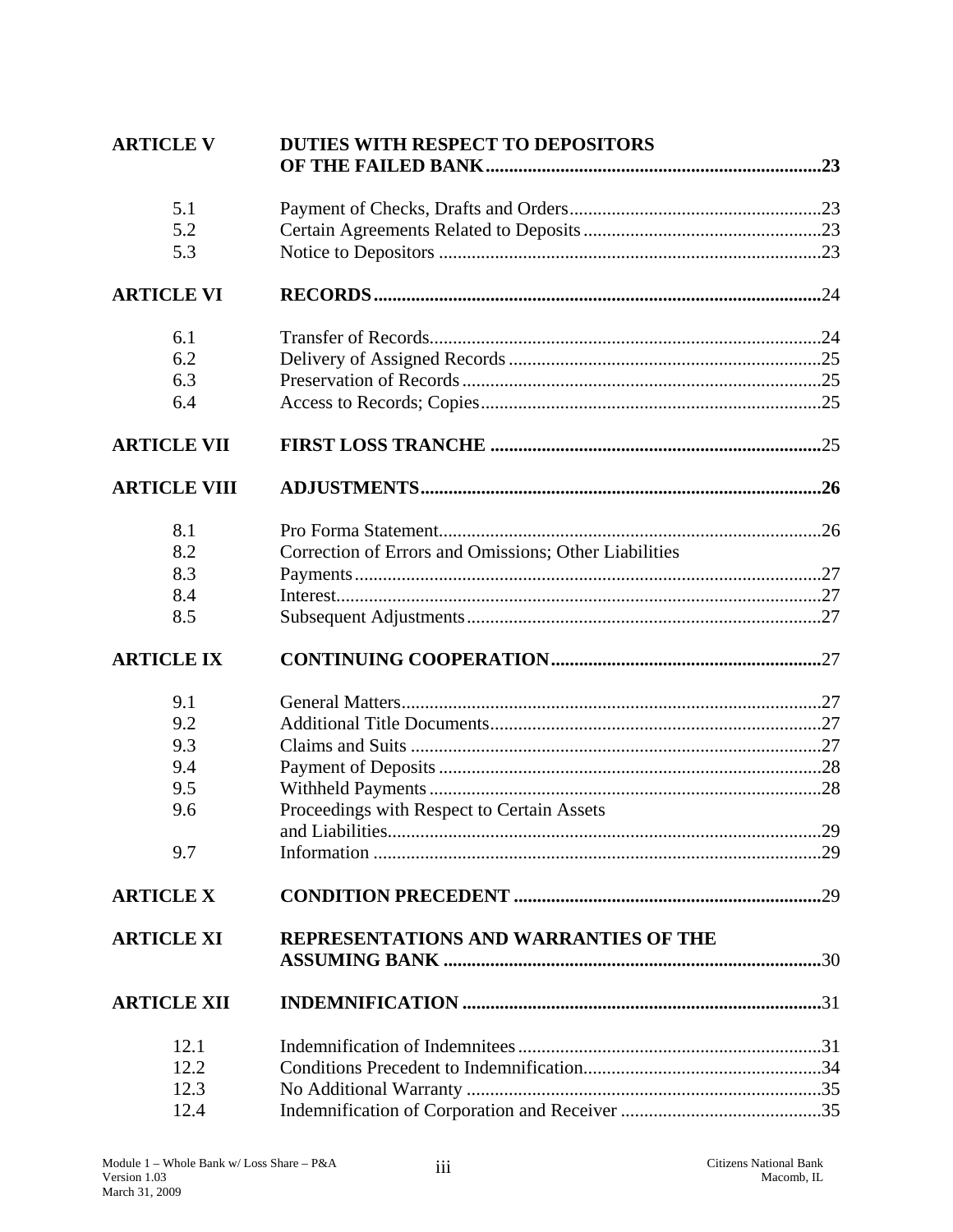| 12.5                |  |
|---------------------|--|
| 12.6                |  |
| 12.7                |  |
| 12.8                |  |
| <b>ARTICLE XIII</b> |  |
| 13.1                |  |
| 13.2                |  |
| 13.3                |  |
| 13.4                |  |
| 13.5                |  |
| 13.6                |  |
| 13.7                |  |
| 13.8                |  |
| 13.9                |  |
| 13.10               |  |
| 13.11               |  |
| 13.12               |  |
| 13.13               |  |

## **SCHEDULES**

| 2.1              |  |
|------------------|--|
| 2.1(a)           |  |
| 3.1              |  |
| 3.2              |  |
| 3.5(l)           |  |
| 4.15A            |  |
| 4.15B            |  |
| $7 \overline{ }$ |  |

# **EXHIBITS**

| 4.13  |  |
|-------|--|
| 4.15A |  |
| 4.15B |  |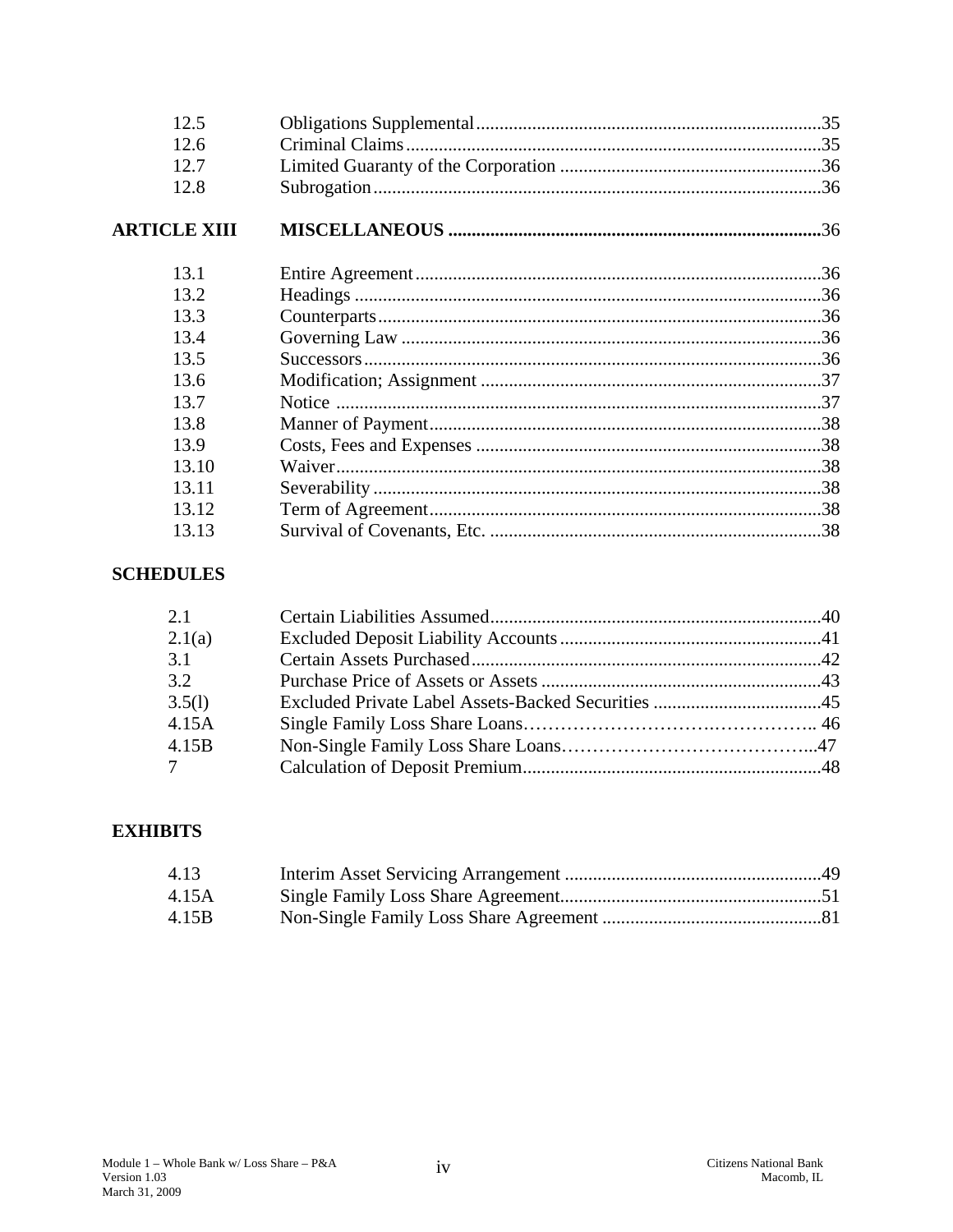#### **PURCHASE AND ASSUMPTION AGREEMENT**

## **WHOLE BANK**

## **ALL DEPOSITS**

 **THIS AGREEMENT**, made and entered into as of the 22nd day of May, 2009, by and among the **FEDERAL DEPOSIT INSURANCE CORPORATION, RECEIVER of CITIZENS NATIONAL BANK, MACOMB, IL** (the "Receiver"), **MORTON COMMUNITY BANK**, organized under the laws of the United States of America, and having its principal place of business in **MORTON, IL** (the "Assuming Bank"), and the **FEDERAL DEPOSIT INSURANCE CORPORATION**, organized under the laws of the United States of America and having its principal office in Washington, D.C., acting in its corporate capacity (the "Corporation").

#### **WITNESSETH**:

**WHEREAS**, on Bank Closing, the Chartering Authority closed **CITIZENS NATIONAL BANK** (the "Failed Bank") pursuant to applicable law and the Corporation was appointed Receiver thereof; and

**WHEREAS**, the Assuming Bank desires to purchase certain assets and assume certain deposit and other liabilities of the Failed Bank on the terms and conditions set forth in this Agreement; and

**WHEREAS**, pursuant to 12 U.S.C. Section 1823(c)(2)(A), the Corporation may provide assistance to the Assuming Bank to facilitate the transactions contemplated by this Agreement, which assistance may include indemnification pursuant to Article XII; and

**WHEREAS**, the Board of Directors of the Corporation (the "Board") has determined to provide assistance to the Assuming Bank on the terms and subject to the conditions set forth in this Agreement; and

**WHEREAS**, the Board has determined pursuant to 12 U.S.C. Section 1823(c)(4)(A) that such assistance is necessary to meet the obligation of the Corporation to provide insurance coverage for the insured deposits in the Failed Bank.

 **NOW THEREFORE**, in consideration of the mutual promises herein set forth and other valuable consideration, the parties hereto agree as follows: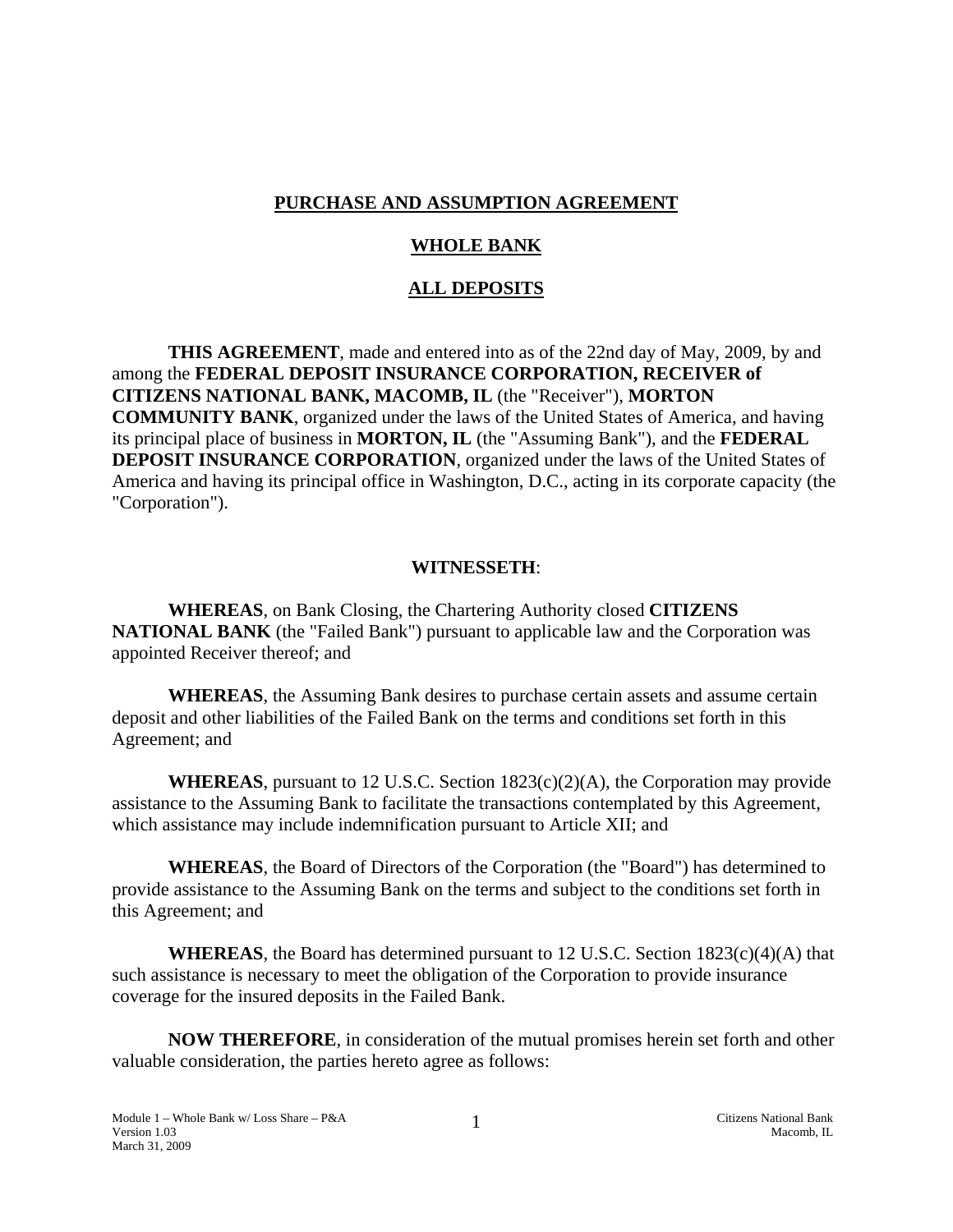## **ARTICLE I DEFINITIONS**

<span id="page-5-0"></span>Capitalized terms used in this Agreement shall have the meanings set forth in this Article I, or elsewhere in this Agreement. As used herein, words imparting the singular include the plural and vice versa.

**"Accounting Records"** means the general ledger and subsidiary ledgers and supporting schedules which support the general ledger balances.

**"Acquired Subsidiaries"** means Subsidiaries of the Failed Bank acquired pursuant to Section 3.1.

**"Adversely Classified"** means, with respect to any Loan or security, a Loan or security which, as of the date of the most recent pertinent data made available to the Assuming Bank as part of the Information Package, has been designated in the most recent report of examination as "Substandard," "Doubtful" or "Loss" by the Failed Bank's appropriate Federal or State Chartering Authority or regulator.

**"Affiliate"** of any Person means any director, officer, or employee of that Person and any other Person (i) who is directly or indirectly controlling, or controlled by, or under direct or indirect common control with, such Person, or (ii) who is an affiliate of such Person as the term "affiliate" is defined in Section 2 of the Bank Holding Company Act of 1956, as amended, 12 U.S.C. Section 1841.

**"Agreement"** means this Purchase and Assumption Agreement by and among the Assuming Bank, the Corporation and the Receiver, as amended or otherwise modified from time to time.

**"Assets"** means all assets of the Failed Bank purchased pursuant to Section 3.1. Assets owned by Subsidiaries of the Failed Bank are not "Assets" within the meaning of this definition.

**"Assumed Deposits"** means Deposits.

**"Bank Closing"** means the close of business of the Failed Bank on the date on which the Chartering Authority closed such institution.

**"Bank Premises"** means the banking houses, drive-in banking facilities, and teller facilities (staffed or automated) together with appurtenant parking, storage and service facilities and structures connecting remote facilities to banking houses, and land on which the foregoing are located, that are owned or leased by the Failed Bank and that are occupied by the Failed Bank as of Bank Closing.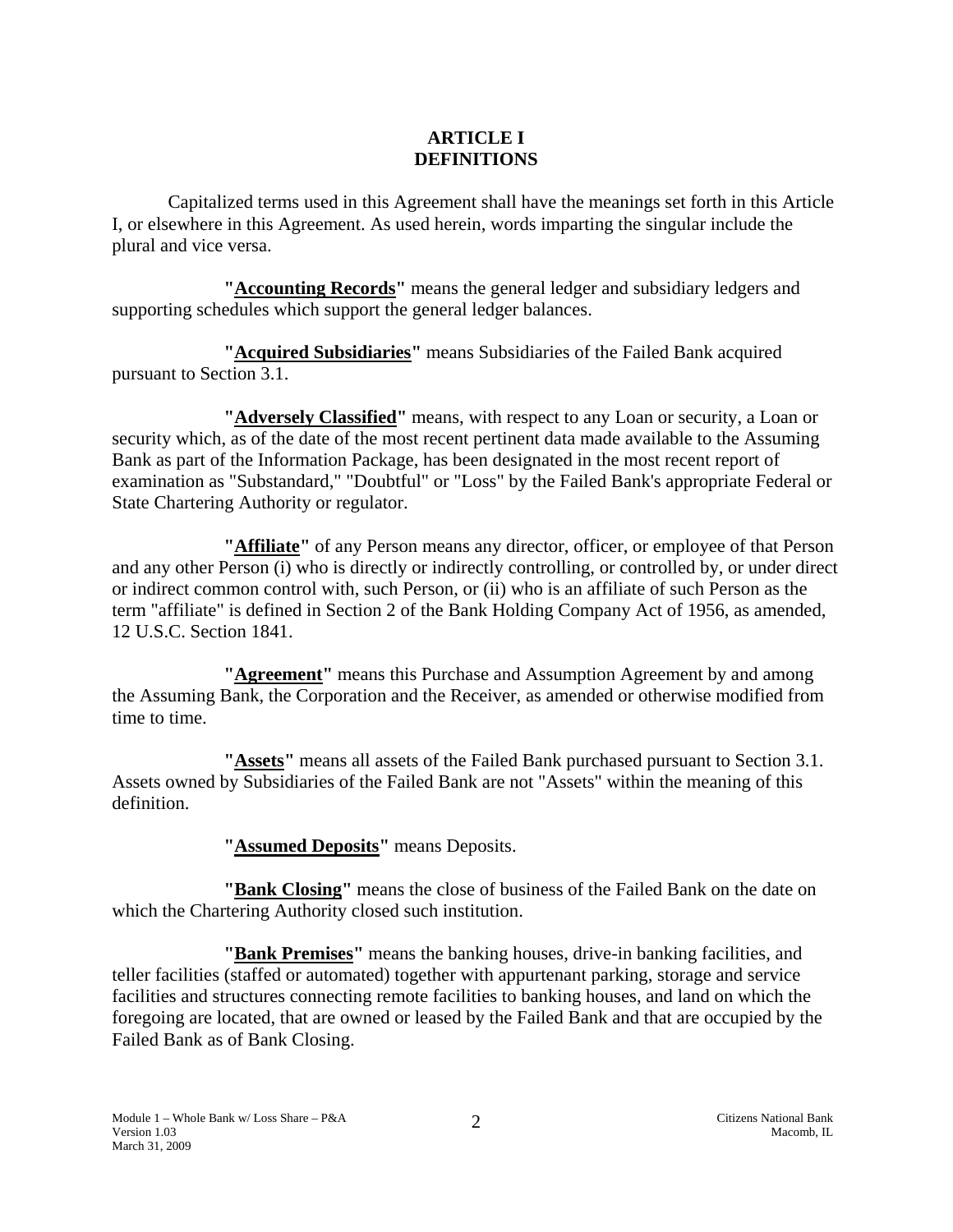**"Book Value"** means, with respect to any Asset and any Liability Assumed, the dollar amount thereof stated on the Accounting Records of the Failed Bank. The Book Value of any item shall be determined as of Bank Closing after adjustments made by the Receiver for differences in accounts, suspense items, unposted debits and credits, and other similar adjustments or corrections and for setoffs, whether voluntary or involuntary. The Book Value of a Subsidiary of the Failed Bank acquired by the Assuming Bank shall be determined from the investment in subsidiary and related accounts on the "bank only" (unconsolidated) balance sheet of the Failed Bank based on the equity method of accounting. Without limiting the generality of the foregoing, (i) the Book Value of a Liability Assumed shall include all accrued and unpaid interest thereon as of Bank Closing, and (ii) the Book Value of a Loan shall reflect adjustments for earned interest, or unearned interest (as it relates to the "rule of 78s" or add-on-interest loans, as applicable), if any, as of Bank Closing, adjustments for the portion of earned or unearned loan-related credit life and/or disability insurance premiums, if any, attributable to the Failed Bank as of Bank Closing, and adjustments for Failed Bank Advances, if any, in each case as determined for financial reporting purposes. The Book Value of an Asset shall not include any adjustment for loan premiums, discounts or any related deferred income or fees, or general or specific reserves on the Accounting Records of the Failed Bank.

**"Business Day"** means a day other than a Saturday, Sunday, Federal legal holiday or legal holiday under the laws of the State where the Failed Bank is located, or a day on which the principal office of the Corporation is closed.

**"Chartering Authority"** means (i) with respect to a national bank, the Office of the Comptroller of the Currency, (ii) with respect to a Federal savings association or savings bank, the Office of Thrift Supervision, (iii) with respect to a bank or savings institution chartered by a State, the agency of such State charged with primary responsibility for regulating and/or closing banks or savings institutions, as the case may be, (iv) the Corporation in accordance with 12 U.S.C. Section 1821(c), with regard to self appointment, or (v) the appropriate Federal banking agency in accordance with 12 U.S.C. 1821(c)(9).

**"Commitment"** means the unfunded portion of a line of credit or other commitment reflected on the books and records of the Failed Bank to make an extension of credit (or additional advances with respect to a Loan) that was legally binding on the Failed Bank as of Bank Closing, other than extensions of credit pursuant to the credit card business and overdraft protection plans of the Failed Bank, if any.

**"Credit Documents"** mean the agreements, instruments, certificates or other documents at any time evidencing or otherwise relating to, governing or executed in connection with or as security for, a Loan, including without limitation notes, bonds, loan agreements, letter of credit applications, lease financing contracts, banker's acceptances, drafts, interest protection agreements, currency exchange agreements, repurchase agreements, reverse repurchase agreements, guarantees, deeds of trust, mortgages, assignments, security agreements, pledges, subordination or priority agreements, lien priority agreements, undertakings, security instruments, certificates, documents, legal opinions, participation agreements and intercreditor agreements, and all amendments, modifications, renewals, extensions, rearrangements, and substitutions with respect to any of the foregoing.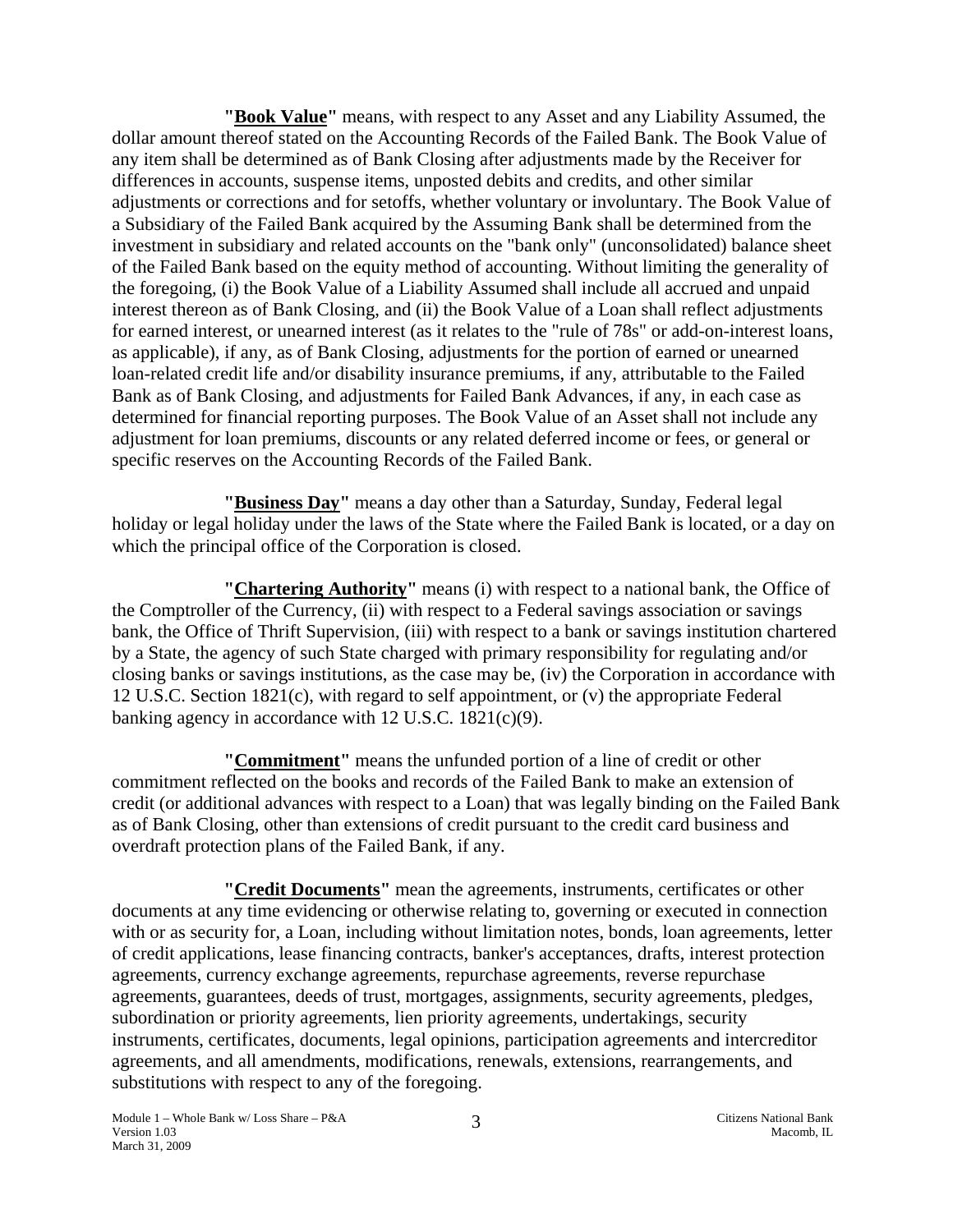**"Credit File"** means all Credit Documents and all other credit, collateral, or insurance documents in the possession or custody of the Assuming Bank, or any of its Subsidiaries or Affiliates, relating to an Asset or a Loan included in a Put Notice, or copies of any thereof.

**"Data Processing Lease"** means any lease or licensing agreement, binding on the Failed Bank as of Bank Closing, the subject of which is data processing equipment or computer hardware or software used in connection with data processing activities. A lease or licensing agreement for computer software used in connection with data processing activities shall constitute a Data Processing Lease regardless of whether such lease or licensing agreement also covers data processing equipment.

**"Deposit"** means a deposit as defined in 12 U.S.C. Section 1813(l), including without limitation, outstanding cashier's checks and other official checks and all uncollected items included in the depositors' balances and credited on the books and records of the Failed Bank; provided, that the term "Deposit" shall not include all or any portion of those deposit balances which, in the discretion of the Receiver or the Corporation, (i) may be required to satisfy it for any liquidated or contingent liability of any depositor arising from an unauthorized or unlawful transaction, or (ii) may be needed to provide payment of any liability of any depositor to the Failed Bank or the Receiver, including the liability of any depositor as a director or officer of the Failed Bank, whether or not the amount of the liability is or can be determined as of Bank Closing.

**"Equity Adjustment"** means the dollar amount resulting by subtracting the Book Value, as of Bank Closing, of all Liabilities Assumed under this Agreement by the Assuming Bank from the Book Value, as of Bank Closing, of all Assets acquired under this Agreement by the Assuming Bank, which may be a positive or a negative number.

**"Failed Bank Advances"** means the total sums paid by the Failed Bank to (i) protect its lien position, (ii) pay ad valorem taxes and hazard insurance, and (iii) pay credit life insurance, accident and health insurance, and vendor's single interest insurance.

**"Fair Market Value"** means (i)(a) "Market Value" as defined in the regulation prescribing the standards for real estate appraisals used in federally related transactions, 12 C.F.R. § 323.2(g), and accordingly shall mean the most probable price which a property should bring in a competitive and open market under all conditions requisite to a fair sale, the buyer and seller each acting prudently and knowledgeably, and assuming the price is not affected by undue stimulus. Implicit in this definition is the consummation of a sale as of a specified date and the passing of title from seller to buyer under conditions whereby:

- (1) Buyer and seller are typically motivated;
- (2) Both parties are well informed or well advised, and acting in what they consider their own best interests;
- (3) A reasonable time is allowed for exposure in the open market;
- (4) Payment is made in terms of cash in U.S. dollars or in terms of financial arrangements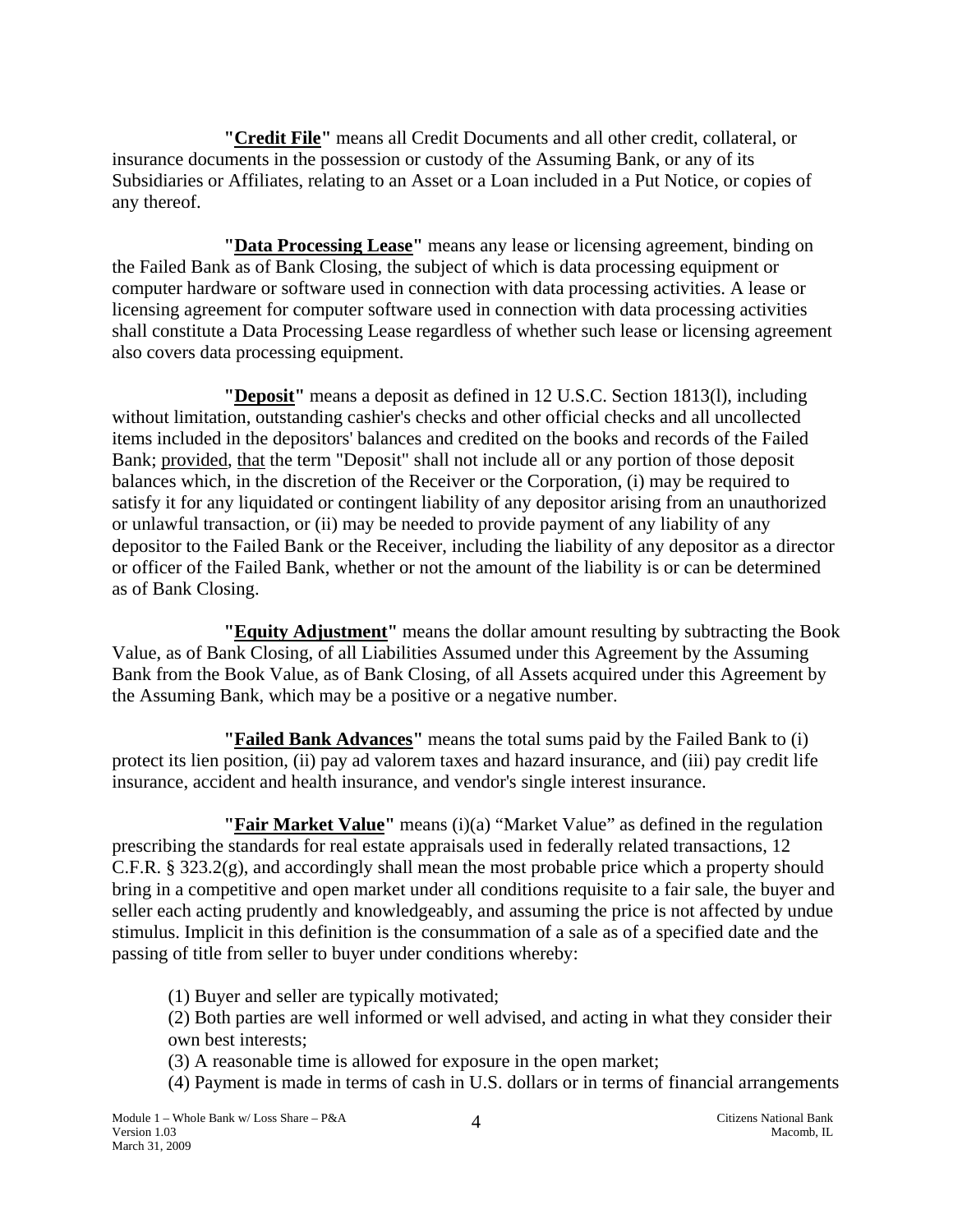comparable thereto; and

(5) The price represents the normal consideration for the property sold unaffected by special or creative financing or sales concessions granted by anyone associated with the sale;

as determined as of Bank Closing by an appraiser chosen by the Assuming Bank from a list of acceptable appraisers provided by the Receiver; any costs and fees associated with such determination shall be shared equally by the Receiver and the Assuming Bank, and (b) which, with respect to Bank Premises (to the extent, if any, that Bank Premises are purchased utilizing this valuation method), shall be determined not later than sixty (60) days after Bank Closing by an appraiser selected by the Receiver and the Assuming Bank within seven (7) days after Bank Closing; or (ii) with respect to property other than Bank Premises purchased utilizing this valuation method, the price therefore as established by the Receiver and agreed to by the Assuming Bank, or in the absence of such agreement, as determined in accordance with clause  $(i)(a)$  above.

"**First Loss Tranche**" means the dollar amount of liability that the Assuming Bank will incur prior to the commencement of loss sharing, which is the sum of (i) the Assuming Bank's asset premium (discount) bid, as reflected on the Assuming Bank's bid form, plus (ii) the Assuming Bank's Deposit premium bid, as reflected on the Assuming Bank's bid form, plus (iii) the Equity Adjustment. The First Loss Tranche may be a positive or negative number.

"**Fixtures**" means those leasehold improvements, additions, alterations and installations constituting all or a part of Bank Premises and which were acquired, added, built, installed or purchased at the expense of the Failed Bank, regardless of the holder of legal title thereto as of Bank Closing.

**"Furniture and Equipment"** means the furniture and equipment, other than motor vehicles, leased or owned by the Failed Bank and reflected on the books of the Failed Bank as of Bank Closing, including without limitation automated teller machines, carpeting, furniture, office machinery (including personal computers), shelving, office supplies, telephone, surveillance and security systems. Motor vehicles shall be considered other assets and pass at Book Value.

**"Indemnitees"** means, except as provided in paragraph (k) of Section 12.1, (i) the Assuming Bank, (ii) the Subsidiaries and Affiliates of the Assuming Bank other than any Subsidiaries or Affiliates of the Failed Bank that are or become Subsidiaries or Affiliates of the Assuming Bank, and (iii) the directors, officers, employees and agents of the Assuming Bank and its Subsidiaries and Affiliates who are not also present or former directors, officers, employees or agents of the Failed Bank or of any Subsidiary or Affiliate of the Failed Bank.

**"Information Package"** means the most recent compilation of financial and other data with respect to the Failed Bank, including any amendments or supplements thereto, provided to the Assuming Bank by the Corporation on the web site used by the Corporation to market the Failed Bank to potential acquirers.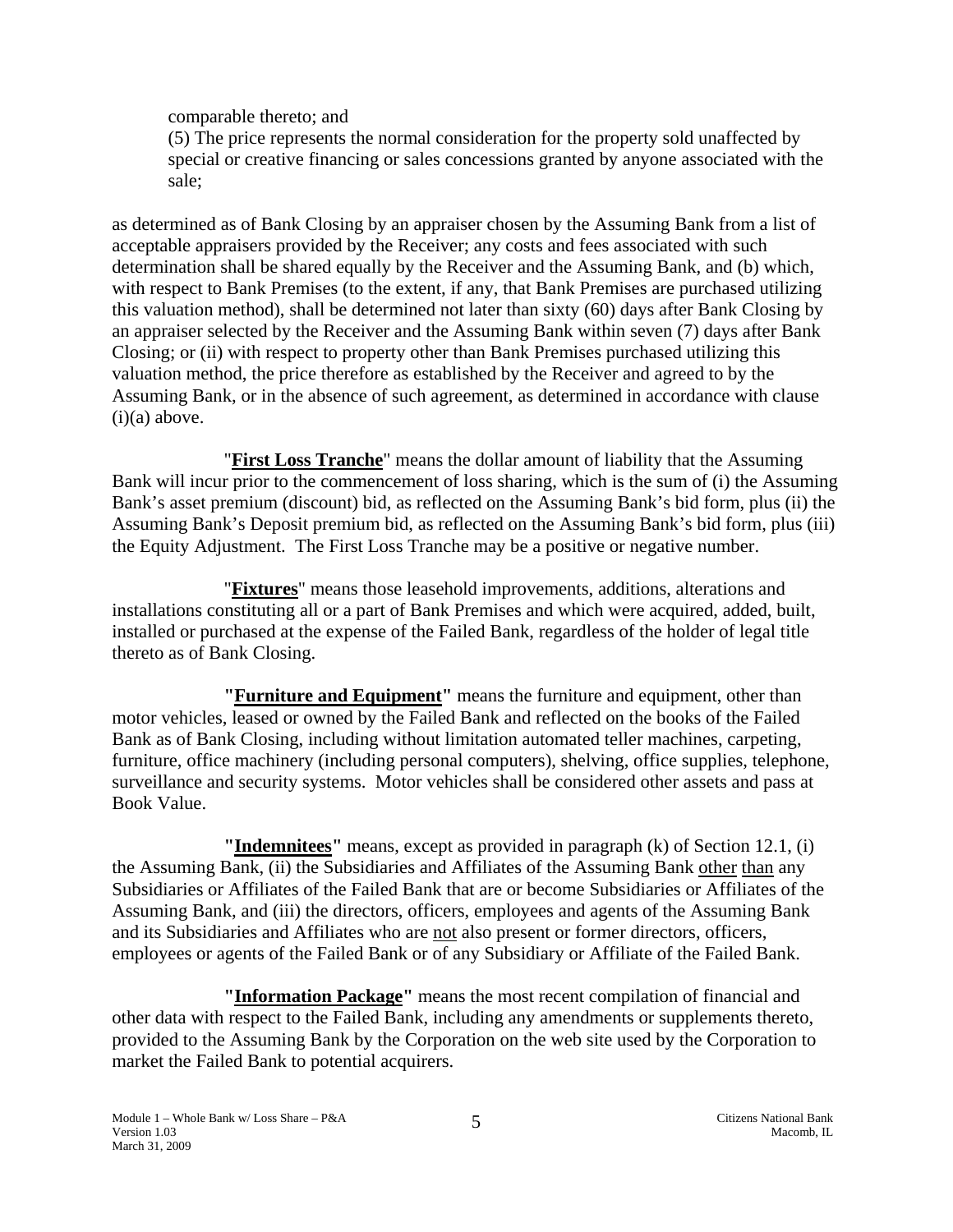**"Legal Balance"** means the amount of indebtedness legally owed by an Obligor with respect to a Loan, including principal and accrued and unpaid interest, late fees, attorneys' fees and expenses, taxes, insurance premiums, and similar charges, if any.

 **"Liabilities Assumed"** has the meaning provided in Section 2.1.

**"Lien"** means any mortgage, lien, pledge, charge, assignment for security purposes, security interest, or encumbrance of any kind with respect to an Asset, including any conditional sale agreement or capital lease or other title retention agreement relating to such Asset.

**"Loans"** means all of the following owed to or held by the Failed Bank as of Bank Closing:

(i) loans (including loans which have been charged off the Accounting Records of the Failed Bank in whole or in part prior to the date of the most recent pertinent data made available to the Assuming Bank as part of the Information Package), participation agreements, interests in participations, overdrafts of customers (including but not limited to overdrafts made pursuant to an overdraft protection plan or similar extensions of credit in connection with a deposit account), revolving commercial lines of credit, home equity lines of credit, Commitments, United States and/or State-guaranteed student loans, and lease financing contracts;

(ii) all Liens, rights (including rights of set-off), remedies, powers, privileges, demands, claims, priorities, equities and benefits owned or held by, or accruing or to accrue to or for the benefit of, the holder of the obligations or instruments referred to in clause (i) above, including but not limited to those arising under or based upon Credit Documents, casualty insurance policies and binders, standby letters of credit, mortgagee title insurance policies and binders, payment bonds and performance bonds at any time and from time to time existing with respect to any of the obligations or instruments referred to in clause (i) above; and

(iii) all amendments, modifications, renewals, extensions, refinancings, and refundings of or for any of the foregoing.

**"Obligor"** means each Person liable for the full or partial payment or performance of any Loan, whether such Person is obligated directly, indirectly, primarily, secondarily, jointly, or severally.

**"Other Real Estate"** means all interests in real estate (other than Bank Premises and Fixtures) and loans on "in substance foreclosure" status as of Bank Closing as recorded on the Accounting Records of the Failed Bank, including but not limited to mineral rights, leasehold rights, condominium and cooperative interests, air rights and development rights that are owned by the Failed Bank.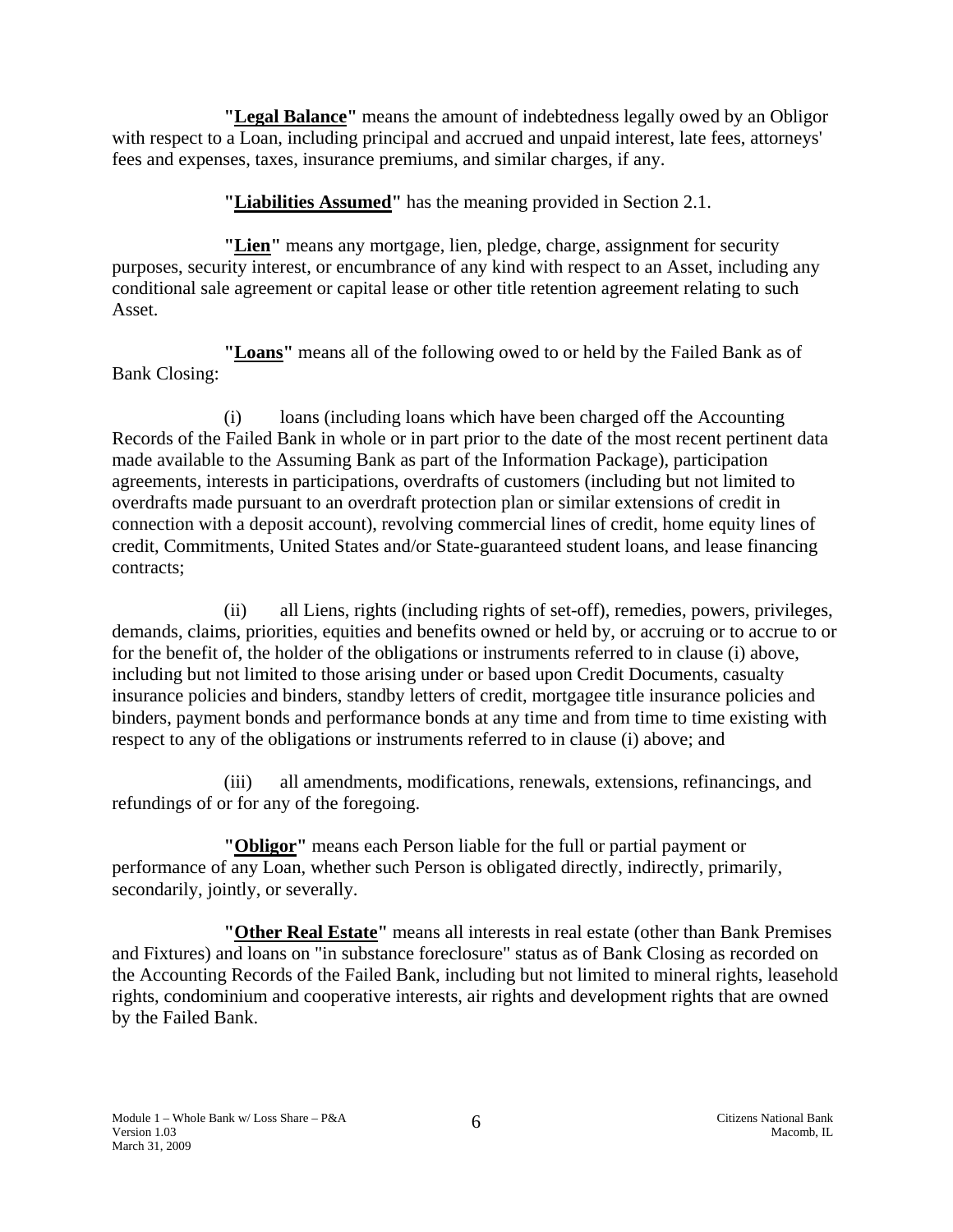**"Person"** means any individual, corporation, partnership, joint venture, association, joint-stock company, trust, unincorporated organization, or government or any agency or political subdivision thereof, excluding the Corporation.

**"Primary Indemnitor"** means any Person (other than the Assuming Bank or any of its Affiliates) who is obligated to indemnify or insure, or otherwise make payments (including payments on account of claims made against) to or on behalf of any Person in connection with the claims covered under Article XII, including without limitation any insurer issuing any directors and officers liability policy or any Person issuing a financial institution bond or banker's blanket bond.

**"Proforma"** means producing a balance sheet that reflects a reasonably accurate financial statement of the Failed bank through the date of closing. The Proforma financial statements serve as a basis for the opening entries of both the Assuming Bank and the Receiver.

**"Put Date"** has the meaning provided in Section 3.4.

**"Put Notice"** has the meaning provided in Section 3.4.

**"Qualified Financial Contract"** means a qualified financial contract as defined in 12 U.S.C. Section 1821(e)(8)(D).

**"Record"** means any document, microfiche, microfilm and computer records (including but not limited to magnetic tape, disc storage, card forms and printed copy) of the Failed Bank generated or maintained by the Failed Bank that is owned by or in the possession of the Receiver at Bank Closing.

**"Related Liability"** with respect to any Asset means any liability existing and reflected on the Accounting Records of the Failed Bank as of Bank Closing for (i) indebtedness secured by mortgages, deeds of trust, chattel mortgages, security interests or other liens on or affecting such Asset, (ii) ad valorem taxes applicable to such Asset, and (iii) any other obligation determined by the Receiver to be directly related to such Asset.

**"Related Liability Amount"** with respect to any Related Liability on the books of the Assuming Bank, means the amount of such Related Liability as stated on the Accounting Records of the Assuming Bank (as maintained in accordance with generally accepted accounting principles) as of the date as of which the Related Liability Amount is being determined. With respect to a liability that relates to more than one asset, the amount of such Related Liability shall be allocated among such assets for the purpose of determining the Related Liability Amount with respect to any one of such assets. Such allocation shall be made by specific allocation, where determinable, and otherwise shall be pro rata based upon the dollar amount of such assets stated on the Accounting Records of the entity that owns such asset.

 **"Repurchase Price"** means, with respect to any Loan the Book Value, adjusted to reflect changes to Book Value after Bank Closing, plus (ii) any advances and interest on such Loan after Bank Closing, minus (iii) the total of amounts received by the Assuming Bank for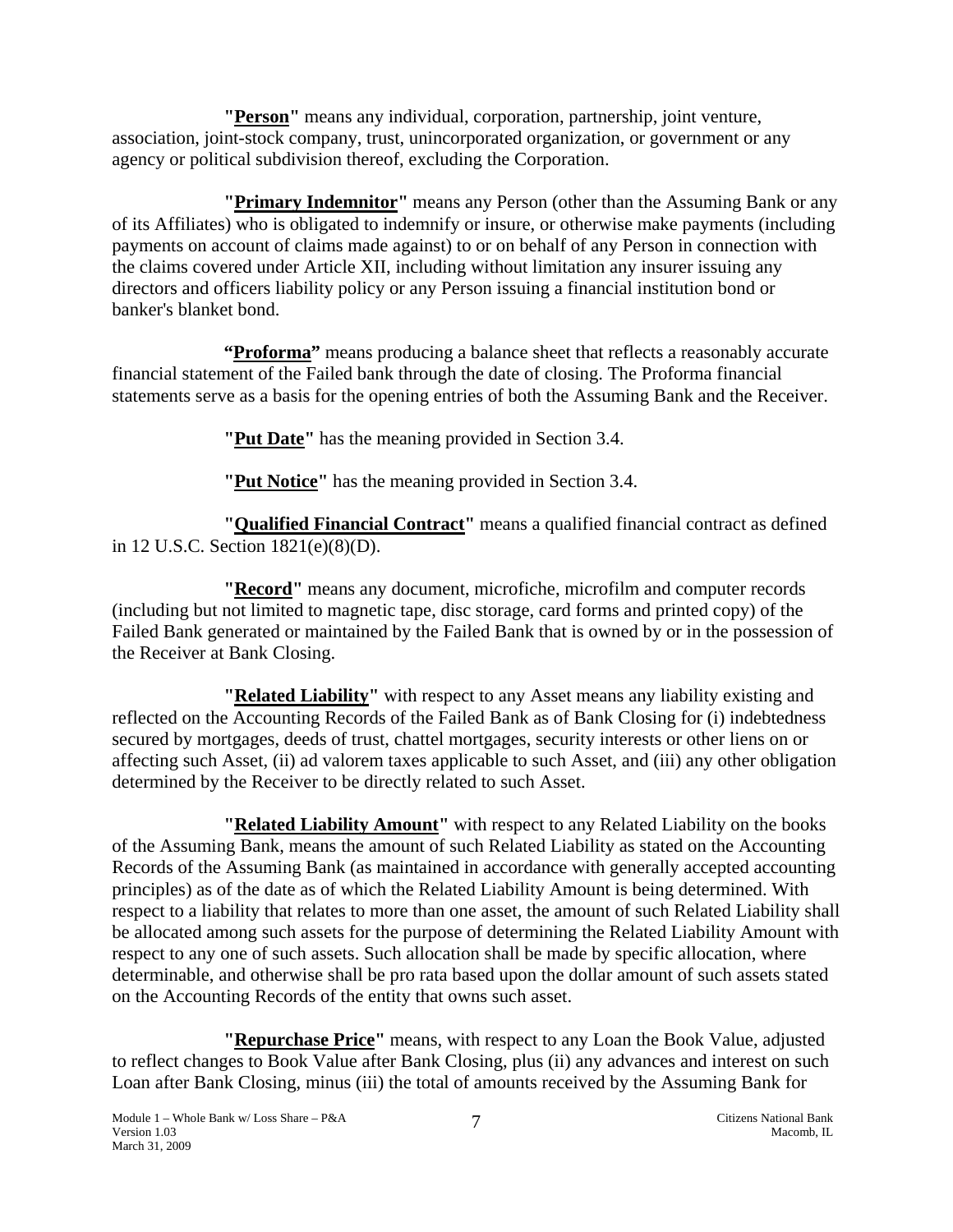<span id="page-11-0"></span>such Loan, regardless of how applied, after Bank Closing, plus (iv) advances made by Assuming Bank, plus (v) total disbursements of principal made by Receiver that are not included in the Book Value.

**"Safe Deposit Boxes"** means the safe deposit boxes of the Failed Bank, if any, including the removable safe deposit boxes and safe deposit stacks in the Failed Bank's vault(s), all rights and benefits under rental agreements with respect to such safe deposit boxes, and all keys and combinations thereto.

**"Settlement Date"** means the first Business Day immediately prior to the day which is one hundred eighty (180) days after Bank Closing, or such other date prior thereto as may be agreed upon by the Receiver and the Assuming Bank. The Receiver, in its discretion, may extend the Settlement Date.

**"Settlement Interest Rate"** means, for the first calendar quarter or portion thereof during which interest accrues, the rate determined by the Receiver to be equal to the equivalent coupon issue yield on twenty-six (26)-week United States Treasury Bills in effect as of Bank Closing as published in The Wall Street Journal; provided, that if no such equivalent coupon issue yield is available as of Bank Closing, the equivalent coupon issue yield for such Treasury Bills most recently published in The Wall Street Journal prior to Bank Closing shall be used. Thereafter, the rate shall be adjusted to the rate determined by the Receiver to be equal to the equivalent coupon issue yield on such Treasury Bills in effect as of the first day of each succeeding calendar quarter during which interest accrues as published in The Wall Street Journal.

**"Subsidiary"** has the meaning set forth in Section 3(w)(4) of the Federal Deposit Insurance Act, 12 U.S.C. Section 1813(w)(4), as amended.

## **ARTICLE II ASSUMPTION OF LIABILITIES**

 **2.1 Liabilities Assumed by Assuming Bank.** The Assuming Bank expressly assumes at Book Value (subject to adjustment pursuant to Article VIII) and agrees to pay, perform, and discharge all of the following liabilities of the Failed Bank as of Bank Closing, except as otherwise provided in this Agreement (such liabilities referred to as "Liabilities Assumed"):

> (a) Assumed Deposits, except those Deposits specifically listed on Schedule 2.1(a); provided, that as to any Deposits of public money which are Assumed Deposits, the Assuming Bank agrees to properly secure such Deposits with such of the Assets as appropriate which, prior to Bank Closing, were pledged as security therefor by the Failed Bank, or with assets of the Assuming Bank, if such securing Assets, if any, are insufficient to properly secure such Deposits;

(b) liabilities for indebtedness secured by mortgages, deeds of trust, chattel mortgages, security interests or other liens on or affecting any Assets, if any;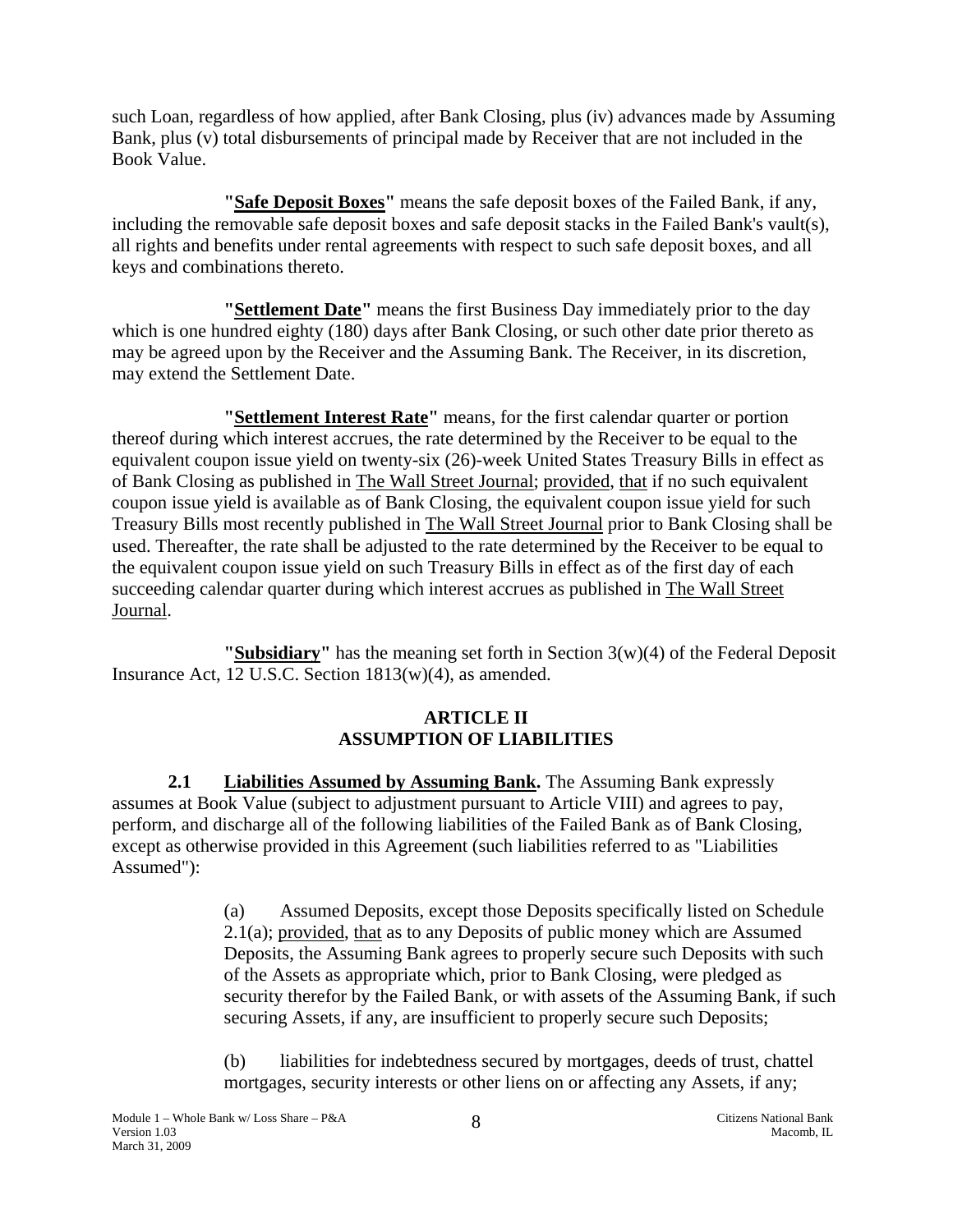provided, that the assumption of any liability pursuant to this paragraph shall be limited to the market value of the Assets securing such liability as determined by the Receiver;

(c) borrowings from Federal Reserve Banks and Federal Home Loan Banks, if any, provided, that the assumption of any liability pursuant to this paragraph shall be limited to the market value of the assets securing such liability as determined by the Receiver; and overdrafts, debit balances, service charges, reclamations, and adjustments to accounts with the Federal Reserve Banks as reflected on the books and records of any such Federal Reserve Bank within ninety (90) days after Bank Closing, if any;

(d) ad valorem taxes applicable to any Asset, if any; provided, that the assumption of any ad valorem taxes pursuant to this paragraph shall be limited to an amount equal to the market value of the Asset to which such taxes apply as determined by the Receiver;

(e) liabilities, if any, for federal funds purchased, repurchase agreements and overdrafts in accounts maintained with other depository institutions (including any accrued and unpaid interest thereon computed to and including Bank Closing); provided, that the assumption of any liability pursuant to this paragraph shall be limited to the market value of the Assets securing such liability as determined by the Receiver;

(f) United States Treasury tax and loan note option accounts, if any;

(g) liabilities for any acceptance or commercial letter of credit (other than "standby letters of credit" as defined in 12 C.F.R. Section 337.2(a)); provided, that the assumption of any liability pursuant to this paragraph shall be limited to the market value of the Assets securing such liability as determined by the Receiver;

(h) duties and obligations assumed pursuant to this Agreement including without limitation those relating to the Failed Bank's credit card business, overdraft protection plans, safe deposit business, safekeeping business or trust business, if any;

(i) liabilities, if any, for Commitments;

(j) liabilities, if any, for amounts owed to any Subsidiary of the Failed Bank acquired under Section 3.1;

(k) liabilities, if any, with respect to Qualified Financial Contracts;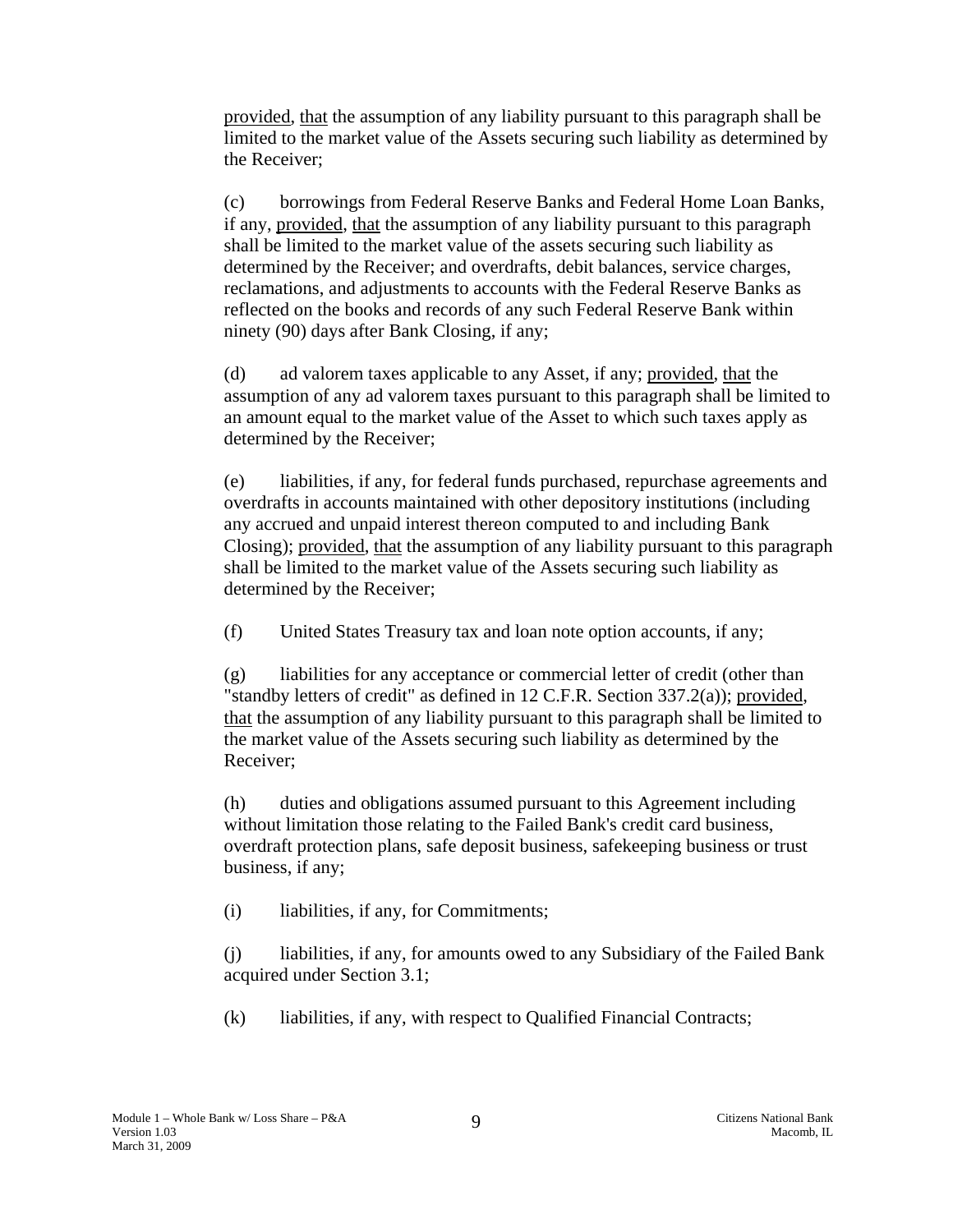<span id="page-13-0"></span>(l) duties and obligations under any contract pursuant to which the Failed Bank provides mortgage servicing for others, or mortgage servicing is provided to the Failed Bank by others; and

(m) all asset-related offensive litigation liabilities and all asset-related defensive litigation liabilities, but only to the extent such liabilities relate to assets subject to a loss share agreement, and provided that all other defensive litigation and any class actions with respect to credit card business are retained by the Receiver.

Schedule 2.1 attached hereto and incorporated herein sets forth certain categories of Liabilities Assumed and the aggregate Book Value of the Liabilities Assumed in such categories. Such schedule is based upon the best information available to the Receiver and may be adjusted as provided in Article VIII.

**2.2 Interest on Deposit Liabilities.** The Assuming Bank agrees that, from and after Bank Closing, it will accrue and pay interest on Deposit liabilities assumed pursuant to Section 2.1 at a rate(s) it shall determine; provided, that for non-transaction Deposit liabilities such rate(s) shall not be less than the lowest rate offered by the Assuming Bank to its depositors for non-transaction deposit accounts. The Assuming Bank shall permit each depositor to withdraw, without penalty for early withdrawal, all or any portion of such depositor's Deposit, whether or not the Assuming Bank elects to pay interest in accordance with any deposit agreement formerly existing between the Failed Bank and such depositor; and further provided, that if such Deposit has been pledged to secure an obligation of the depositor or other party, any withdrawal thereof shall be subject to the terms of the agreement governing such pledge. The Assuming Bank shall give notice to such depositors as provided in Section 5.3 of the rate(s) of interest which it has determined to pay and of such withdrawal rights.

**2.3 Unclaimed Deposits.** If, within eighteen (18) months after Bank Closing, any depositor of the Failed Bank does not claim or arrange to continue such depositor's Deposit assumed pursuant to Section 2.1 at the Assuming Bank, the Assuming Bank shall, within fifteen (15) Business Days after the end of such eighteen (18)-month period, (i) refund to the Corporation the full amount of each such Deposit (without reduction for service charges), (ii) provide to the Corporation a schedule of all such refunded Deposits in such form as may be prescribed by the Corporation, and (iii) assign, transfer, convey and deliver to the Receiver all right, title and interest of the Assuming Bank in and to Records previously transferred to the Assuming Bank and other records generated or maintained by the Assuming Bank pertaining to such Deposits. During such eighteen (18)-month period, at the request of the Corporation, the Assuming Bank promptly shall provide to the Corporation schedules of unclaimed deposits in such form as may be prescribed by the Corporation.

**2.4 Employee Plans.** Except as provided in Section 4.12, the Assuming Bank shall have no liabilities, obligations or responsibilities under the Failed Bank's health care, bonus, vacation, pension, profit sharing, deferred compensation, 401K or stock purchase plans or similar plans, if any, unless the Receiver and the Assuming Bank agree otherwise subsequent to the date of this Agreement.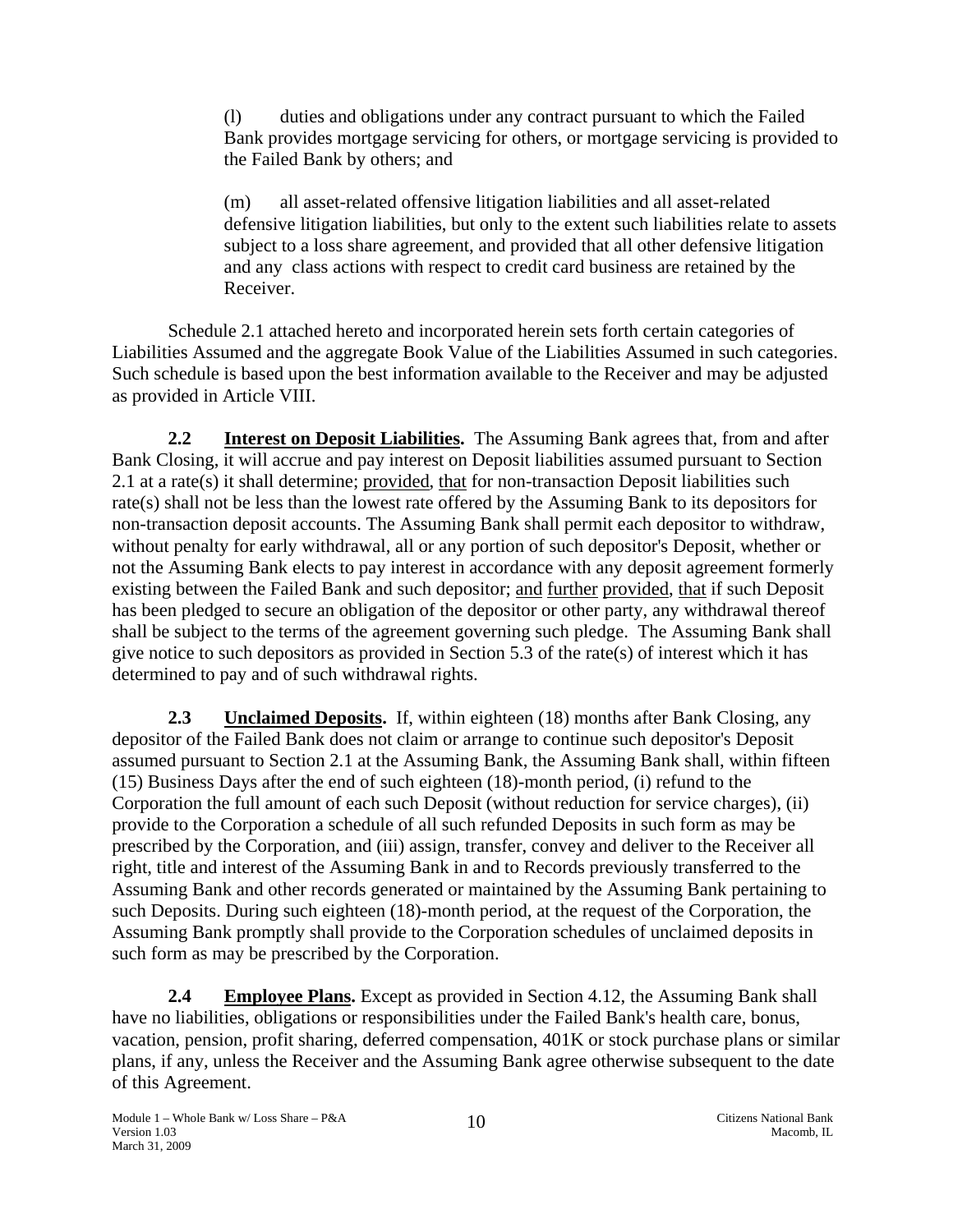#### **ARTICLE III PURCHASE OF ASSETS**

<span id="page-14-0"></span> **3.1 Assets Purchased by Assuming Bank**. With the exception of certain assets expressly excluded in Sections 3.5 and 3.6, the Assuming Bank hereby purchases from the Receiver, and the Receiver hereby sells, assigns, transfers, conveys, and delivers to the Assuming Bank, all right, title, and interest of the Receiver in and to all of the assets (real, personal and mixed, wherever located and however acquired) including all subsidiaries, joint ventures, partnerships, and any and all other business combinations or arrangements, whether active, inactive, dissolved or terminated, of the Failed Bank whether or not reflected on the books of the Failed Bank as of Bank Closing. Schedules 3.1 and 3.1a attached hereto and incorporated herein sets forth certain categories of Assets purchased hereunder. Such schedule is based upon the best information available to the Receiver and may be adjusted as provided in Article VIII. Assets are purchased hereunder by the Assuming Bank subject to all liabilities for indebtedness collateralized by Liens affecting such Assets to the extent provided in Section 2.1. Notwithstanding Section 4.8, the Assuming Bank specifically purchases all mortgage servicing rights and obligations of the Failed Bank.

#### **3.2 Asset Purchase Price**.

(a) All Assets and assets of the Failed Bank subject to an option to purchase by the Assuming Bank shall be purchased for the amount, or the amount resulting from the method specified for determining the amount, as specified on Schedule 3.2, except as otherwise may be provided herein. Any Asset, asset of the Failed Bank subject to an option to purchase or other asset purchased for which no purchase price is specified on Schedule 3.2 or otherwise herein shall be purchased at its Book Value. Loans or other assets charged off the Accounting Records of the Failed Bank prior to the date of the most recent pertinent data made available to the Assuming Bank as part of the Information Package shall be purchased at a price of zero.

(b) The purchase price for any securities (other than the capital stock of any Acquired Subsidiary) purchased under Section 3.1 by the Assuming Bank shall be the market value thereof as of Bank Closing, which market value shall be (i) the market price for each such security quoted at the close of the trading day effective on Bank Closing as published electronically by Bloomberg, L.P., or alternatively, at the discretion of the Receiver, IDC/Financial Times (FT) Interactive Data; (ii) provided, that if such market price is not available for any such security, the Assuming Bank will submit a bid for each such security within three days of notification/bid request by the Receiver (unless a different time period is agreed to by the Assuming Bank and the Receiver) and the Receiver, in its sole discretion will accept or reject each such bid; and (iii) further provided in the absence of an acceptable bid from the Assuming Bank, each such security shall not pass to the Assuming Bank and shall be deemed to be an excluded asset hereunder.

(c) Qualified Financial Contracts shall be purchased at book value.

## **3.3 Manner of Conveyance; Limited Warranty; Nonrecourse; Etc. THE CONVEYANCE OF ALL ASSETS, INCLUDING REAL AND PERSONAL PROPERTY**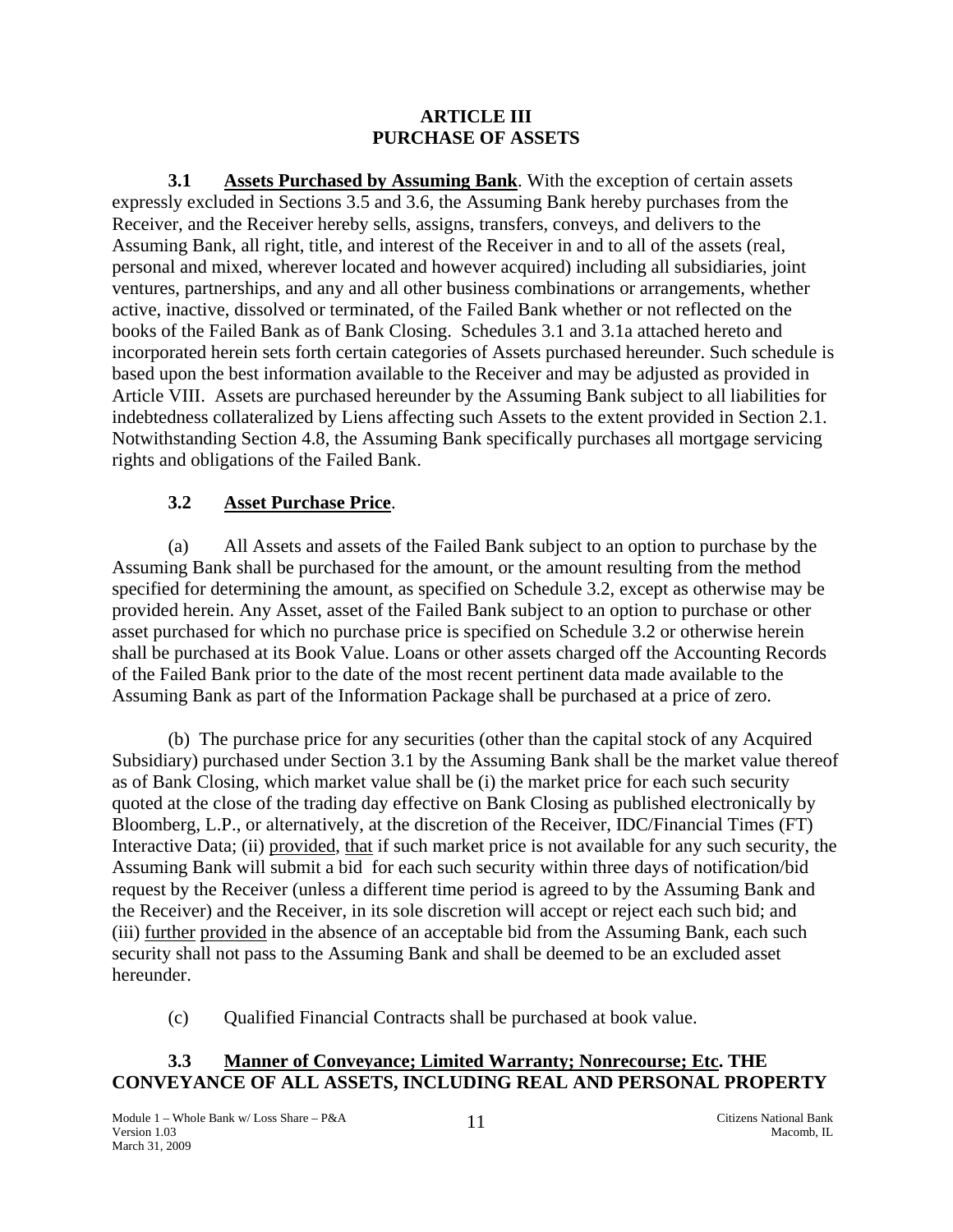<span id="page-15-0"></span>**INTERESTS, PURCHASED BY THE ASSUMING BANK UNDER THIS AGREEMENT SHALL BE MADE, AS NECESSARY, BY RECEIVER'S DEED OR RECEIVER'S BILL OF SALE, "AS IS", "WHERE IS", WITHOUT RECOURSE AND, EXCEPT AS OTHERWISE SPECIFICALLY PROVIDED IN THIS AGREEMENT, WITHOUT ANY WARRANTIES WHATSOEVER WITH RESPECT TO SUCH ASSETS, EXPRESS OR IMPLIED, WITH RESPECT TO TITLE, ENFORCEABILITY, COLLECTIBILITY, DOCUMENTATION OR FREEDOM FROM LIENS OR ENCUMBRANCES (IN WHOLE OR IN PART), OR ANY OTHER MATTERS.** 

## **3.4 Puts of Assets to the Receiver**.

## (a) **Puts Prior to the Settlement Date.**

(i) During the period from Bank Closing to and including the Business Day immediately preceding the Settlement Date, the Assuming Bank shall be entitled to require the Receiver to purchase any Asset which the Assuming Bank can establish is evidenced by forged or stolen instruments as of Bank Closing; provided, that, the Assuming Bank shall not have the right to require the Receiver to purchase any such Asset with respect to which the Assuming Bank has taken any action referred to in Section 3.4(a)(ii) with respect to such Asset.

(ii) At the end of the thirty (30)-day period following Bank Closing and at that time only, in accordance with this Section 3.4, the Assuming Bank shall be entitled to require the Receiver to purchase any remaining overdraft transferred to the Assuming Bank pursuant to 3.1 which both was made after the "as of" the date of the most recent pertinent data made available to the Assuming Bank as part of the Information Package and was not made pursuant to an overdraft protection plan or similar extension of credit.

The Assuming Bank shall transfer all such Assets to the Receiver without recourse, and shall indemnify the Receiver against any and all claims of any Person claiming by, through or under the Assuming Bank with respect to any such Asset, as provided in Section 12.4.

(b) **Notices to the Receiver**. In the event that the Assuming Bank elects to require the Receiver to purchase one or more Assets, the Assuming Bank shall deliver to the Receiver a notice (a "Put Notice") which shall include:

- (i) a list of all Assets that the Assuming Bank requires the Receiver to purchase;
- (ii) a list of all Related Liabilities with respect to the Assets identified pursuant to (i) above; and
- (iii) a statement of the estimated Repurchase Price of each Asset identified pursuant to (i) above as of the applicable Put Date.

Such notice shall be in the form prescribed by the Receiver or such other form to which the Receiver shall consent. As provided in Section 9.6, the Assuming Bank shall deliver to the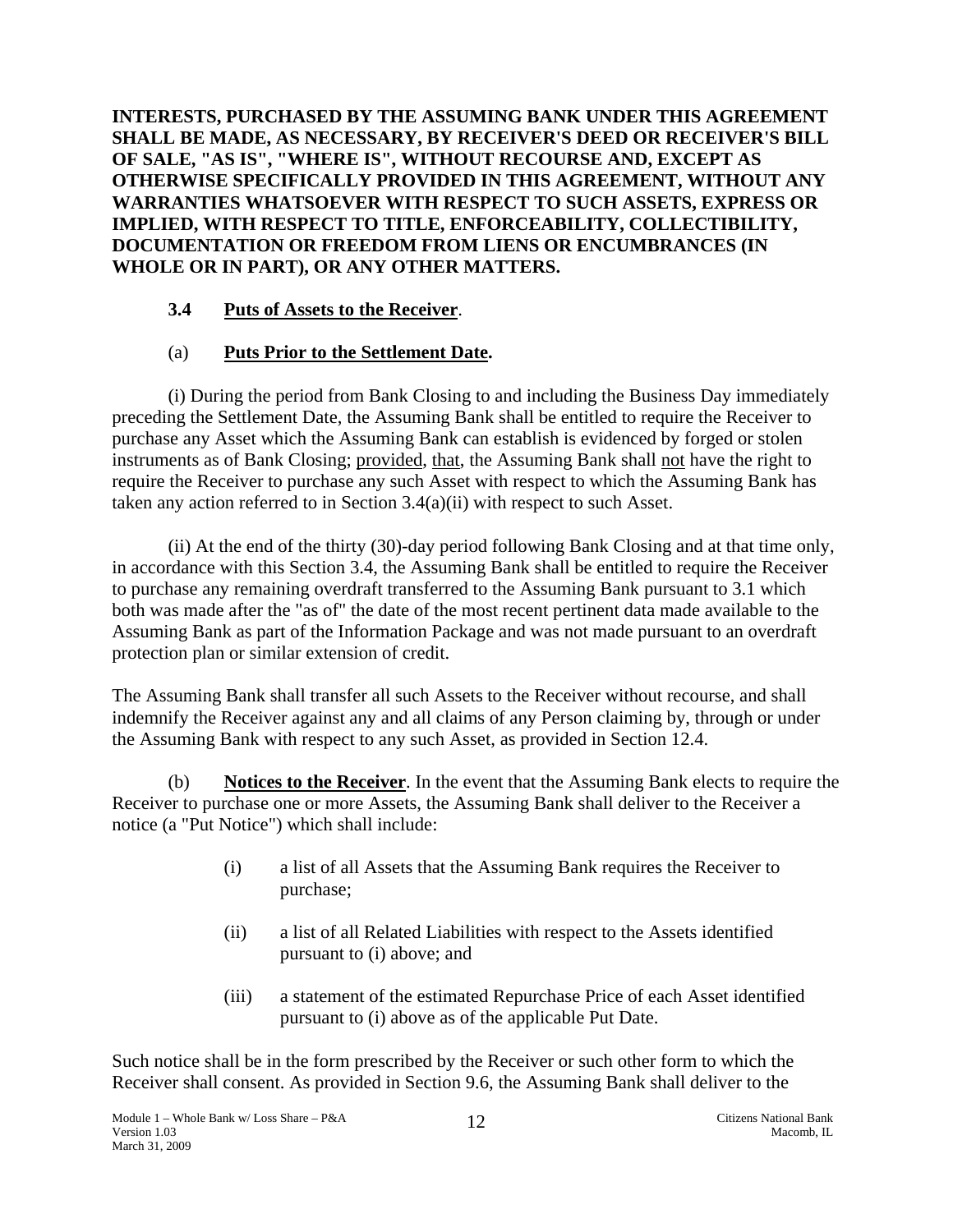<span id="page-16-0"></span>Receiver such documents, Credit Files and such additional information relating to the subject matter of the Put Notice as the Receiver may request and shall provide to the Receiver full access to all other relevant books and records.

(c) **Purchase by Receiver**. The Receiver shall purchase Assets that are specified in the Put Notice and shall assume Related Liabilities with respect to such Assets, and the transfer of such Assets and Related Liabilities shall be effective as of a date determined by the Receiver which date shall not be later than thirty (30) days after receipt by the Receiver of the Put Notice (the "Put Date").

(d) **Purchase Price and Payment Date**. Each Asset purchased by the Receiver pursuant to this Section 3.4 shall be purchased at a price equal to the Repurchase Price of such Asset less the Related Liability Amount applicable to such Asset, in each case determined as of the applicable Put Date. If the difference between such Repurchase Price and such Related Liability Amount is positive, then the Receiver shall pay to the Assuming Bank the amount of such difference; if the difference between such amounts is negative, then the Assuming Bank shall pay to the Receiver the amount of such difference. The Assuming Bank or the Receiver, as the case may be, shall pay the purchase price determined pursuant to this Section 3.4(d) not later than the twentieth (20th) Business Day following the applicable Put Date, together with interest on such amount at the Settlement Interest Rate for the period from and including such Put Date to and including the day preceding the date upon which payment is made.

(e) **Servicing.** The Assuming Bank shall administer and manage any Asset subject to purchase by the Receiver in accordance with usual and prudent banking standards and business practices until such time as such Asset is purchased by the Receiver.

(f) **Reversals**. In the event that the Receiver purchases an Asset (and assumes the Related Liability) that it is not required to purchase pursuant to this Section 3.4, the Assuming Bank shall repurchase such Asset (and assume such Related Liability) from the Receiver at a price computed so as to achieve the same economic result as would apply if the Receiver had never purchased such Asset pursuant to this Section 3.4.

**3.5 Assets Not Purchased by Assuming Bank**. The Assuming Bank does not purchase, acquire or assume, or (except as otherwise expressly provided in this Agreement) obtain an option to purchase, acquire or assume under this Agreement:

(a) any financial institution bonds, banker's blanket bonds, or public liability, fire, or extended coverage insurance policy or any other insurance policy of the Failed Bank, or premium refund, unearned premium derived from cancellation, or any proceeds payable with respect to any of the foregoing;

(b) any interest, right, action, claim, or judgment against (i) any officer, director, employee, accountant, attorney, or any other Person employed or retained by the Failed Bank or any Subsidiary of the Failed Bank on or prior to Bank Closing arising out of any act or omission of such Person in such capacity, (ii) any underwriter of financial institution bonds, banker's blanket bonds or any other insurance policy of the Failed Bank, (iii) any shareholder or holding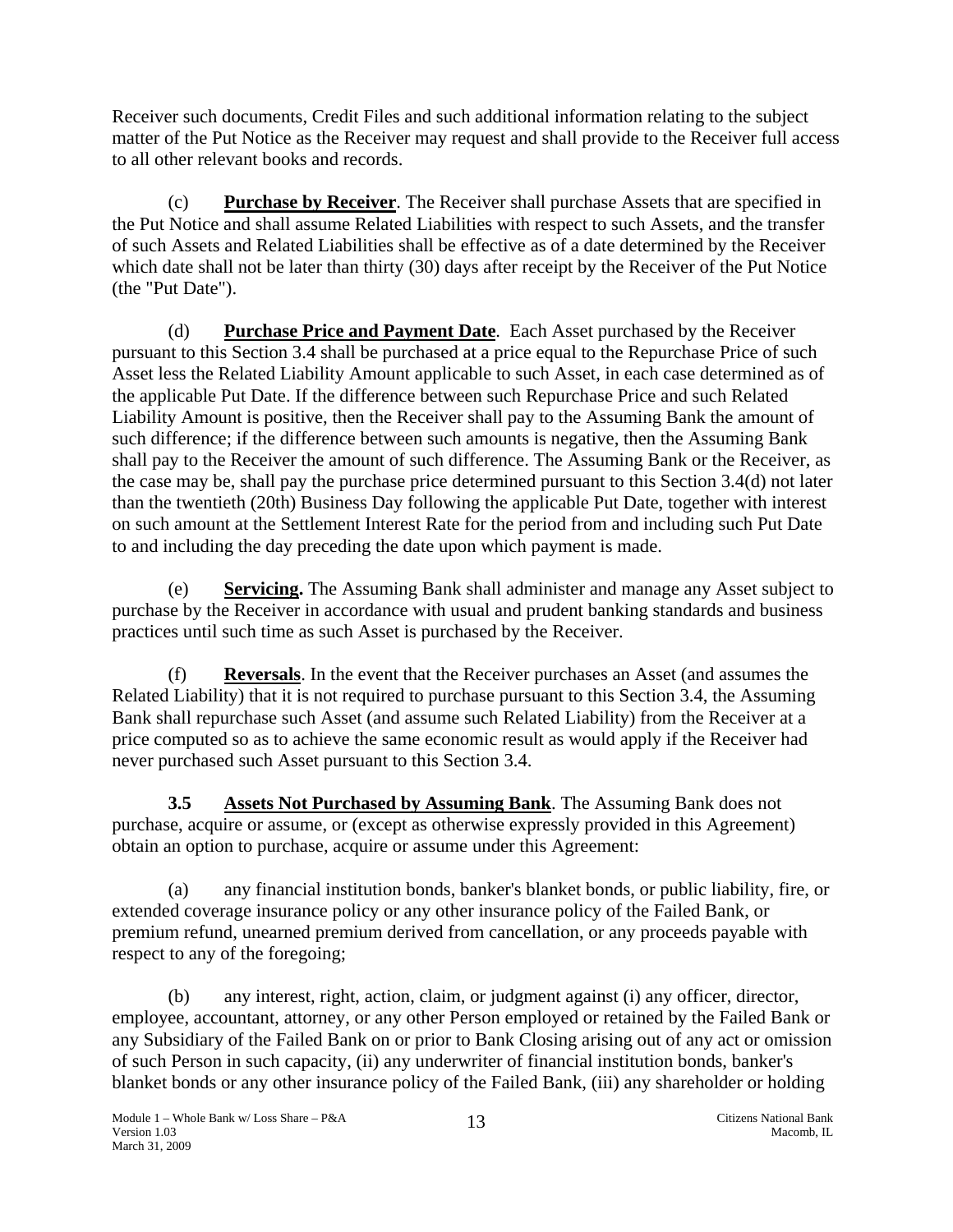<span id="page-17-0"></span>company of the Failed Bank, or (iv) any other Person whose action or inaction may be related to any loss (exclusive of any loss resulting from such Person's failure to pay on a Loan made by the Failed Bank) incurred by the Failed Bank; provided, that for the purposes hereof, the acts, omissions or other events giving rise to any such claim shall have occurred on or before Bank Closing, regardless of when any such claim is discovered and regardless of whether any such claim is made with respect to a financial institution bond, banker's blanket bond, or any other insurance policy of the Failed Bank in force as of Bank Closing;

(c) prepaid regulatory assessments of the Failed Bank, if any;

(d) legal or equitable interests in tax receivables of the Failed Bank, if any, including any claims arising as a result of the Failed Bank having entered into any agreement or otherwise being joined with another Person with respect to the filing of tax returns or the payment of taxes;

(e) amounts reflected on the Accounting Records of the Failed Bank as of Bank Closing as a general or specific loss reserve or contingency account, if any;

(f) leased or owned Bank Premises and leased or owned Furniture and Equipment and Fixtures and data processing equipment (including hardware and software) located on leased or owned Bank Premises, if any; provided, that the Assuming Bank does obtain an option under Section 4.6, Section 4.7 or Section 4.8, as the case may be, with respect thereto;

(g) owned Bank Premises which the Receiver, in its discretion, determines may contain environmentally hazardous substances;

(h) any "goodwill," as such term is defined in the instructions to the report of condition prepared by banks examined by the Corporation in accordance with 12 C.F.R. Section 304.4, and other intangibles;

(i) any criminal restitution or forfeiture orders issued in favor of the Failed Bank;

- (j) reserved;
- (k) assets essential to the Receiver in accordance with Section 3.6; and

(l) all private label asset-backed securities, including, but not limited to, those listed on the attached Schedule 3.5(l).

# **3.6 Retention or Repurchase of Assets Essential to Receiver**.

(a) The Receiver may refuse to sell to the Assuming Bank, or the Assuming Bank agrees, at the request of the Receiver set forth in a written notice to the Assuming Bank, to assign, transfer, convey, and deliver to the Receiver all of the Assuming Bank's right, title and interest in and to, any Asset or asset essential to the Receiver as determined by the Receiver in its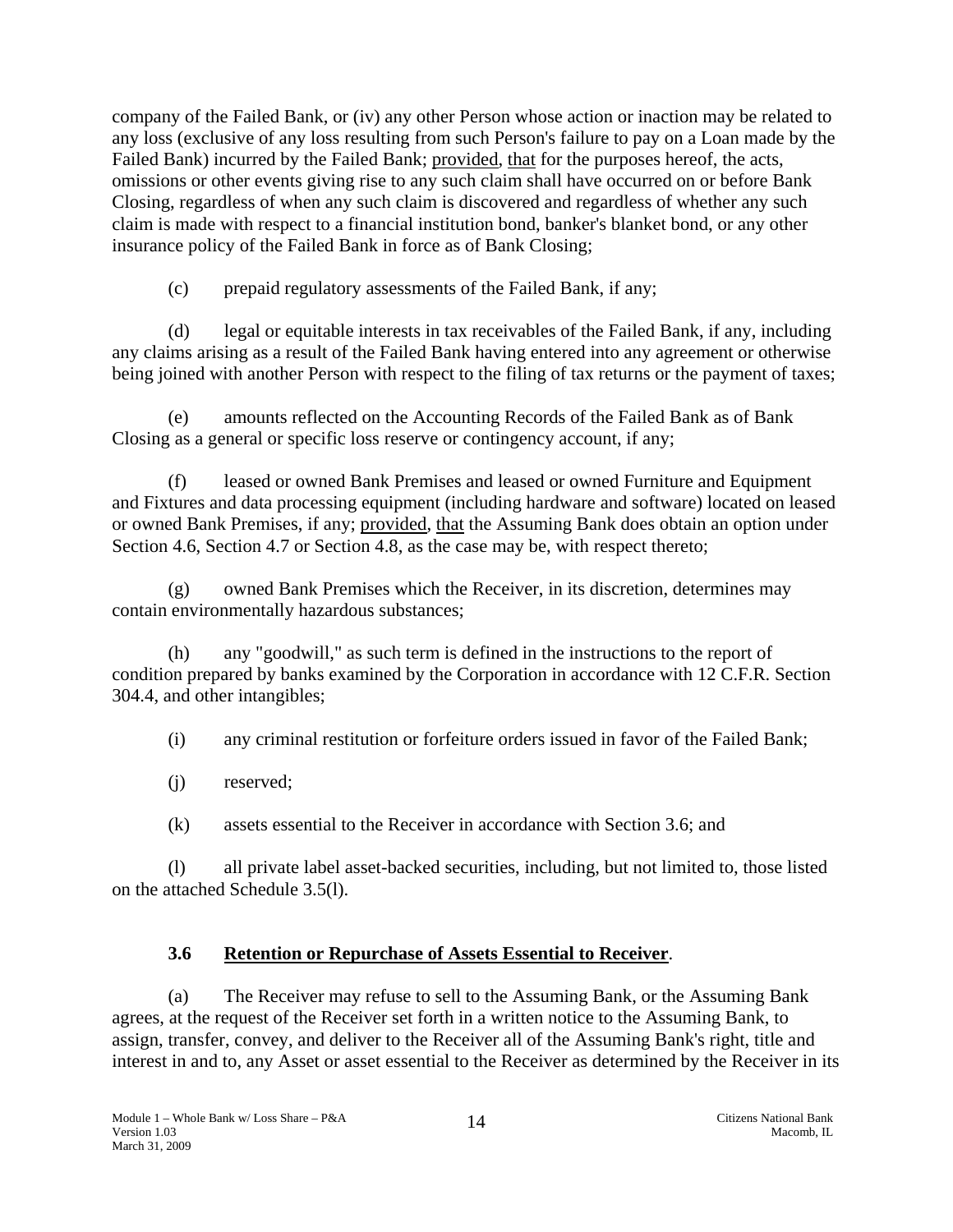<span id="page-18-0"></span>discretion (together with all Credit Documents evidencing or pertaining thereto), which may include any Asset or asset that the Receiver determines to be:

- (i) made to an officer, director, or other Person engaging in the affairs of the Failed Bank, its Subsidiaries or Affiliates or any related entities of any of the foregoing;
- (ii) the subject of any investigation relating to any claim with respect to any item described in Section 3.5(a) or (b), or the subject of, or potentially the subject of, any legal proceedings;
- (iii) made to a Person who is an Obligor on a loan owned by the Receiver or the Corporation in its corporate capacity or its capacity as receiver of any institution;
- (iv) secured by collateral which also secures any asset owned by the Receiver; or
- (v) related to any asset of the Failed Bank not purchased by the Assuming Bank under this Article III or any liability of the Failed Bank not assumed by the Assuming Bank under Article II.

(b) Each such Asset or asset purchased by the Receiver shall be purchased at a price equal to the Repurchase Price thereof less the Related Liability Amount with respect to any Related Liabilities related to such Asset or asset, in each case determined as of the date of the notice provided by the Receiver pursuant to Section 3.6(a). The Receiver shall pay the Assuming Bank not later than the twentieth (20th) Business Day following receipt of related Credit Documents and Credit Files together with interest on such amount at the Settlement Interest Rate for the period from and including the date of receipt of such documents to and including the day preceding the day on which payment is made. The Assuming Bank agrees to administer and manage each such Asset or asset in accordance with usual and prudent banking standards and business practices until each such Asset or asset is purchased by the Receiver. All transfers with respect to Asset or assets under this Section 3.6 shall be made as provided in Section 9.6. The Assuming Bank shall transfer all such Asset or assets and Related Liabilities to the Receiver without recourse, and shall indemnify the Receiver against any and all claims of any Person claiming by, through or under the Assuming Bank with respect to any such Asset or asset, as provided in Section 12.4.

## **ARTICLE IV ASSUMPTION OF CERTAIN DUTIES AND OBLIGATIONS**

The Assuming Bank agrees with the Receiver and the Corporation as follows:

**4.1 Continuation of Banking Business**. The Assuming Bank agrees to provide full service banking in the trade area of the Failed Bank commencing on the first banking business day after Bank Closing and to maintain such presence until it has received all necessary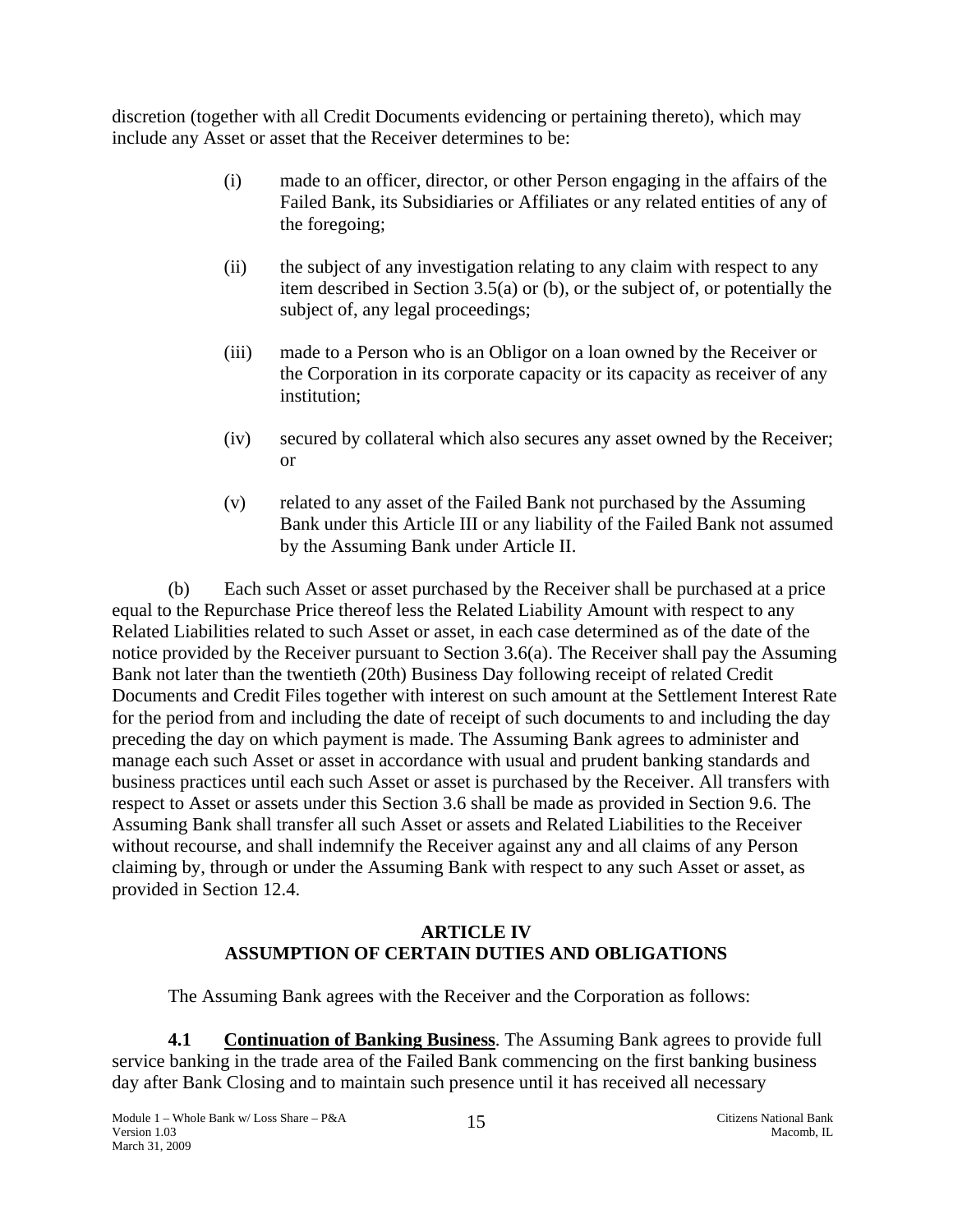<span id="page-19-0"></span>regulatory approvals to cease providing such banking services in the trade area. At the option of the Assuming Bank, such banking services may be provided at any or all of the Bank Premises, or at other premises within such trade area.

**4.2** Agreement with Respect to Credit Card Business. The Assuming Bank agrees to honor and perform, from and after Bank Closing, all duties and obligations with respect to the Failed Bank's credit card business, and/or processing related to credit cards, if any, and assumes all outstanding extensions of credit with respect thereto.

**4.3 Agreement with Respect to Safe Deposit Business**. The Assuming Bank assumes and agrees to discharge, from and after Bank Closing, in the usual course of conducting a banking business, the duties and obligations of the Failed Bank with respect to all Safe Deposit Boxes, if any, of the Failed Bank and to maintain all of the necessary facilities for the use of such boxes by the renters thereof during the period for which such boxes have been rented and the rent therefor paid to the Failed Bank, subject to the provisions of the rental agreements between the Failed Bank and the respective renters of such boxes; provided, that the Assuming Bank may relocate the Safe Deposit Boxes of the Failed Bank to any office of the Assuming Bank located in the trade area of the Failed Bank. Fees related to the safe deposit business earned prior to the Bank Closing Date shall be for the benefit of the Receiver and fees earned after the Bank Closing Date shall be for the benefit of the Assuming Bank.

**4.4 Agreement with Respect to Safekeeping Business**. The Receiver transfers, conveys and delivers to the Assuming Bank and the Assuming Bank accepts all securities and other items, if any, held by the Failed Bank in safekeeping for its customers as of Bank Closing. The Assuming Bank assumes and agrees to honor and discharge, from and after Bank Closing, the duties and obligations of the Failed Bank with respect to such securities and items held in safekeeping. The Assuming Bank shall be entitled to all rights and benefits heretofore accrued or hereafter accruing with respect thereto. The Assuming Bank shall provide to the Receiver written verification of all assets held by the Failed Bank for safekeeping within sixty (60) days after Bank Closing. Fees related to the safekeeping business earned prior to the Bank Closing Date shall be for the benefit of the Receiver and fees earned after the Bank Closing Date shall be for the benefit of the Assuming Bank.

# **4.5 Agreement with Respect to Trust Business**.

(a) The Assuming Bank shall, without further transfer, substitution, act or deed, to the full extent permitted by law, succeed to the rights, obligations, properties, assets, investments, deposits, agreements, and trusts of the Failed Bank under trusts, executorships, administrations, guardianships, and agencies, and other fiduciary or representative capacities, all to the same extent as though the Assuming Bank had assumed the same from the Failed Bank prior to Bank Closing; provided, that any liability based on the misfeasance, malfeasance or nonfeasance of the Failed Bank, its directors, officers, employees or agents with respect to the trust business is not assumed hereunder.

(b) The Assuming Bank shall, to the full extent permitted by law, succeed to, and be entitled to take and execute, the appointment to all executorships, trusteeships, guardianships and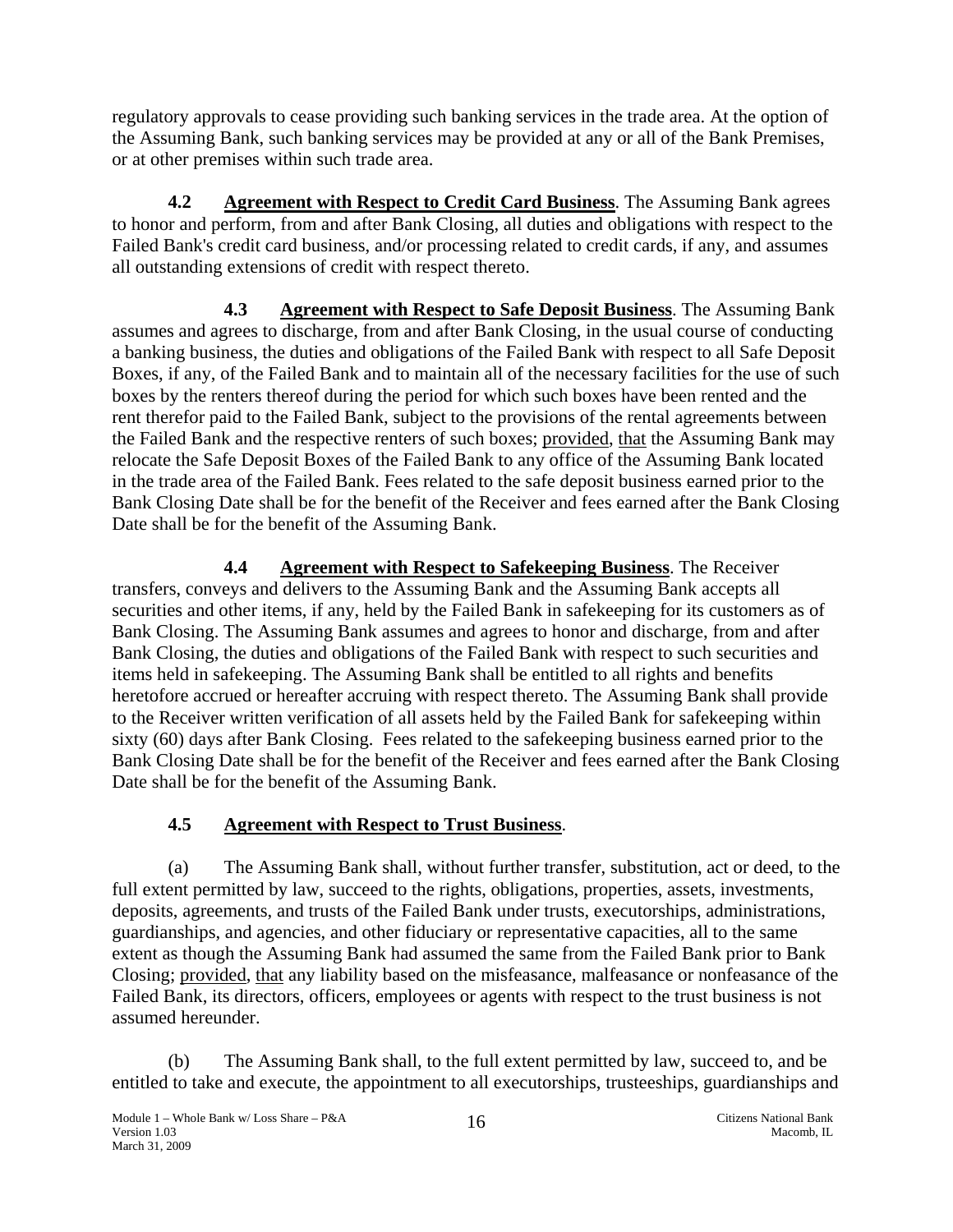<span id="page-20-0"></span>other fiduciary or representative capacities to which the Failed Bank is or may be named in wills, whenever probated, or to which the Failed Bank is or may be named or appointed by any other instrument.

(c) In the event additional proceedings of any kind are necessary to accomplish the transfer of such trust business, the Assuming Bank agrees that, at its own expense, it will take whatever action is necessary to accomplish such transfer. The Receiver agrees to use reasonable efforts to assist the Assuming Bank in accomplishing such transfer.

(d) The Assuming Bank shall provide to the Receiver written verification of the assets held in connection with the Failed Bank's trust business within sixty (60) days after Bank Closing.

## **4.6 Agreement with Respect to Bank Premises**.

(a) **Option to Purchase.** Subject to Section 3.5, the Receiver hereby grants to the Assuming Bank an exclusive option for the period of ninety (90) days commencing the day after Bank Closing to purchase any or all owned Bank Premises, including all Furniture, Fixtures and Equipment located on the Bank Premises. The Assuming Bank shall give written notice to the Receiver within the option period of its election to purchase or not to purchase any of the owned Bank Premises. Any purchase of such premises shall be effective as of the date of Bank Closing and such purchase shall be consummated as soon as practicable thereafter, and in no event later than the Settlement Date.

(b) **Option to Lease.** The Receiver hereby grants to the Assuming Bank an exclusive option for the period of ninety (90) days commencing the day after Bank Closing to cause the Receiver to assign to the Assuming Bank any or all leases for leased Bank Premises, if any, which have been continuously occupied by the Assuming Bank from Bank Closing to the date it elects to accept an assignment of the leases with respect thereto to the extent such leases can be assigned; provided, that the exercise of this option with respect to any lease must be as to all premises or other property subject to the lease. If an assignment cannot be made of any such leases, the Receiver may, in its discretion, enter into subleases with the Assuming Bank containing the same terms and conditions provided under such existing leases for such leased Bank Premises or other property. The Assuming Bank shall give notice to the Receiver within the option period of its election to accept or not to accept an assignment of any or all leases (or enter into subleases or new leases in lieu thereof). The Assuming Bank agrees to assume all leases assigned (or enter into subleases or new leases in lieu thereof) pursuant to this Section 4.6.

(c) **Facilitation.** The Receiver agrees to facilitate the assumption, assignment or sublease of leases or the negotiation of new leases by the Assuming Bank; provided, that neither the Receiver nor the Corporation shall be obligated to engage in litigation, make payments to the Assuming Bank or to any third party in connection with facilitating any such assumption, assignment, sublease or negotiation or commit to any other obligations to third parties.

(d) **Occupancy.** The Assuming Bank shall give the Receiver fifteen (15) days' prior written notice of its intention to vacate prior to vacating any leased Bank Premises with respect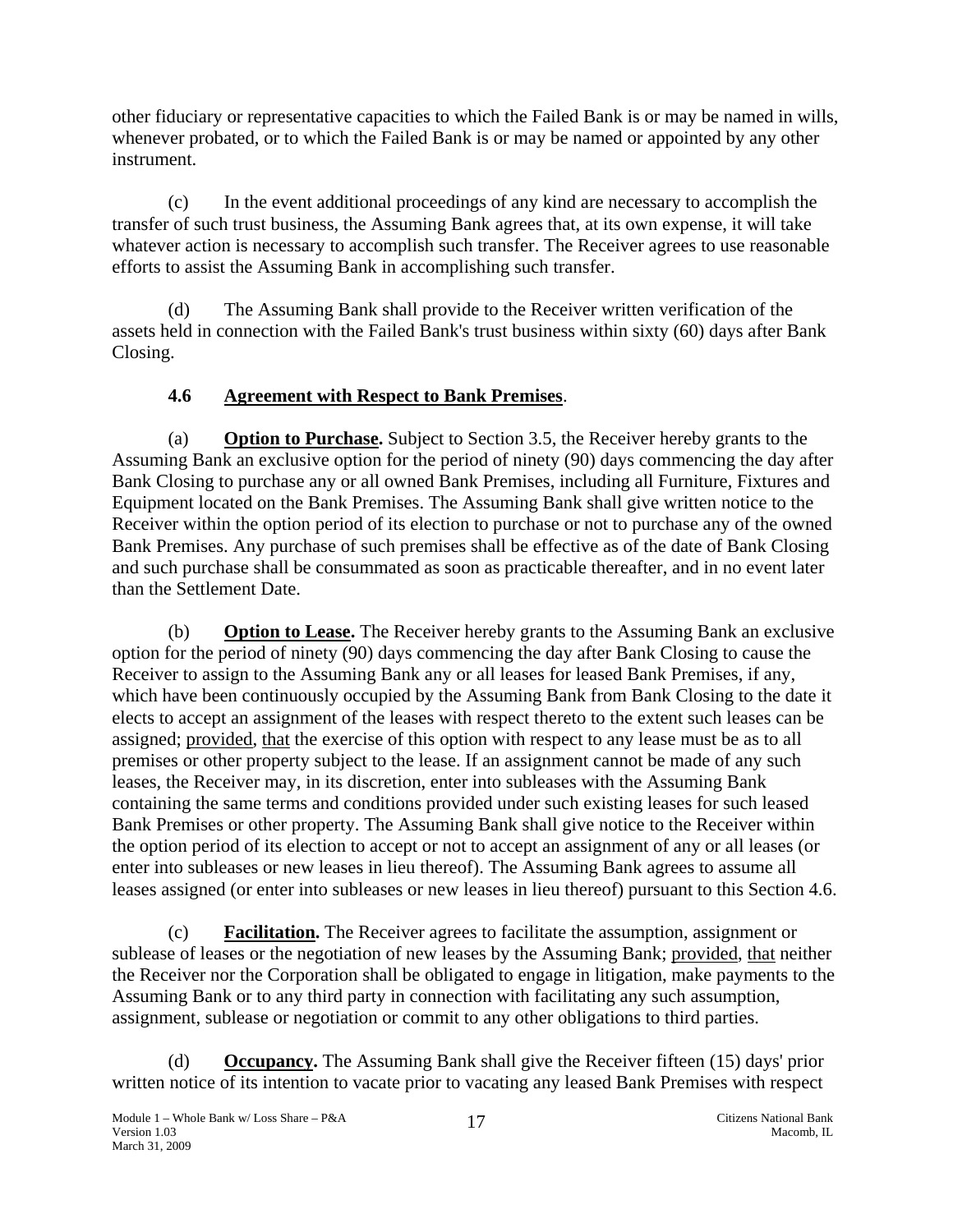to which the Assuming Bank has not exercised the option provided in Section 4.6(b). Any such notice shall be deemed to terminate the Assuming Bank's option with respect to such leased Bank Premises.

## (e) **Occupancy Costs.**

(i) The Assuming Bank agrees to pay to the Receiver, or to appropriate third parties at the direction of the Receiver, during and for the period of any occupancy by it of (x) owned Bank Premises the market rental value, as determined by the appraiser selected in accordance with the definition of Fair Market Value, and all operating costs, and (y) leased Bank Premises, all operating costs with respect thereto and to comply with all relevant terms of applicable leases entered into by the Failed Bank, including without limitation the timely payment of all rent. Operating costs include, without limitation all taxes, fees, charges, utilities, insurance and assessments, to the extent not included in the rental value or rent. If the Assuming Bank elects to purchase any owned Bank Premises in accordance with Section 4.6(a), the amount of any rent paid (and taxes paid to the Receiver which have not been paid to the taxing authority and for which the Assuming Bank assumes liability) by the Assuming Bank with respect thereto shall be applied as an offset against the purchase price thereof.

(ii) The Assuming Bank agrees during the period of occupancy by it of owned or leased Bank Premises, to pay to the Receiver rent for the use of all owned or leased Furniture and Equipment and all owned or leased Fixtures located on such Bank Premises for the period of such occupancy. Rent for such property owned by the Failed Bank shall be the market rental value thereof, as determined by the Receiver within sixty (60) days after Bank Closing. Rent for such leased property shall be an amount equal to any and all rent and other amounts which the Receiver incurs or accrues as an obligation or is obligated to pay for such period of occupancy pursuant to all leases and contracts with respect to such property. If the Assuming Bank purchases any owned Furniture and Equipment or owned Fixtures in accordance with Section 4.6(f) or 4.6(h), the amount of any rents paid by the Assuming Bank with respect thereto shall be applied as an offset against the purchase price thereof.

(f) **Certain Requirements as to Furniture, Equipment and Fixtures.** If the Assuming Bank purchases owned Bank Premises or accepts an assignment of the lease (or enters into a sublease or a new lease in lieu thereof) for leased Bank Premises as provided in Section 4.6(a) or 4.6(b), or if the Assuming Bank does not exercise such option but within twelve (12) months following Bank Closing obtains the right to occupy such premises (whether by assignment, lease, sublease, purchase or otherwise), other than in accordance with Section 4.6(a) or (b), the Assuming Bank shall (i) effective as of the date of Bank Closing, purchase from the Receiver all Furniture and Equipment and Fixtures owned by the Failed Bank at Fair Market Value and located thereon as of Bank Closing, (ii) accept an assignment or a sublease of the leases or negotiate new leases for all Furniture and Equipment and Fixtures leased by the Failed Bank and located thereon, and (iii) if applicable, accept an assignment or a sublease of any ground lease or negotiate a new ground lease with respect to any land on which such Bank Premises are located; provided, that the Receiver shall not have disposed of such Furniture and Equipment and Fixtures or repudiated the leases specified in clause (ii) or (iii).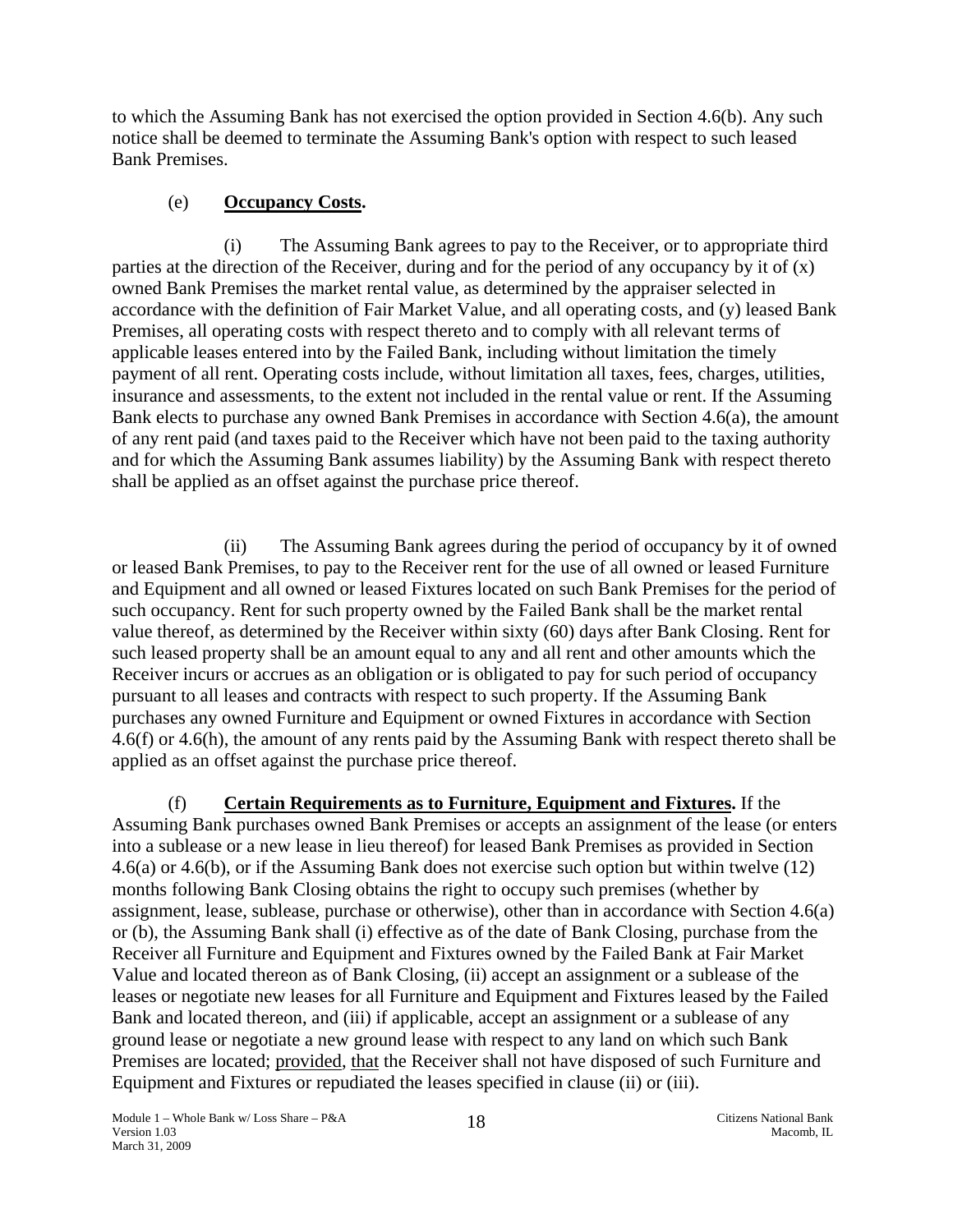## (g) **Vacating Premises.**

(i) If the Assuming Bank elects not to purchase any owned Bank Premises, the notice of such election in accordance with Section 4.6(a) shall specify the date upon which the Assuming Bank's occupancy of such premises shall terminate, which date shall not be later than ninety (90) days after the date of the Assuming Bank's notice not to exercise such option. The Assuming Bank promptly shall relinquish and release to the Receiver such premises and the Furniture and Equipment and Fixtures located thereon in the same condition as at Bank Closing, normal wear and tear excepted. By occupying any such premises after the expiration of such ninety (90)-day period, the Assuming Bank shall, at the Receiver's option, (x) be deemed to have agreed to purchase such Bank Premises, and to assume all leases, obligations and liabilities with respect to leased Furniture and Equipment and leased Fixtures located thereon and any ground lease with respect to the land on which such premises are located, and (y) be required to purchase all Furniture and Equipment and Fixtures owned by the Failed Bank and located on such premises as of Bank Closing.

(ii) If the Assuming Bank elects not to accept an assignment of the lease or sublease any leased Bank Premises, the notice of such election in accordance with Section 4.6(b) shall specify the date upon which the Assuming Bank's occupancy of such leased Bank Premises shall terminate, which date shall not be later than the date which is one hundred eighty (180) days after Bank Closing. Upon vacating such premises, the Assuming Bank shall relinquish and release to the Receiver such premises and the Fixtures and the Furniture and Equipment located thereon in the same condition as at Bank Closing, normal wear and tear excepted. By failing to provide notice of its intention to vacate such premises prior to the expiration of the option period specified in Section 4.6(b), or by occupying such premises after the one hundred eighty (180) day period specified above in this paragraph (ii), the Assuming Bank shall, at the Receiver's option, (x) be deemed to have assumed all leases, obligations and liabilities with respect to such premises (including any ground lease with respect to the land on which premises are located), and leased Furniture and Equipment and leased Fixtures located thereon in accordance with this Section 4.6 (unless the Receiver previously repudiated any such lease), and (y) be required to purchase all Furniture and Equipment and Fixtures owned by the Failed Bank at Fair Market Value and located on such premises as of Bank Closing.

(h) **Furniture and Equipment and Certain Other Equipment.** The Receiver hereby grants to the Assuming Bank an option to purchase all Furniture and Equipment or any telecommunications, data processing equipment (including hardware and software) and check processing and similar operating equipment owned by the Failed Bank at Fair Market Value and located at any leased Bank Premises that the Assuming Bank elects to vacate or which it could have, but did not occupy, pursuant to this Section 4.6; provided, that, the Assuming Bank shall give the Receiver notice of its election to purchase such property at the time it gives notice of its intention to vacate such Bank Premises or within ten (10) days after Bank Closing for Bank Premises it could have, but did not, occupy.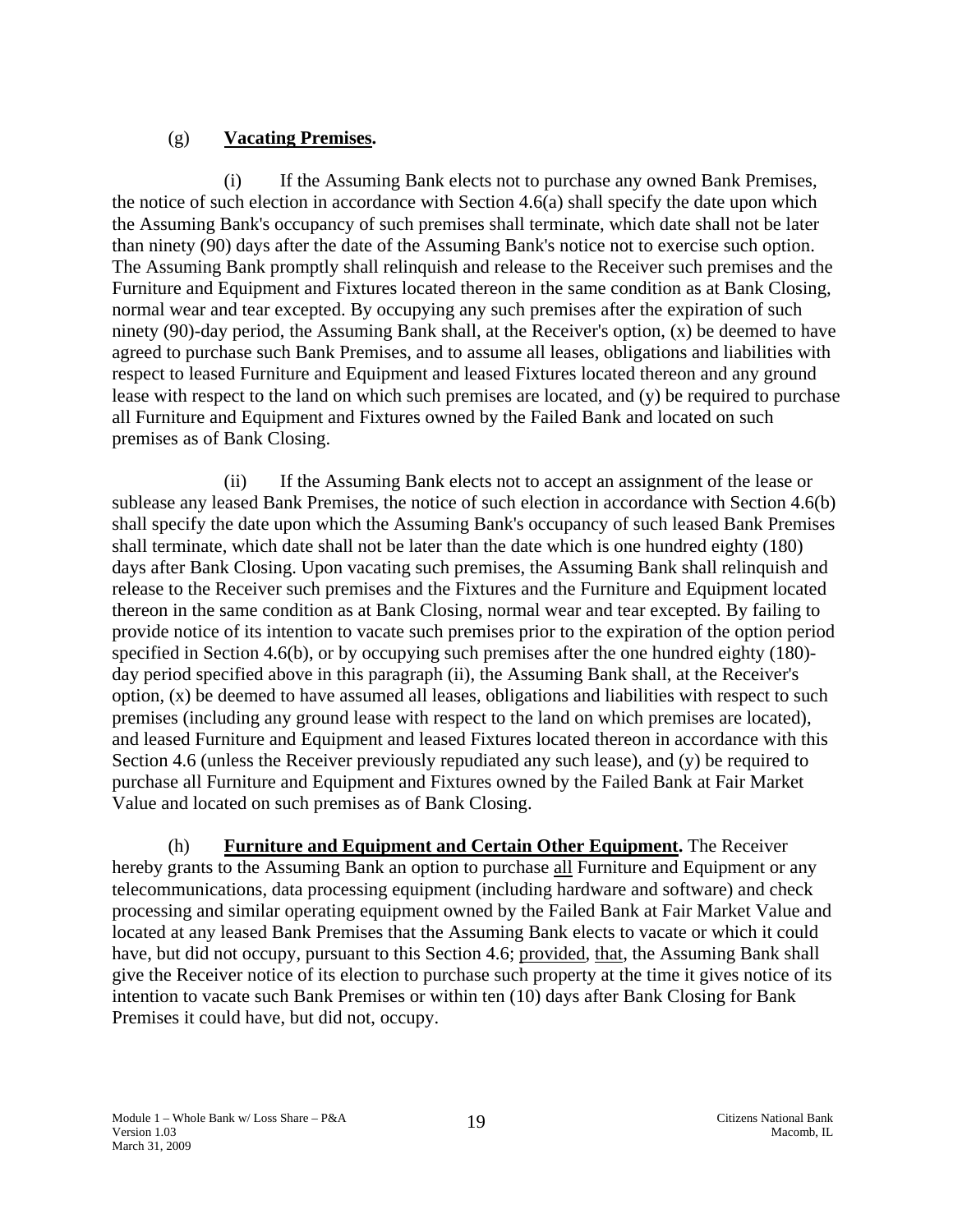# **4.7 Agreement with Respect to Leased Data Processing Equipment**

<span id="page-23-0"></span>(a) The Receiver hereby grants to the Assuming Bank an exclusive option for the period of ninety (90) days commencing the day after Bank Closing to accept an assignment from the Receiver of any or all Data Processing Leases to the extent that such Data Processing Leases can be assigned.

(b) The Assuming Bank shall (i) give written notice to the Receiver within the option period specified in Section 4.7(a) of its intent to accept or decline an assignment or sublease of any or all Data Processing Leases and promptly accept an assignment or sublease of such Data Processing Leases, and (ii) give written notice to the appropriate lessor(s) that it has accepted an assignment or sublease of any such Data Processing Leases.

(c) The Receiver agrees to facilitate the assignment or sublease of Data Processing Leases or the negotiation of new leases or license agreements by the Assuming Bank; provided, that neither the Receiver nor the Corporation shall be obligated to engage in litigation or make payments to the Assuming Bank or to any third party in connection with facilitating any such assumption, assignment, sublease or negotiation.

(d) The Assuming Bank agrees, during its period of use of any property subject to a Data Processing Lease, to pay to the Receiver or to appropriate third parties at the direction of the Receiver all operating costs with respect thereto and to comply with all relevant terms of the applicable Data Processing Leases entered into by the Failed Bank, including without limitation the timely payment of all rent, taxes, fees, charges, utilities, insurance and assessments.

(e) The Assuming Bank shall, not later than fifty (50) days after giving the notice provided in Section 4.7(b), (i) relinquish and release to the Receiver all property subject to the relevant Data Processing Lease, in the same condition as at Bank Closing, normal wear and tear excepted, or (ii) accept an assignment or a sublease thereof or negotiate a new lease or license agreement under this Section 4.7.

# **4.8 Agreement with Respect to Certain Existing Agreements**.

(a) Subject to the provisions of Section 4.8(b), with respect to agreements existing as of Bank Closing which provide for the rendering of services by or to the Failed Bank, within ninety (90) days after Bank Closing, the Assuming Bank shall give the Receiver written notice specifying whether it elects to assume or not to assume each such agreement. Except as may be otherwise provided in this Article IV, the Assuming Bank agrees to comply with the terms of each such agreement for a period commencing on the day after Bank Closing and ending on: (i) in the case of an agreement that provides for the rendering of services by the Failed Bank, the date which is ninety (90) days after Bank Closing, and (ii) in the case of an agreement that provides for the rendering of services to the Failed Bank, the date which is thirty (30) days after the Assuming Bank has given notice to the Receiver of its election not to assume such agreement; provided, that the Receiver can reasonably make such service agreements available to the Assuming Bank. The Assuming Bank shall be deemed by the Receiver to have assumed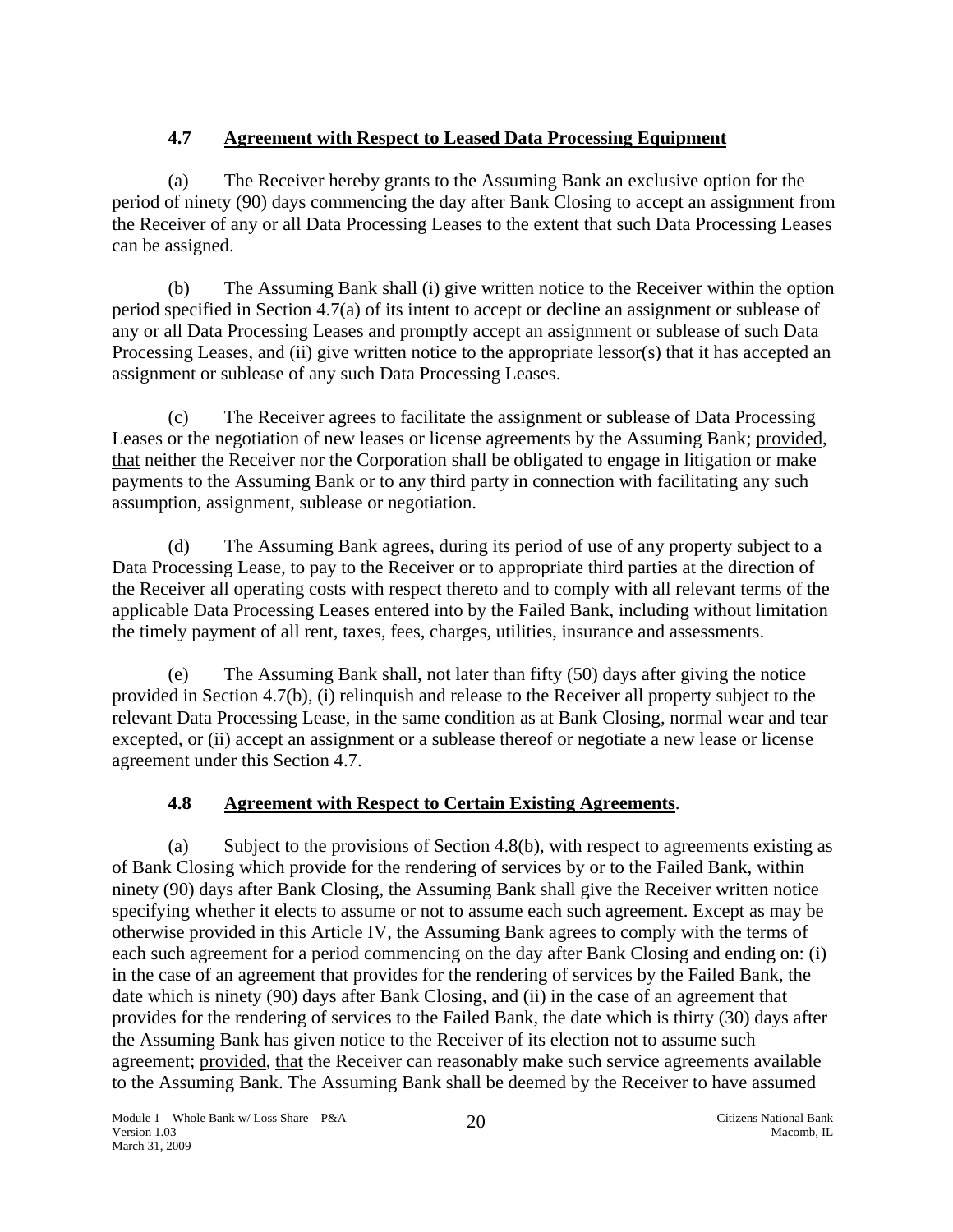<span id="page-24-0"></span>agreements for which no notification is timely given. The Receiver agrees to assign, transfer, convey, and deliver to the Assuming Bank all right, title and interest of the Receiver, if any, in and to agreements the Assuming Bank assumes hereunder. In the event the Assuming Bank elects not to accept an assignment of any lease (or sublease) or negotiate a new lease for leased Bank Premises under Section 4.6 and does not otherwise occupy such premises, the provisions of this Section 4.8(a) shall not apply to service agreements related to such premises. The Assuming Bank agrees, during the period it has the use or benefit of any such agreement, promptly to pay to the Receiver or to appropriate third parties at the direction of the Receiver all operating costs with respect thereto and to comply with all relevant terms of such agreement.

(b) The provisions of Section 4.8(a) regarding the Assuming Bank's election to assume or not assume certain agreements shall not apply to (i) agreements pursuant to which the Failed Bank provides mortgage servicing for others or mortgage servicing is provided to the Failed Bank by others, (ii) agreements that are subject to Sections 4.1 through 4.7 and any insurance policy or bond referred to in Section 3.5(a) or other agreement specified in Section 3.5, and (iii) consulting, management or employment agreements, if any, between the Failed Bank and its employees or other Persons. Except as otherwise expressly set forth elsewhere in this Agreement, the Assuming Bank does not assume any liabilities or acquire any rights under any of the agreements described in this Section 4.8(b).

**4.9** Informational Tax Reporting. The Assuming Bank agrees to perform all obligations of the Failed Bank with respect to Federal and State income tax informational reporting related to (i) the Assets and the Liabilities Assumed, (ii) deposit accounts that were closed and loans that were paid off or collateral obtained with respect thereto prior to Bank Closing, (iii) miscellaneous payments made to vendors of the Failed Bank, and (iv) any other asset or liability of the Failed Bank, including, without limitation, loans not purchased and Deposits not assumed by the Assuming Bank, as may be required by the Receiver.

**4.10 Insurance**. The Assuming Bank agrees to obtain insurance coverage effective from and after Bank Closing, including public liability, fire and extended coverage insurance acceptable to the Receiver with respect to owned or leased Bank Premises that it occupies, and all owned or leased Furniture and Equipment and Fixtures and leased data processing equipment (including hardware and software) located thereon, in the event such insurance coverage is not already in force and effect with respect to the Assuming Bank as the insured as of Bank Closing. All such insurance shall, where appropriate (as determined by the Receiver), name the Receiver as an additional insured.

**4.11 Office Space for Receiver and Corporation**. For the period commencing on the day following Bank Closing and ending on the one hundred eightieth (180th) day thereafter, the Assuming Bank agrees to provide to the Receiver and the Corporation, without charge, adequate and suitable office space (including parking facilities and vault space), furniture, equipment (including photocopying and telecopying machines), email accounts, network access and technology resources (such as shared drive) and utilities (including local telephone service and fax machines) at the Bank Premises occupied by the Assuming Bank for their use in the discharge of their respective functions with respect to the Failed Bank. In the event the Receiver and the Corporation determine that the space provided is inadequate or unsuitable, the Receiver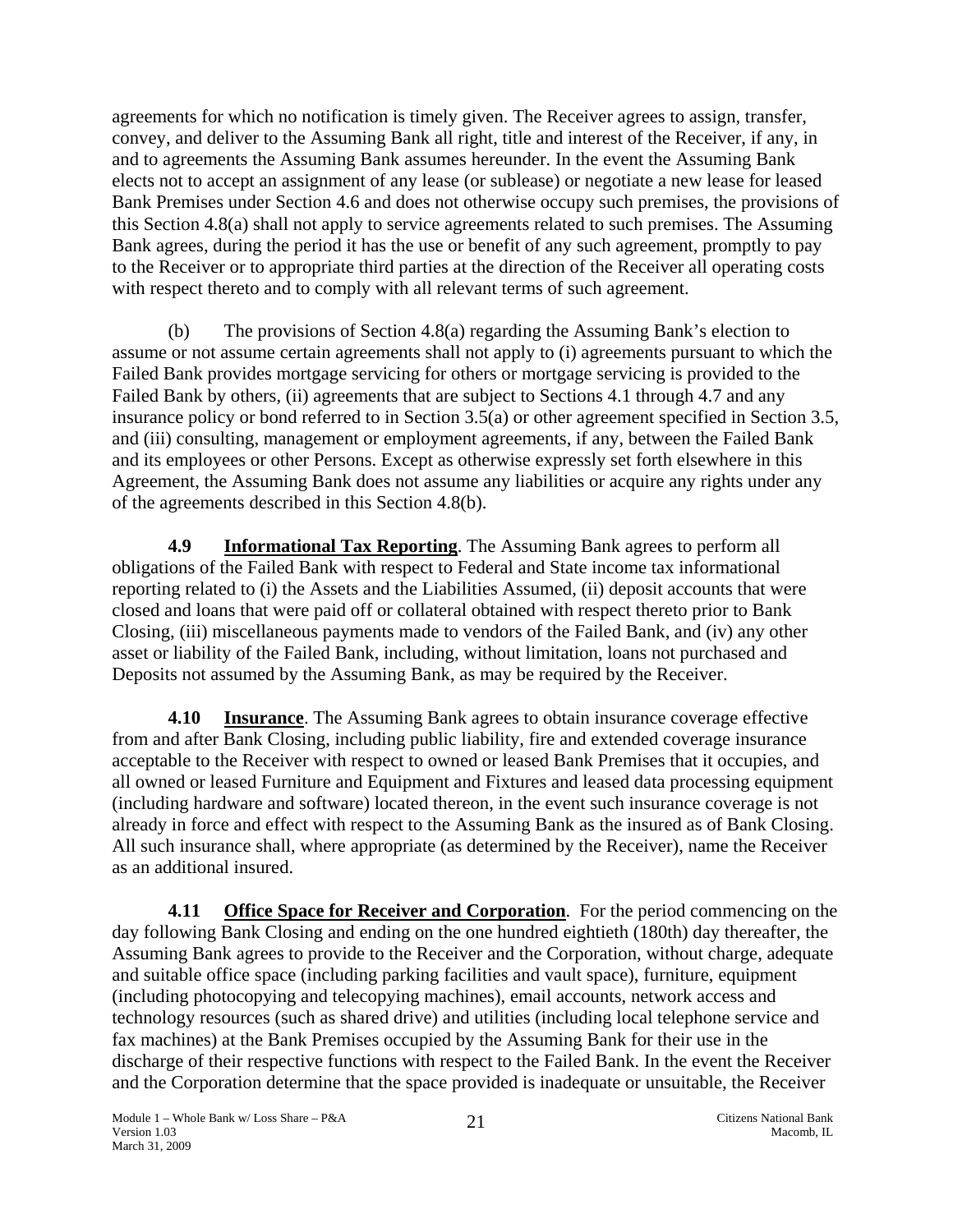<span id="page-25-0"></span>and the Corporation may relocate to other quarters having adequate and suitable space and the costs of relocation and any rental and utility costs for the balance of the period of occupancy by the Receiver and the Corporation shall be borne by the Assuming Bank. Additionally, the Assuming Bank agrees to pay such bills and invoices on behalf of the Receiver and Corporation as the Receiver or Corporation may direct for the period beginning on the date of Bank Closing and ending on Settlement Date. Assuming Bank shall submit it requests for reimbursement of such expenditures pursuant to Article VIII of this Agreement.

### **4.12 Agreement with Respect to Continuation of Group Health Plan Coverage for Former Employees of the Failed Bank.**

(a) The Assuming Bank agrees to assist the Receiver, as provided in this Section 4.12, in offering individuals who were employees or former employees of the Failed Bank, or any of its Subsidiaries, and who, immediately prior to Bank Closing, were receiving, or were eligible to receive, health insurance coverage or health insurance continuation coverage from the Failed Bank ("Eligible Individuals"), the opportunity to obtain health insurance coverage in the Corporation's FIA Continuation Coverage Plan which provides for health insurance continuation coverage to such Eligible Individuals who are qualified beneficiaries of the Failed Bank as defined in Section 607 of the Employee Retirement Income Security Act of 1974, as amended (respectively, "qualified beneficiaries" and "ERISA"). The Assuming Bank shall consult with the Receiver and not later than five (5) Business Days after Bank Closing shall provide written notice to the Receiver of the number (if available), identity (if available) and addresses (if available) of the Eligible Individuals who are qualified beneficiaries of the Failed Bank and for whom a "qualifying event" (as defined in Section 603 of ERISA) has occurred and with respect to whom the Failed Bank's obligations under Part 6 of Subtitle B of Title I of ERISA have not been satisfied in full, and such other information as the Receiver may reasonably require. The Receiver shall cooperate with the Assuming Bank in order to permit it to prepare such notice and shall provide to the Assuming Bank such data in its possession as may be reasonably required for purposes of preparing such notice.

(b) The Assuming Bank shall take such further action to assist the Receiver in offering the Eligible Individuals who are qualified beneficiaries of the Failed Bank the opportunity to obtain health insurance coverage in the Corporation's FIA Continuation Coverage Plan as the Receiver may direct. All expenses incurred and paid by the Assuming Bank (i) in connection with the obligations of the Assuming Bank under this Section 4.12, and (ii) in providing health insurance continuation coverage to any Eligible Individuals who are hired by the Assuming Bank and such employees' qualified beneficiaries shall be borne by the Assuming Bank.

(c) This Section 4.12 is for the sole and exclusive benefit of the parties to this Agreement, and for the benefit of no other Person (including any former employee of the Failed Bank or any Subsidiary thereof or qualified beneficiary of such former employee). Nothing in this Section 4.12 is intended by the parties, or shall be construed, to give any Person (including any former employee of the Failed Bank or any Subsidiary thereof or qualified beneficiary of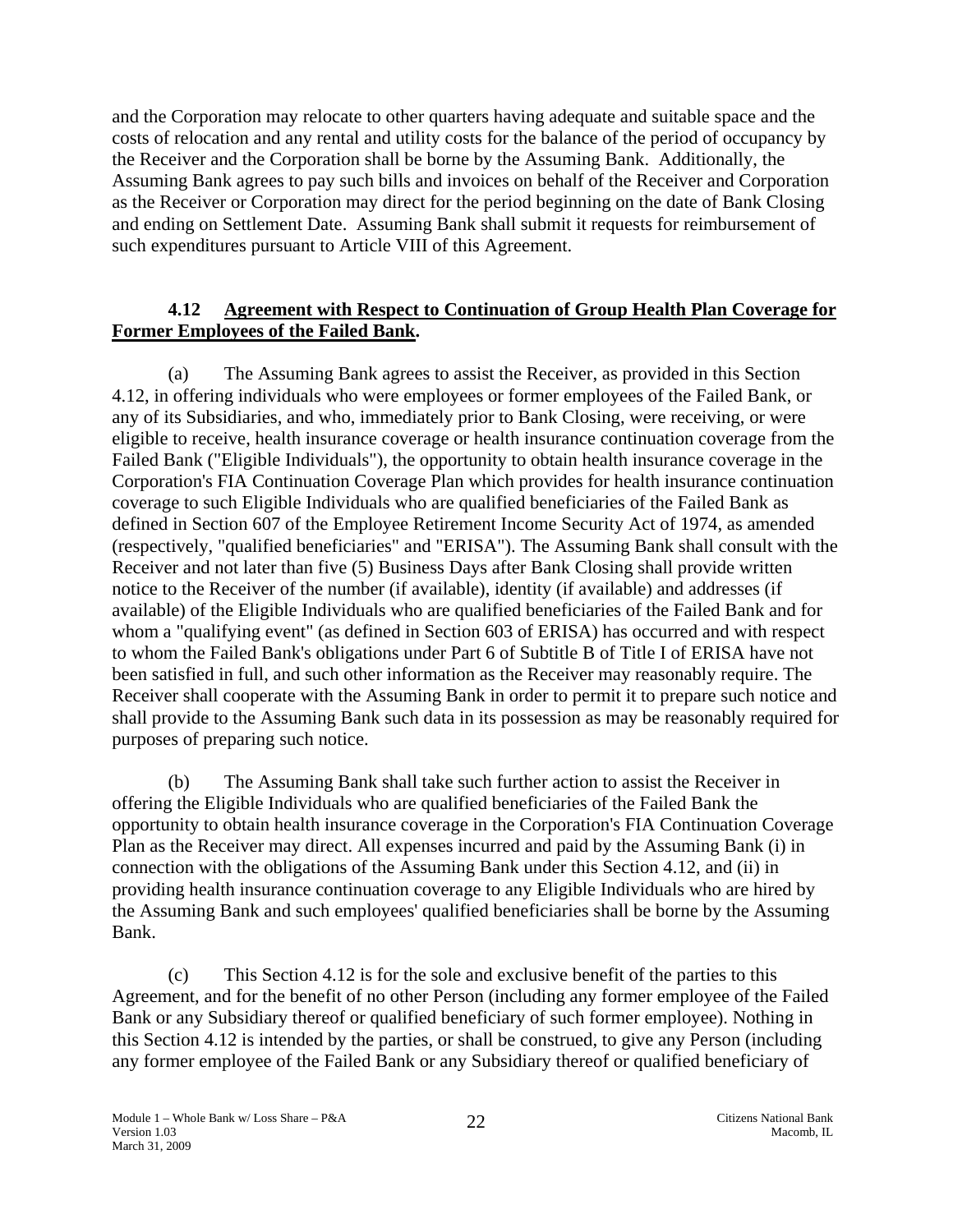<span id="page-26-0"></span>such former employee) other than the Corporation, the Receiver and the Assuming Bank any legal or equitable right, remedy or claim under or with respect to the provisions of this Section.

**4.13 Agreement with Respect to Interim Asset Servicing.** At any time after Bank Closing, the Receiver may establish on its books an asset pool(s) and may transfer to such asset pool(s) (by means of accounting entries on the books of the Receiver) all or any assets and liabilities of the Failed Bank which are not acquired by the Assuming Bank, including, without limitation, wholly unfunded Commitments and assets and liabilities which may be acquired, funded or originated by the Receiver subsequent to Bank Closing. The Receiver may remove assets (and liabilities) from or add assets (and liabilities) to such pool(s) at any time in its discretion. At the option of the Receiver, the Assuming Bank agrees to service, administer, and collect such pool assets in accordance with and for the term set forth in Exhibit 4.13 "Interim Asset Servicing Arrangement".

## **4.14** Reserved.

**4.15 Agreement with Respect to Loss Sharing.** The Assuming Bank shall be entitled to require reimbursement from the Receiver for loss sharing on certain loans in accordance with the Single Family Shared-Loss Agreement attached hereto as Exhibit 4.15A and the Non-SF Shared-Loss Agreement attached hereto as Exhibit 4.15B, collectively, the "Shared-Loss Agreements." The Loans that shall be subject to the Shared-Loss Agreements are identified on the Schedule of Loans 4.15A and 4.15B attached hereto.

## **ARTICLE V DUTIES WITH RESPECT TO DEPOSITORS OF THE FAILED BANK**

**5.1 Payment of Checks, Drafts and Orders.** Subject to Section 9.5, the Assuming Bank agrees to pay all properly drawn checks, drafts and withdrawal orders of depositors of the Failed Bank presented for payment, whether drawn on the check or draft forms provided by the Failed Bank or by the Assuming Bank, to the extent that the Deposit balances to the credit of the respective makers or drawers assumed by the Assuming Bank under this Agreement are sufficient to permit the payment thereof, and in all other respects to discharge, in the usual course of conducting a banking business, the duties and obligations of the Failed Bank with respect to the Deposit balances due and owing to the depositors of the Failed Bank assumed by the Assuming Bank under this Agreement.

**5.2 Certain Agreements Related to Deposits.** Subject to Section 2.2, the Assuming Bank agrees to honor the terms and conditions of any written escrow or mortgage servicing agreement or other similar agreement relating to a Deposit liability assumed by the Assuming Bank pursuant to this Agreement.

# **5.3 Notice to Depositors.**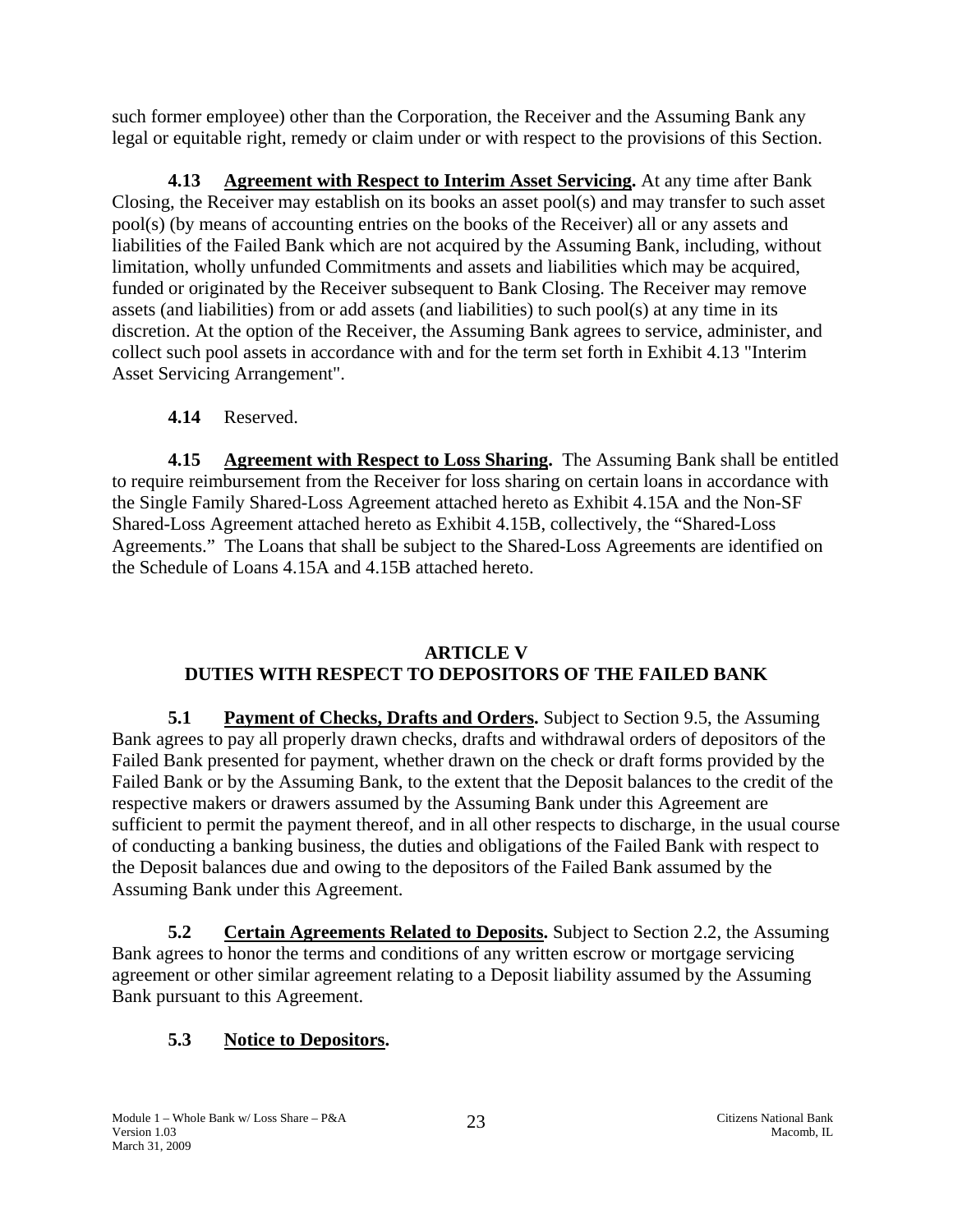<span id="page-27-0"></span>(a) Within seven (7) days after Bank Closing, the Assuming Bank shall give (i) notice to depositors of the Failed Bank of its assumption of the Deposit liabilities of the Failed Bank, and (ii) any notice required under Section 2.2, by mailing to each such depositor a notice with respect to such assumption and by advertising in a newspaper of general circulation in the county or counties in which the Failed Bank was located. The Assuming Bank agrees that it will obtain prior approval of all such notices and advertisements from counsel for the Receiver and that such notices and advertisements shall not be mailed or published until such approval is received.

(b) The Assuming Bank shall give notice by mail to depositors of the Failed Bank concerning the procedures to claim their deposits, which notice shall be provided to the Assuming Bank by the Receiver or the Corporation. Such notice shall be included with the notice to depositors to be mailed by the Assuming Bank pursuant to Section 5.3(a).

(c) If the Assuming Bank proposes to charge fees different from those charged by the Failed Bank before it establishes new deposit account relationships with the depositors of the Failed Bank, the Assuming Bank shall give notice by mail of such changed fees to such depositors.

## **ARTICLE VI RECORDS**

## **6.1 Transfer of Records**.

(a) In accordance with Section 3.1, the Receiver assigns, transfers, conveys and delivers to the Assuming Bank the following Records pertaining to the Deposit liabilities of the Failed Bank assumed by the Assuming Bank under this Agreement, except as provided in Section 6.4:

- (i) signature cards, orders, contracts between the Failed Bank and its depositors and Records of similar character;
- (ii) passbooks of depositors held by the Failed Bank, deposit slips, cancelled checks and withdrawal orders representing charges to accounts of depositors;

and the following Records pertaining to the Assets:

- (iii) records of deposit balances carried with other banks, bankers or trust companies;
- (iv) Loan and collateral records and Credit Files and other documents;
- (v) deeds, mortgages, abstracts, surveys, and other instruments or records of title pertaining to real estate or real estate mortgages;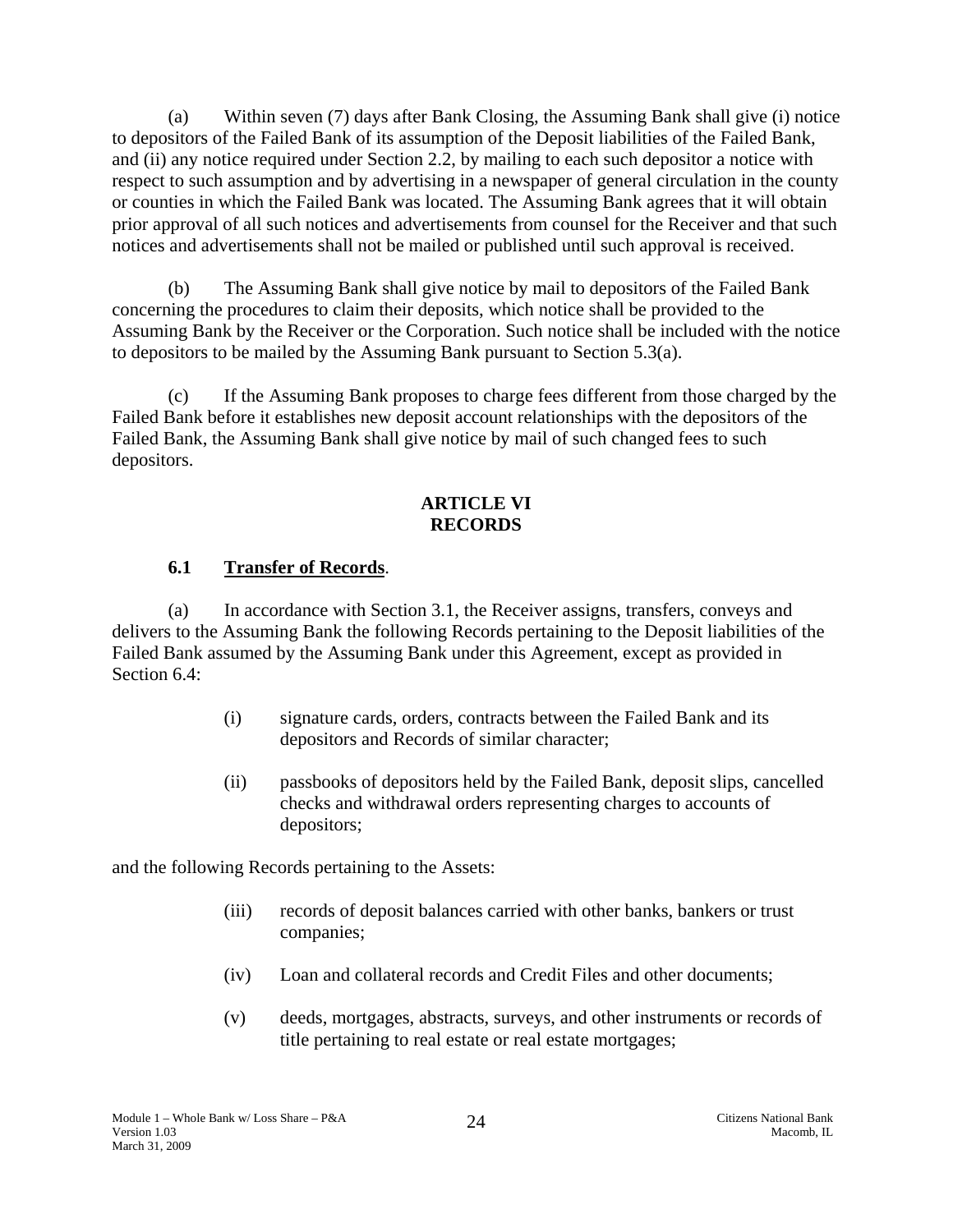- <span id="page-28-0"></span>(vi) signature cards, agreements and records pertaining to Safe Deposit Boxes, if any; and
- (vii) records pertaining to the credit card business, trust business or safekeeping business of the Failed Bank, if any.

(b) The Receiver, at its option, may assign and transfer to the Assuming Bank by a single blanket assignment or otherwise, as soon as practicable after Bank Closing, any other Records not assigned and transferred to the Assuming Bank as provided in this Agreement, including but not limited to loan disbursement checks, general ledger tickets, official bank checks, proof transactions (including proof tapes) and paid out loan files.

**6.2 Delivery of Assigned Records**. The Receiver shall deliver to the Assuming Bank all Records described in (i) Section 6.1(a) as soon as practicable on or after the date of this Agreement, and (ii) Section 6.1(b) as soon as practicable after making any assignment described therein.

**6.3 Preservation of Records**. The Assuming Bank agrees that it will preserve and maintain for the joint benefit of the Receiver, the Corporation and the Assuming Bank, all Records of which it has custody for such period as either the Receiver or the Corporation in its discretion may require, until directed otherwise, in writing, by the Receiver or Corporation. The Assuming Bank shall have the primary responsibility to respond to subpoenas, discovery requests, and other similar official inquiries with respect to the Records of which it has custody.

**6.4** Access to Records; Copies. The Assuming Bank agrees to permit the Receiver and the Corporation access to all Records of which the Assuming Bank has custody, and to use, inspect, make extracts from or request copies of any such Records in the manner and to the extent requested, and to duplicate, in the discretion of the Receiver or the Corporation, any Record in the form of microfilm or microfiche pertaining to Deposit account relationships; provided, that in the event that the Failed Bank maintained one or more duplicate copies of such microfilm or microfiche Records, the Assuming Bank hereby assigns, transfers, and conveys to the Corporation one such duplicate copy of each such Record without cost to the Corporation, and agrees to deliver to the Corporation all Records assigned and transferred to the Corporation under this Article VI as soon as practicable on or after the date of this Agreement. The party requesting a copy of any Record shall bear the cost (based on standard accepted industry charges to the extent applicable, as determined by the Receiver) for providing such duplicate Records. A copy of each Record requested shall be provided as soon as practicable by the party having custody thereof.

## **ARTICLE VII FIRST LOSS TRANCHE**

 The Assuming Bank has submitted to the Receiver an asset premium (discount) bid of \$(20,000,000.00) (negative) and a Deposit premium bid of 1.9 %. The Deposit premium bid will be applied to the total of all Assumed Deposits except for brokered, CDARS, and any market place or similar subscription services Deposits. The First Loss Tranche shall be determined by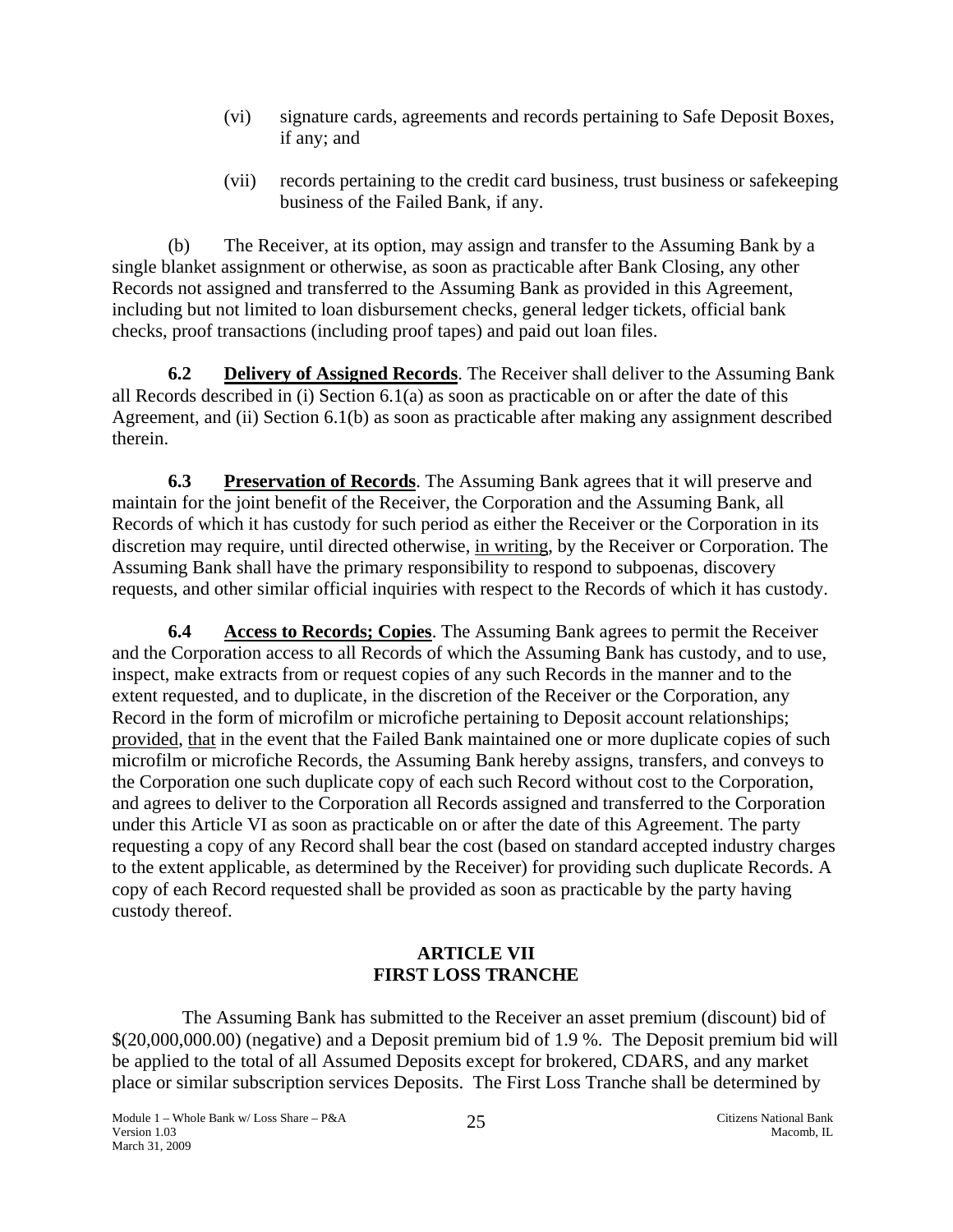<span id="page-29-0"></span>adding (i) the asset premium (discount) bid, (ii) the Deposit premium bid, and (iii) the Equity Adjustment. If the First Loss Tranche is a positive number, then this is the Losses on Single Family Shared-Loss Loans and Net Charge-offs on Shared Loss Assets that the Assuming Bank will incur before loss-sharing commences under Exhibits 4.15A and 4.15B. If the First Loss Tranche is a negative number, the Corporation shall pay such amount by wire transfer to the Assuming Bank by the end of the first business day following Bank Closing and loss sharing shall commence immediately.

#### **ARTICLE VIII ADJUSTMENTS**

**8.1 Pro Forma Statement**. The Receiver, as soon as practicable after Bank Closing, in accordance with the best information then available, shall provide to the Assuming Bank a pro forma statement reflecting any adjustments of such liabilities and assets as may be necessary. Such pro forma statement shall take into account, to the extent possible, (i) liabilities and assets of a nature similar to those contemplated by Section 2.1 or Section 3.1, respectively, which at Bank Closing were carried in the Failed Bank's suspense accounts, (ii) accruals as of Bank Closing for all income related to the assets and business of the Failed Bank acquired by the Assuming Bank hereunder, whether or not such accruals were reflected on the Accounting Records of the Failed Bank in the normal course of its operations, and (iii) adjustments to determine the Book Value of any investment in an Acquired Subsidiary and related accounts on the "bank only" (unconsolidated) balance sheet of the Failed Bank based on the equity method of accounting, whether or not the Failed Bank used the equity method of accounting for investments in subsidiaries, except that the resulting amount cannot be less than the Acquired Subsidiary's recorded equity as of Bank Closing as reflected on the Accounting Records of the Acquired Subsidiary. Any Loan purchased by the Assuming Bank pursuant to Section 3.1 which the Failed Bank charged off during the period following the date of the most recent pertinent data made available to the Assuming Bank as part of the Information Package to Bank Closing shall be deemed not to be charged off for the purposes of the pro forma statement, and the purchase price shall be determined pursuant to Section 3.2.

## **8.2 Correction of Errors and Omissions; Other Liabilities**.

(a) In the event any bookkeeping omissions or errors are discovered in preparing any pro forma statement or in completing the transfers and assumptions contemplated hereby, the parties hereto agree to correct such errors and omissions, it being understood that, as far as practicable, all adjustments will be made consistent with the judgments, methods, policies or accounting principles utilized by the Failed Bank in preparing and maintaining Accounting Records, except that adjustments made pursuant to this Section 8.2(a) are not intended to bring the Accounting Records of the Failed Bank into accordance with generally accepted accounting principles.

(b) If the Receiver discovers at any time subsequent to the date of this Agreement that any claim exists against the Failed Bank which is of such a nature that it would have been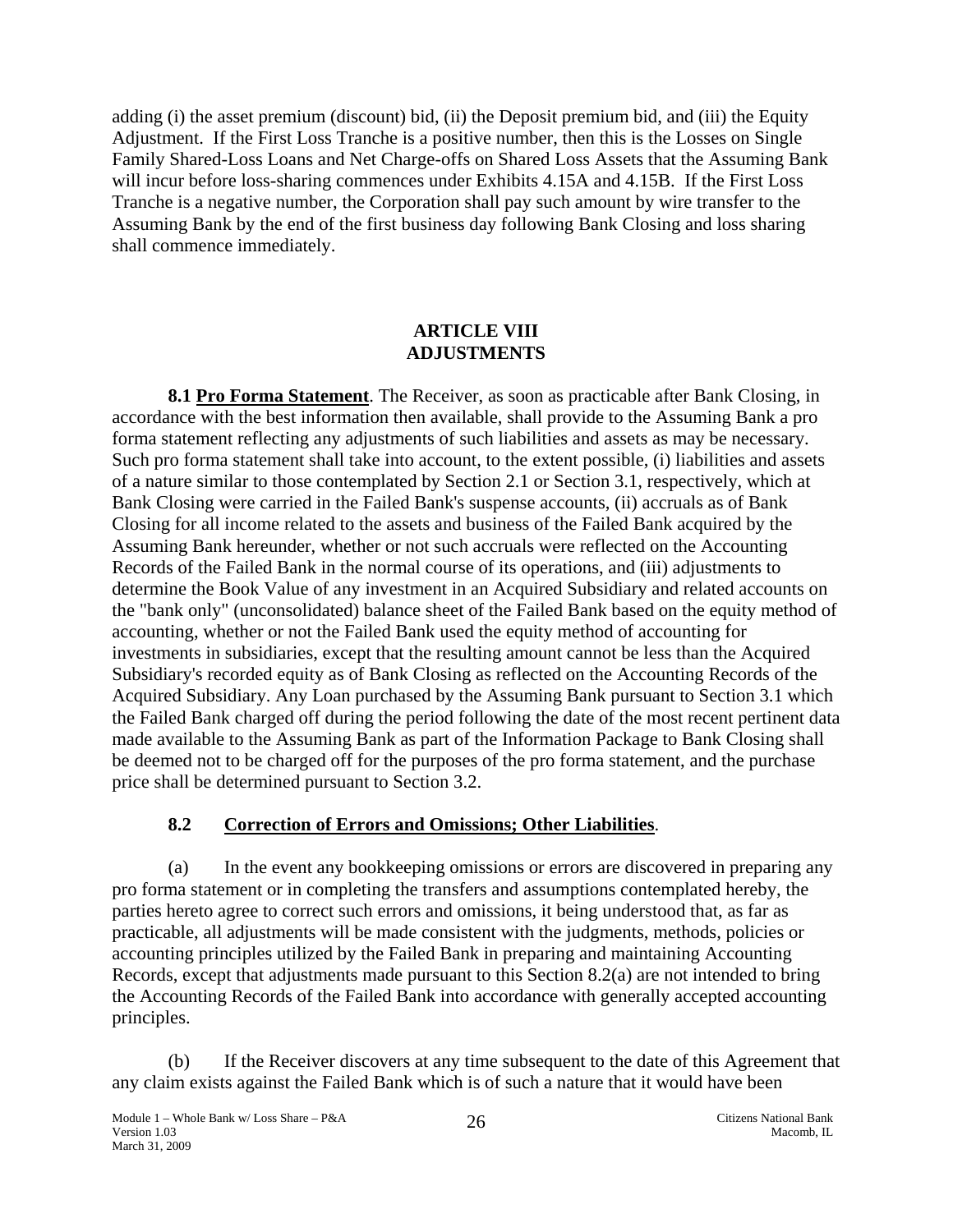<span id="page-30-0"></span>included in the liabilities assumed under Article II had the existence of such claim or the facts giving rise thereto been known as of Bank Closing, the Receiver may, in its discretion, at any time, require that such claim be assumed by the Assuming Bank in a manner consistent with the intent of this Agreement. The Receiver will make appropriate adjustments to the pro forma statement provided by the Receiver to the Assuming Bank pursuant to Section 8.1 as may be necessary.

**8.3 Payments**. The Receiver agrees to cause to be paid to the Assuming Bank, or the Assuming Bank agrees to pay to the Receiver, as the case may be, on the Settlement Date, a payment in an amount which reflects net adjustments (including any costs, expenses and fees associated with determinations of value as provided in this Agreement) made pursuant to Section 8.1 or Section 8.2, plus interest as provided in Section 8.4. The Receiver and the Assuming Bank agree to effect on the Settlement Date any further transfer of assets to or assumption of liabilities or claims by the Assuming Bank as may be necessary in accordance with Section 8.1 or Section 8.2.

**8.4 Interest**. Any amounts paid under Section 8.3 or Section 8.5, shall bear interest for the period from and including the day following Bank Closing to and including the day preceding the payment at the Settlement Interest Rate.

**8.5** Subsequent Adjustments. In the event that the Assuming Bank or the Receiver discovers any errors or omissions as contemplated by Section 8.2 or any error with respect to the payment made under Section 8.3 after the Settlement Date, the Assuming Bank and the Receiver agree to promptly correct any such errors or omissions, make any payments and effect any transfers or assumptions as may be necessary to reflect any such correction plus interest as provided in Section 8.4.

## **ARTICLE IX CONTINUING COOPERATION**

**9.1** General Matters. The parties hereto agree that they will, in good faith and with their best efforts, cooperate with each other to carry out the transactions contemplated by this Agreement and to effect the purposes hereof.

**9.2** Additional Title Documents. The Receiver, the Corporation and the Assuming Bank each agree, at any time, and from time to time, upon the request of any party hereto, to execute and deliver such additional instruments and documents of conveyance as shall be reasonably necessary to vest in the appropriate party its full legal or equitable title in and to the property transferred pursuant to this Agreement or to be transferred in accordance herewith. The Assuming Bank shall prepare such instruments and documents of conveyance (in form and substance satisfactory to the Receiver) as shall be necessary to vest title to the Assets in the Assuming Bank. The Assuming Bank shall be responsible for recording such instruments and documents of conveyance at its own expense.

## **9.3 Claims and Suits**.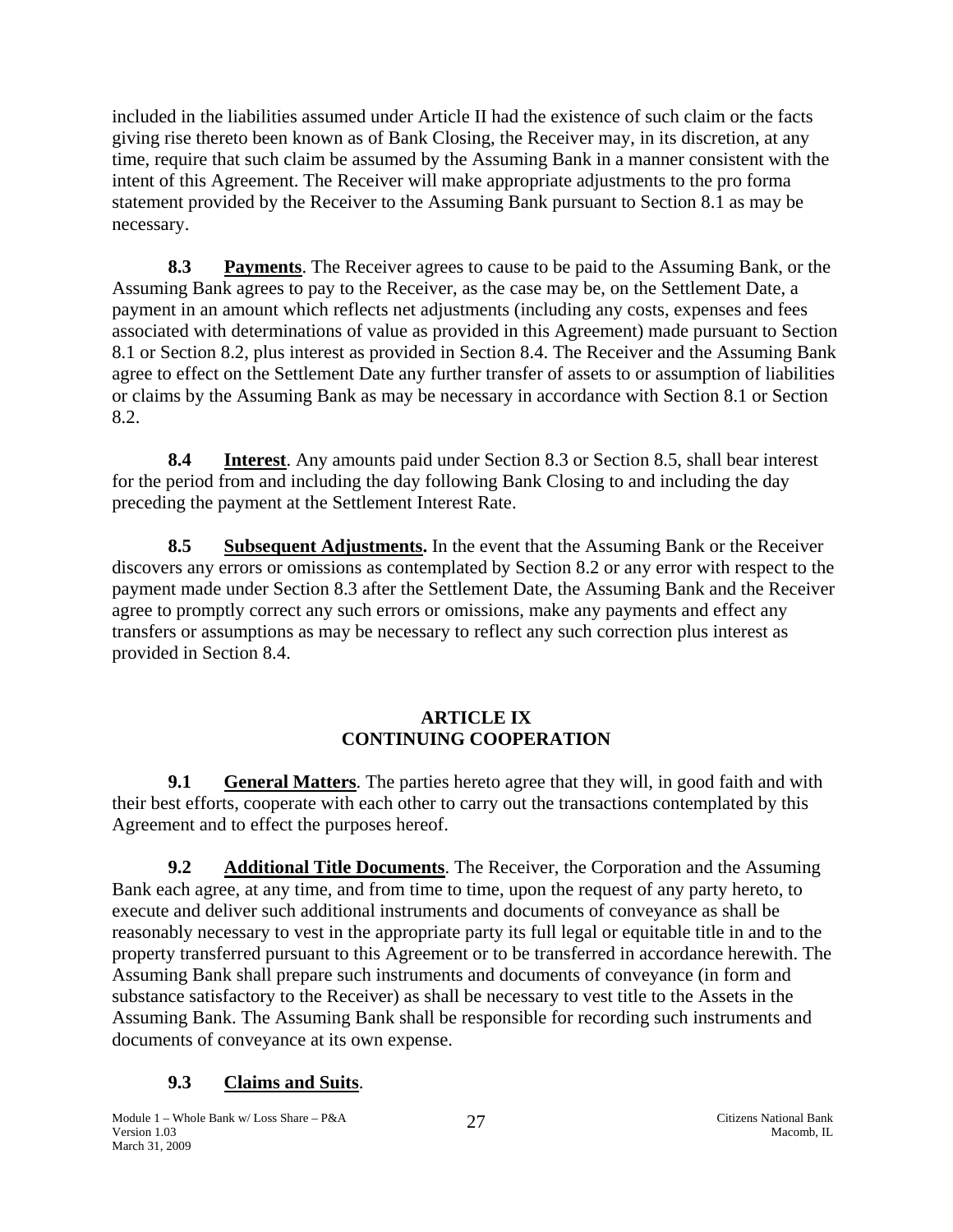<span id="page-31-0"></span>(a) The Receiver shall have the right, in its discretion, to (i) defend or settle any claim or suit against the Assuming Bank with respect to which the Receiver has indemnified the Assuming Bank in the same manner and to the same extent as provided in Article XII, and (ii) defend or settle any claim or suit against the Assuming Bank with respect to any Liability Assumed, which claim or suit may result in a loss to the Receiver arising out of or related to this Agreement, or which existed against the Failed Bank on or before Bank Closing. The exercise by the Receiver of any rights under this Section 9.3(a) shall not release the Assuming Bank with respect to any of its obligations under this Agreement.

(b) In the event any action at law or in equity shall be instituted by any Person against the Receiver and the Corporation as codefendants with respect to any asset of the Failed Bank retained or acquired pursuant to this Agreement by the Receiver, the Receiver agrees, at the request of the Corporation, to join with the Corporation in a petition to remove the action to the United States District Court for the proper district. The Receiver agrees to institute, with or without joinder of the Corporation as coplaintiff, any action with respect to any such retained or acquired asset or any matter connected therewith whenever notice requiring such action shall be given by the Corporation to the Receiver.

**9.4 Payment of Deposits**. In the event any depositor does not accept the obligation of the Assuming Bank to pay any Deposit liability of the Failed Bank assumed by the Assuming Bank pursuant to this Agreement and asserts a claim against the Receiver for all or any portion of any such Deposit liability, the Assuming Bank agrees on demand to provide to the Receiver funds sufficient to pay such claim in an amount not in excess of the Deposit liability reflected on the books of the Assuming Bank at the time such claim is made. Upon payment by the Assuming Bank to the Receiver of such amount, the Assuming Bank shall be discharged from any further obligation under this Agreement to pay to any such depositor the amount of such Deposit liability paid to the Receiver.

**9.5 Withheld Payments**. At any time, the Receiver or the Corporation may, in its discretion, determine that all or any portion of any deposit balance assumed by the Assuming Bank pursuant to this Agreement does not constitute a "Deposit" (or otherwise, in its discretion, determine that it is the best interest of the Receiver or Corporation to withhold all or any portion of any deposit), and may direct the Assuming Bank to withhold payment of all or any portion of any such deposit balance. Upon such direction, the Assuming Bank agrees to hold such deposit and not to make any payment of such deposit balance to or on behalf of the depositor, or to itself, whether by way of transfer, set-off, or otherwise. The Assuming Bank agrees to maintain the "withheld payment" status of any such deposit balance until directed in writing by the Receiver or the Corporation as to its disposition. At the direction of the Receiver or the Corporation, the Assuming Bank shall return all or any portion of such deposit balance to the Receiver or the Corporation, as appropriate, and thereupon the Assuming Bank shall be discharged from any further liability to such depositor with respect to such returned deposit balance. If such deposit balance has been paid to the depositor prior to a demand for return by the Corporation or the Receiver, and payment of such deposit balance had not been previously withheld pursuant to this Section, the Assuming Bank shall not be obligated to return such deposit balance to the Receiver or the Corporation. The Assuming Bank shall be obligated to reimburse the Corporation or the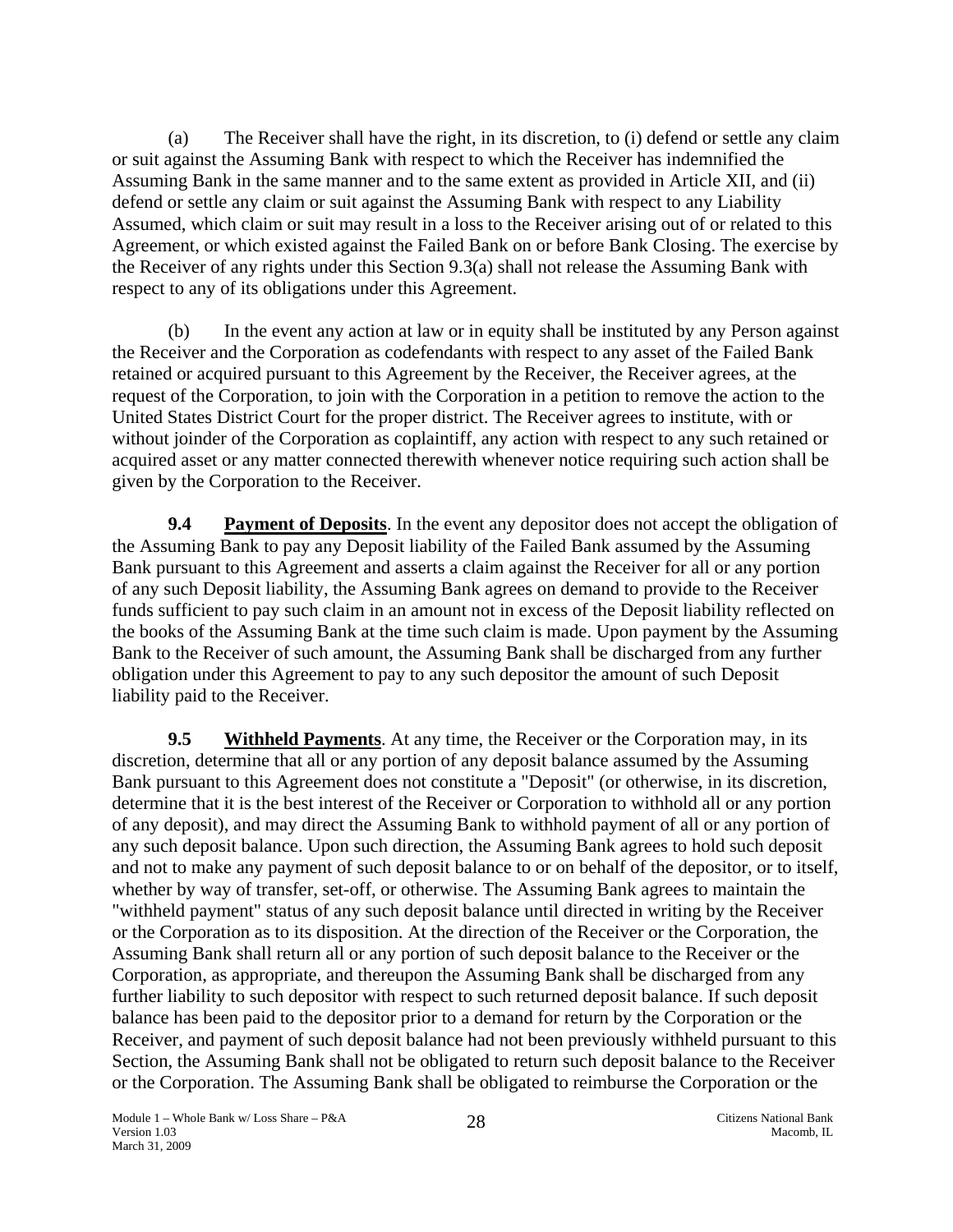<span id="page-32-0"></span>Receiver, as the case may be, for the amount of any deposit balance or portion thereof paid by the Assuming Bank in contravention of any previous direction to withhold payment of such deposit balance or return such deposit balance the payment of which was withheld pursuant to this Section.

## **9.6 Proceedings with Respect to Certain Assets and Liabilities**.

(a) In connection with any investigation, proceeding or other matter with respect to any asset or liability of the Failed Bank retained by the Receiver, or any asset of the Failed Bank acquired by the Receiver pursuant to this Agreement, the Assuming Bank shall cooperate to the extent reasonably required by the Receiver.

(b) In addition to its obligations under Section 6.4, the Assuming Bank shall provide representatives of the Receiver access at reasonable times and locations without other limitation or qualification to (i) its directors, officers, employees and agents and those of the Subsidiaries acquired by the Assuming Bank, and (ii) its books and records, the books and records of such Subsidiaries and all Credit Files, and copies thereof. Copies of books, records and Credit Files shall be provided by the Assuming Bank as requested by the Receiver and the costs of duplication thereof shall be borne by the Receiver.

(c) Not later than ten (10) days after the Put Notice pursuant to Section 3.4 or the date of the notice of transfer of any Loan by the Assuming Bank to the Receiver pursuant to Section 3.6, the Assuming Bank shall deliver to the Receiver such documents with respect to such Loan as the Receiver may request, including without limitation the following: (i) all related Credit Documents (other than certificates, notices and other ancillary documents), (ii) a certificate setting forth the principal amount on the date of the transfer and the amount of interest, fees and other charges then accrued and unpaid thereon, and any restrictions on transfer to which any such Loan is subject, and (iii) all Credit Files, and all documents, microfiche, microfilm and computer records (including but not limited to magnetic tape, disc storage, card forms and printed copy) maintained by, owned by, or in the possession of the Assuming Bank or any Affiliate of the Assuming Bank relating to the transferred Loan.

**9.7** Information. The Assuming Bank promptly shall provide to the Corporation such other information, including financial statements and computations, relating to the performance of the provisions of this Agreement as the Corporation or the Receiver may request from time to time, and, at the request of the Receiver, make available employees of the Failed Bank employed or retained by the Assuming Bank to assist in preparation of the pro forma statement pursuant to Section 8.1.

## **ARTICLE X CONDITION PRECEDENT**

The obligations of the parties to this Agreement are subject to the Receiver and the Corporation having received at or before Bank Closing evidence reasonably satisfactory to each of any necessary approval, waiver, or other action by any governmental authority, the board of directors of the Assuming Bank, or other third party, with respect to this Agreement and the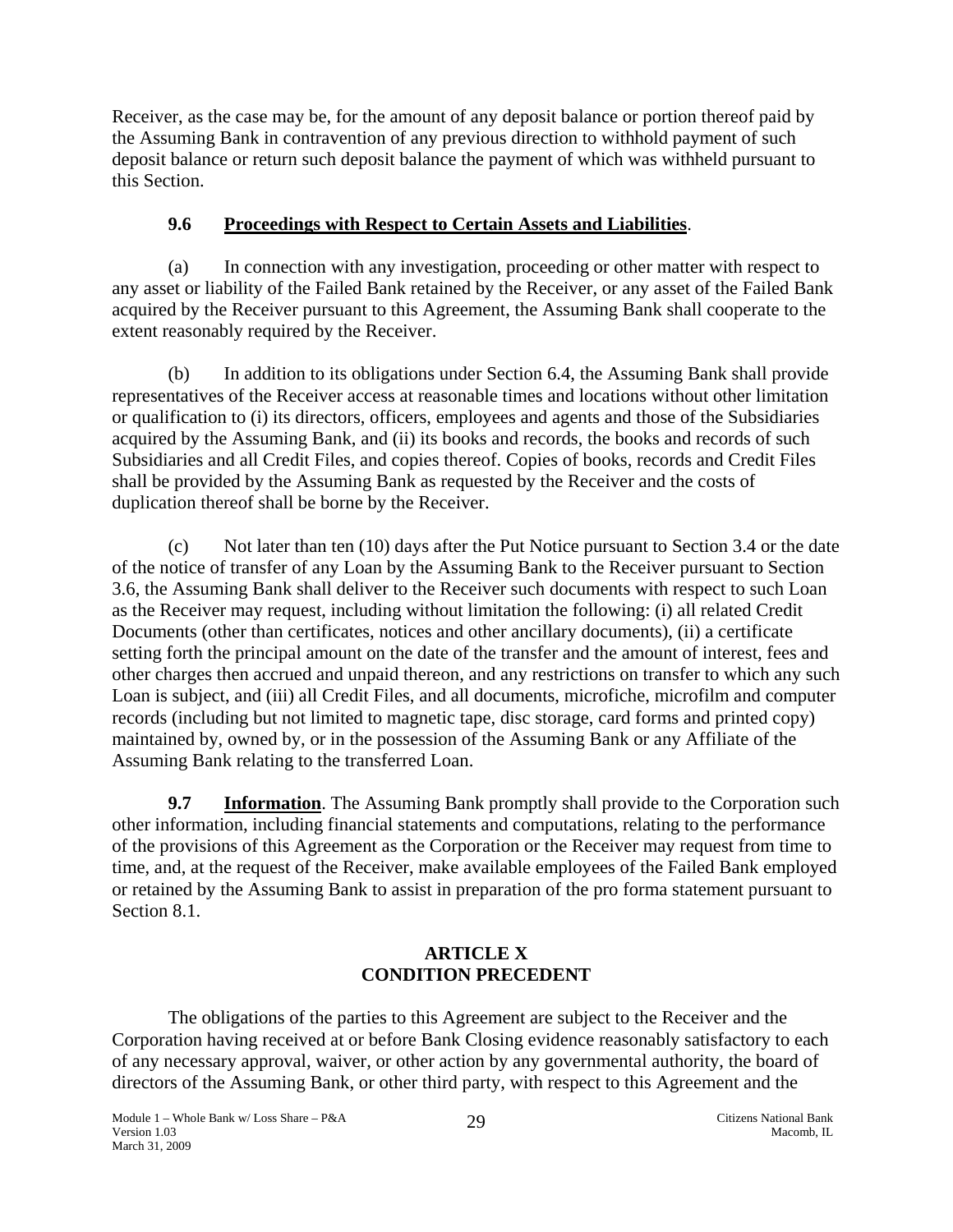<span id="page-33-0"></span>transactions contemplated hereby, the closing of the Failed Bank and the appointment of the Receiver, the chartering of the Assuming Bank, and any agreements, documents, matters or proceedings contemplated hereby or thereby.

#### **ARTICLE XI REPRESENTATIONS AND WARRANTIES OF THE ASSUMING BANK**

The Assuming Bank represents and warrants to the Corporation and the Receiver as follows:

(a) **Corporate Existence and Authority**. The Assuming Bank (i) is duly organized, validly existing and in good standing under the laws of its Chartering Authority and has full power and authority to own and operate its properties and to conduct its business as now conducted by it, and (ii) has full power and authority to execute and deliver this Agreement and to perform its obligations hereunder. The Assuming Bank has taken all necessary corporate action to authorize the execution, delivery and performance of this Agreement and the performance of the transactions contemplated hereby.

(b) **Third Party Consents**. No governmental authority or other third party consents (including but not limited to approvals, licenses, registrations or declarations) are required in connection with the execution, delivery or performance by the Assuming Bank of this Agreement, other than such consents as have been duly obtained and are in full force and effect.

(c) **Execution and Enforceability**. This Agreement has been duly executed and delivered by the Assuming Bank and when this Agreement has been duly authorized, executed and delivered by the Corporation and the Receiver, this Agreement will constitute the legal, valid and binding obligation of the Assuming Bank, enforceable in accordance with its terms.

## (d) **Compliance with Law**.

(i) Neither the Assuming Bank nor any of its Subsidiaries is in violation of any statute, regulation, order, decision, judgment or decree of, or any restriction imposed by, the United States of America, any State, municipality or other political subdivision or any agency of any of the foregoing, or any court or other tribunal having jurisdiction over the Assuming Bank or any of its Subsidiaries or any assets of any such Person, or any foreign government or agency thereof having such jurisdiction, with respect to the conduct of the business of the Assuming Bank or of any of its Subsidiaries, or the ownership of the properties of the Assuming Bank or any of its Subsidiaries, which, either individually or in the aggregate with all other such violations, would materially and adversely affect the business, operations or condition (financial or otherwise) of the Assuming Bank or the ability of the Assuming Bank to perform, satisfy or observe any obligation or condition under this Agreement.

(ii) Neither the execution and delivery nor the performance by the Assuming Bank of this Agreement will result in any violation by the Assuming Bank of, or be in conflict with, any provision of any applicable law or regulation, or any order, writ or decree of any court or governmental authority.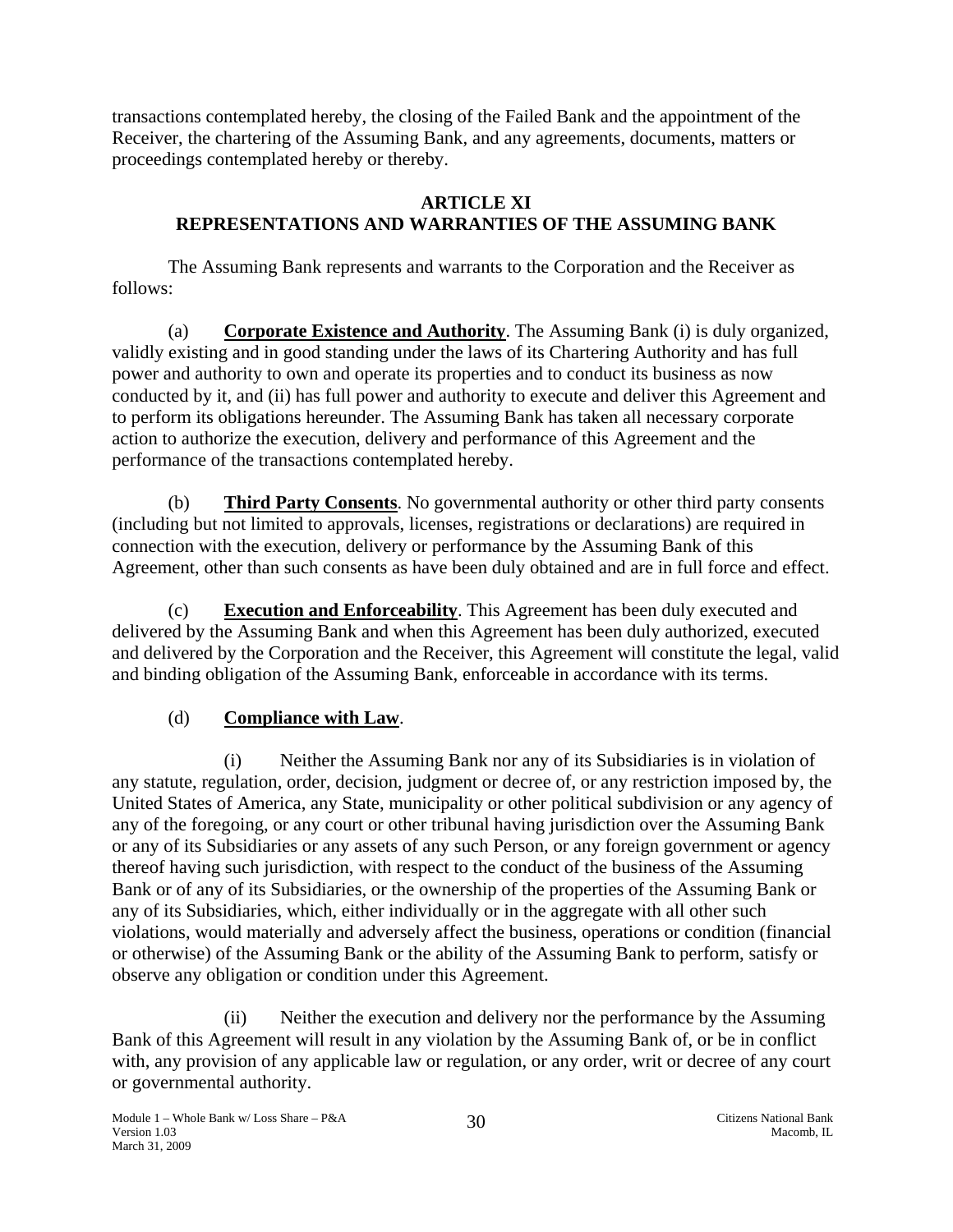e) **Representations Remain True**. The Assuming Bank represents and warrants that it has executed and delivered to the Corporation a Purchaser Eligibility Certification and Confidentiality Agreement and that all information provided and representations made by or on behalf of the Assuming Bank in connection with this Agreement and the transactions contemplated hereby, including, but not limited to, the Purchaser Eligibility Certification and Confidentiality Agreement (which are affirmed and ratified hereby) are and remain true and correct in all material respects and do not fail to state any fact required to make the information contained therein not misleading.

#### **ARTICLE XII INDEMNIFICATION**

**12.1** Indemnification of Indemnitees. From and after Bank Closing and subject to the limitations set forth in this Section and Section 12.6 and compliance by the Indemnitees with Section 12.2, the Receiver agrees to indemnify and hold harmless the Indemnitees against any and all costs, losses, liabilities, expenses (including attorneys' fees) incurred prior to the assumption of defense by the Receiver pursuant to paragraph (d) of Section 12.2, judgments, fines and amounts paid in settlement actually and reasonably incurred in connection with claims against any Indemnitee based on liabilities of the Failed Bank that are not assumed by the Assuming Bank pursuant to this Agreement or subsequent to the execution hereof by the Assuming Bank or any Subsidiary or Affiliate of the Assuming Bank for which indemnification is provided hereunder in (a) of this Section 12.1, subject to certain exclusions as provided in (b) of this Section 12.1:

(a)

(1) claims based on the rights of any shareholder or former shareholder as such of (x) the Failed Bank, or (y) any Subsidiary or Affiliate of the Failed Bank;

(2) claims based on the rights of any creditor as such of the Failed Bank, or any creditor as such of any director, officer, employee or agent of the Failed Bank, with respect to any indebtedness or other obligation of the Failed Bank arising prior to Bank Closing;

(3) claims based on the rights of any present or former director, officer, employee or agent as such of the Failed Bank or of any Subsidiary or Affiliate of the Failed Bank;

(4) claims based on any action or inaction prior to Bank Closing of the Failed Bank, its directors, officers, employees or agents as such, or any Subsidiary or Affiliate of the Failed Bank, or the directors, officers, employees or agents as such of such Subsidiary or Affiliate;

(5) claims based on any malfeasance, misfeasance or nonfeasance of the Failed Bank, its directors, officers, employees or agents with respect to the trust business of the Failed Bank, if any;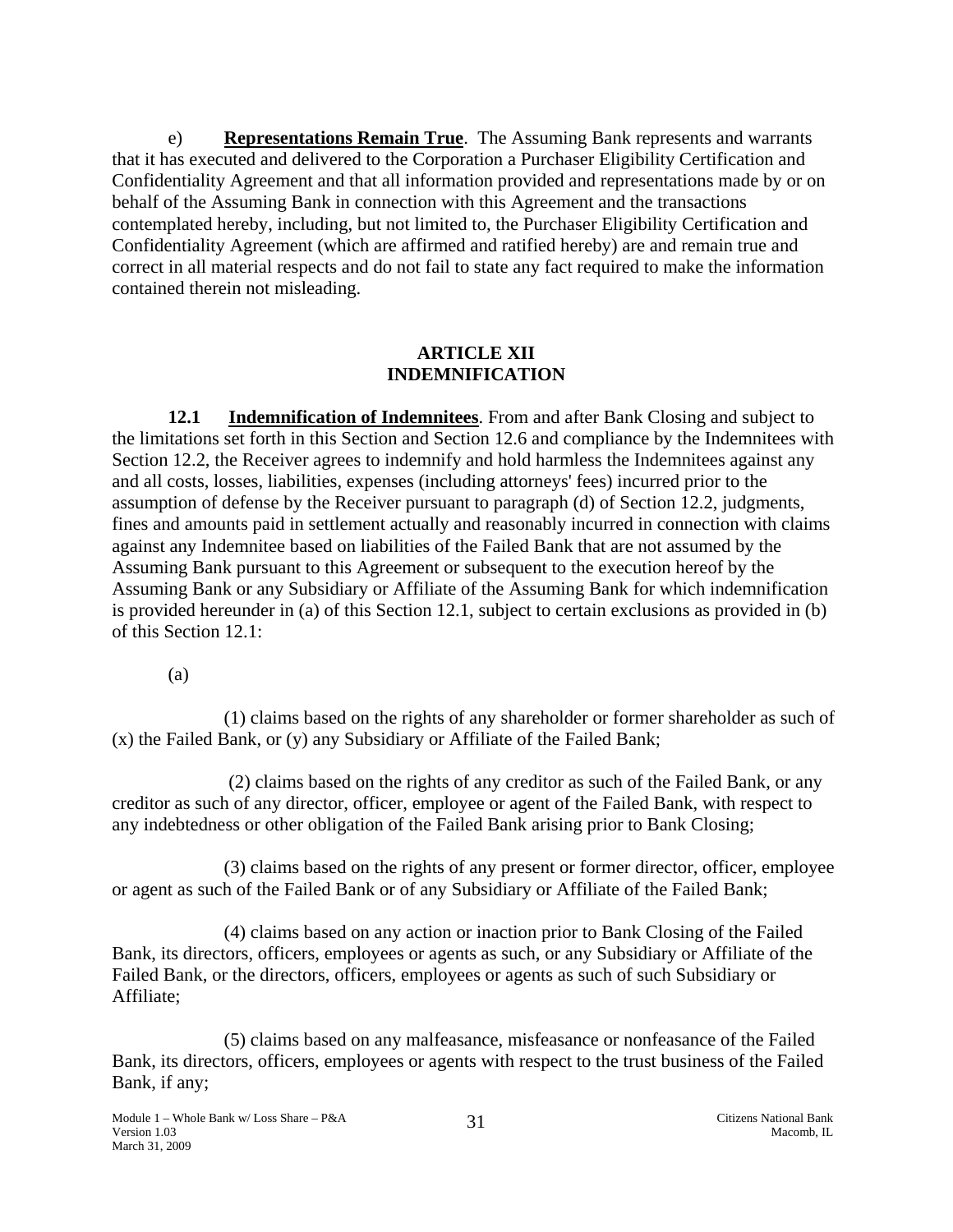(6) claims based on any failure or alleged failure (not in violation of law) by the Assuming Bank to continue to perform any service or activity previously performed by the Failed Bank which the Assuming Bank is not required to perform pursuant to this Agreement or which arise under any contract to which the Failed Bank was a party which the Assuming Bank elected not to assume in accordance with this Agreement and which neither the Assuming Bank nor any Subsidiary or Affiliate of the Assuming Bank has assumed subsequent to the execution hereof;

(7) claims arising from any action or inaction of any Indemnitee, including for purposes of this Section 12.1(a)(7) the former officers or employees of the Failed Bank or of any Subsidiary or Affiliate of the Failed Bank that is taken upon the specific written direction of the Corporation or the Receiver, other than any action or inaction taken in a manner constituting bad faith, gross negligence or willful misconduct; and

(8) claims based on the rights of any depositor of the Failed Bank whose deposit has been accorded "withheld payment" status and/or returned to the Receiver or Corporation in accordance with Section 9.5 and/or has become an "unclaimed deposit" or has been returned to the Corporation or the Receiver in accordance with Section 2.3;

(b) provided, that, with respect to this Agreement, except for paragraphs (7) and (8) of Section 12.1(a), no indemnification will be provided under this Agreement for any:

(1) judgment or fine against, or any amount paid in settlement (without the written approval of the Receiver) by, any Indemnitee in connection with any action that seeks damages against any Indemnitee (a "counterclaim") arising with respect to any Asset and based on any action or inaction of either the Failed Bank, its directors, officers, employees or agents as such prior to Bank Closing, unless any such judgment, fine or amount paid in settlement exceeds the greater of (i) the Repurchase Price of such Asset, or (ii) the monetary recovery sought on such Asset by the Assuming Bank in the cause of action from which the counterclaim arises; and in such event the Receiver will provide indemnification only in the amount of such excess; and no indemnification will be provided for any costs or expenses other than any costs or expenses (including attorneys' fees) which, in the determination of the Receiver, have been actually and reasonably incurred by such Indemnitee in connection with the defense of any such counterclaim; and it is expressly agreed that the Receiver reserves the right to intervene, in its discretion, on its behalf and/or on behalf of the Receiver, in the defense of any such counterclaim;

(2) claims with respect to any liability or obligation of the Failed Bank that is expressly assumed by the Assuming Bank pursuant to this Agreement or subsequent to the execution hereof by the Assuming Bank or any Subsidiary or Affiliate of the Assuming Bank;

(3) claims with respect to any liability of the Failed Bank to any present or former employee as such of the Failed Bank or of any Subsidiary or Affiliate of the Failed Bank, which liability is expressly assumed by the Assuming Bank pursuant to this Agreement or subsequent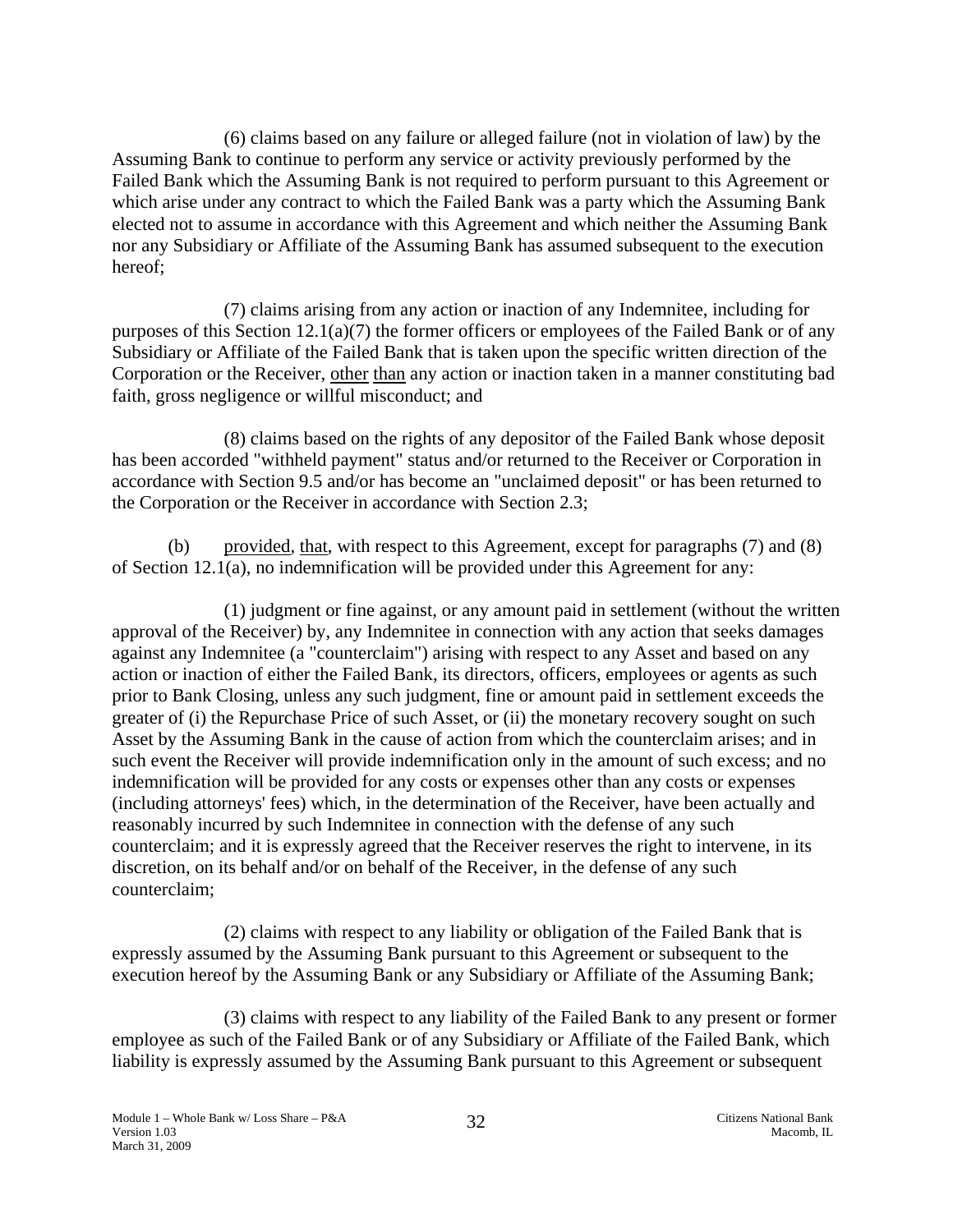to the execution hereof by the Assuming Bank or any Subsidiary or Affiliate of the Assuming Bank;

(4) claims based on the failure of any Indemnitee to seek recovery of damages from the Receiver for any claims based upon any action or inaction of the Failed Bank, its directors, officers, employees or agents as fiduciary, agent or custodian prior to Bank Closing;

(5) claims based on any violation or alleged violation by any Indemnitee of the antitrust, branching, banking or bank holding company or securities laws of the United States of America or any State thereof;

(6) claims based on the rights of any present or former creditor, customer, or supplier as such of the Assuming Bank or any Subsidiary or Affiliate of the Assuming Bank;

(7) claims based on the rights of any present or former shareholder as such of the Assuming Bank or any Subsidiary or Affiliate of the Assuming Bank regardless of whether any such present or former shareholder is also a present or former shareholder of the Failed Bank;

(8) claims, if the Receiver determines that the effect of providing such indemnification would be to (i) expand or alter the provisions of any warranty or disclaimer thereof provided in Section 3.3 or any other provision of this Agreement, or (ii) create any warranty not expressly provided under this Agreement;

(9) claims which could have been enforced against any Indemnitee had the Assuming Bank not entered into this Agreement;

(10) claims based on any liability for taxes or fees assessed with respect to the consummation of the transactions contemplated by this Agreement, including without limitation any subsequent transfer of any Assets or Liabilities Assumed to any Subsidiary or Affiliate of the Assuming Bank;

(11) except as expressly provided in this Article XII, claims based on any action or inaction of any Indemnitee, and nothing in this Agreement shall be construed to provide indemnification for (i) the Failed Bank, (ii) any Subsidiary or Affiliate of the Failed Bank, or (iii) any present or former director, officer, employee or agent of the Failed Bank or its Subsidiaries or Affiliates; provided, that the Receiver, in its discretion, may provide indemnification hereunder for any present or former director, officer, employee or agent of the Failed Bank or its Subsidiaries or Affiliates who is also or becomes a director, officer, employee or agent of the Assuming Bank or its Subsidiaries or Affiliates;

(12) claims or actions which constitute a breach by the Assuming Bank of the representations and warranties contained in Article XI;

(13) claims arising out of or relating to the condition of or generated by an Asset arising from or relating to the presence, storage or release of any hazardous or toxic substance, or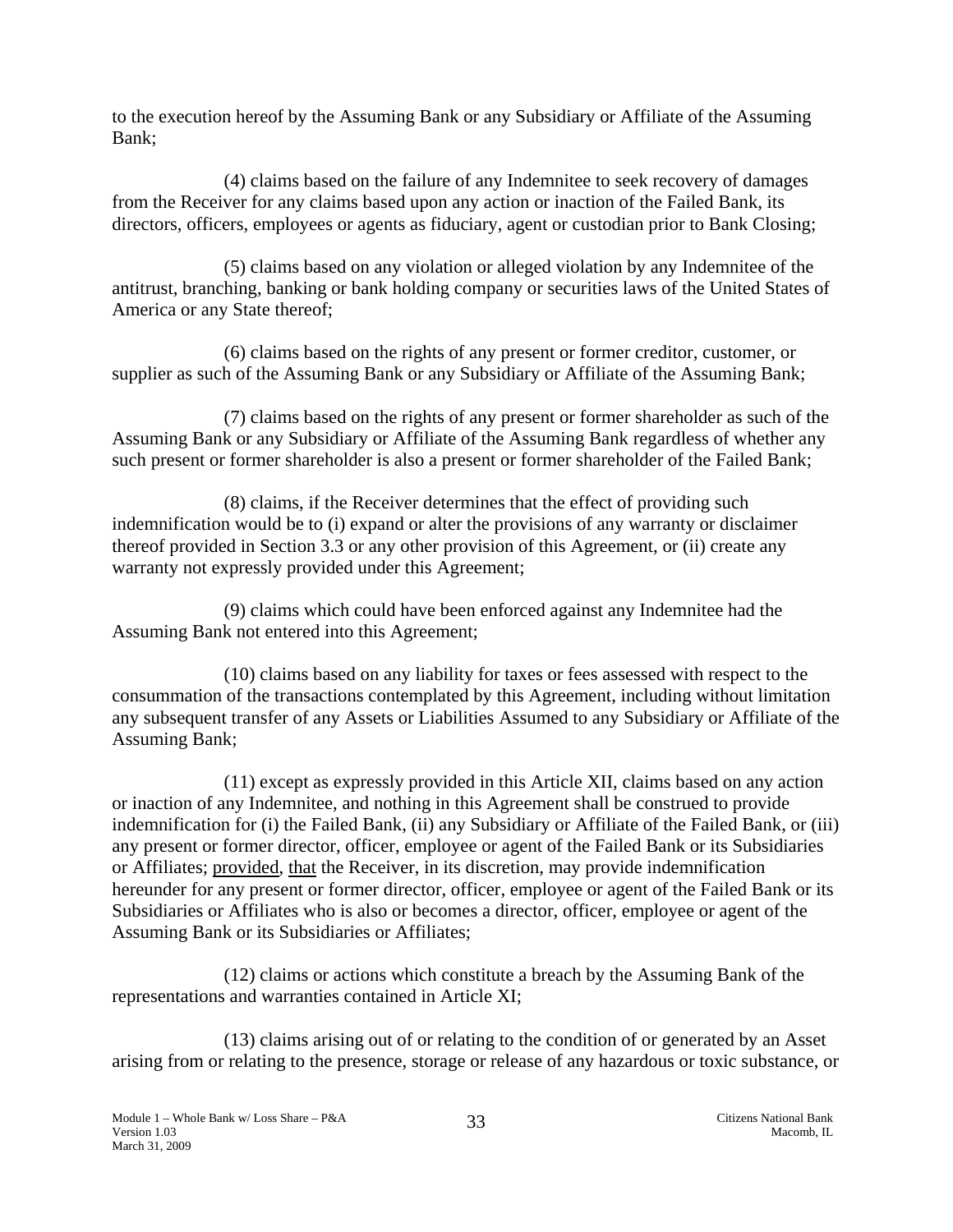any pollutant or contaminant, or condition of such Asset which violate any applicable Federal, State or local law or regulation concerning environmental protection; and

(14) claims based on, related to or arising from any asset, including a loan, acquired or liability assumed by the Assuming Bank, other than pursuant to this Agreement.

**12.2 Conditions Precedent to Indemnification**. It shall be a condition precedent to the obligation of the Receiver to indemnify any Person pursuant to this Article XII that such Person shall, with respect to any claim made or threatened against such Person for which such Person is or may be entitled to indemnification hereunder:

(a) give written notice to the Regional Counsel (Litigation Branch) of the Corporation in the manner and at the address provided in Section 13.7 of such claim as soon as practicable after such claim is made or threatened; provided, that notice must be given on or before the date which is six (6) years from the date of this Agreement;

(b) provide to the Receiver such information and cooperation with respect to such claim as the Receiver may reasonably require;

(c) cooperate and take all steps, as the Receiver may reasonably require, to preserve and protect any defense to such claim;

(d) in the event suit is brought with respect to such claim, upon reasonable prior notice, afford to the Receiver the right, which the Receiver may exercise in its sole discretion, to conduct the investigation, control the defense and effect settlement of such claim, including without limitation the right to designate counsel and to control all negotiations, litigation, arbitration, settlements, compromises and appeals of any such claim, all of which shall be at the expense of the Receiver; provided, that the Receiver shall have notified the Person claiming indemnification in writing that such claim is a claim with respect to which the Person claiming indemnification is entitled to indemnification under this Article XII;

(e) not incur any costs or expenses in connection with any response or suit with respect to such claim, unless such costs or expenses were incurred upon the written direction of the Receiver; provided, that the Receiver shall not be obligated to reimburse the amount of any such costs or expenses unless such costs or expenses were incurred upon the written direction of the Receiver;

(f) not release or settle such claim or make any payment or admission with respect thereto, unless the Receiver consents in writing thereto, which consent shall not be unreasonably withheld; provided, that the Receiver shall not be obligated to reimburse the amount of any such settlement or payment unless such settlement or payment was effected upon the written direction of the Receiver; and

(g) take reasonable action as the Receiver may request in writing as necessary to preserve, protect or enforce the rights of the indemnified Person against any Primary Indemnitor.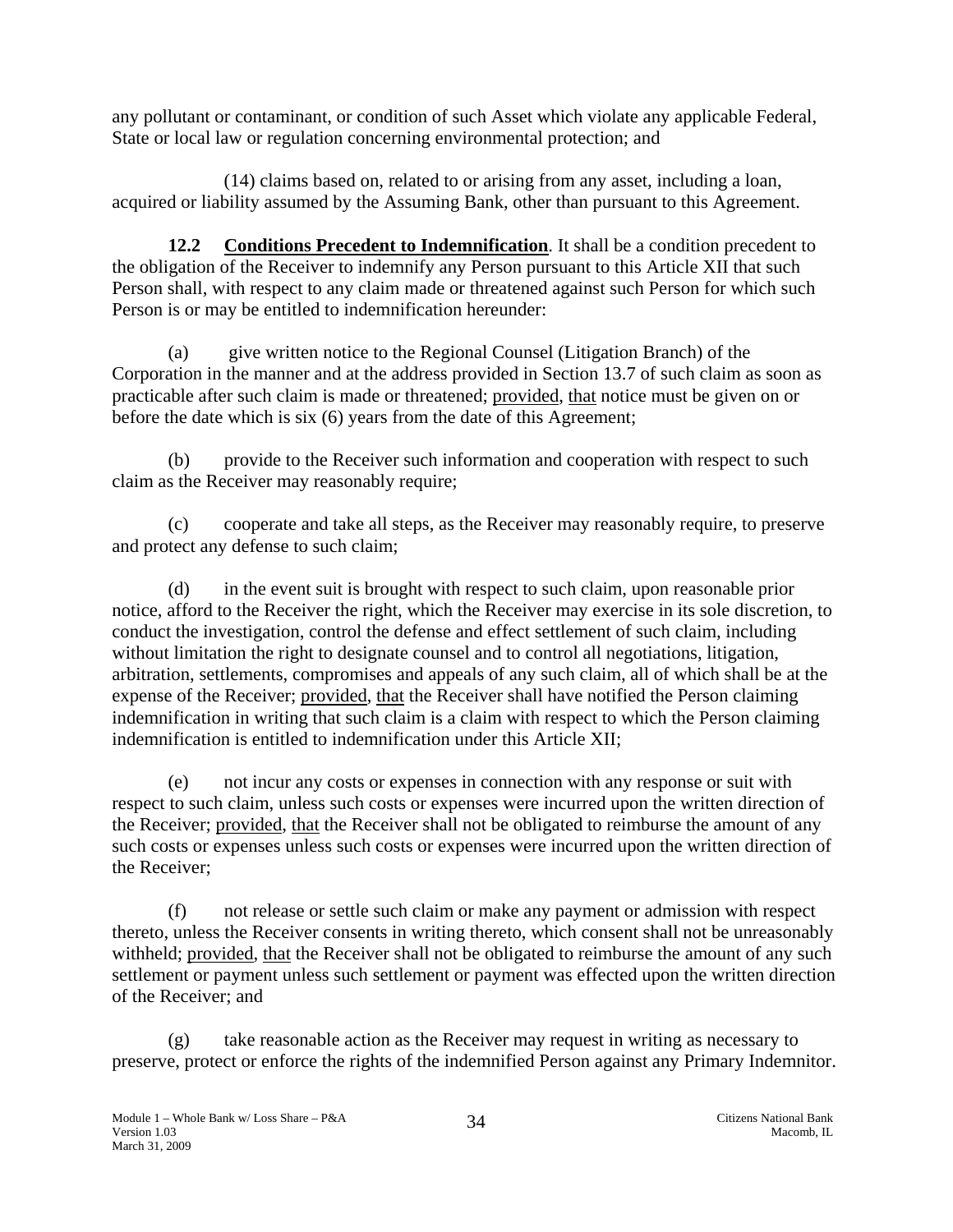**12.3 No Additional Warranty**. Nothing in this Article XII shall be construed or deemed to (i) expand or otherwise alter any warranty or disclaimer thereof provided under Section 3.3 or any other provision of this Agreement with respect to, among other matters, the title, value, collectibility, genuineness, enforceability or condition of any (x) Asset, or (y) asset of the Failed Bank purchased by the Assuming Bank subsequent to the execution of this Agreement by the Assuming Bank or any Subsidiary or Affiliate of the Assuming Bank, or (ii) create any warranty not expressly provided under this Agreement with respect thereto.

**12.4 Indemnification of Receiver and Corporation**. From and after Bank Closing, the Assuming Bank agrees to indemnify and hold harmless the Corporation and the Receiver and their respective directors, officers, employees and agents from and against any and all costs, losses, liabilities, expenses (including attorneys' fees), judgments, fines and amounts paid in settlement actually and reasonably incurred in connection with any of the following:

(a) claims based on any and all liabilities or obligations of the Failed Bank assumed by the Assuming Bank pursuant to this Agreement or subsequent to the execution hereof by the Assuming Bank or any Subsidiary or Affiliate of the Assuming Bank, whether or not any such liabilities subsequently are sold and/or transferred, other than any claim based upon any action or inaction of any Indemnitee as provided in paragraph (7) or (8) of Section 12.1(a); and

(b) claims based on any act or omission of any Indemnitee (including but not limited to claims of any Person claiming any right or title by or through the Assuming Bank with respect to Assets transferred to the Receiver pursuant to Section 3.4 or 3.6), other than any action or inaction of any Indemnitee as provided in paragraph (7) or (8) of Section 12.1(a).

**12.5 Obligations Supplemental**. The obligations of the Receiver, and the Corporation as guarantor in accordance with Section 12.7, to provide indemnification under this Article XII are to supplement any amount payable by any Primary Indemnitor to the Person indemnified under this Article XII. Consistent with that intent, the Receiver agrees only to make payments pursuant to such indemnification to the extent not payable by a Primary Indemnitor. If the aggregate amount of payments by the Receiver, or the Corporation as guarantor in accordance with Section 12.7, and all Primary Indemnitors with respect to any item of indemnification under this Article XII exceeds the amount payable with respect to such item, such Person being indemnified shall notify the Receiver thereof and, upon the request of the Receiver, shall promptly pay to the Receiver, or the Corporation as appropriate, the amount of the Receiver's (or Corporation's) payments to the extent of such excess.

**12.6 Criminal Claims**. Notwithstanding any provision of this Article XII to the contrary, in the event that any Person being indemnified under this Article XII shall become involved in any criminal action, suit or proceeding, whether judicial, administrative or investigative, the Receiver shall have no obligation hereunder to indemnify such Person for liability with respect to any criminal act or to the extent any costs or expenses are attributable to the defense against the allegation of any criminal act, unless (i) the Person is successful on the merits or otherwise in the defense against any such action, suit or proceeding, or (ii) such action, suit or proceeding is terminated without the imposition of liability on such Person.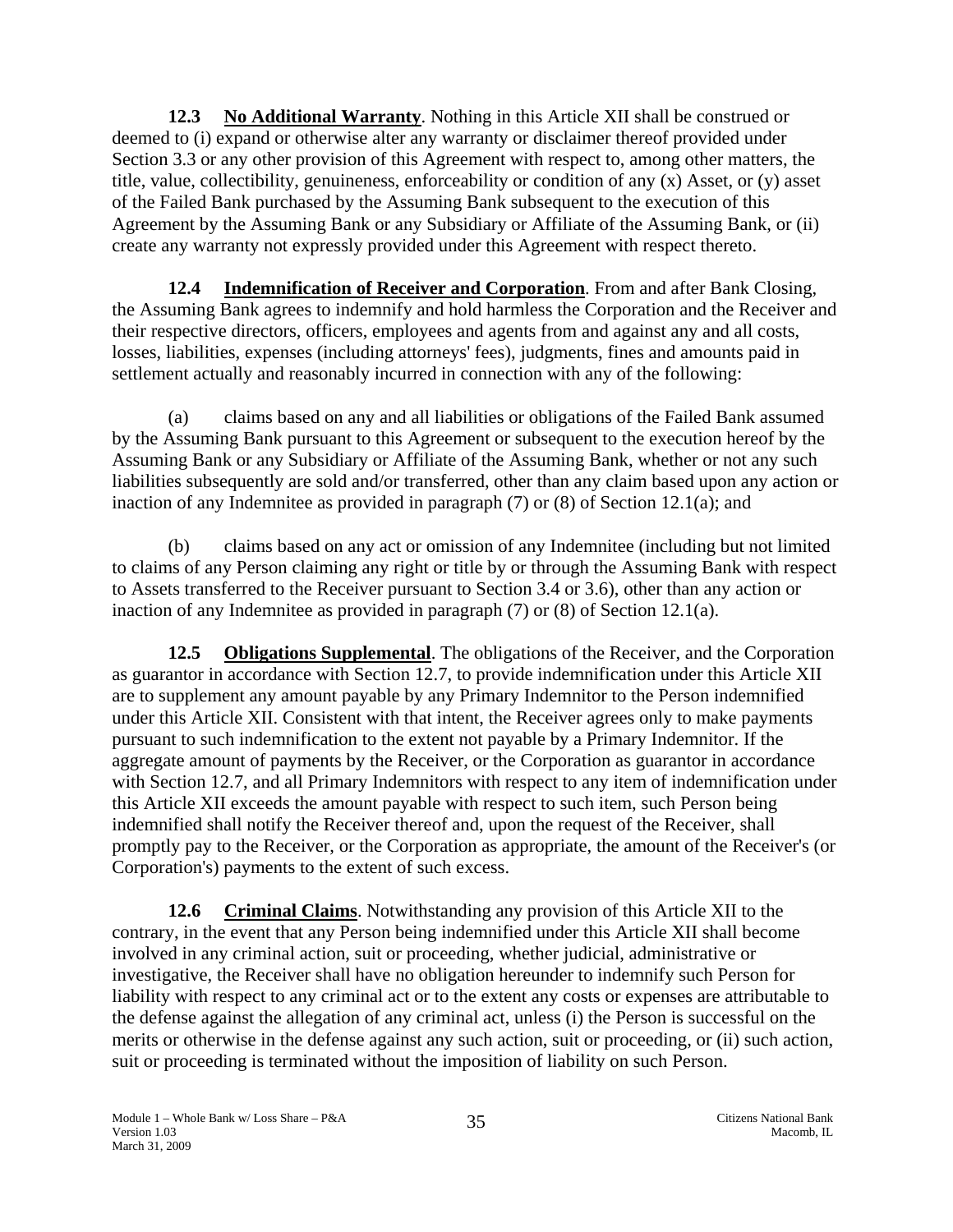**12.7 Limited Guaranty of the Corporation.** The Corporation hereby guarantees performance of the Receiver's obligation to indemnify the Assuming Bank as set forth in this Article XII. It is a condition to the Corporation's obligation hereunder that the Assuming Bank shall comply in all respects with the applicable provisions of this Article XII. The Corporation shall be liable hereunder only for such amounts, if any, as the Receiver is obligated to pay under the terms of this Article XII but shall fail to pay. Except as otherwise provided above in this Section 12.7, nothing in this Article XII is intended or shall be construed to create any liability or obligation on the part of the Corporation, the United States of America or any department or agency thereof under or with respect to this Article XII, or any provision hereof, it being the intention of the parties hereto that the obligations undertaken by the Receiver under this Article XII are the sole and exclusive responsibility of the Receiver and no other Person or entity.

**12.8** Subrogation. Upon payment by the Receiver, or the Corporation as guarantor in accordance with Section 12.7, to any Indemnitee for any claims indemnified by the Receiver under this Article XII, the Receiver, or the Corporation as appropriate, shall become subrogated to all rights of the Indemnitee against any other Person to the extent of such payment.

### **ARTICLE XIII MISCELLANEOUS**

**13.1 Entire Agreement**. This Agreement embodies the entire agreement of the parties hereto in relation to the subject matter herein and supersedes all prior understandings or agreements, oral or written, between the parties.

**13.2 Headings**. The headings and subheadings of the Table of Contents, Articles and Sections contained in this Agreement, except the terms identified for definition in Article I and elsewhere in this Agreement, are inserted for convenience only and shall not affect the meaning or interpretation of this Agreement or any provision hereof.

**13.3 Counterparts**. This Agreement may be executed in any number of counterparts and by the duly authorized representative of a different party hereto on separate counterparts, each of which when so executed shall be deemed to be an original and all of which when taken together shall constitute one and the same Agreement.

**13.4 GOVERNING LAW**. THIS AGREEMENT AND THE RIGHTS AND OBLIGATIONS HEREUNDER SHALL BE GOVERNED BY AND CONSTRUED IN ACCORDANCE WITH THE FEDERAL LAW OF THE UNITED STATES OF AMERICA, AND IN THE ABSENCE OF CONTROLLING FEDERAL LAW, IN ACCORDANCE WITH THE LAWS OF THE STATE IN WHICH THE MAIN OFFICE OF THE FAILED BANK IS LOCATED.

13.5 Successors. All terms and conditions of this Agreement shall be binding on the successors and assigns of the Receiver, the Corporation and the Assuming Bank. Except as otherwise specifically provided in this Agreement, nothing expressed or referred to in this Agreement is intended or shall be construed to give any Person other than the Receiver, the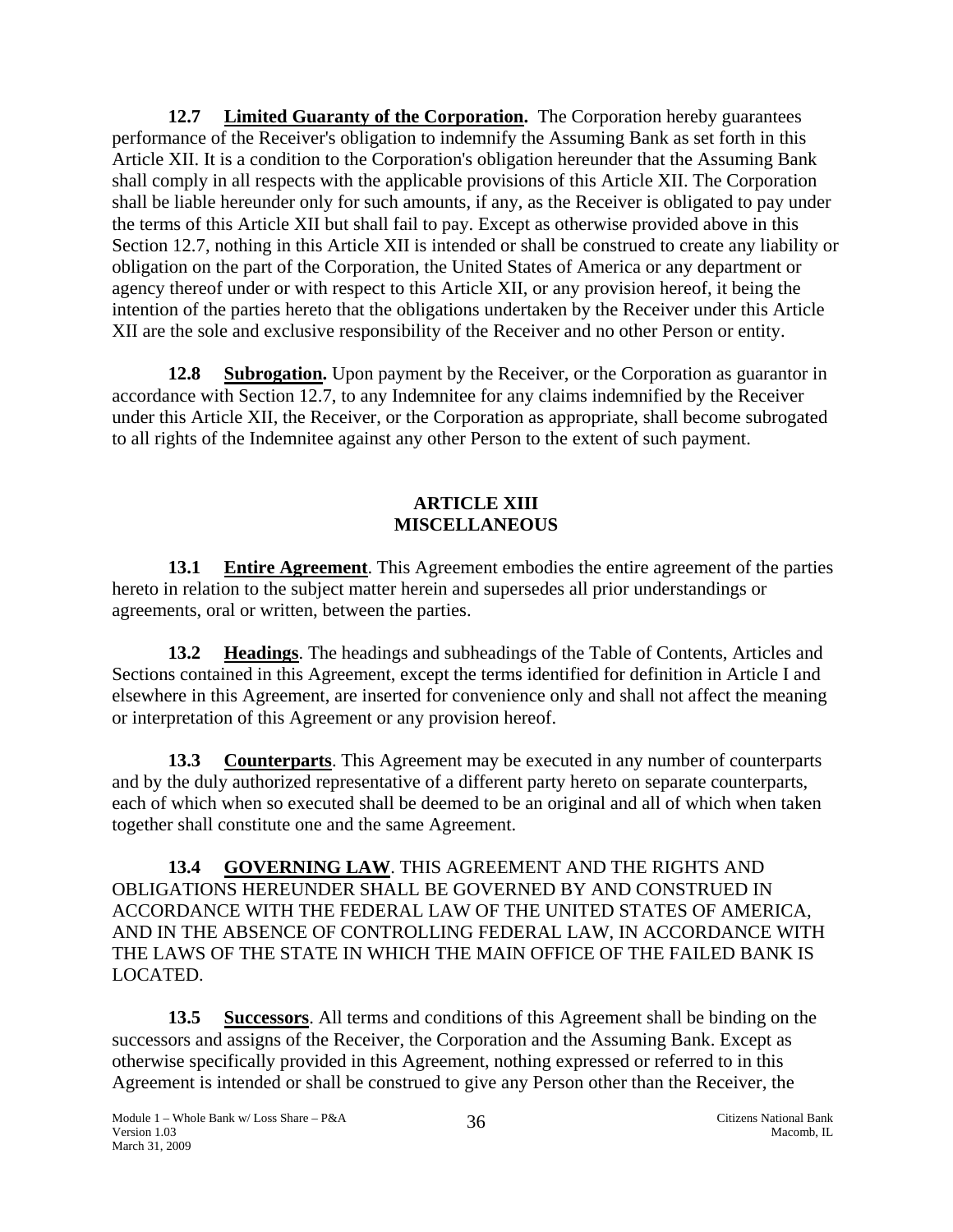Corporation and the Assuming Bank any legal or equitable right, remedy or claim under or with respect to this Agreement or any provisions contained herein, it being the intention of the parties hereto that this Agreement, the obligations and statements of responsibilities hereunder, and all other conditions and provisions hereof are for the sole and exclusive benefit of the Receiver, the Corporation and the Assuming Bank and for the benefit of no other Person.

**13.6 Modification; Assignment**. No amendment or other modification, rescission, release, or assignment of any part of this Agreement shall be effective except pursuant to a written agreement subscribed by the duly authorized representatives of the parties hereto.

**13.7** Notice. Any notice, request, demand, consent, approval or other communication to any party hereto shall be effective when received and shall be given in writing, and delivered in person against receipt therefore, or sent by certified mail, postage prepaid, courier service, telex, facsimile transmission or email to such party (with copies as indicated below) at its address set forth below or at such other address as it shall hereafter furnish in writing to the other parties. All such notices and other communications shall be deemed given on the date received by the addressee.

#### **Assuming Bank**

Morton Community Bank 721 West Jackson Street Morton, Illinois 61550 (309) 266-5337

### **Receiver and Corporation**

 Receiver of **Citizens National Bank** Federal Deposit Insurance Corporation, 1601 Bryan Street, Suite 1700 Dallas, Texas 75201

Attention: Settlement Manager

with copy to: Regional Counsel (Litigation Branch)

#### **and with respect to notice under Article XII:**

Federal Deposit Insurance Corporation Receiver of **Citizens National Bank**  1601 Bryan Street, Suite 1700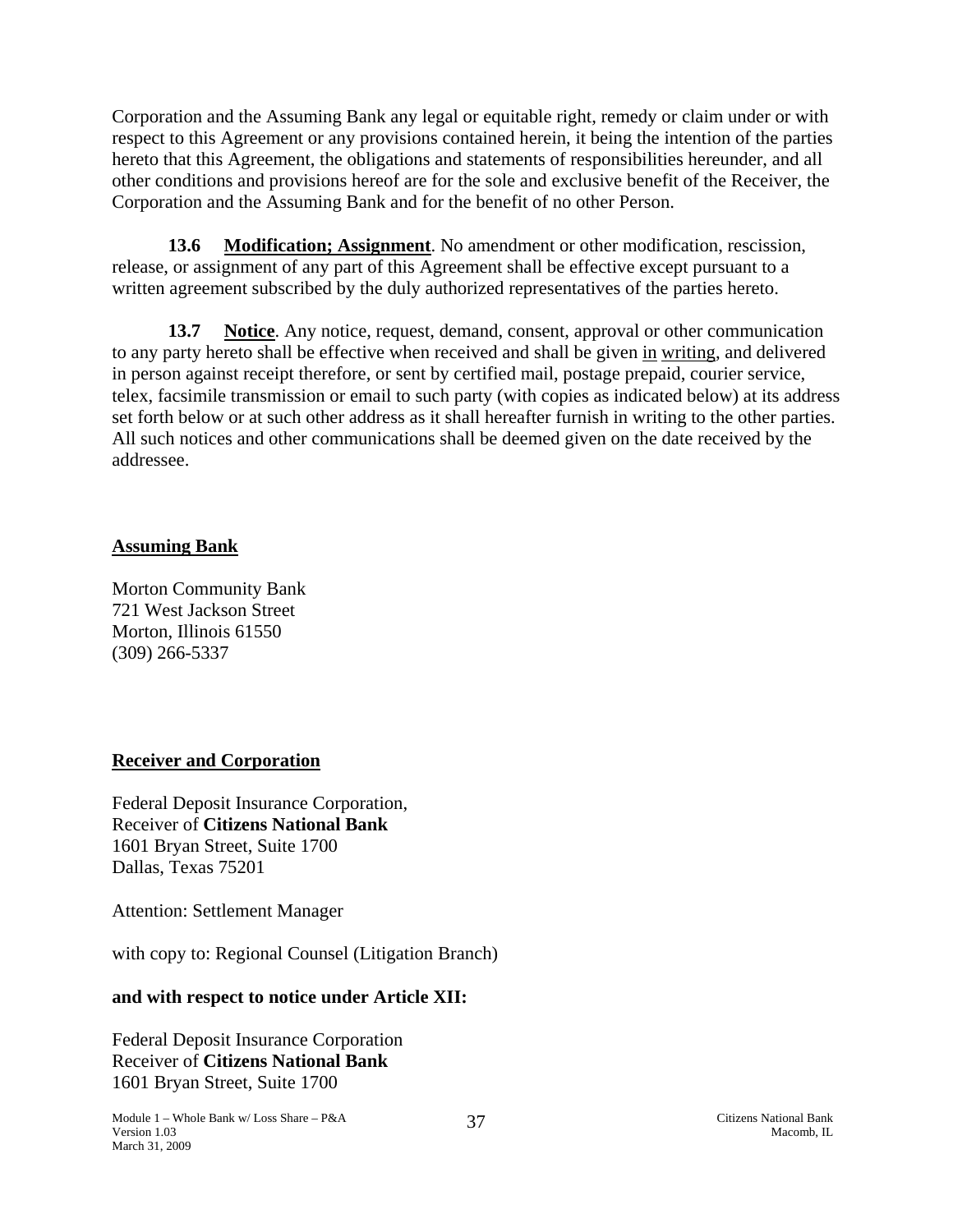Dallas, Texas 75201 Attention: Regional Counsel (Litigation Branch)

 **13.8 Manner of Payment**. All payments due under this Agreement shall be in lawful money of the United States of America in immediately available funds as each party hereto may specify to the other parties; provided, that in the event the Receiver or the Corporation is obligated to make any payment hereunder in the amount of \$25,000.00 or less, such payment may be made by check.

**13.9 Costs, Fees and Expenses**. Except as otherwise specifically provided herein, each party hereto agrees to pay all costs, fees and expenses which it has incurred in connection with or incidental to the matters contained in this Agreement, including without limitation any fees and disbursements to its accountants and counsel; provided, that the Assuming Bank shall pay all fees, costs and expenses (other than attorneys' fees incurred by the Receiver) incurred in connection with the transfer to it of any Assets or Liabilities Assumed hereunder or in accordance herewith.

**13.10 Waiver**. Each of the Receiver, the Corporation and the Assuming Bank may waive its respective rights, powers or privileges under this Agreement; provided, that such waiver shall be in writing; and further provided, that no failure or delay on the part of the Receiver, the Corporation or the Assuming Bank to exercise any right, power or privilege under this Agreement shall operate as a waiver thereof, nor will any single or partial exercise of any right, power or privilege under this Agreement preclude any other or further exercise thereof or the exercise of any other right, power or privilege by the Receiver, the Corporation, or the Assuming Bank under this Agreement, nor will any such waiver operate or be construed as a future waiver of such right, power or privilege under this Agreement.

**13.11 Severability**. If any provision of this Agreement is declared invalid or unenforceable, then, to the extent possible, all of the remaining provisions of this Agreement shall remain in full force and effect and shall be binding upon the parties hereto.

**13.12 Term of Agreement**. This Agreement shall continue in full force and effect until the sixth (6th) anniversary of Bank Closing; provided, that the provisions of Section 6.3 and 6.4 shall survive the expiration of the term of this Agreement. Provided, however, the receivership of the Failed Bank may be terminated prior to the expiration of the term of this Agreement; in such event, the guaranty of the Corporation, as provided in and in accordance with the provisions of Section 12.7 shall be in effect for the remainder of the term. Expiration of the term of this Agreement shall not affect any claim or liability of any party with respect to any (i) amount which is owing at the time of such expiration, regardless of when such amount becomes payable, and (ii) breach of this Agreement occurring prior to such expiration, regardless of when such breach is discovered.

**13.13 Survival of Covenants, Etc.** The covenants, representations, and warranties in this Agreement shall survive the execution of this Agreement and the consummation of the transactions contemplated hereunder.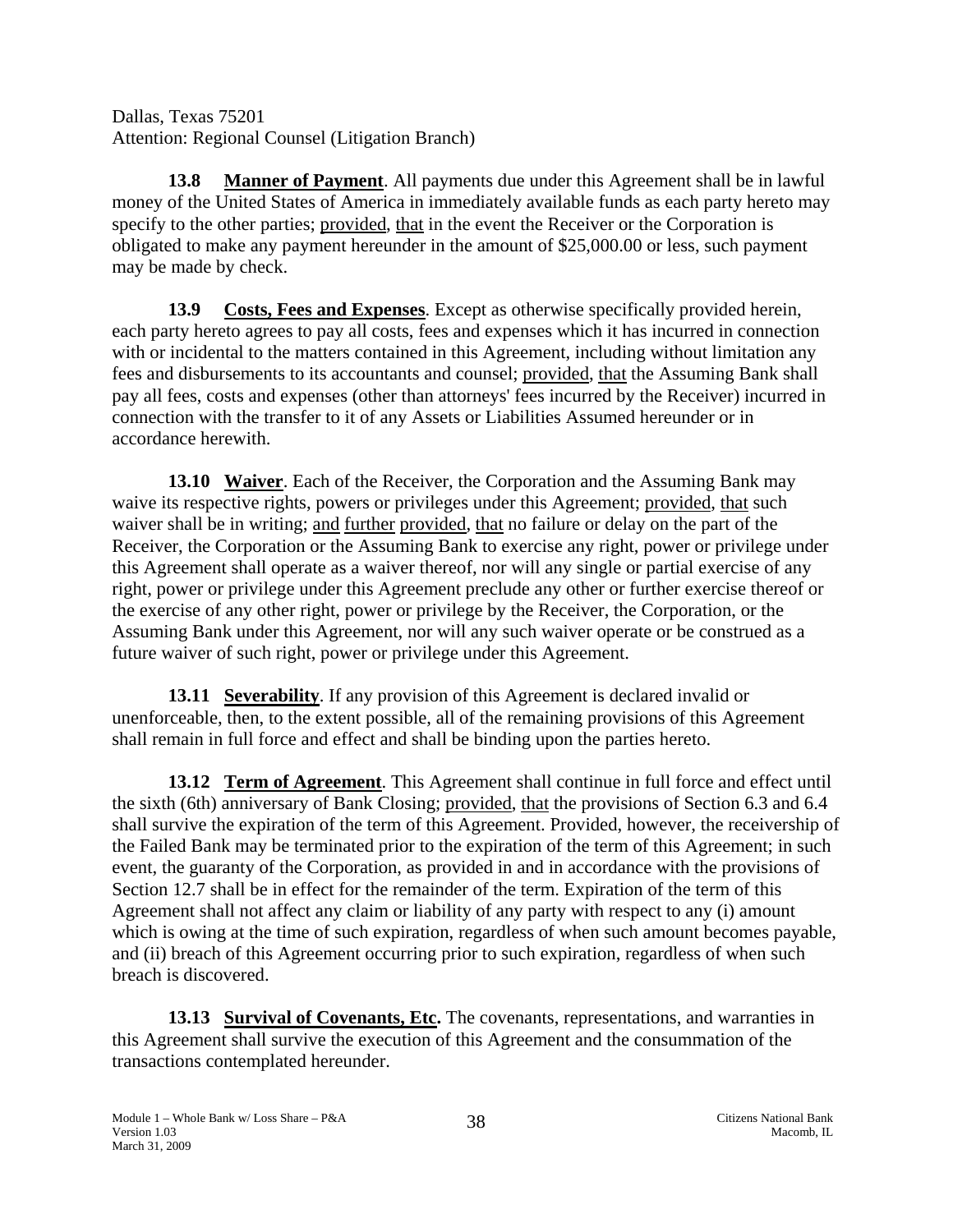**IN WITNESS WHEREOF,** the parties hereto have caused this Agreement to be executed by their duly authorized representatives as of the date first above written.

**FEDERAL DEPOSIT INSURANCE CORPORATION, RECEIVER OF CITlZENS NATIONAL BANK**  MACOMP HO *Redacted*  $BY:$ Robert W. Schwarzlose, Receiver in Charge Attest: *Redacte* John Popeb, FDIC-Legal **FEDERAL DEPOSIT 1NSURANCE CORPORATION**  *Redacted* BY: Robert W. Schwarzlose, FDIC Attorney in Fact *Redacted* John Popeo, FDIC-Legal **MORTON COMMUNITY BANK**  BY:<br>
NA<u>WE:</u> Jean Ann Hahe goes *Redacted*John Popes, FDIC-Legal Module 1 -Whole Bank **w/ Loss** Share -**P&A** Citizens National Bank View 1.03 Macrosoft 1.03 Macrosoft P&A 39 Macrosoft 1.03 Macrosoft 1.03 Macrosoft 1.03 Macrosoft 1.03 Macrosoft 1.03 Macrosoft 1.03 Macrosoft 1.03 Macrosoft 1.03 Macrosoft 1.03 Macrosoft 1.03 Macrosoft 1.03 Macrosoft 1.03

**Version 1.03**<br>March 31, 2009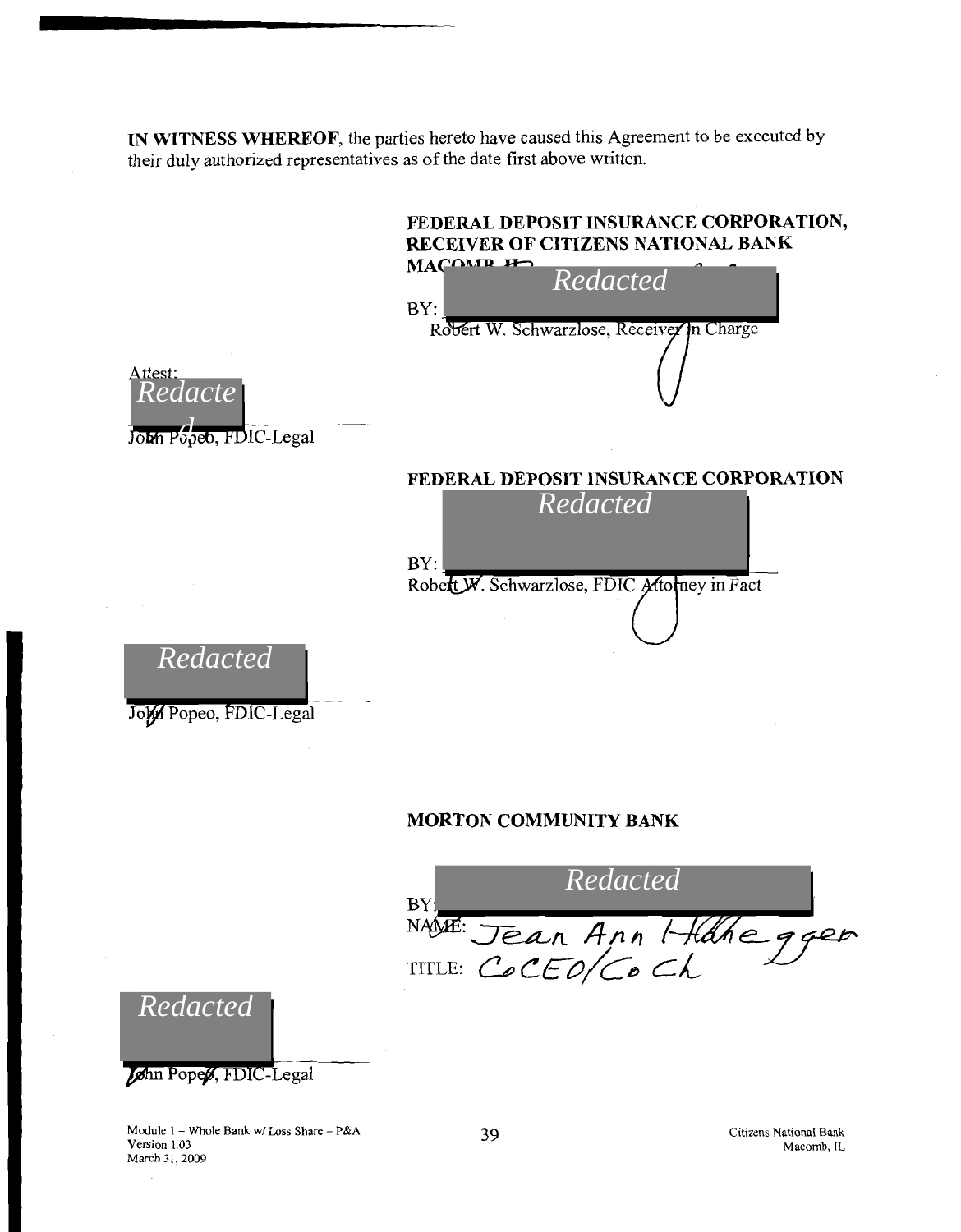**SCHEDULE 2.1 - Certain Liabilities Assumed by the Assuming Bank**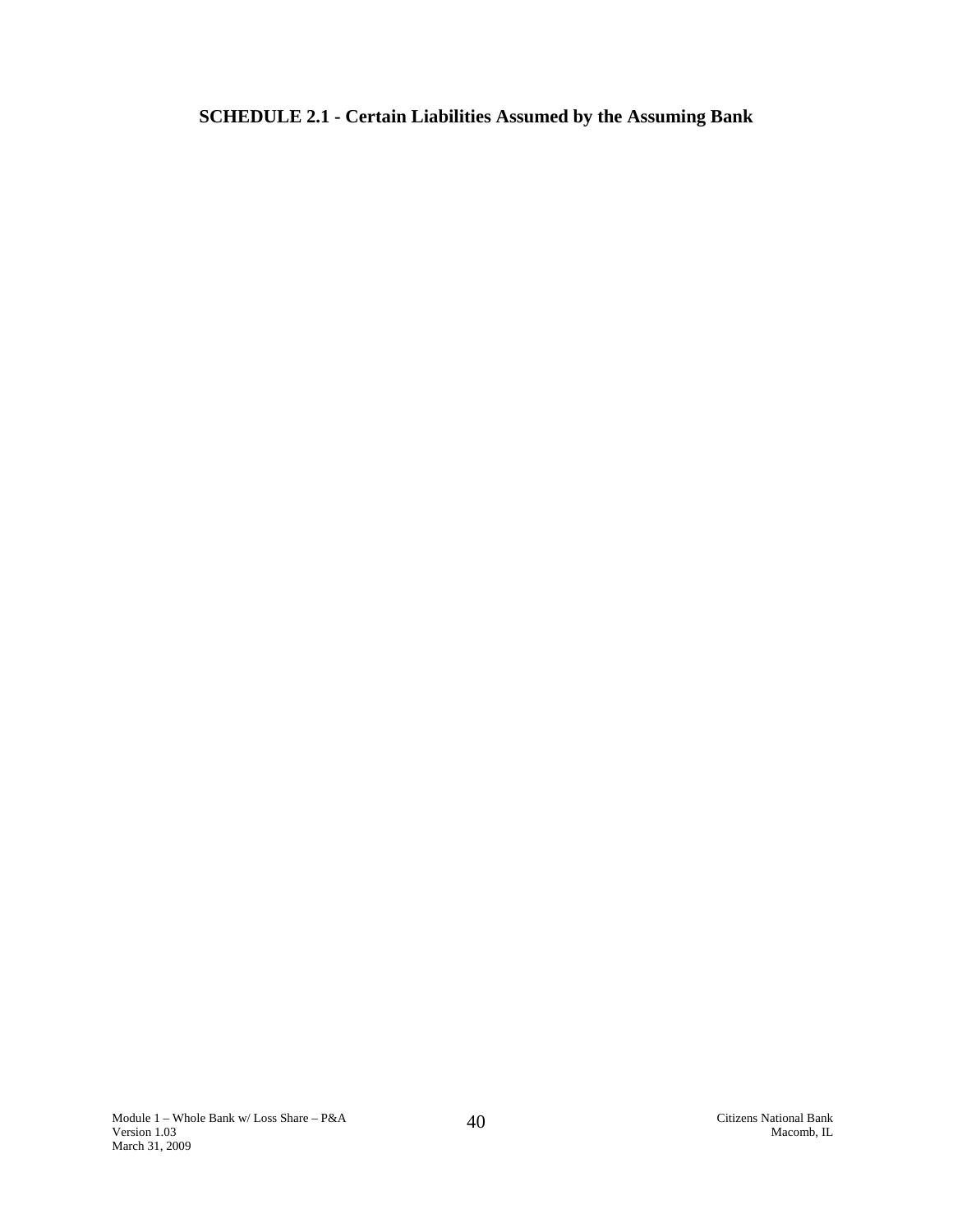## **SCHEDULE 2.1(a) – Excluded Deposit Liability Accounts**

ALL CEDE & CO BROKERED DEPOSITS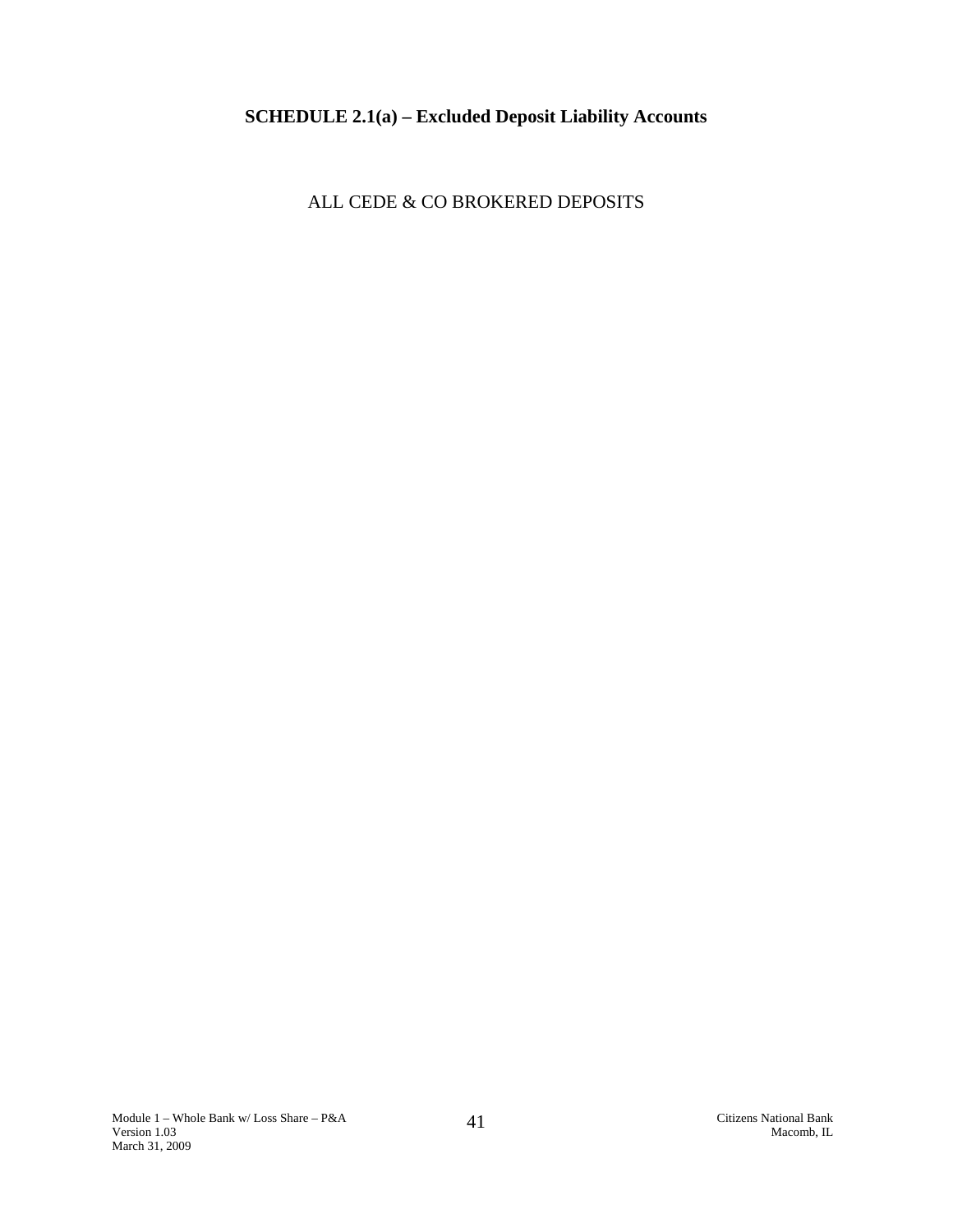#### **SCHEDULE 3.1 - Certain Assets Purchased**

#### **SEE ATTACHED LIST**

THE LIST(S) ATTACHED TO THIS SCHEDULE (OR SUBSCHEDULE(S)) AND THE **INFORMATION THEREIN, IS AS OF THE DATE OF THE MOST RECENT PERTINENT DATA MADE AVAILABLE TO THE ASSUMING BANK AS PART OF THE INFORMATION PACKAGE. IT WILL BE ADJUSTED TO REFLECT THE COMPOSITION AND BOOK VALUE OF THE LOANS AND ASSETS AS OF THE DATE OF BANK CLOSING. THE LIST(S) MAY NOT INCLUDE ALL LOANS AND ASSETS (E.G., CHARGED OFF LOANS). THE LIST(S) MAY BE REPLACED WITH A MORE ACCURATE LIST POST CLOSING.**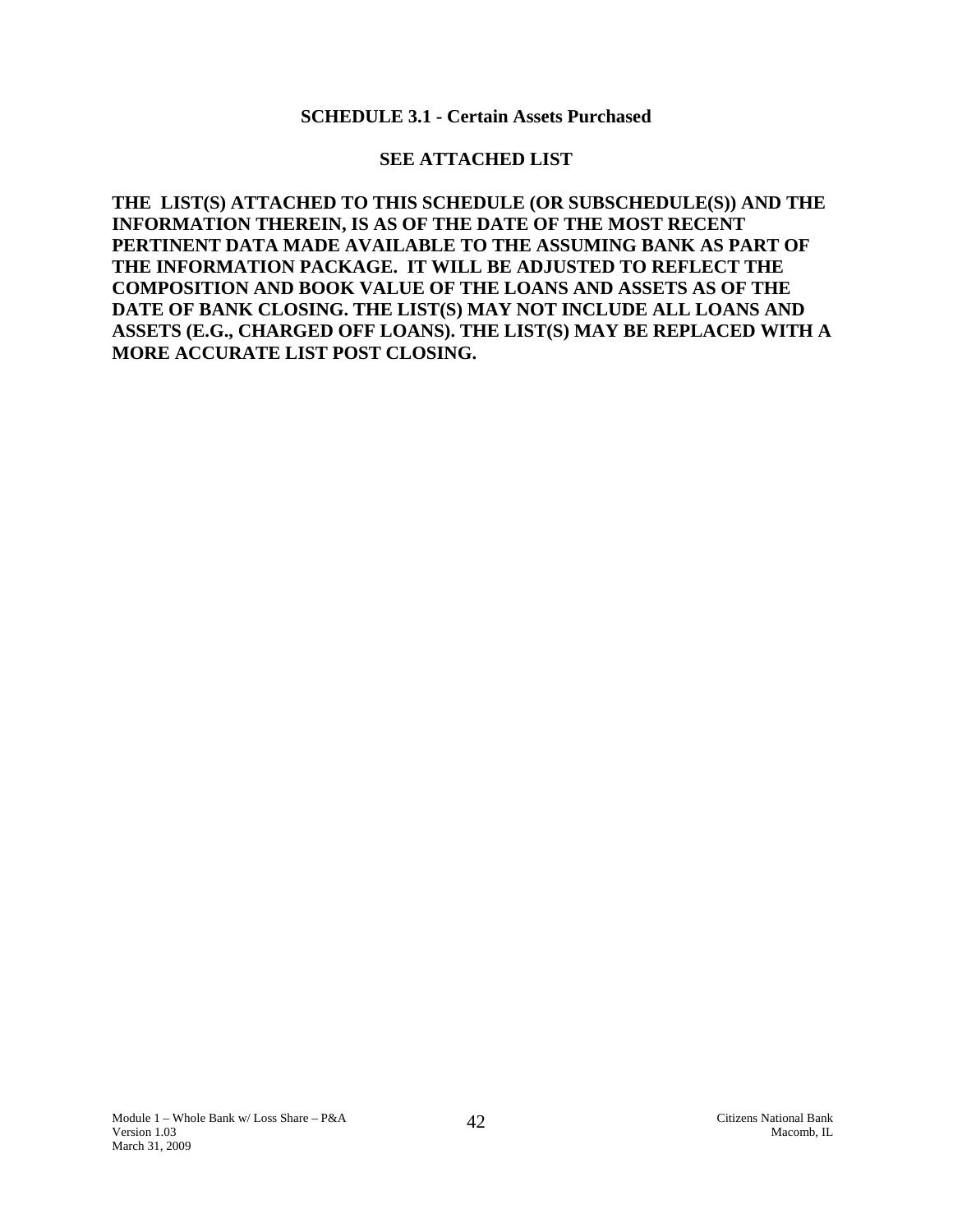## **SCHEDULE 3.2 - Purchase Price of Assets or assets**

| (a) | cash and receivables from depository<br>institutions, including cash items in the<br>process of collection, plus<br>interest thereon:                                                           | <b>Book Value</b> |
|-----|-------------------------------------------------------------------------------------------------------------------------------------------------------------------------------------------------|-------------------|
| (b) | Reserved:                                                                                                                                                                                       |                   |
| (c) | federal funds sold and repurchase<br>agreements, if any, including interest<br>thereon:                                                                                                         | <b>Book Value</b> |
| (d) | Loans:                                                                                                                                                                                          | <b>Book Value</b> |
| (e) | credit card business, if any, including all<br>outstanding extensions of credit and<br>offensive litigation, but excluding any class<br>action lawsuits related to the credit card<br>business: | <b>Book Value</b> |
| (f) | Safe Deposit Boxes and related business,<br>safekeeping business and trust business, if<br>any:                                                                                                 | <b>Book Value</b> |
| (g) | Records and other documents:                                                                                                                                                                    | <b>Book Value</b> |
| (h) | capital stock of any Acquired Subsidiaries:                                                                                                                                                     | <b>Book Value</b> |
| (i) | amounts owed to the Failed Bank by any                                                                                                                                                          | <b>Book Value</b> |
| (i) | <b>Acquired Subsidiary:</b><br>assets securing Deposits of public money,<br>to the extent not otherwise purchased<br>hereunder:                                                                 | <b>Book Value</b> |
| (k) | Overdrafts of customers:                                                                                                                                                                        | <b>Book Value</b> |
| (1) | rights, if any, with respect to Qualified<br><b>Financial Contracts.</b>                                                                                                                        | <b>Book Value</b> |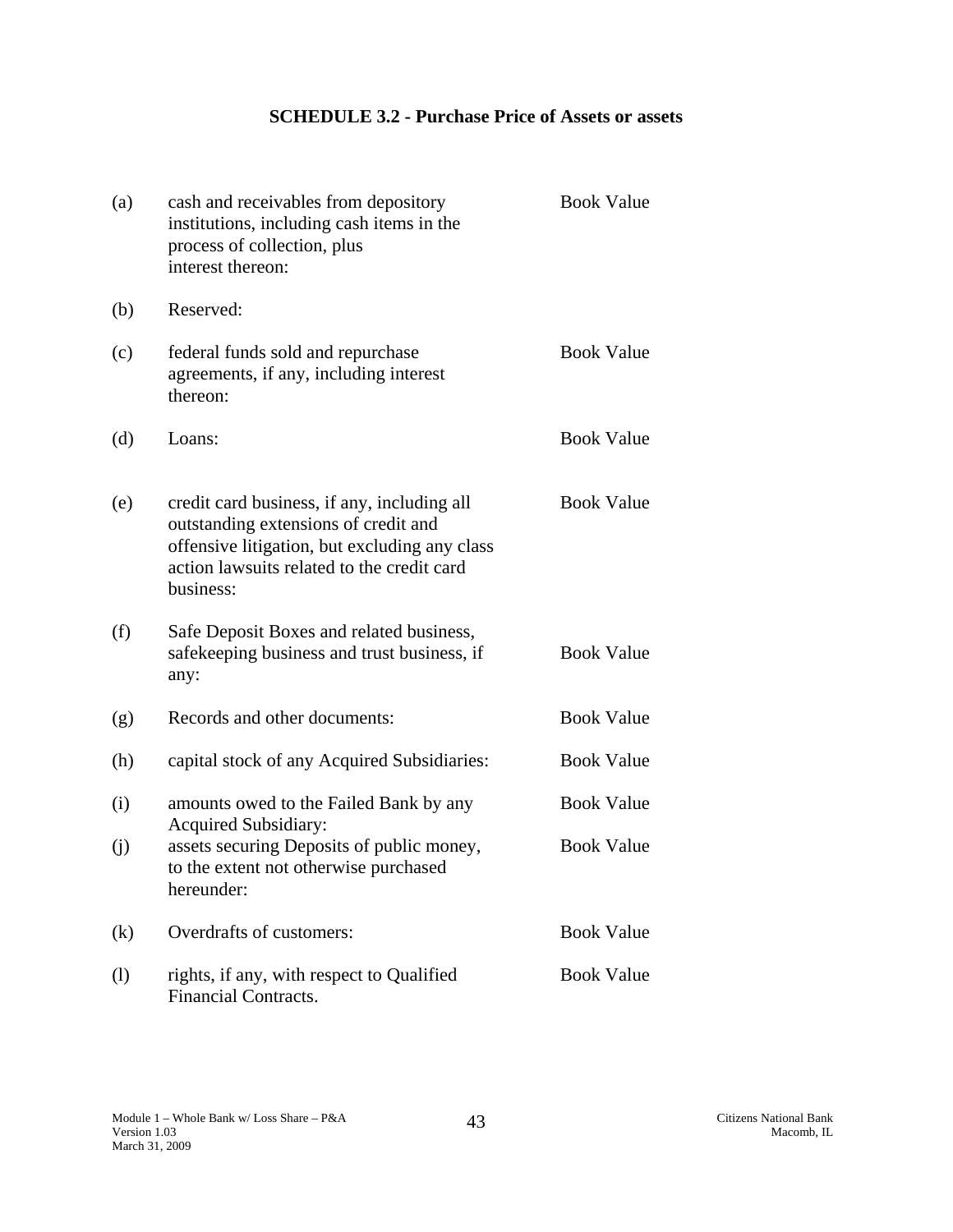(m) rights of the Failed Bank to provide Book Value mortgage servicing for others and to have mortgage servicing provided to the Failed Bank by others and related contracts.

## **assets subject to an option to purchase:**

| (a) | <b>Bank Premises:</b>    | <b>Fair Market Value</b> |
|-----|--------------------------|--------------------------|
| (b) | Furniture and Equipment: | Fair Market Value        |
| (c) | Fixtures:                | Fair Market Value        |
| (d) | Other Equipment:         | <b>Fair Market Value</b> |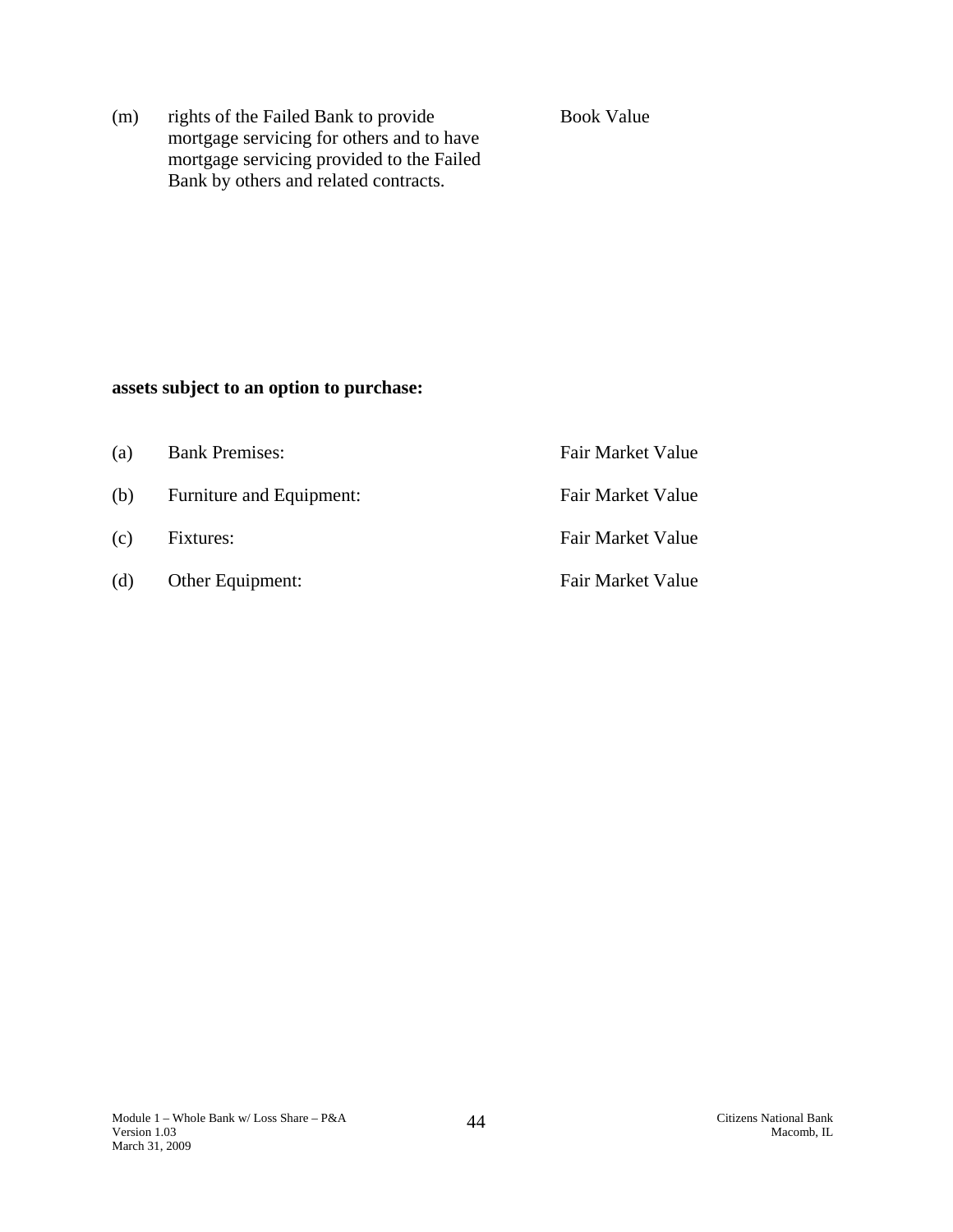### **SCHEDULE 3.5(l) – Excluded Private Label Asset-Backed Securities**

## **NO SECURITIES PASSING**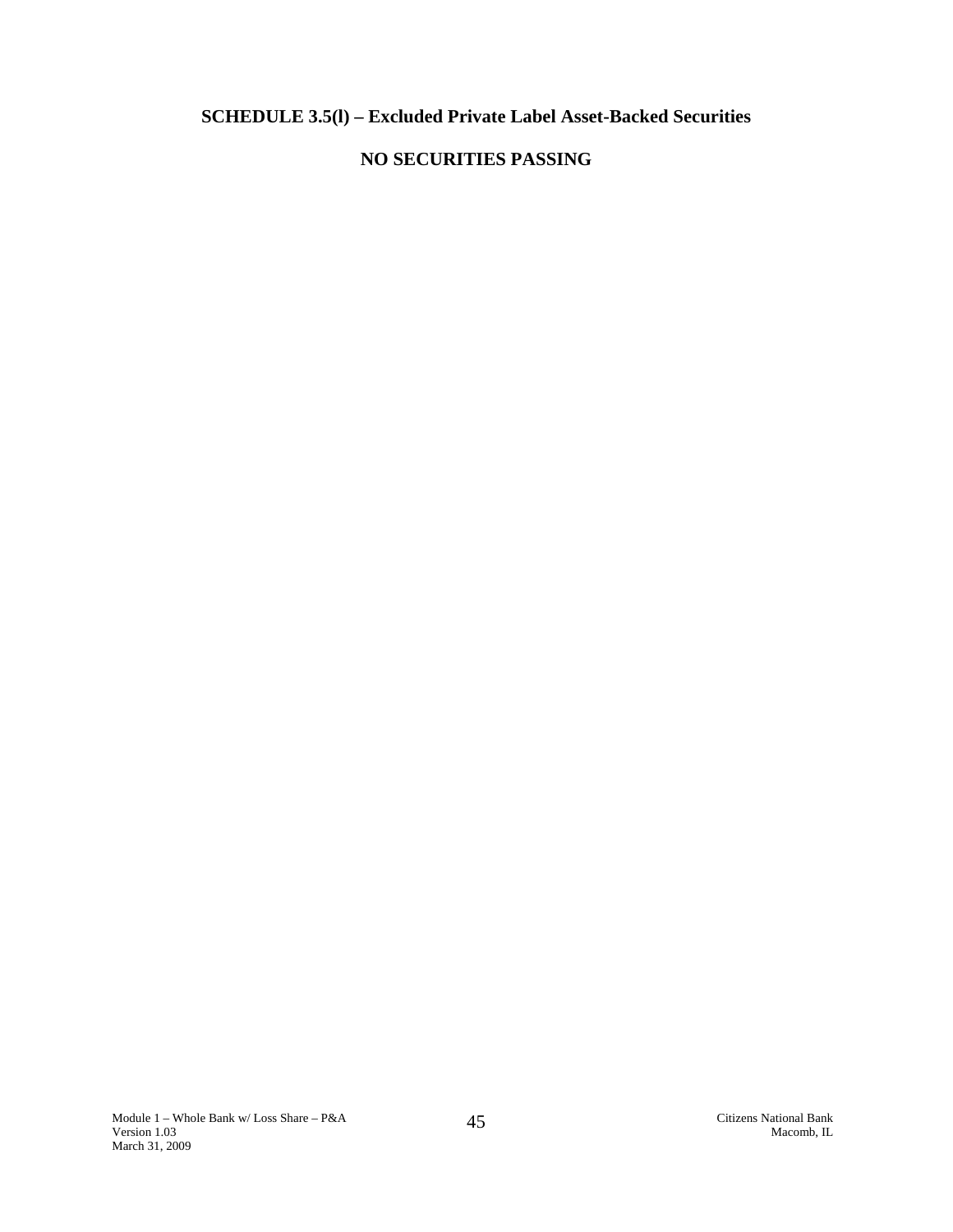#### **SCHEDULE 4.15A**

#### **LOANS SUBJECT TO LOSS SHARING UNDER THE SINGLE FAMILY SHARED-LOSS AGREEMENT**

**To Be Provided at a Later Date**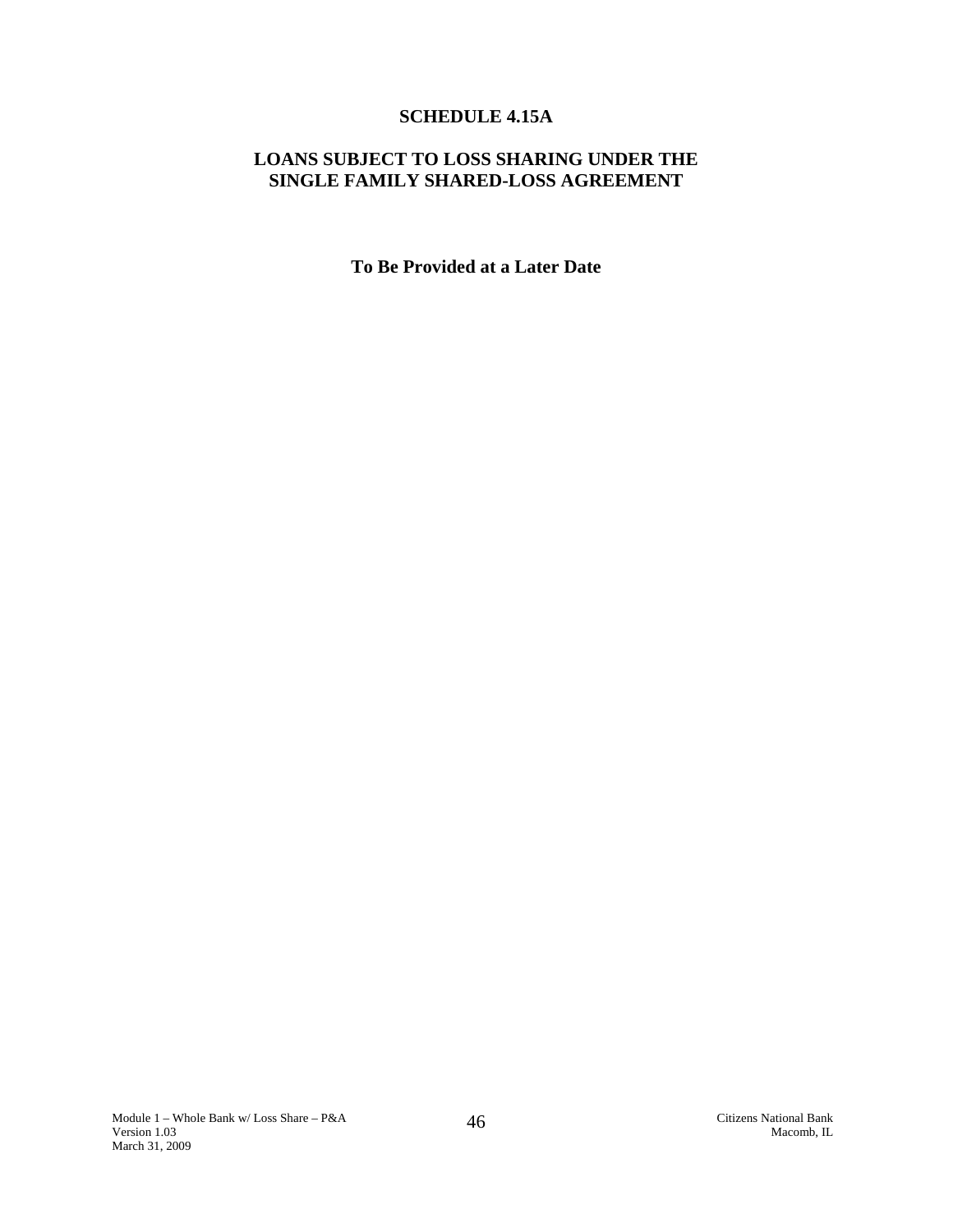#### **SCHEDULE 4.15B**

### **LOANS SUBJECT TO LOSS SHARING UNDER THE NON-SINGLE FAMILY SHARED-LOSS AGREEMENT**

**To Be Provided at a Later Date**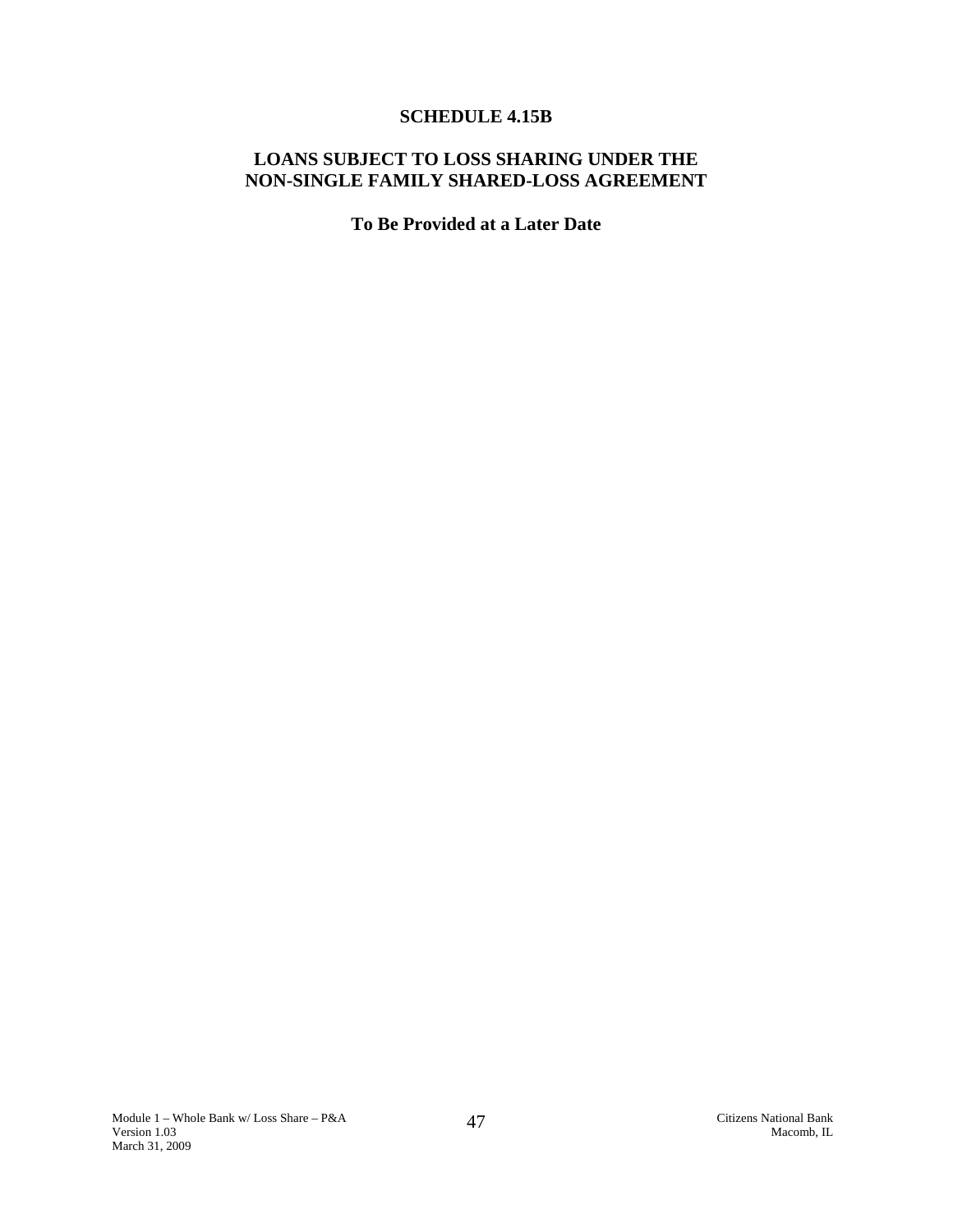## **Premium Accounts Excluded from Calculation of Deposit Franchise Bid**

### **CITIZENS NATIONAL BANK MACOMB, ILLINOIS**

The accounts identified below will pass to the Assuming Bank (unless otherwise noted). When calculating the premium to be paid on Assumed Deposits in a P&A transaction, the FDIC will exclude the following categories of deposit accounts:

| <b>Category</b> | <b>Description</b>                                  | <b>Amount</b> |
|-----------------|-----------------------------------------------------|---------------|
|                 | <b>Brokered Deposits</b>                            | \$192,256,828 |
|                 | <b>CDARS</b>                                        | \$3,539,697   |
| Ш               | <b>Market Place Deposits</b>                        | \$0           |
|                 | Total deposits excluded from Calculation of premium | \$195,796,525 |
|                 |                                                     |               |

#### **Category Description**

#### **I Brokered Deposits**

Brokered deposit accounts are accounts for which the "depositor of record" is an agent, nominee, or custodian who deposits funds for a principal or principals to whom "pass-through" deposit insurance coverage may be extended. Brokered deposits pass to the Assuming Bank, but are excluded from Assumed Deposits when the deposit premium is calculated. Please see the attached Schedule 7 – Broker Deposit Detail Report for a listing of these accounts. This list will be updated post closing with balances as of Bank Closing date.

Please note: References to other brokered deposits held by Citizens National Bank may appear in other material provided to potential bidders. Citizens National Bank has deposits associated with the Depository Organization (DO) Cede & Co as Nominee for DTC. The DO accounts do not pass to the Assuming Bank and are excluded from the transaction as identified on Schedule 2.1 to the P&A Agreement.

#### **II CDARS**

CDARS deposits pass to the Assuming Bank, but are excluded from Assumed Deposits when the deposit premium is calculated.

Citizens National Bank did not participate in the CDARS program as of the date of the deposit download. If CDARS deposits are taken between the date of the deposit download and the Bank Closing Date, they will be identified post closing and made part of Schedule 7 to the P&A Agreement.

#### **III Market Place Deposits**

"Market Place Deposits" is a description given to deposits that may have been solicited via a money desk, internet subscription service (for example, Qwickrate), or similar programs.

Citizens National Bank does not have Qwickrate deposits as identified above. The final numbers for Schedule 7 will be provided post closing.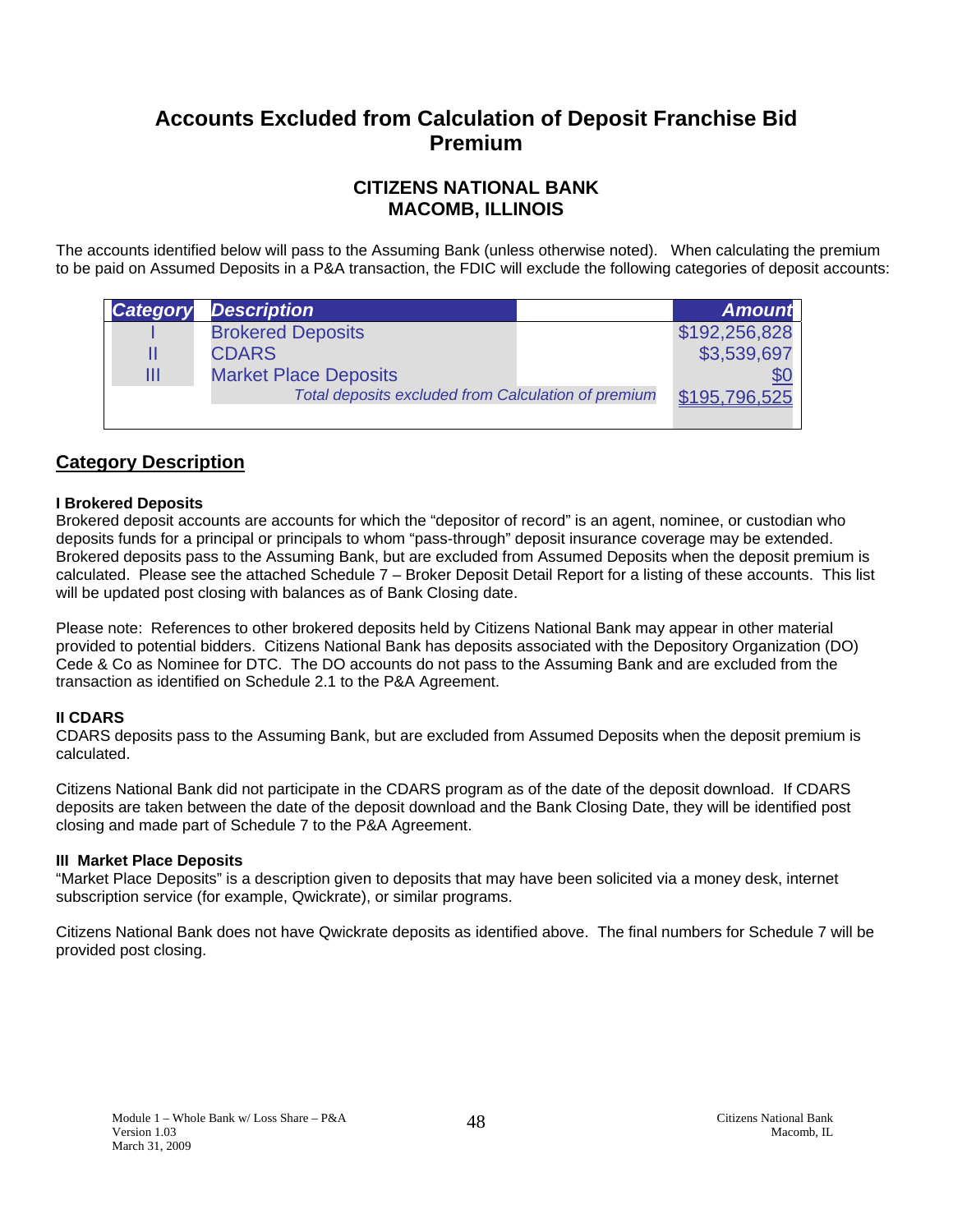#### **EXHIBIT 4.13 INTERIM ASSET SERVICING ARRANGEMENT**

(a) With respect to each asset (or liability) designated from time to time by the Receiver to be serviced by the Assuming Bank pursuant to this Arrangement (such being designated as "Pool Assets"), during the term of this Arrangement, the Assuming Bank shall:

(i) Promptly apply payments received with respect to any Pool Assets;

(ii) Reverse and return insufficient funds checks;

(iii) Pay (A) participation payments to participants in Loans, as and when received; and (B) tax and insurance bills on Pool Assets as they come due, out of escrow funds maintained for purposes;

(iv) Maintain accurate records reflecting (A) the payment history of Pool Assets, with updated information received concerning changes in the address or identity of the obligors and (B) usage of data processing equipment and employee services with respect to servicing duties;

 (v) Send billing statements to obligors on Pool Assets to the extent that such statements were sent by the Failed Bank;

(vi) Send notices to obligors who are in default on Loans (in the same manner as the Failed Bank);

(vii) Send to the Receiver, Attn: Managing Liquidator, at the address provided in Section 13.7 of the Agreement, via overnight delivery: (A) on a weekly basis, weekly reports for the Pool Assets, including, without limitation, reports reflecting collections and the trial balances, transaction journals and loan histories for Pool Assets having activity, together with copies of (1) checks received, (2) insufficient funds checks returned, (3) checks for payment to participants or for taxes and insurance, (4) pay-off requests, (5) notices to defaulted obligors, and (6) data processing and employee logs and (B) any other reports, copies or information as may be periodically or from time to time requested;

(viii) Remit on a weekly basis to the Receiver, Attn: Division of Finance, Cashier Unit, Operations, at the address in (vii), via wire transfer to the account designated by the Receiver, all payments received on Pool Assets managed by the Assuming Bank or at such time and place and in such manner as may be directed by the Receiver;

(ix) prepare and timely file all information reports with appropriate tax authorities, and, if required by the Receiver, prepare and file tax returns and pay taxes due on or before the due date, relating to the Pool Assets; and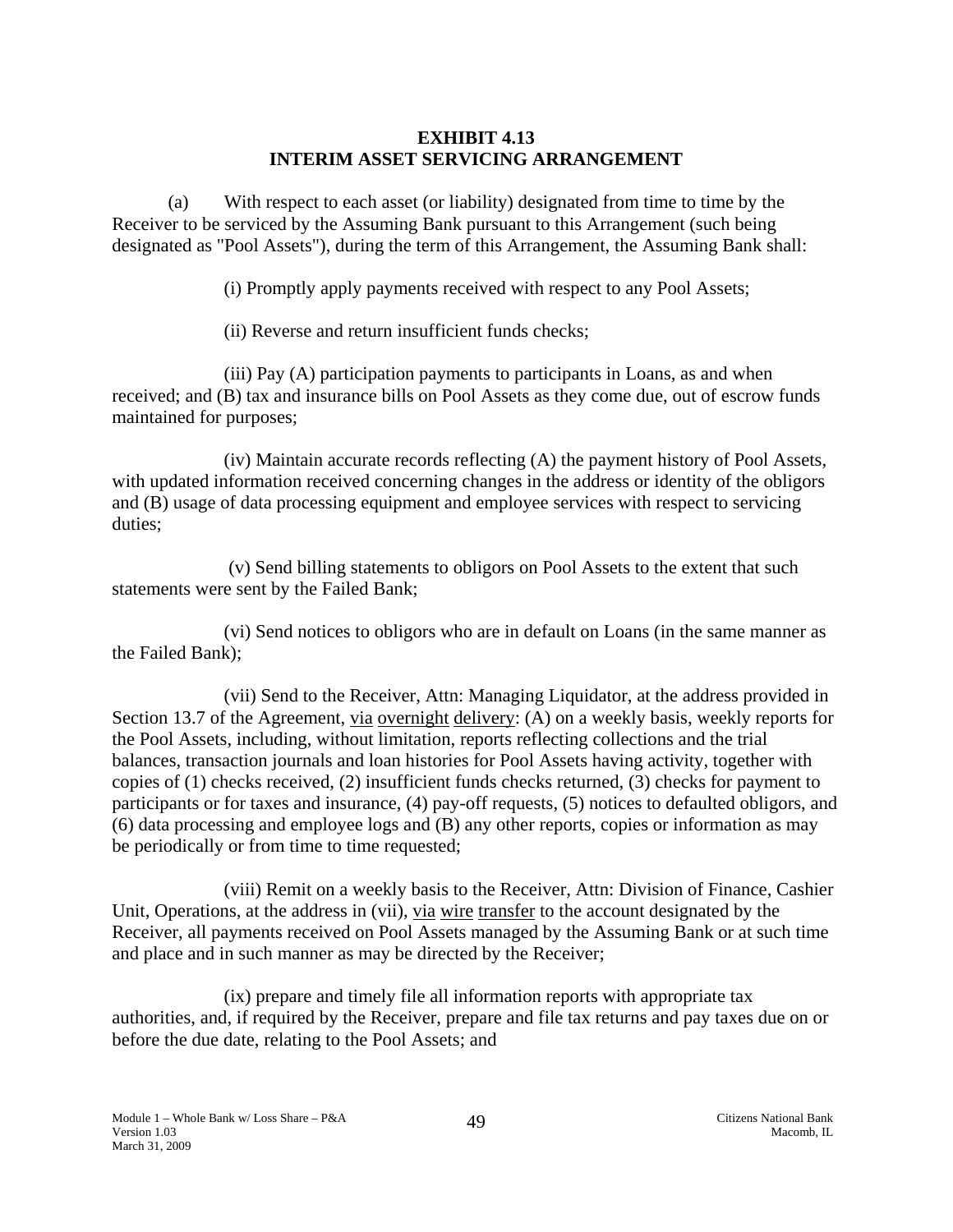(x) provide and furnish such other services, operations or functions as may be required with regard to Pool Assets, including, without limitation, as may be required with regard to any business, enterprise or agreement which is a Pool Asset, all as may be required by the Receiver.

Notwithstanding anything to the contrary in this Section, the Assuming Bank shall not be required to initiate litigation or other collection proceedings against any obligor or any collateral with respect to any defaulted Loan. The Assuming Bank shall promptly notify the Receiver, at the address provided above in subparagraph (a)(vii), of any claims or legal actions regarding any Pool Asset.

(b) The Receiver agrees to reimburse the Assuming Bank for actual, reasonable and necessary expenses incurred in connection with the performance of duties pursuant to this Arrangement, including expenses of photocopying, postage and express mail, and data processing and employee services (based upon the number of hours spent performing servicing duties).

(c) The Assuming Bank shall provide the services described herein for an initial period of ninety (90) days after Bank Closing. At the option of the Receiver, exercisable by notice given not later than ten (10) days prior to the end of such initial period or a renewal period, the Assuming Bank shall continue to provide such services for such renewal period(s) as designated by the Receiver, up to the Settlement Date.

(d) At any time during the term of this Arrangement, the Receiver may, upon written notice to the Assuming Bank, remove one or more Pool Assets from the Pool, at which time the Assuming Bank's responsibility with respect thereto shall terminate.

(e) At the expiration of this Agreement or upon the termination of the Assuming Bank's responsibility with respect to any Pool Asset pursuant to paragraph (d) hereof, the Assuming Bank shall:

(i) deliver to the Receiver (or its designee) all of the Credit Documents and Pool Records relating to the Pool Assets; and

(ii) cooperate with the Receiver to facilitate the orderly transition of managing the Pool Assets to the Receiver (or its designee).

(f) At the request of the Receiver, the Assuming Bank shall perform such transitional services with regard to the Pool Assets as the Receiver may request. Transitional services may include, without limitation, assisting in any due diligence process deemed necessary by the Receiver and providing to the Receiver or its designee(s) (x) information and data regarding the Pool Assets, including, without limitation, system reports and data downloads sufficient to transfer the Pool Assets to another system or systems, and (y) access to employees of the Assuming Bank involved in the management of, or otherwise familiar with, the Pool Assets.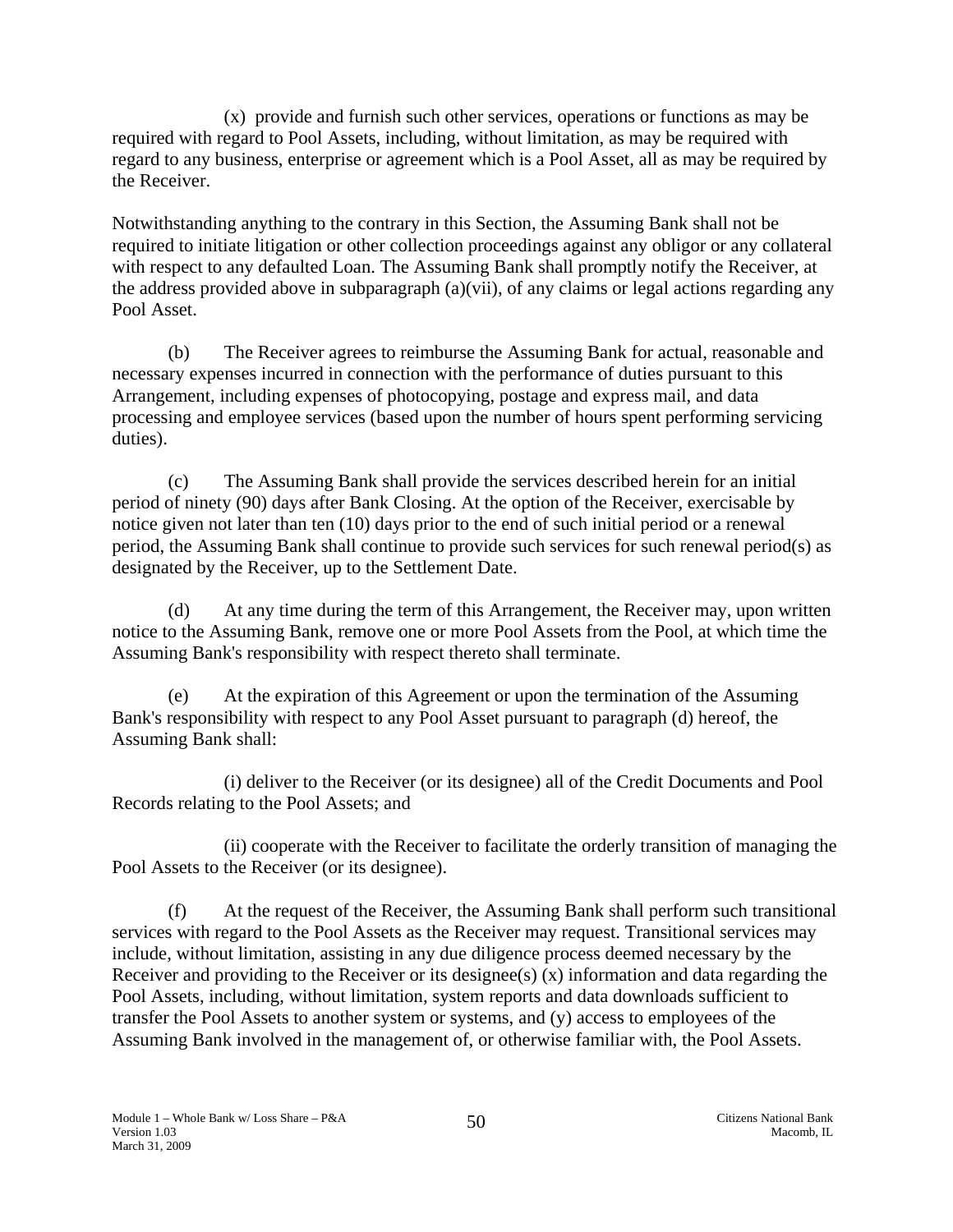#### **EXHIBIT 4.15A**

#### **SINGLE FAMILY SHARED-LOSS AGREEMENT**

This agreement for the reimbursement of loss sharing on certain single family residential mortgage loans (the "Single Family Shared-Loss Agreement") shall apply when the Assuming Bank purchases Single Family Shared-Loss Loans as that term is defined herein. The terms hereof shall modify and supplement, as necessary, the terms of the Purchase and Assumption Agreement to which this Single Family Shared-Loss Agreement is attached as Exhibit 4.15A and incorporated therein. To the extent any inconsistencies may arise between the terms of the Purchase and Assumption Agreement and this Single Family Shared-Loss Agreement with respect to the subject matter of this Single Family Shared-Loss Agreement, the terms of this Single Family Shared-Loss Agreement shall control. References in this Single Family Shared-Loss Agreement to a particular Section shall be deemed to refer to a Section in this Single Family Shared-Loss Agreement, unless the context indicates that it is intended to be a reference to a Section of the Purchase and Assumption Agreement.

#### **ARTICLE I -- DEFINITIONS**

The capitalized terms used in this Single Family Shared-Loss Agreement that are not defined in this Single Family Shared-Loss Agreement are defined in the Purchase and Assumption Agreement In addition to the terms defined above, defined below are certain additional terms relating to loss-sharing, as used in this Single Family Shared-Loss Agreement.

**"Accounting Records"** means the subsidiary system of record on which the loan history and balance of each Single Family Shared-Loss Loan is maintained; individual loan files containing either an original or copies of documents that are customary and reasonable with respect to loan servicing, including management and disposition of Other Real Estate; the records documenting alternatives considered with respect to loans in default or for which a default is reasonably foreseeable; records of loss calculations and supporting documentation with respect to line items on the loss calculations; and, monthly delinquency reports and other performance reports customarily utilized by the Assuming Bank in management of loan portfolios.

**"Accrued Interest"** means, with respect to Single Family Shared-Loss Loans, the amount of earned and unpaid interest at the note rate specified in the applicable loan documents, limited to 90 days.

**"Commencement Date "** means the first calendar day following the Bank Closing Date.

**"Cumulative Loss Amount"** means the sum of the Monthly Loss Amounts less the sum of all Recovery Amounts.

**"Cumulative Shared-Loss Amount"** means the excess, if any, of the Cumulative Loss Amount over the First Loss Tranche.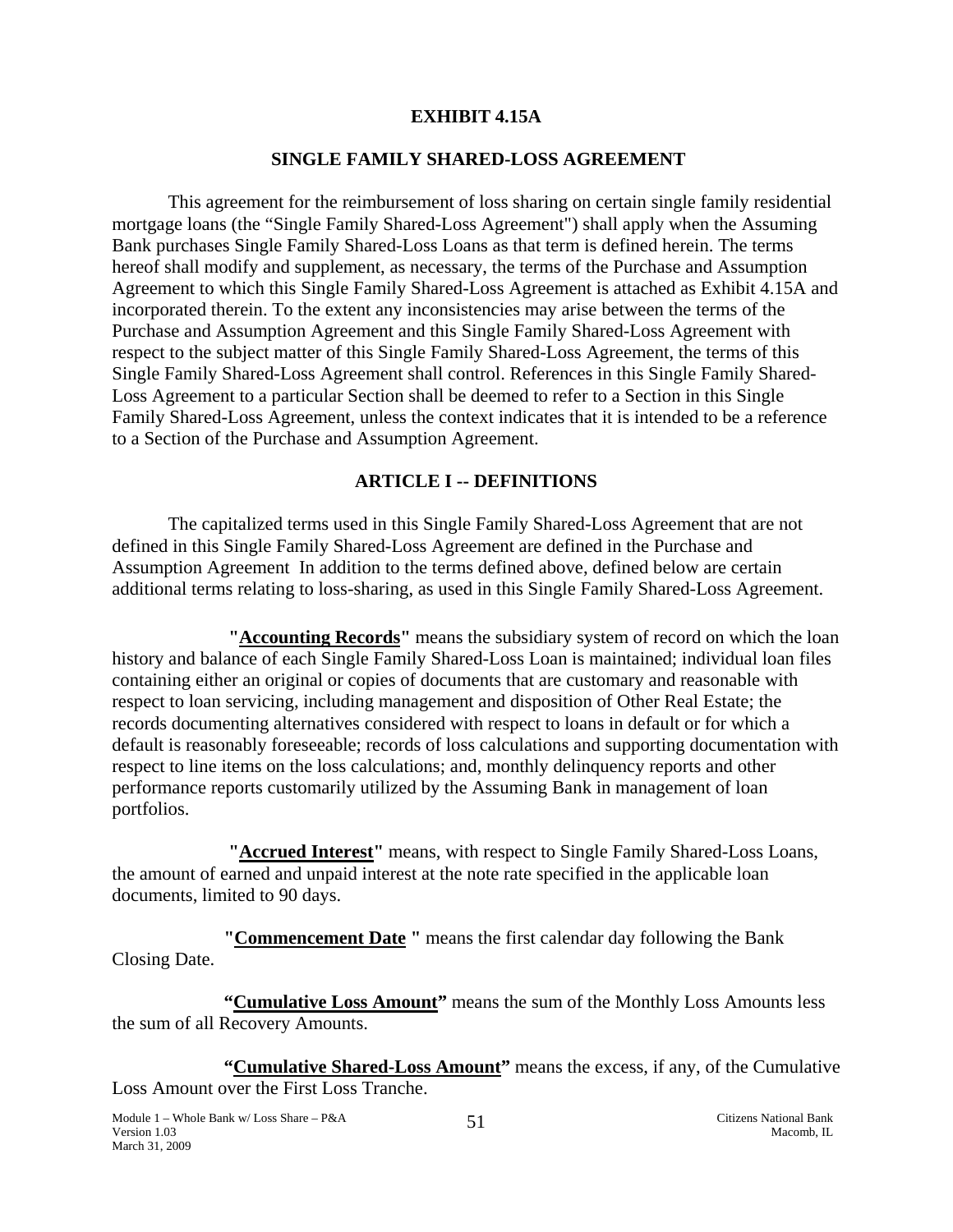**"Customary Servicing Procedures "** means procedures (including collection procedures) that the Assuming Bank customarily employs and exercises in servicing and administering mortgage loans for its own accounts and the servicing procedures established by FNMA or FHLMC, which are in accordance with accepted mortgage servicing practices of prudent lending institutions.

 anniversary of the Commencement Date occurs. **"Final Shared-Loss Month"** means the calendar month in which the tenth

**"Final Shared-Loss Recovery Month"** means the calendar month in which the tenth anniversary of the Commencement Date occurs.

**"Foreclosure Loss"** means the loss realized when the Assuming Bank has completed the foreclosure on a Single Family Shared-Loss Loan and realized final recovery on the collateral through liquidation and recovery of all insurance proceeds. Each Foreclosure Loss shall be calculated in accordance with the form and methodology specified in Exhibit 2a.

**"Loss"** means a Foreclosure Loss, Restructuring Loss, Short Sale Loss, or Portfolio Loss.

**"Loss Amount"** means the dollar amount of loss incurred and reported on the Monthly Certificate for a Single Family Shared-Loss Loan.

**"Monthly Certificate"** has the meaning provided in Section 2.1(b) of this Single Family Shared-Loss Agreement.

"Monthly Loss Amount" means the sum of all Foreclosure Losses, Restructuring Losses, Short Sale Losses and Portfolio Losses realized by the Assuming Bank for any Shared Loss Month.

**"Monthly Shared-Loss Amount"** means the change in the Cumulative Shared-Loss Amount from the beginning of each month to the end of each month.

**"Portfolio Loss"** means the loss realized on a portfolio sale of Single Family Shared-Loss Loans in accordance with the terms of Article IV.

**"Recovery Amount"** means, with respect to any period prior to the Termination Date, the amount of collected funds received by the Assuming Bank that (i) are applicable against a Foreclosure Loss which has previously been paid to the Assuming Bank by the Receiver or (ii) gains realized from a Section 4.1 sale of Single Family Shared-Loss Loans for which the Assuming Bank has previously received a Restructuring Loss payment from the Receiver.

"Restructuring Loss" means the loss on a modified or restructured loan measured by the difference between (a) the principal, Accrued Interest, tax and insurance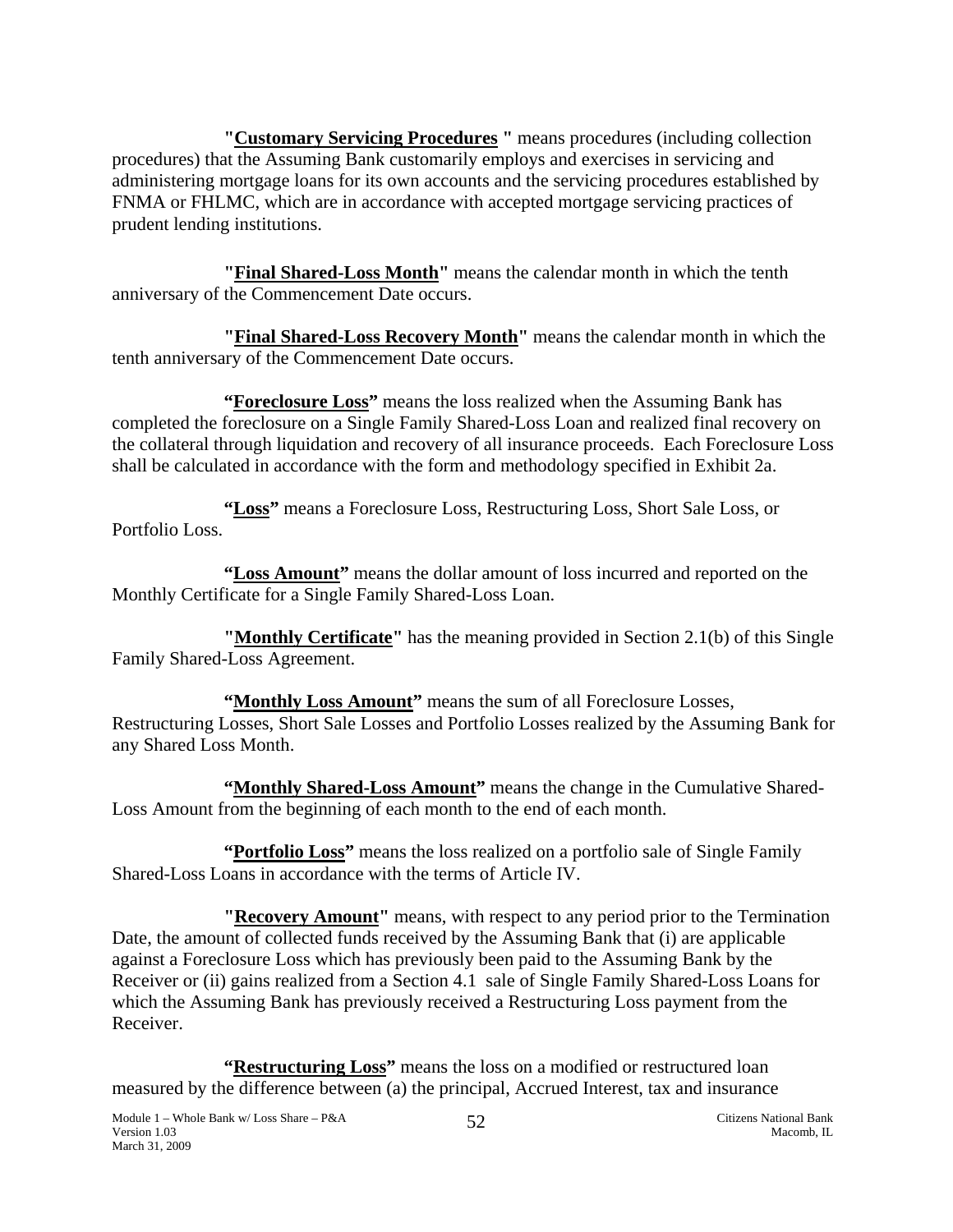advances and third party fees due on a loan prior to the modification or restructuring, and (b) the net present value of estimated cash flows on the modified or restructured loan, discounted at the Then-Current Interest Rate. Each Restructuring Loss shall be calculated in accordance with the form and methodology attached as Exhibit 2b and Exhibit 5.

"**Restructured Loan"** means a Single Family Shared-Loss Loan for which the Assuming Bank has received a Restructuring Loss payment from the Receiver.

**"Servicing Officer"** has the meaning provided in Section 2.1(b) of this Single Family Shared-Loss Agreement.

"Shared Loss Payment Trigger" means when the sum of the Cumulative Loss Amount under this Single Family Shared-Loss Agreement and the cumulative Net Charge-Offs under the Non-SF Shared-Loss Agreement, exceeds the First Loss Tranche.

**"Single Family Shared-Loss Loans"** means the single family one-to-four residential mortgage loans identified on Schedule 4.15A of the Purchase and Assumption Agreement.

**"Shared-Loss Month"** means each calendar month between the Commencement Date and the last day of the month in which the tenth anniversary of the Commencement Date occurs, provided that, the first Shared-Loss Month shall begin on the Commencement Date and end on the last day of that month.

**"Short-Sale Loss "** means the loss resulting from the Assuming Bank's agreement with the mortgagor to accept a payoff in an amount less than the balance due on the loan, further provided, that each Short-Sale Loss shall be calculated in accordance with the form and methodology specified in Exhibit 2c.

**"Stated Threshold"** means total losses under the shared loss agreements in the amount of \$42,000,000.00.

**"Termination Date"** means the last day of the Final Shared-Loss Recovery

Month.

**"Then-Current Interest Rate"** means the most recently published Freddie Mac survey rate for 30-year fixed-rate loans.

## **ARTICLE II** -- **SHARED-LOSS ARRANGEMENT**

### **2.1 Shared-Loss Arrangement.**

 (a) **Loss Mitigation and Consideration of Alternatives.** For each Single Family Shared-Loss Loan in default or for which a default is reasonably foreseeable, the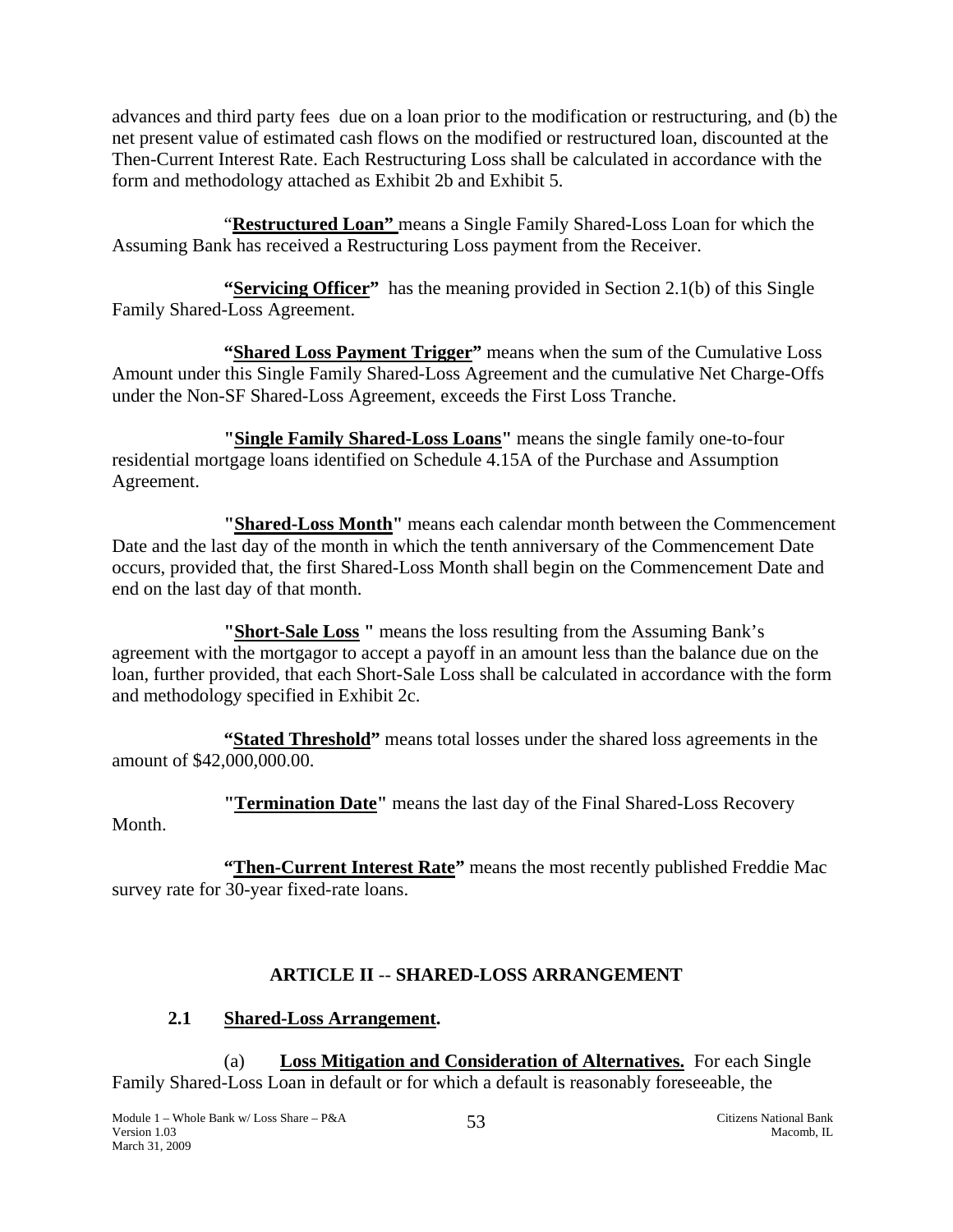Assuming Bank shall undertake reasonable and customary loss mitigation efforts, in accordance with Exhibit 5, FDIC Mortgage Loan Modification Program. The Assuming Bank shall document its consideration of foreclosure, loan restructuring, and short-sale (if short-sale is a viable option) alternatives and shall select the alternative resulting in the least Loss. Assuming Bank shall retain its calculations of the estimated loss under each alternative, such calculations to be provided to the Receiver upon request.

### (b) **Monthly Certificates.**

Not later than fifteen (15) days after the end of each Shared-Loss Month, beginning with the month in which the Commencement Date occurs and ending in the month in which the tenth anniversary of the Commencement Date occurs, the Assuming Bank shall deliver to the Receiver a certificate, signed by an officer of the Assuming Bank involved in, or responsible for, the administration and servicing of the Single Family Shared-Loss Loans whose name appears on a list of servicing officers furnished by the Assuming Bank to the Receiver, (a "Servicing Officer") setting forth in such form and detail as the Receiver may reasonably specify (a "Monthly Certificate"):

(A) a schedule substantially in the form of Exhibit 1 listing:

(i) each Single Family Shared-Loss Loan for which a Loss Amount (calculated in accordance with the applicable Exhibit) is being claimed, the related Loss Amount for each Single Family Shared-Loss Loan, and the total Monthly Loss Amount for all Single Family Shared-Loss Loans;

(ii) each Single Family Shared-Loss Loan for which a Recovery Amount was received, the Recovery Amount for each Single Family Shared-Loss Loan, and the total Recovery Amount for all Single Family Shared-Loss Loans;

(iii) the total Monthly Loss Amount for all Single Family Shared-Loss Loans minus the total monthly Recovery Amount for all Single Family Shared-Loss Loans;

(iv) the Cumulative Shared-Loss Amount as of the beginning and end of the month;

(v) the Monthly Shared Loss Amount;

(vi) the result obtained in (v) times 80%, or times 95% if the Stated Threshold has been reached, which in either case is the amount to be paid under Section 2.1(d) of this Single Family Shared-Loss Agreement by the Receiver to the Assuming Bank if the amount is a positive number, or by the Assuming Bank to the Receiver if the amount is a negative number;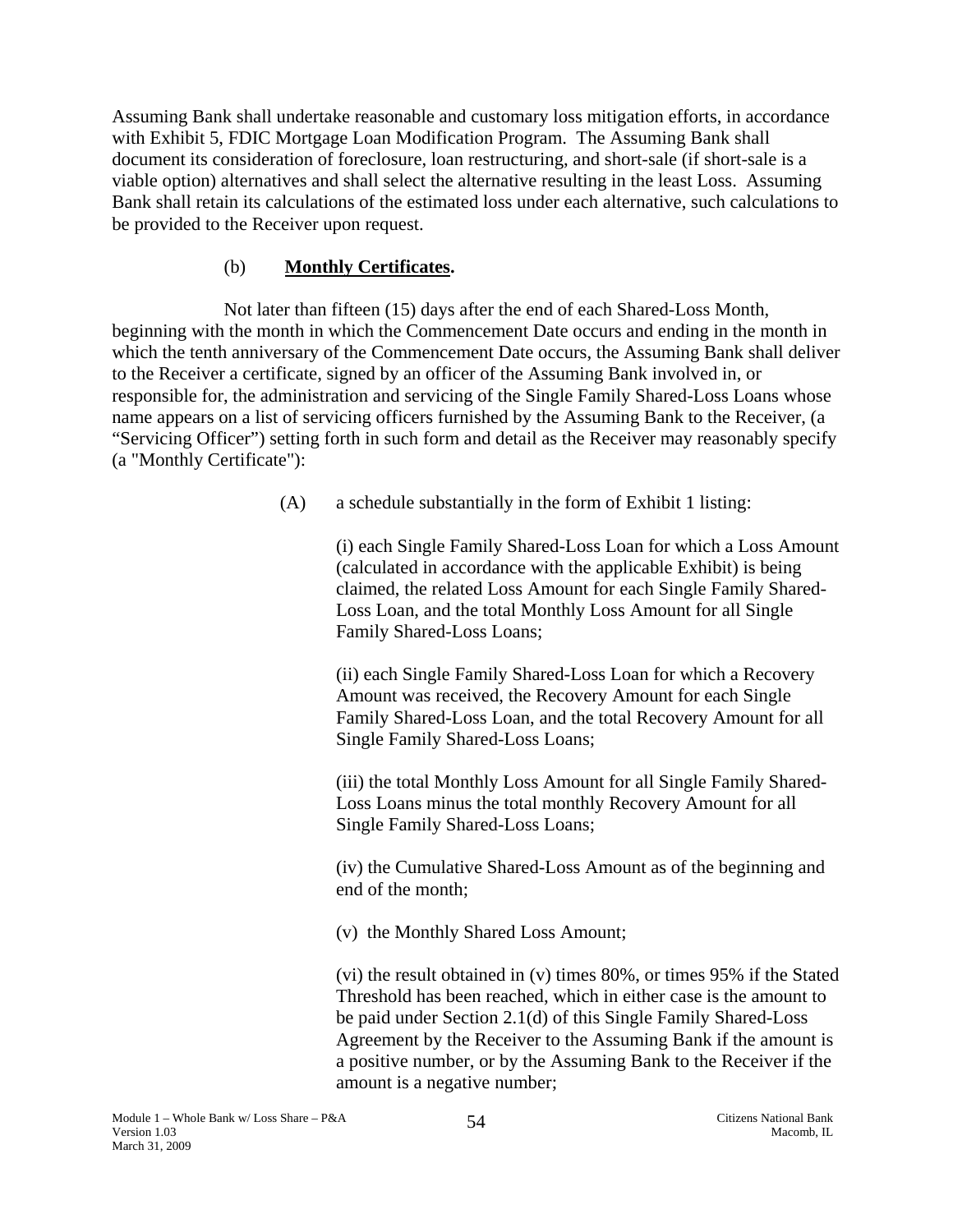- (B) for each of the Single Family Shared-Loss Loans for which a Loss is claimed for that Shared-Loss Month, a schedule showing the calculation of the Loss Amount using the form and methodology shown in Exhibit 2a, Exhibit 2b, or Exhibit 2c, as applicable.
- (C) For each of the Restructured Loans where a gain or loss is realized in a sale under Section 4.1 or 4.2, a schedule showing the calculation using the form and methodology shown in Exhibit 2d.
- (D) a portfolio performance and summary schedule substantially in the form shown in Exhibit 3.

.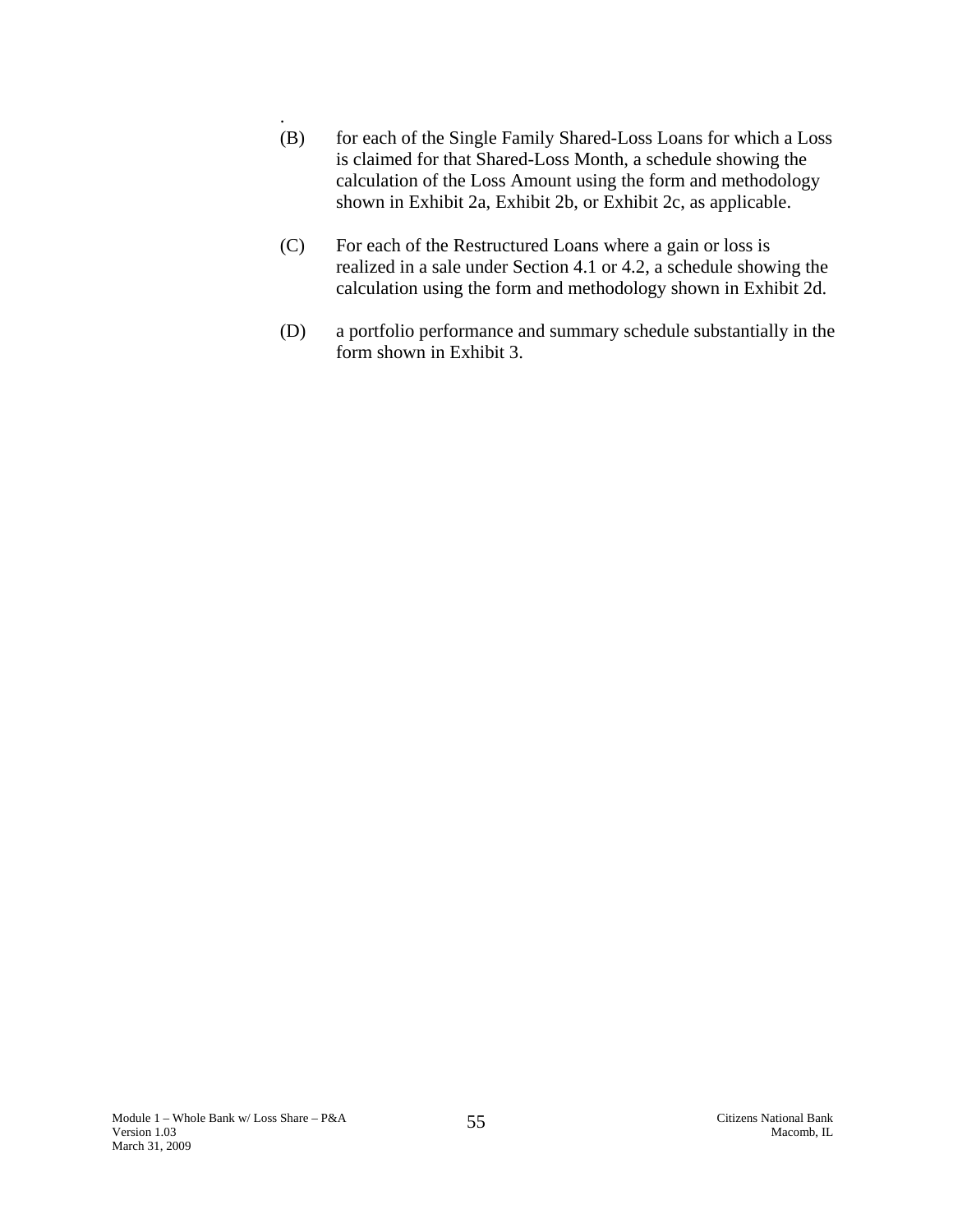(c) **Monthly Data Download.** Not later than fifteen (15) days after the end of each month, beginning with the month in which the Commencement Date occurs and ending with the Final Shared-Loss Recovery Month, Assuming Bank shall provide Receiver:

- (i) the servicing file in machine-readable format including but not limited to the following fields for each outstanding Single Family Shared-Loss Loan, as applicable:
	- (A) Loan number
	- (B) FICO score
	- (C) Origination date
	- (D) Original principal amount
	- (E) Maturity date
	- (F) Paid-to date
	- (G) Last payment date
	- (H) Loan status (bankruptcy, in foreclosure, etc.)
	- (I) Delinquency counters
	- (J) Current principal balance
	- (K) Current escrow account balance
	- (L) Current Appraisal/BPO value
	- (M) Current Appraisal/BPO date
	- (N) Interest rate
	- (O) Monthly principal and interest payment amount
	- (P) Monthly escrow payment for taxes and insurance
	- (Q) Interest rate type (fixed or adjustable)
	- (R) If adjustable: index, margin, next interest rate reset date
	- (S) Payment/Interest rate cap and/or floor
	- (T) Underwriting type (Full doc, Alt Doc, No Doc)
	- (U) Lien type  $(1<sup>st</sup>, 2<sup>nd</sup>)$
	- (V) Amortization type (amortizing or I/O)
	- (W) Property address, including city, state, zip code
	- (X) A code indicating whether the Mortgaged Property is owneroccupied
	- (Y) Property type (single-family detached, condominium, duplex, etc.)
- (ii) An Excel file for ORE held as a result of foreclosure on a Single Family Shared-Loss Loan listing:
	- (A) Foreclosure date
	- (B) Unpaid loan principal balance
	- (C) Appraised value or BPO value, as applicable
	- (D) Projected liquidation date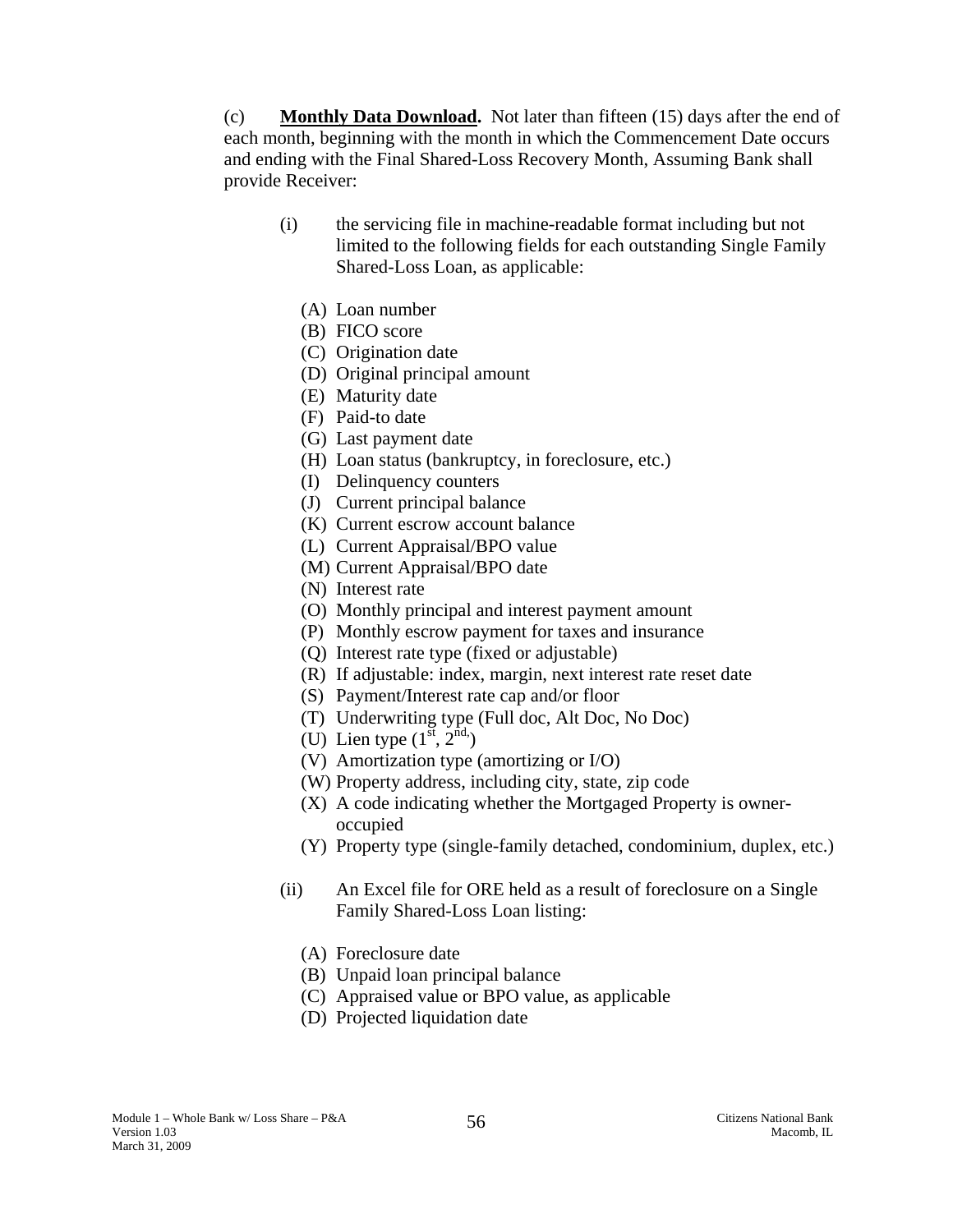## (d) **Payments With Respect to Shared-Loss Assets.**

**(i) Losses Under the Stated Threshold**. After the Shared Loss Payment Trigger is reached, not later than fifteen (15) days after the date on which the Receiver receives the Monthly Certificate, the Receiver shall pay to the Assuming Bank, in immediately available funds, an amount equal to eighty percent (80%) of the Monthly Shared-Loss Amount reported on the Monthly Certificate. If the total Monthly Shared-Loss Amount reported on the Monthly Certificate is a negative number, the Assuming Bank shall pay to the Receiver in immediately available funds eighty percent (80%) of that amount.

(ii) **Losses in Excess of the Stated Threshold.** In the event that the Stated Threshold has been met the loss/recovery sharing percentages shall change from 80/20 to 95/5 and thereafter the Receiver shall pay to the Assuming Bank, in immediately available funds, an amount equal to ninety-five percent (95%) of the Monthly Shared-Loss Amount reported on the Monthly Certificate. If the Monthly Shared-Loss Amount reported on the Monthly Certificate is a negative number, the Assuming Bank shall pay to the Receiver in immediately available funds ninety-five percent (95%) of that amount.

 accordingly. (e) **Limitations on Shared-Loss Payment.** The Receiver shall not be required to make any payments pursuant to Section 2.1 (d) with respect to any Foreclosure Loss, Restructuring Loss, Short Sale Loss or Portfolio Loss that the Receiver determines, based upon the criteria set forth in this Single Family Shared-Loss Agreement (including the analysis and documentation requirements of Section 2.1(a)) or Customary Servicing Procedures, should not have been effected by the Assuming Bank. In the event that the Receiver does not make any payment with respect to Losses claimed pursuant to Section 2.1(d), the Receiver and Assuming Bank shall make the necessary adjustments to the Monthly Shared-Loss Amount for that Monthly Certificate and the payment pursuant to Section 2.1(d) above shall be adjusted

 (f) **Payments by Wire-Transfer.** All payments under this Single Family Shared-Loss Agreement shall be made by wire-transfer in accordance with the wire-transfer instructions on Exhibit 4.

## **2.2 Auditor Report; Right to Audit**

(a) Within ninety (90) days after the end of each calendar year during which the Receiver makes any payment to the Assuming Bank under this Single Family Shared-Loss Agreement, the Assuming Bank shall deliver to the Receiver a report signed by its independent public accountants stating that they have reviewed the terms of this Single Family Shared-Loss Agreement and that, in the course of their annual audit of the Assuming Bank's books and records, nothing has come to their attention suggesting that any computations required to be made by the Assuming Bank during such calendar year pursuant to this Article II were not made by the Assuming Bank in accordance herewith. In the event that the Assuming Bank cannot comply with the preceding sentence, it shall promptly submit to the Receiver corrected computations together with a report signed by its independent public accountants stating that,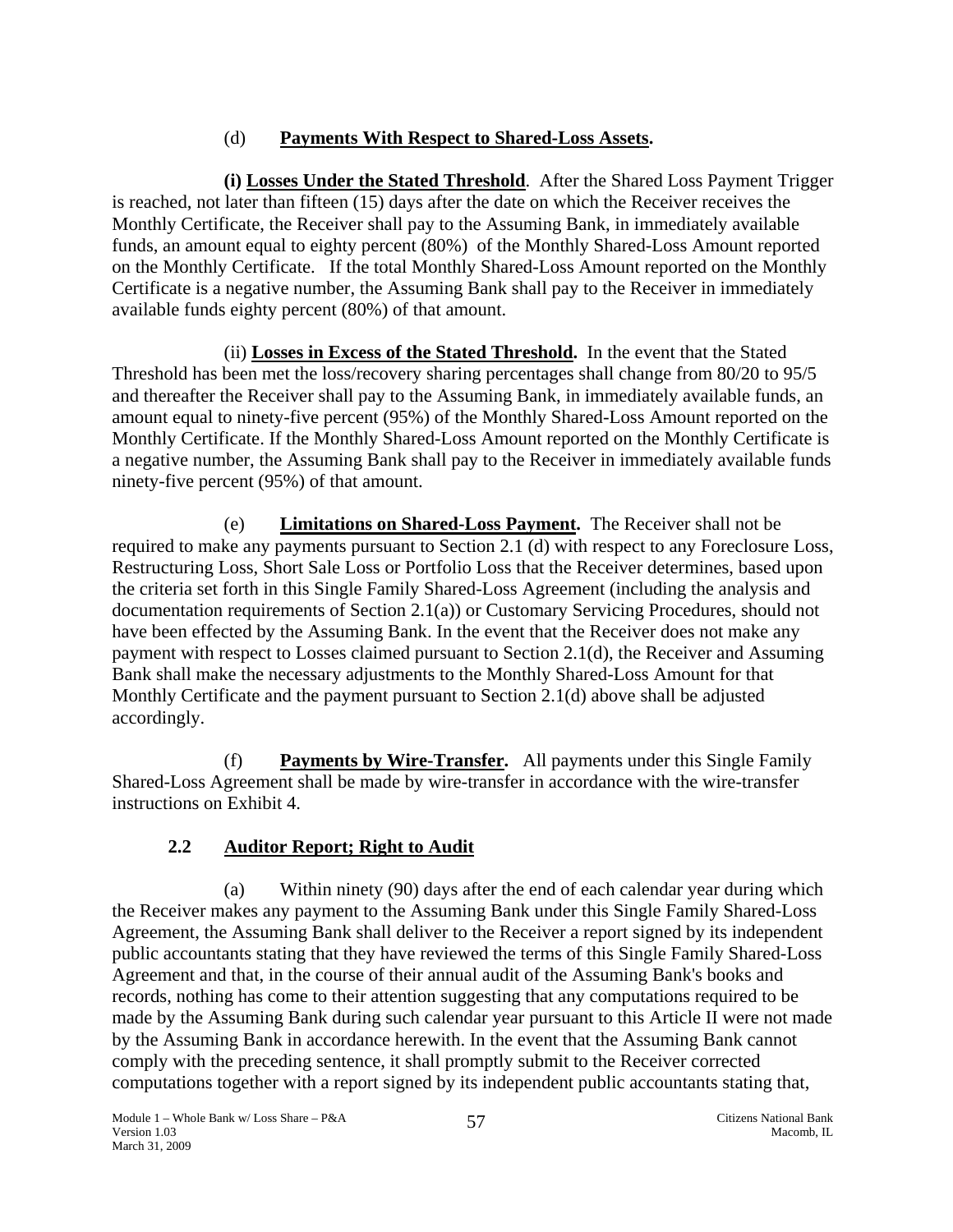after giving effect to such corrected computations, nothing has come to their attention suggesting that any computations required to be made by the Assuming Bank during such year pursuant to this Article II were not made by the Assuming Bank in accordance herewith. In such event, the Assuming Bank and the Receiver shall make all such accounting adjustments and payments as may be necessary to give effect to each correction reflected in such corrected computations, retroactive to the date on which the corresponding incorrect computation was made.

(b) The Receiver or the FDIC in its corporate capacity ("Corporation") may perform an audit or audits to determine the Assuming Bank's compliance with the provisions of this Single Family Shared-Loss Agreement, including this Article II, by providing not less than ten (10) Business Days' prior written notice. Assuming Bank shall provide access to pertinent records and proximate working space in Assuming Bank's facilities. The scope and duration of any such audit shall be within the sole discretion of the Receiver or the Corporation. The Receiver or the Corporation, as the case may be, shall bear the expense of any such audit. In the event that any corrections are necessary as a result of such an audit or audits, the Assuming Bank and the Receiver shall make such accounting adjustments and payments as may be necessary to give retroactive effect to such corrections.

**2.3 Withholdings.** Notwithstanding any other provision in this Article II, the Receiver, upon the direction of the Director (or designee) of the Federal Deposit Insurance Corporation's Division of Resolutions and Receiverships, may withhold payment for any amounts included in a Monthly Certificate delivered pursuant to Section 2.1, if there is a reasonable basis for denying the eligibility of an item for which reimbursement or payment is sought under such Section. In such event, the Receiver shall provide a written notice to the Assuming Bank detailing the grounds for withholding such payment. At such time as the Assuming Bank demonstrates to the satisfaction of the Receiver, in its reasonable judgment, that the grounds for such withholding of payment, or portion of payment, no longer exist or have been cured, then the Receiver shall pay the Assuming Bank the amount withheld which the Receiver determines is eligible for payment, within fifteen (15) Business Days.

**2.4 Books and Records**. The Assuming Bank shall at all times keep books and records sufficient to ensure and document compliance with the terms of this Single Family Shared-Loss Agreement, including but not limited to (a) documentation of alternatives considered with respect to defaulted loans or loans for which default is reasonably foreseeable, (b) documentation showing the calculation of loss for claims submitted to the Receiver, (c) retention of documents that support each line item on the loss claim forms, and (d) documentation with respect to the Recovery Amount on loans for which the Receiver has made a loss-share payment

**2.5 Information**. The Assuming Bank shall promptly provide to the Receiver such other information, including but not limited to, financial statements, computations, and bank policies and procedures, relating to the performance of the provisions of this Single Family Shared-Loss Agreement, as the Receiver may reasonably request from time to time.

**2.6 Tax Ruling.** The Assuming Bank shall not at any time, without the Receiver's prior written consent, seek a private letter ruling or other determination from the Internal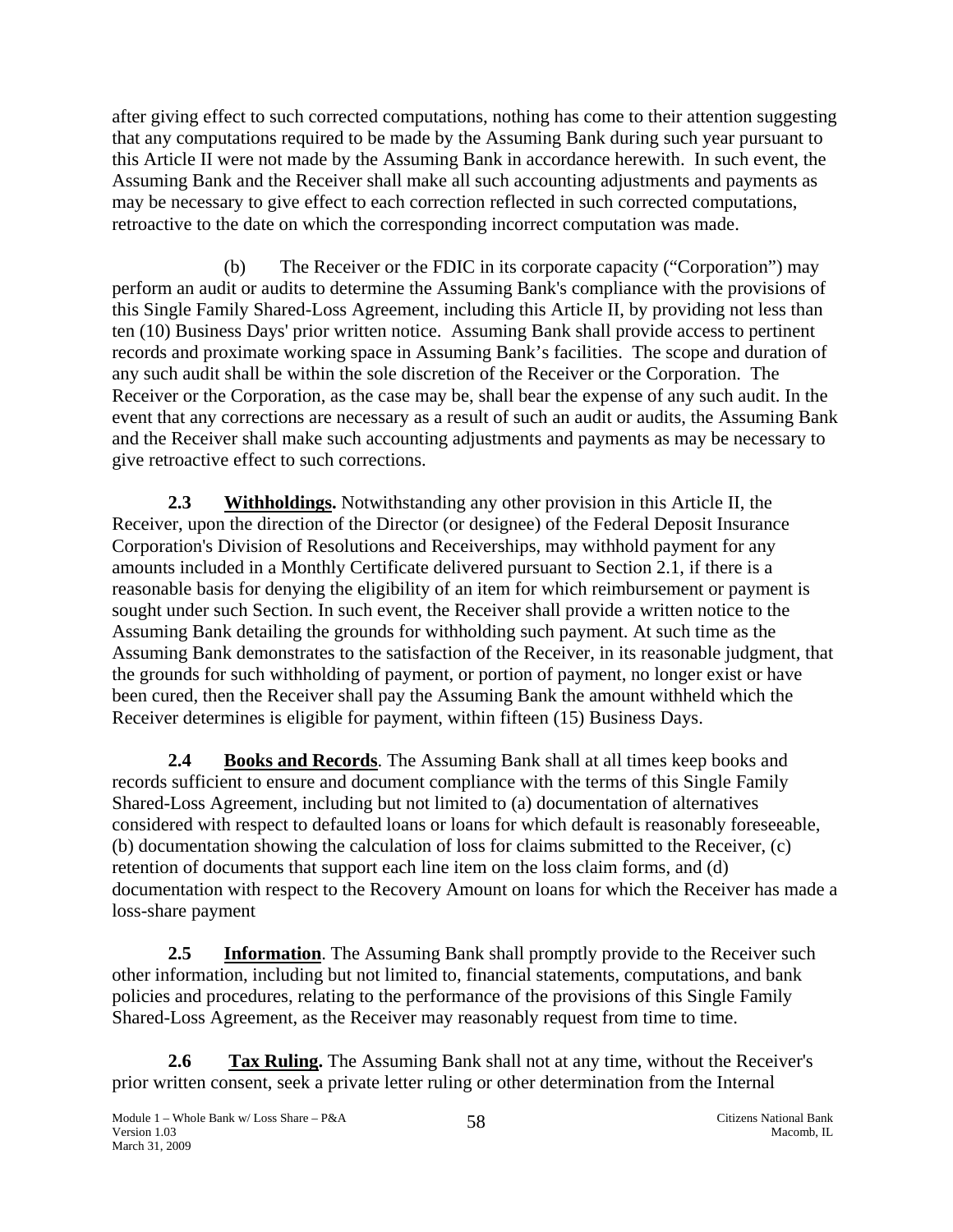Revenue Service or otherwise seek to qualify for any special tax treatment or benefits associated with any payments made by the Receiver pursuant to this Single Family Shared-Loss Agreement.

**2.7 Sale of Single Family Shared-Loss Loans.** The Receiver shall be relieved of its obligations with respect to a Single Family Shared-Loss Loan upon payment of a Foreclosure Loss amount or a Short Sale Loss amount with respect to such Single Family Shared-Loss Loan or upon the sale of a Single Family Shared-Loss Loan by Assuming Bank to an unaffiliated person or entity. The Assuming Bank shall provide the Receiver with timely notice of any such sale. Notwithstanding the foregoing, a sale of the Single Family Shared-Loss Loan, for purposes of this Section 2.7, shall not be deemed to have occurred as the result of (i) any change in the ownership or control of Assuming Bank, (ii) a merger by Assuming Bank with or into any other entity, or (iii) a sale by Assuming Bank of all or substantially all of its assets.

### **ARTICLE III - RULES REGARDING THE ADMINISTRATION OF SINGLE FAMILY SHARED-LOSS LOANS**

**3.1 Agreement with Respect to Administration.** The Assuming Bank shall (and shall cause any of its Affiliates to which the Assuming Bank transfers any Single Family Shared-Loss Loans to) manage, administer, and collect the Single Family Shared-Loss Loans while owned by the Assuming Bank or any Affiliate thereof during the term of this Single Family Shared-Loss Agreement in accordance with the rules set forth in this Article III. The Assuming Bank shall be responsible to the Receiver in the performance of its duties hereunder and shall provide to the Receiver such reports as the Receiver reasonably deems advisable, including but not limited to the reports required by Sections 2.1, 2.2 and 3.3 hereof, and shall permit the Receiver to monitor the Assuming Bank's performance of its duties hereunder.

**3.2 Duties of the Assuming Bank.** (a) In performance of its duties under this Article III , the Assuming Bank shall:

(i) manage and administer each Single Family Shared-Loss Loan in accordance with Assuming Bank's usual and prudent business and banking practices and Customary Servicing Procedures;

(ii) exercise its best business judgment in managing, administering and collecting amounts owed on the Single Family Shared-Loss Loans;

(iii) use commercially reasonable efforts to maximize Recoveries with respect to Losses on Single Family Shared-Loss Loans without regard to the effect of maximizing collections on assets held by the Assuming Bank or any of its Affiliates that are not Single Family Shared-Loss Loans;

(iv) retain sufficient staff to perform its duties hereunder; and

(v) comply with the terms of Exhibit 5 attached hereto, the FDIC Loan Modification Program, for any Single Family Shared-Loss Loans meeting the requirements set forth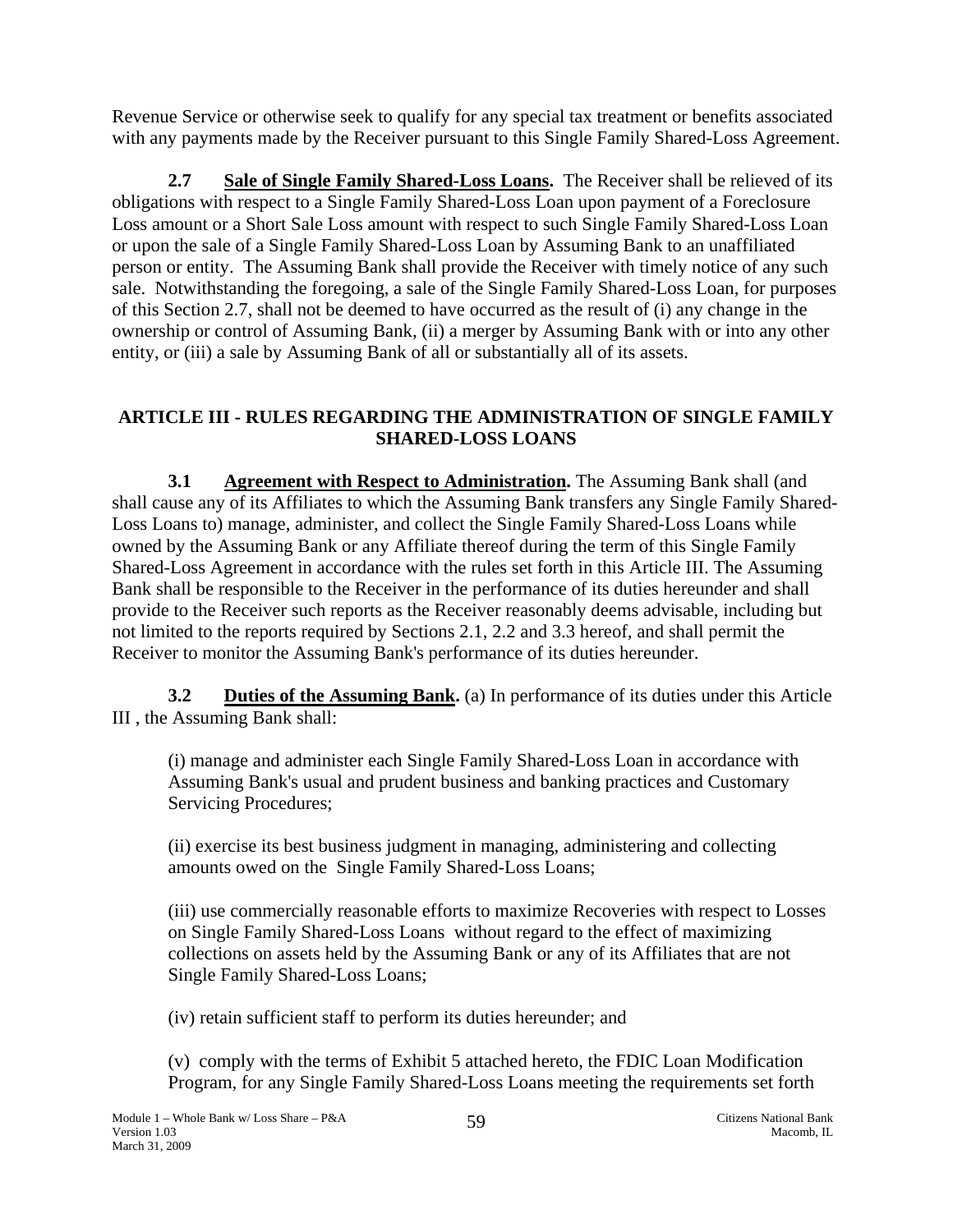therein. The Assuming Bank may propose exceptions to Exhibit 5 for a group of Loans with similar characteristics, with the objectives of (1) minimizing the loss to the Assuming Bank and the FDIC and (2) maximizing the opportunity for qualified homeowners to remain in their homes with affordable mortgage payments.

(b) Any transaction with or between any Affiliate of the Assuming Bank with respect to any Single Family Shared-Loss Loan including, without limitation, the execution of any contract pursuant to which any Affiliate of the Assuming Bank will manage, administer or collect any of the Single Family Shared-Loss Loans shall be subject to the prior written approval of the Receiver.

**3.3 Shared-Loss Asset Records and Reports**. The Assuming Bank shall establish and maintain such records as may be appropriate to account for the Single Family Shared-Loss Loans in such form and detail as the Receiver may reasonably require, and to enable the Assuming Bank to prepare and deliver to the Receiver such reports as the Receiver may from time to time request regarding the Single Family Shared-Loss Loans and the Monthly Certificates required by Section 2.1 of this Single Family Shared-Loss Agreement.

## **3.4 Related Loans**.

(a) Assuming Bank shall use its best efforts to determine which loans are "Related Loans", as hereinafter defined. The Assuming Bank shall not manage, administer or collect any "Related Loan" in any manner that would have the effect of increasing the amount of any collections with respect to the Related Loan to the detriment of the Single Family Shared-Loss Loan to which such loan is related. A "Related Loan" means any loan or extension of credit held by the Assuming Bank at any time on or prior to the end of the Final Shared-Loss Month that is made to an Obligor of a Single Family Shared-Loss Loan.

(b) The Assuming Bank shall prepare and deliver to the Receiver with the Monthly Certificates for the calendar months ending June 30 and December 31, a schedule of all Related Loans on the Accounting Records of the Assuming Bank as of the end of each such semi-annual period.

**3.5 Legal Action; Utilization of Special Receivership Powers**. The Assuming Bank shall notify the Receiver in writing (such notice to be given in accordance with Article V below and to include all relevant details) prior to utilizing in any legal action any special legal power or right which the Assuming Bank derives as a result of having acquired an asset from the Receiver, and the Assuming Bank shall not utilize any such power unless the Receiver shall have consented in writing to the proposed usage. The Receiver shall have the right to direct such proposed usage by the Assuming Bank and the Assuming Bank shall comply in all respects with such direction. Upon request of the Receiver, the Assuming Bank will advise the Receiver as to the status of any such legal action. The Assuming Bank shall immediately notify the Receiver of any judgment in litigation involving any of the aforesaid special powers or rights.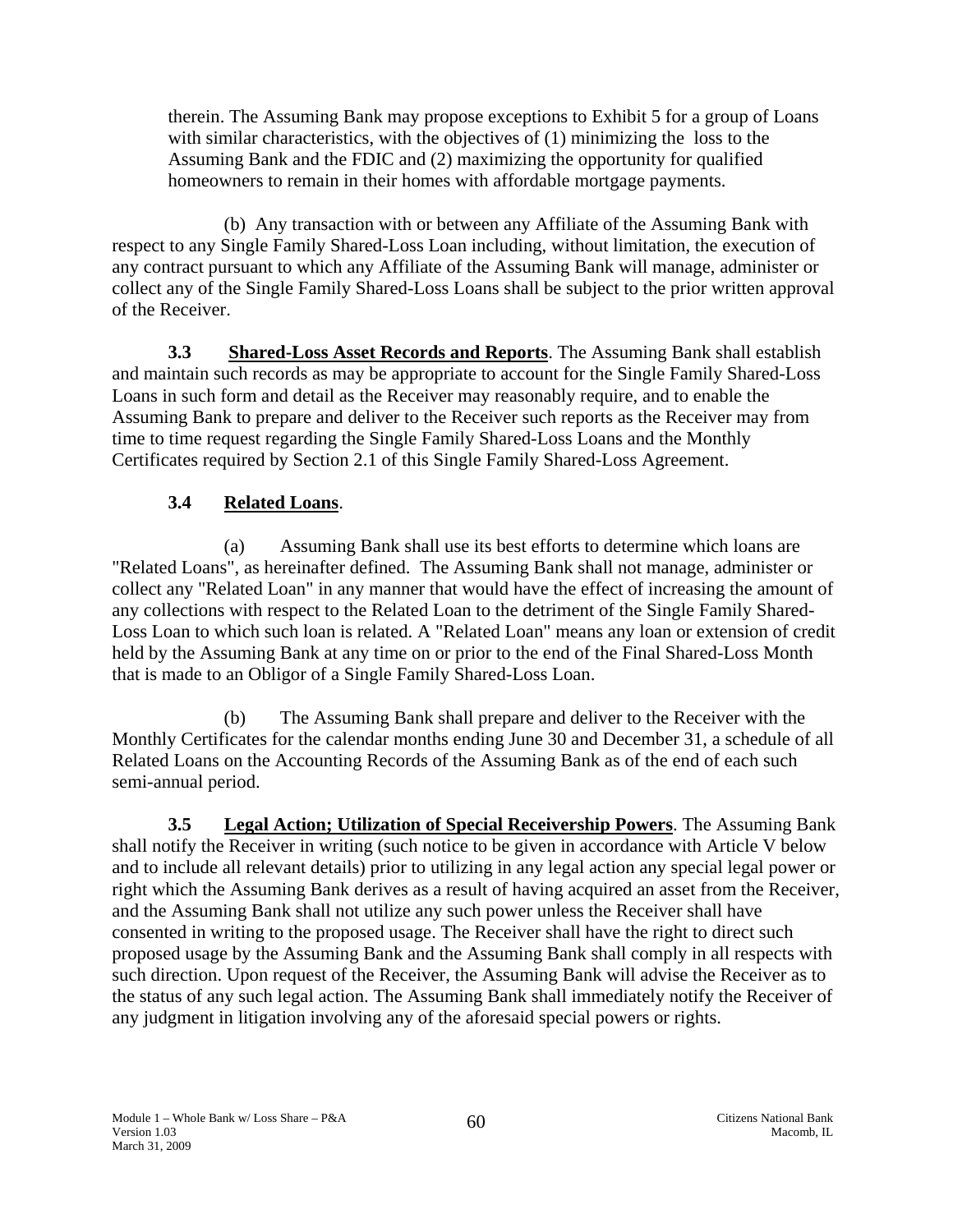### **ARTICLE IV – PORTFOLIO SALE**

**4.1 Assuming Bank Portfolio Sale of Remaining Single Family Shared-Loss Loans.** The Assuming Bank shall have the right with the concurrence of the Receiver to liquidate for cash consideration, all or a portion of Single Family Shared-Loss Loans held by the Assuming Bank at any time prior to the Termination Date ("Portfolio Sale"). If the Assuming Bank exercises its option under this Section 4.1, it must give thirty (30) days notice in writing to the Receiver setting forth the details and schedule for the Portfolio Sale which shall be conducted by means of sealed bid sales to third parties, not including any of the Assuming Bank's affiliates, contractors, or any affiliates of the Assuming Bank's contractors. Sales of Restructured Loans shall be sold in a separate pool from Single Family Shared-Loss Loans not restructured. The Receiver's review of the Assuming Bank's proposed Portfolio Sale will be considered in a timely fashion and approval will not be unreasonably withheld, delayed or conditioned.

#### **4.2 Assuming Bank's Liquidation of Remaining Single Family Shared-Loss**

**Loans.** In the event that the Assuming Bank does not conduct a Portfolio Sale pursuant to Section 4.1 the Receiver shall have the right, exercisable in its sole and absolute discretion, to require the Assuming Bank to liquidate for cash consideration, any Single Family Shared-Loss Loans held by the Assuming Bank at any time after the date that is six months prior to the Termination Date. If the Receiver exercises its option under this Section 4.2, it must give notice in writing to the Assuming Bank, setting forth the time period within which the Assuming Bank shall be required to liquidate the Single Family Shared-Loss Loans. The Assuming Bank will comply with the Receiver's notice and must liquidate the Single Family Shared-Loss Loans as soon as reasonably practicable by means of sealed bid sales to third parties, not including any of the Assuming Bank's affiliates, contractors, or any affiliates of the Assuming Bank's contractors. The selection of any financial advisor or other third party broker or sales agent retained for the liquidation of the remaining Single Family Shared-Loss Loans pursuant to this Section shall be subject to the prior approval of the Receiver, such approval not to be unreasonably withheld, delayed or conditioned.

**4.3 Calculation of Sale Gain or Loss.** For Single Family Shared-Loss Loans that are not Restructured Loans gain or loss on the sales under Section 4.1 or Section 4.2 will be calculated as the sale price received by the Assuming Bank less the unpaid principal balance of the remaining Single Family Shared-Loss Loans. For any Restructured Loan included in the sale gain or loss on sale will be calculated as (a) the sale price received by the Assuming Bank less (b) the net present value of estimated cash flows on the Restructured Loan that was used in the calculation of the related Restructuring Loss plus (c) Loan principal payments collected by the Assuming Bank from the date the Loan was restructured to the date of sale. (See Exhibit 2d for example calculation).

#### **ARTICLE V -- LOSS-SHARING NOTICES GIVEN TO RECEIVER AND PURCHASER**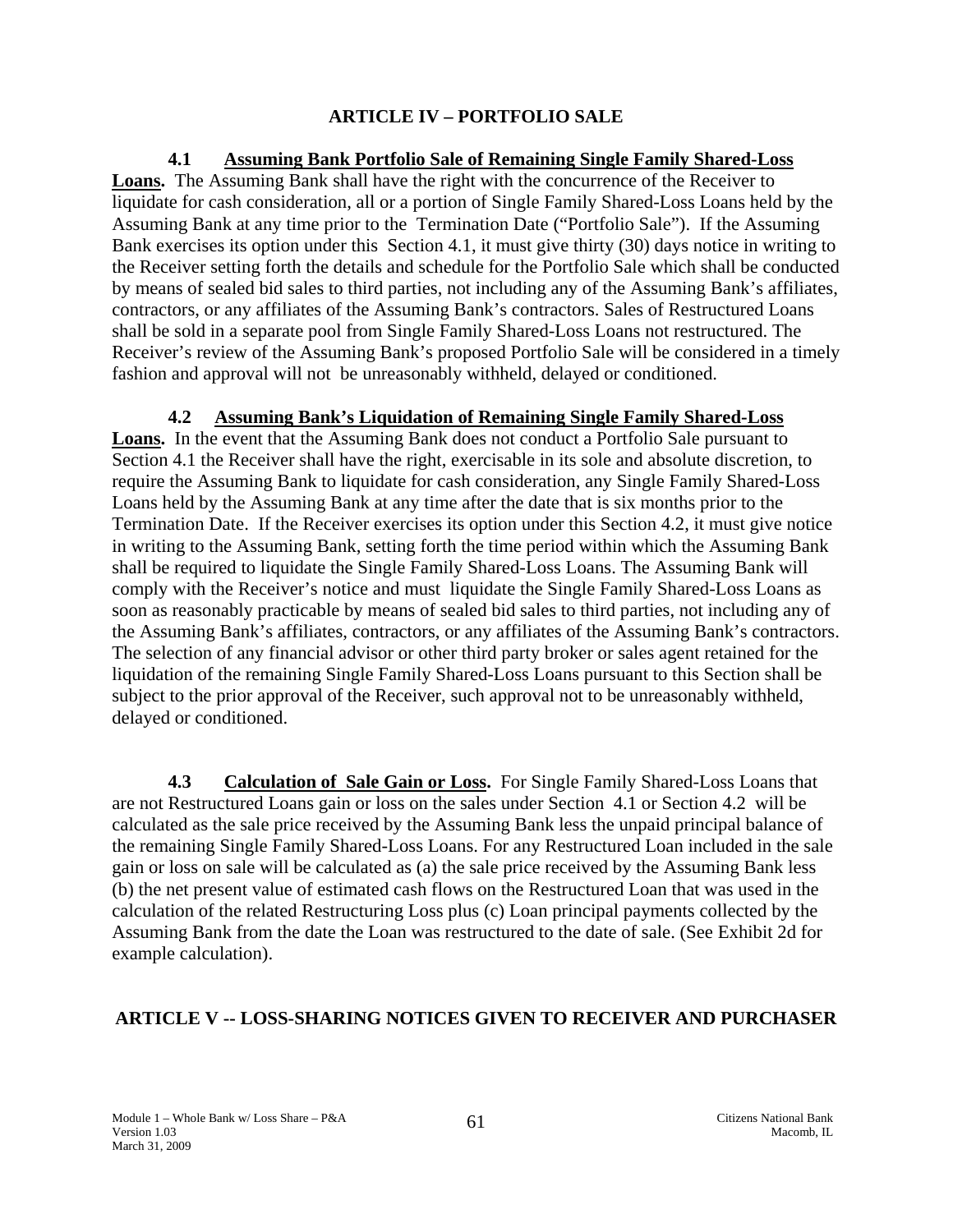All notices, demands and other communications hereunder shall be in writing and shall be delivered by hand, or overnight courier, receipt requested, addressed to the parties as follows:

| If to Receiver, to: | <b>Federal Deposit Insurance Corporation</b><br>as Receiver for Citizens National Bank<br>Division of Resolutions and Receiverships |  |  |  |
|---------------------|-------------------------------------------------------------------------------------------------------------------------------------|--|--|--|
|                     | 550 17th Street, N.W.                                                                                                               |  |  |  |
|                     | Washington, D.C. 20429                                                                                                              |  |  |  |
|                     | Attention: Ralph Malami, Manager, Capital Markets                                                                                   |  |  |  |
| with a copy to:     | <b>Federal Deposit Insurance Corporation</b>                                                                                        |  |  |  |
|                     | as Receiver for Citizens National Bank                                                                                              |  |  |  |
|                     | Room E7056                                                                                                                          |  |  |  |
|                     | 3501 Fairfax Drive, Arlington, VA 2226                                                                                              |  |  |  |
|                     | Attn: Special Issues Unit                                                                                                           |  |  |  |

With respect to a notice under Section 3.5 of this Single Family Shared-Loss Agreement, copies of such notice shall be sent to:

> Federal Deposit Insurance Corporation Legal Division 1601 Bryan St. Dallas, Texas 75201 Attention: Regional Counsel

If to Assuming Bank, to:

Morton Community Bank 721 West Jackson Street, Morton, IL 61550

Such Persons and addresses may be changed from time to time by notice given pursuant to the provisions of this Article V. Any notice, demand or other communication delivered pursuant to the provisions of this Article IV shall be deemed to have been given on the date actually received.

#### **ARTICLE VI -- MISCELLANEOUS**

**6.1 Expenses.** Except as otherwise expressly provided herein, all costs and expenses incurred by a party hereto in connection with this Single Family Shared-Loss Agreement shall be borne by such party whether or not the transactions contemplated herein shall be consummated.

**6.2 Successors and Assigns; Specific Performance.** All terms and provisions of this Single Family Shared-Loss Agreement shall be binding upon and shall inure to the benefit of the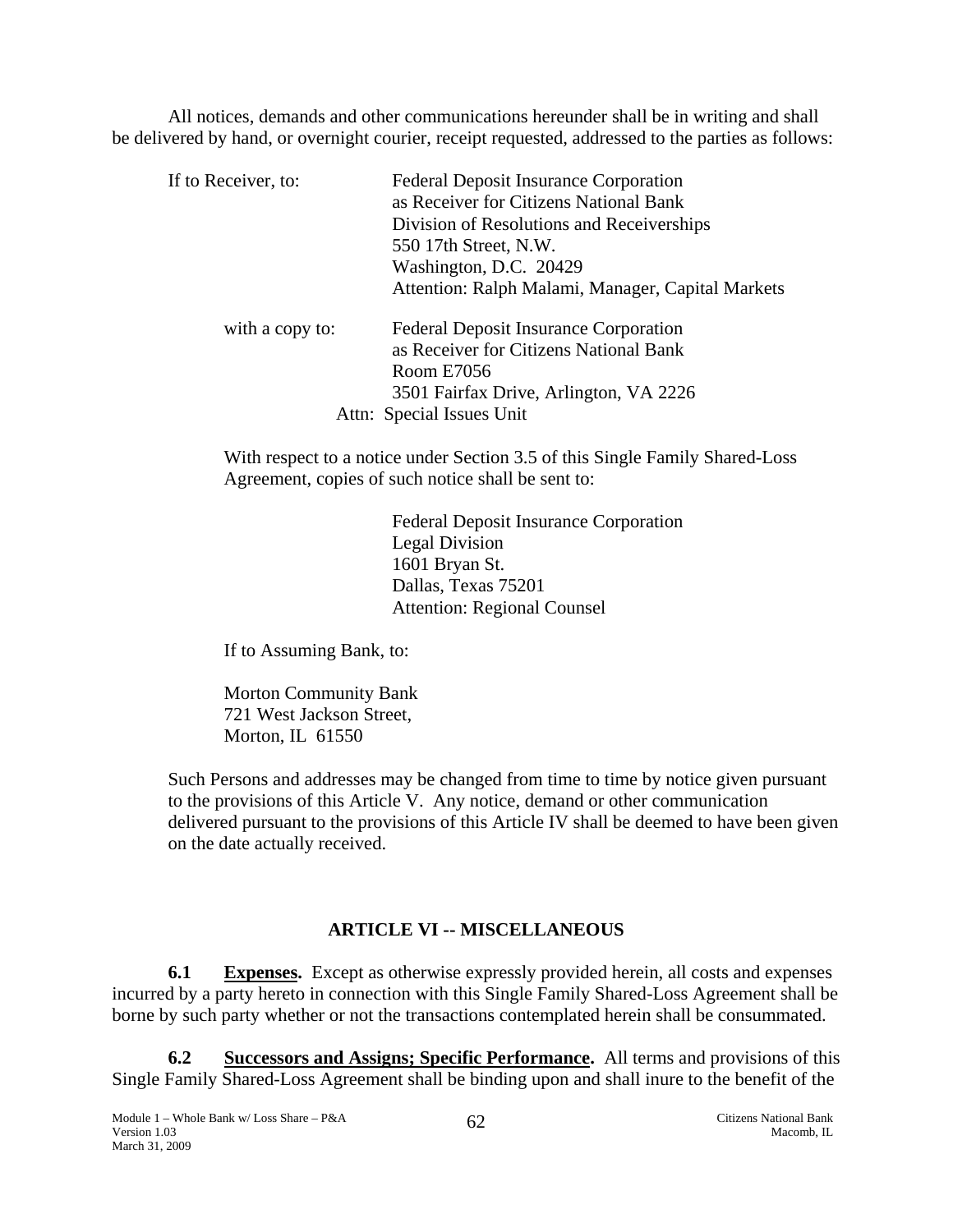parties hereto only; provided, however, that, Receiver may assign or otherwise transfer this Single Family Shared-Loss Agreement (in whole or in part) to the Federal Deposit Insurance Corporation in its corporate capacity without the consent of Assuming Bank. Notwithstanding anything to the contrary contained in this Single Family Shared-Loss Agreement, except as is expressly permitted in this Section 6.2, Assuming Bank may not assign or otherwise transfer this Single Family Shared-Loss Agreement (in whole or in part) without the prior written consent of the Receiver, which consent may be granted or withheld by the Receiver in its sole discretion, and any attempted assignment or transfer in violation of this provision shall be void *ab initio*.

**6.3 Governing Law.** This Single Family Shared-Loss Agreement shall be construed in accordance with federal law, or, if there is no applicable federal law, the laws of the State of New York, without regard to any rule of conflict of law that would result in the application of the substantive law of any jurisdiction other than the State of New York.

**6.4 WAIVER OF JURY TRIAL.** EACH PARTY HERETO HEREBY IRREVOCABLY AND UNCONDITIONALLY WAIVES ALL RIGHT TO TRIAL BY JURY IN OR TO HAVE A JURY PARTICIPATE IN RESOLVING ANY DISPUTE, ACTION, PROCEEDING OR COUNTERCLAIM, WHETHER SOUNDING IN CONTRACT, TORT OR OTHERWISE, ARISING OUT OF OR RELATING TO OR IN CONNECTION WITH THIS SINGLE FAMILY SHARED-LOSS AGREEMENT OR ANY OF THE TRANSACTIONS CONTEMPLATED HEREBY.

**6.5 Captions**. All captions and headings contained in this Single Family Shared-Loss Agreement are for convenience of reference only and do not form a part of, and shall not affect the meaning or interpretation of, this Single Family Shared-Loss Agreement.

**6.6 Entire Agreement; Amendments.** This Single Family Shared-Loss Agreement, including the Exhibits and any other documents delivered pursuant hereto, embody the entire agreement of the parties with respect to the subject matter hereof, and supersede all prior representations, warranties, offers, acceptances, agreements and understandings, written or oral, relating to the subject matter herein. This Single Family Shared-Loss Agreement may be amended or modified or any provision thereof waived only by a written instrument signed by both parties or their respective duly authorized agents.

**6.7** Severability. Whenever possible, each provision of this Single Family Shared-Loss Agreement shall be interpreted in such manner as to be effective and valid under applicable law, but if any provision of this Single Family Shared-Loss Agreement is held to be prohibited by or invalid, illegal or unenforceable under applicable law, such provision shall be construed and enforced as if it had been more narrowly drawn so as not to be prohibited, invalid, illegal or unenforceable, and the validity, legality and enforceability of the remainder of such provision and the remaining provisions of this Single Family Shared-Loss Agreement shall not in any way be affected or impaired thereby.

6.8 No Third Party Beneficiary. This Single Family Shared-Loss Agreement and the Exhibits hereto are for the sole and exclusive benefit of the parties hereto and their respective permitted successors and permitted assigns and there shall be no other third party beneficiaries,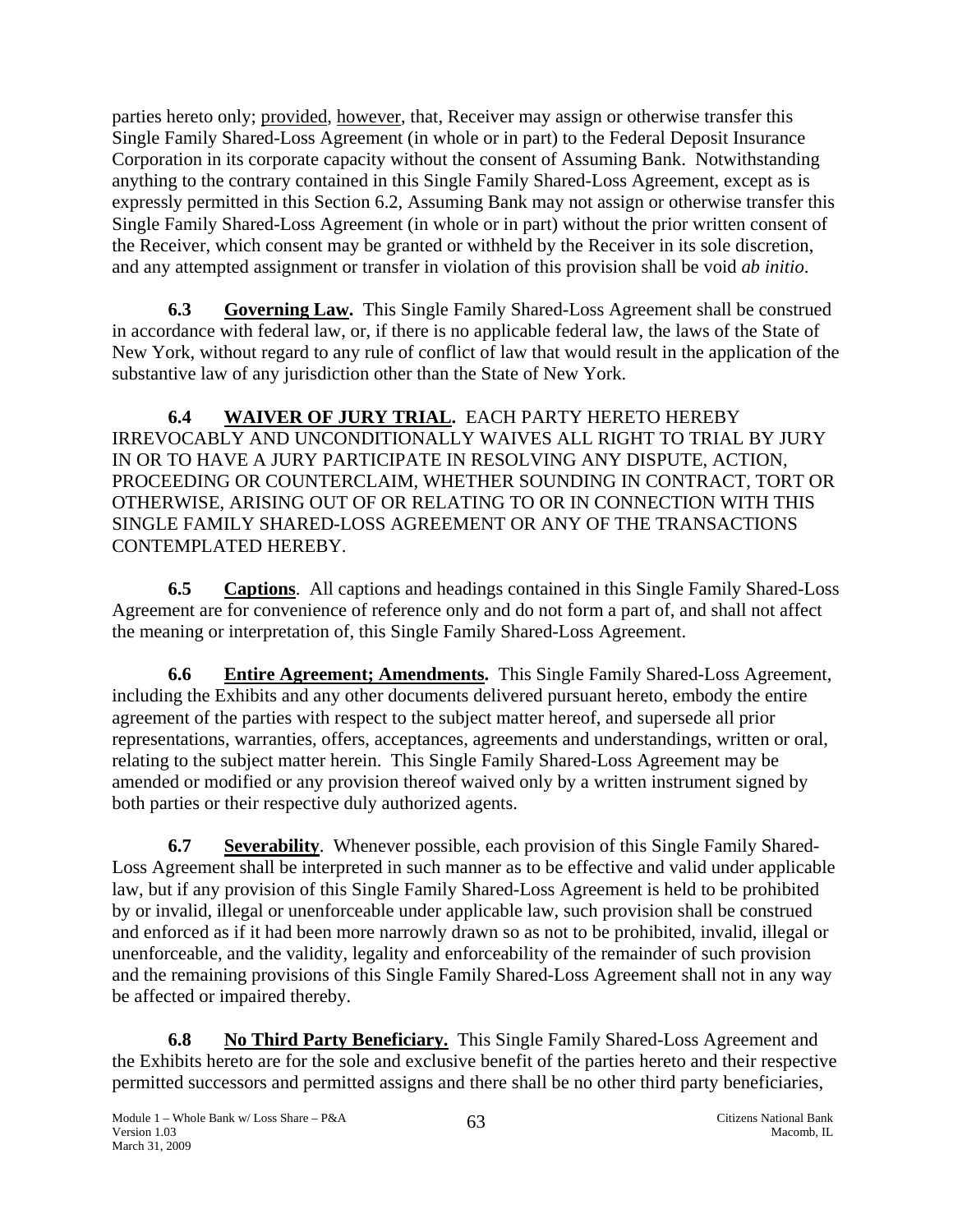and nothing in this Single Family Shared-Loss Agreement or the Exhibits shall be construed to grant to any other Person any right, remedy or Claim under or in respect of this Single Family Shared-Loss Agreement or any provision hereof.

**6.9 Counterparts.** This Single Family Shared-Loss Agreement may be executed separately by Receiver and Assuming Bank in any number of counterparts, each of which when executed and delivered shall be an original, but such counterparts shall together constitute one and the same instrument.

**6.10 Consent.** Except as otherwise provided herein, when the consent of a party is required herein, such consent shall not be unreasonably withheld or delayed.

**6.11 Rights Cumulative.** Except as otherwise expressly provided herein, the rights of each of the parties under this Single Family Shared-Loss Agreement are cumulative, may be exercised as often as any party considers appropriate and are in addition to each such party's rights under the Purchase and Sale Agreement and any of the related agreements or under law. Except as otherwise expressly provided herein, any failure to exercise or any delay in exercising any of such rights, or any partial or defective exercise of such rights, shall not operate as a waiver or variation of that or any other such right.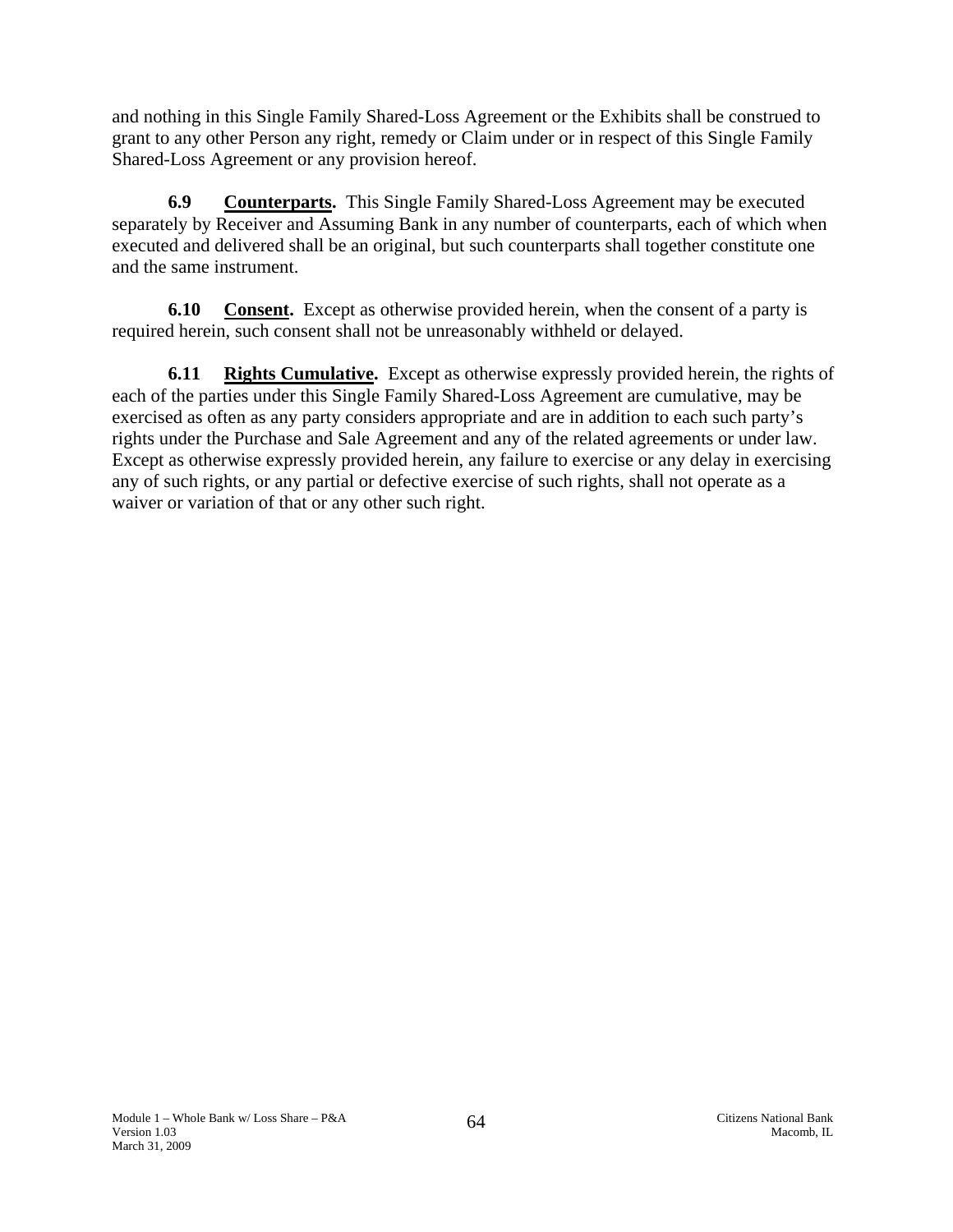## **Exhibit 1**

## **Monthly Certificate**

# **SEE FOLLOWING PAGE**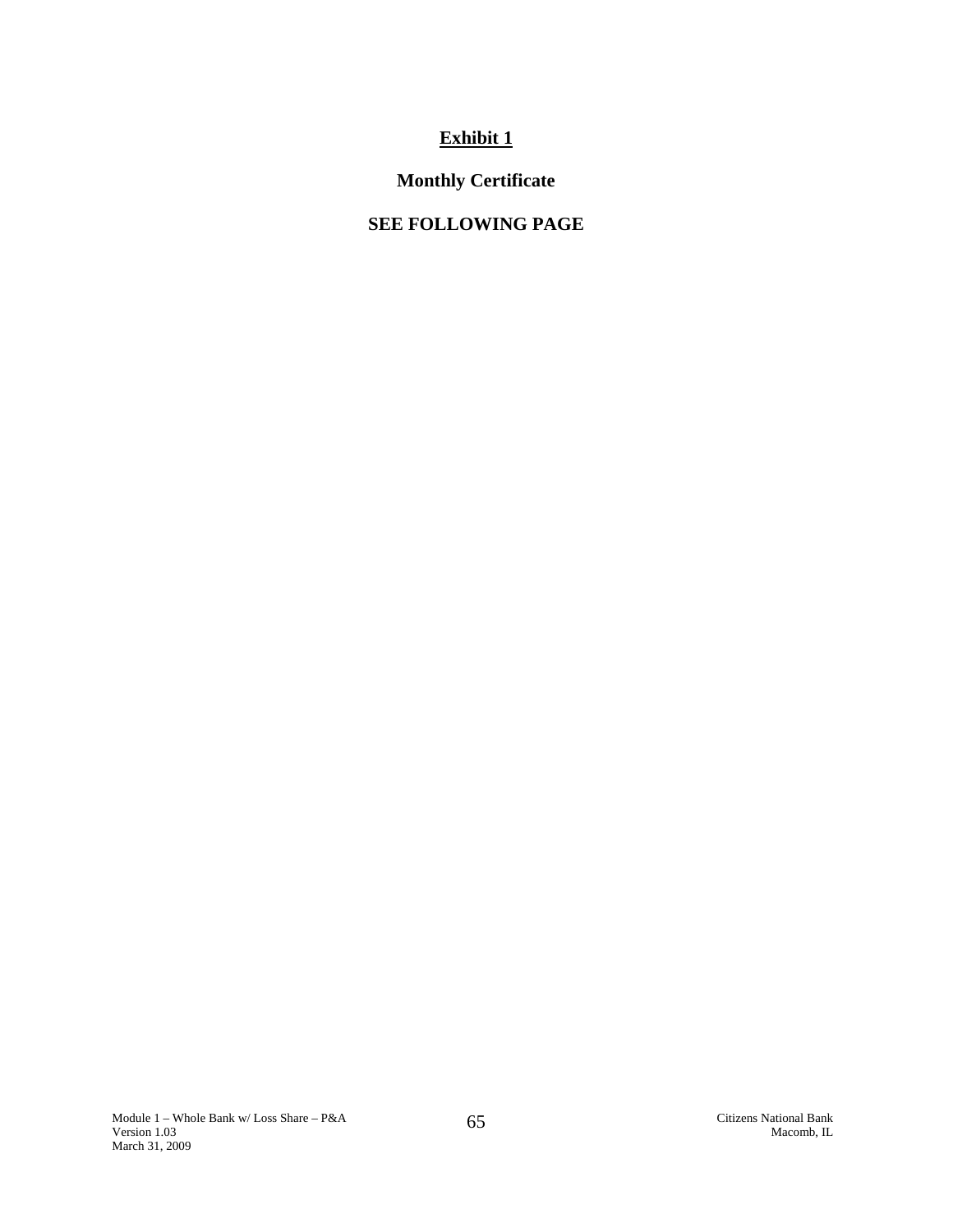| <b>PART 1 - CURRENT MONTH NET LOSS</b> |                      |                |                              |              |                                        |                                       |
|----------------------------------------|----------------------|----------------|------------------------------|--------------|----------------------------------------|---------------------------------------|
|                                        |                      |                |                              |              |                                        |                                       |
|                                        |                      |                |                              |              | Specify loss type as                   |                                       |
| <b>MONTH ENDED:</b>                    | [input report month] |                |                              | Foreclosure, |                                        |                                       |
|                                        |                      |                | Sale.                        |              | <b>Restructuring, or Short-</b>        |                                       |
| <b>Losses</b>                          |                      |                |                              |              |                                        |                                       |
|                                        |                      | Loss           |                              |              |                                        |                                       |
| Loan No.                               | Loss Type            | Amount         |                              |              |                                        |                                       |
|                                        |                      |                |                              |              |                                        |                                       |
|                                        |                      |                |                              |              |                                        |                                       |
|                                        |                      |                |                              |              |                                        |                                       |
|                                        |                      |                |                              |              | <b>Loss Amount is</b><br>the amount of | <b>Loss Month is</b><br>the reporting |
|                                        |                      |                |                              |              | <b>Loss incurred and</b>               | month in which                        |
| <b>TOTAL</b>                           |                      | XX             | A                            |              | reported on the<br>loan in a previous  | the Loss was<br>reported.             |
|                                        |                      |                |                              |              | month.                                 |                                       |
|                                        |                      |                |                              |              |                                        |                                       |
|                                        |                      |                |                              |              |                                        |                                       |
| <b>Recoveries</b>                      |                      |                |                              |              |                                        |                                       |
|                                        |                      | Recovery       | Loss                         | 7            | ×<br>Loss                              |                                       |
| Loan No.                               |                      | Amount         | Amount                       |              | Month                                  |                                       |
|                                        |                      |                |                              |              |                                        |                                       |
|                                        |                      |                |                              |              |                                        |                                       |
|                                        |                      |                |                              |              |                                        |                                       |
|                                        |                      |                |                              |              |                                        |                                       |
|                                        |                      |                |                              |              |                                        |                                       |
|                                        |                      |                |                              |              |                                        |                                       |
|                                        |                      |                |                              |              |                                        |                                       |
| <b>TOTAL</b>                           |                      | XX             | B                            |              |                                        |                                       |
|                                        |                      |                |                              |              |                                        |                                       |
| Net Losses (Recoveries)                |                      | <b>XX</b>      | $C = A - B$                  |              |                                        |                                       |
|                                        |                      |                |                              |              |                                        |                                       |
|                                        |                      |                |                              |              |                                        |                                       |
|                                        |                      |                |                              |              |                                        |                                       |
|                                        |                      |                |                              |              | than zero, enter zero.                 | If Col. D minus Col. E is less        |
| <b>PART 2 - FIRST LOSS TEST</b>        |                      |                |                              |              |                                        |                                       |
|                                        |                      |                |                              |              | $Col.D - Col.$                         |                                       |
|                                        |                      | Col. D         | Col. E                       |              | E                                      |                                       |
|                                        |                      | Cumulative     |                              |              | Cumulative                             |                                       |
|                                        |                      | Loss<br>Amount | <b>First Loss</b><br>Tranche |              | Shared-Loss<br>Amount                  |                                       |
|                                        |                      |                |                              |              |                                        |                                       |
| Balance, beginning of month            |                      | XX             |                              | XX           | XX                                     | F                                     |
| Current month Net Losses (from Part 1) |                      | XX             |                              |              |                                        |                                       |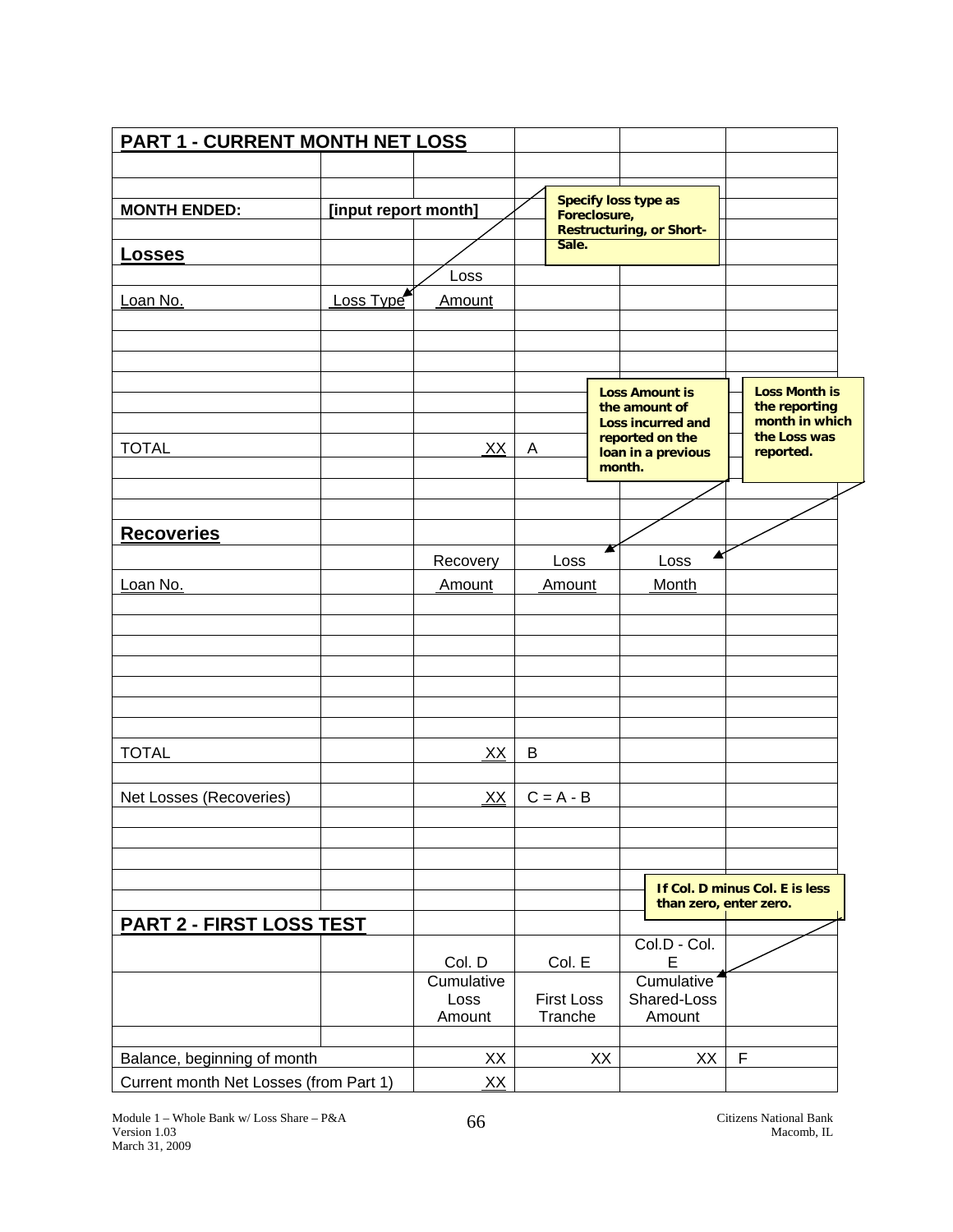| Balance, end of month                                                                                                                                                      |  | XX | XХ  |    | G       |  |
|----------------------------------------------------------------------------------------------------------------------------------------------------------------------------|--|----|-----|----|---------|--|
|                                                                                                                                                                            |  |    |     |    |         |  |
|                                                                                                                                                                            |  |    |     |    |         |  |
| <b>Shared Loss Amount</b>                                                                                                                                                  |  |    |     | xх | $G - F$ |  |
| Times Loss Share percentage                                                                                                                                                |  |    | 80% |    |         |  |
|                                                                                                                                                                            |  |    |     |    |         |  |
| Amount due from (to) FDIC as Receiver                                                                                                                                      |  |    | ХX  |    |         |  |
| Pursuant to Section 2.1 of the Single Family Shared-Loss Agreement, the undersigned hereby certifies<br>the information on this Certificate is true, complete and correct. |  |    |     |    |         |  |
| <b>OFFICER SIGNATURE</b>                                                                                                                                                   |  |    |     |    |         |  |
| <b>OFFICER NAME:</b><br><b>TITLE</b>                                                                                                                                       |  |    |     |    |         |  |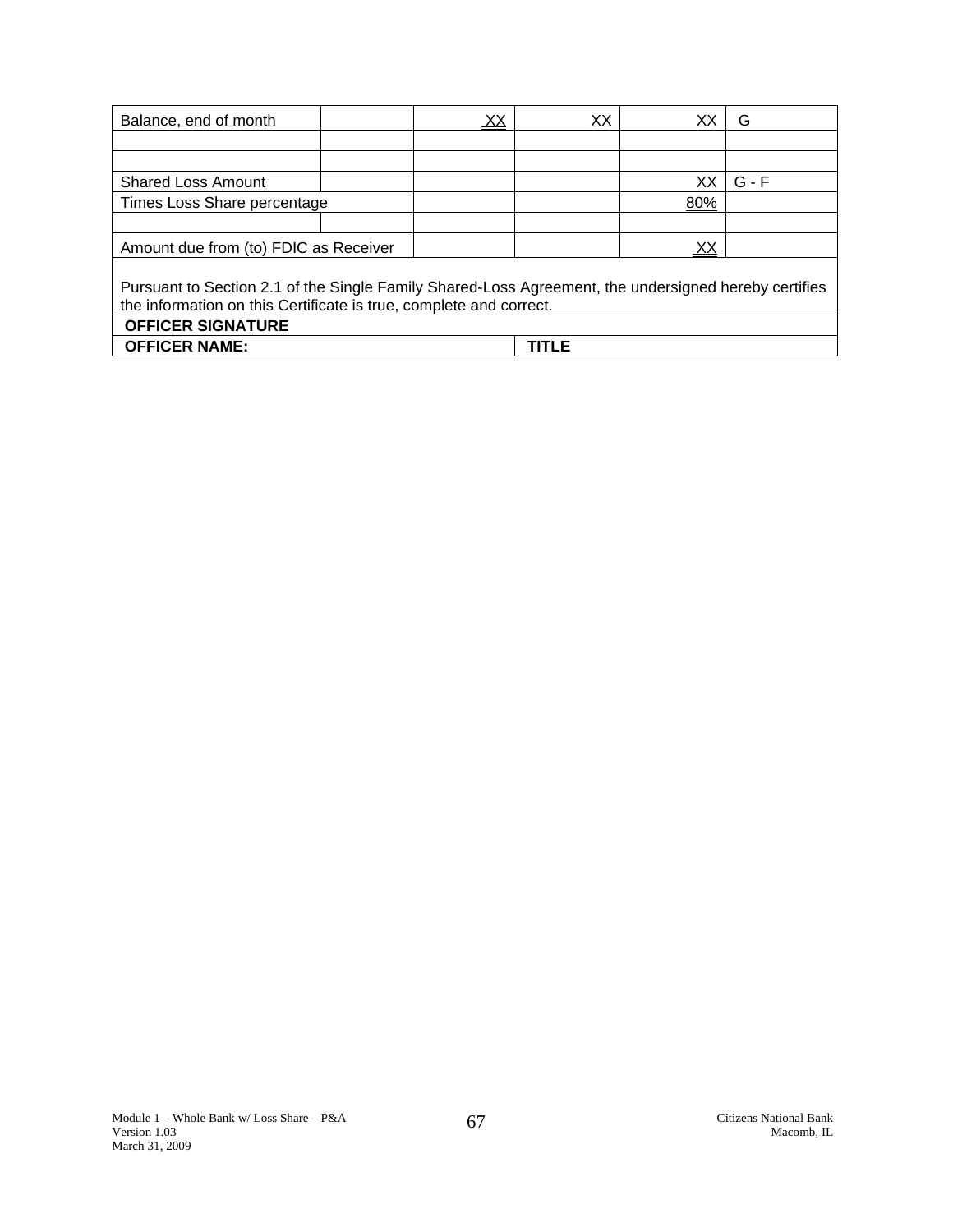### **Exhibit 2a Calculation of Foreclosure Loss**

| <b>Shared-Loss Month:</b>                                                                                  | [input month]    |     |           |         |  |  |  |
|------------------------------------------------------------------------------------------------------------|------------------|-----|-----------|---------|--|--|--|
| Loan no.:                                                                                                  | [input loan no.) |     |           |         |  |  |  |
|                                                                                                            |                  |     |           |         |  |  |  |
|                                                                                                            |                  |     |           |         |  |  |  |
| Interest paid-to date                                                                                      |                  |     |           |         |  |  |  |
| Foreclosure date                                                                                           |                  |     |           |         |  |  |  |
| Liquidation date                                                                                           |                  |     |           |         |  |  |  |
| Note Interest rate                                                                                         |                  |     |           |         |  |  |  |
|                                                                                                            |                  |     |           |         |  |  |  |
| <b>Foreclosure Loss calculation</b>                                                                        |                  |     |           |         |  |  |  |
| Loan Principal balance after last paid installment                                                         | ХX               |     |           |         |  |  |  |
|                                                                                                            |                  |     |           |         |  |  |  |
| Accrued interest, limited to 90 days                                                                       | XХ               | (1) |           |         |  |  |  |
| Attorney's fees                                                                                            | XX               | (2) |           |         |  |  |  |
|                                                                                                            |                  |     |           |         |  |  |  |
|                                                                                                            |                  |     |           |         |  |  |  |
| Foreclosure costs, including title search, filing fees,                                                    |                  |     |           |         |  |  |  |
| advertising, etc.                                                                                          | XХ               |     |           |         |  |  |  |
| Property protection costs, maint. and repairs                                                              | XX               |     |           |         |  |  |  |
| Tax and insurance advances                                                                                 | XX               |     |           |         |  |  |  |
| <b>Other Advances</b>                                                                                      |                  |     | (3)       |         |  |  |  |
| Appraisal/Broker's Price Opinion fees                                                                      | XX               |     |           |         |  |  |  |
| Inspections                                                                                                | XX               |     |           |         |  |  |  |
| Other                                                                                                      | ХX               |     |           |         |  |  |  |
|                                                                                                            |                  |     |           |         |  |  |  |
| Gross balance recoverable by Assuming Bank                                                                 | <u>xx</u>        |     | ХX        | (A)     |  |  |  |
|                                                                                                            |                  |     |           |         |  |  |  |
| Cash Recoveries:                                                                                           |                  |     |           |         |  |  |  |
| Net liquidation proceeds (from HUD-1 settl stmt)                                                           | XX               |     |           |         |  |  |  |
| Insurance proceeds                                                                                         | XX               |     |           |         |  |  |  |
| T & I escrow account balance, if positive                                                                  | XХ               |     |           |         |  |  |  |
| Other credits, if any (itemize)                                                                            | xх               |     |           |         |  |  |  |
| <b>Total Cash Recovery</b>                                                                                 | <u>XX</u>        |     |           | (B)     |  |  |  |
|                                                                                                            |                  |     | <u>XX</u> |         |  |  |  |
|                                                                                                            |                  |     |           | $(A)$ - |  |  |  |
| <b>Loss Amount</b>                                                                                         |                  |     | XX        | (B)     |  |  |  |
| Times 80% (Receiver Loss Share percentage)                                                                 |                  | x   | 80%       |         |  |  |  |
| Amount due Assuming Bank for Receiver Loss Share                                                           |                  |     |           |         |  |  |  |
| Amount                                                                                                     |                  |     | <u>XX</u> |         |  |  |  |
|                                                                                                            |                  |     |           |         |  |  |  |
|                                                                                                            |                  |     |           |         |  |  |  |
|                                                                                                            |                  |     |           |         |  |  |  |
| (1) Accrued interest is limited to 90 days and is calculated (a) at the note interest rate that would have |                  |     |           |         |  |  |  |
| been in effect if the loan was performing, (b) on the principal balance after application of the last      |                  |     |           |         |  |  |  |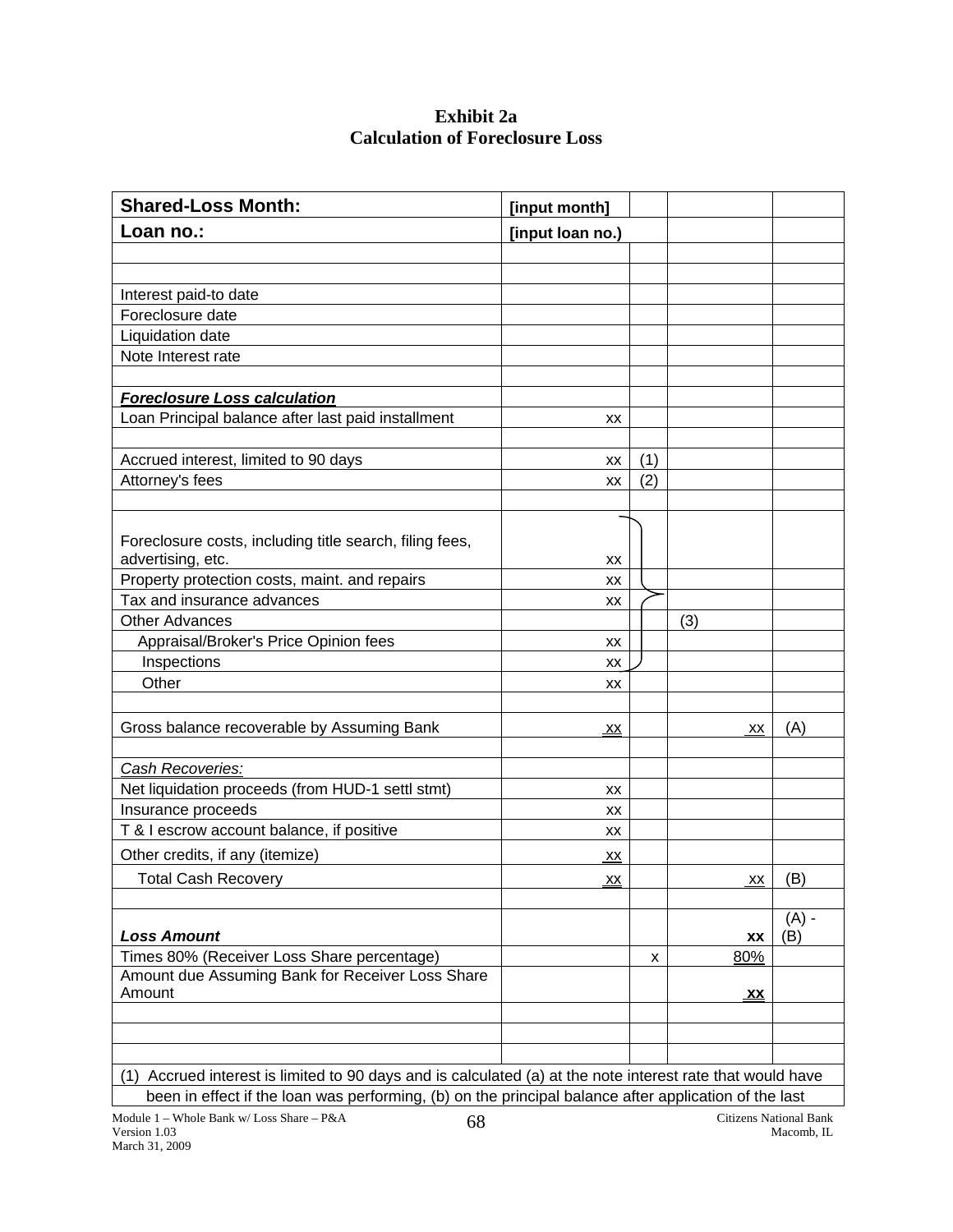| payment made by the borrower.                                                                       |                                                                                                    |  |  |  |  |  |  |
|-----------------------------------------------------------------------------------------------------|----------------------------------------------------------------------------------------------------|--|--|--|--|--|--|
|                                                                                                     | (2) Reasonable and customary third-party attorney's fees and expenses incurred by Assuming Bank in |  |  |  |  |  |  |
| connection with any enforcement procedures or otherwise with respect to such Mortgage Loan.         |                                                                                                    |  |  |  |  |  |  |
| (3) Assuming Bank's reasonable and customary out-of-pocket costs paid to either a third-party or an |                                                                                                    |  |  |  |  |  |  |
| affiliate (if affiliate is pre-approved by the FDIC) for foreclosure, property protection and       |                                                                                                    |  |  |  |  |  |  |
| maintenance                                                                                         |                                                                                                    |  |  |  |  |  |  |
| costs, repairs, assessments, taxes, insurance and similar items, to the extent not paid from        |                                                                                                    |  |  |  |  |  |  |
| funds in borrower escrow account. Allowable costs are limited to amounts per Freddie Mac or         |                                                                                                    |  |  |  |  |  |  |
| Fannie Mae guidelines, where applicable.                                                            |                                                                                                    |  |  |  |  |  |  |
|                                                                                                     |                                                                                                    |  |  |  |  |  |  |
| DO NOT INCLUDE late fees, prepayment penalties, or any similar lender fees or charges by the        |                                                                                                    |  |  |  |  |  |  |
| Assuming Bank to the loan account, any allocation of Assuming Bank's servicing costs, or any        |                                                                                                    |  |  |  |  |  |  |
| allocations of                                                                                      |                                                                                                    |  |  |  |  |  |  |
| Assuming Bank's G&A or other operating costs.                                                       |                                                                                                    |  |  |  |  |  |  |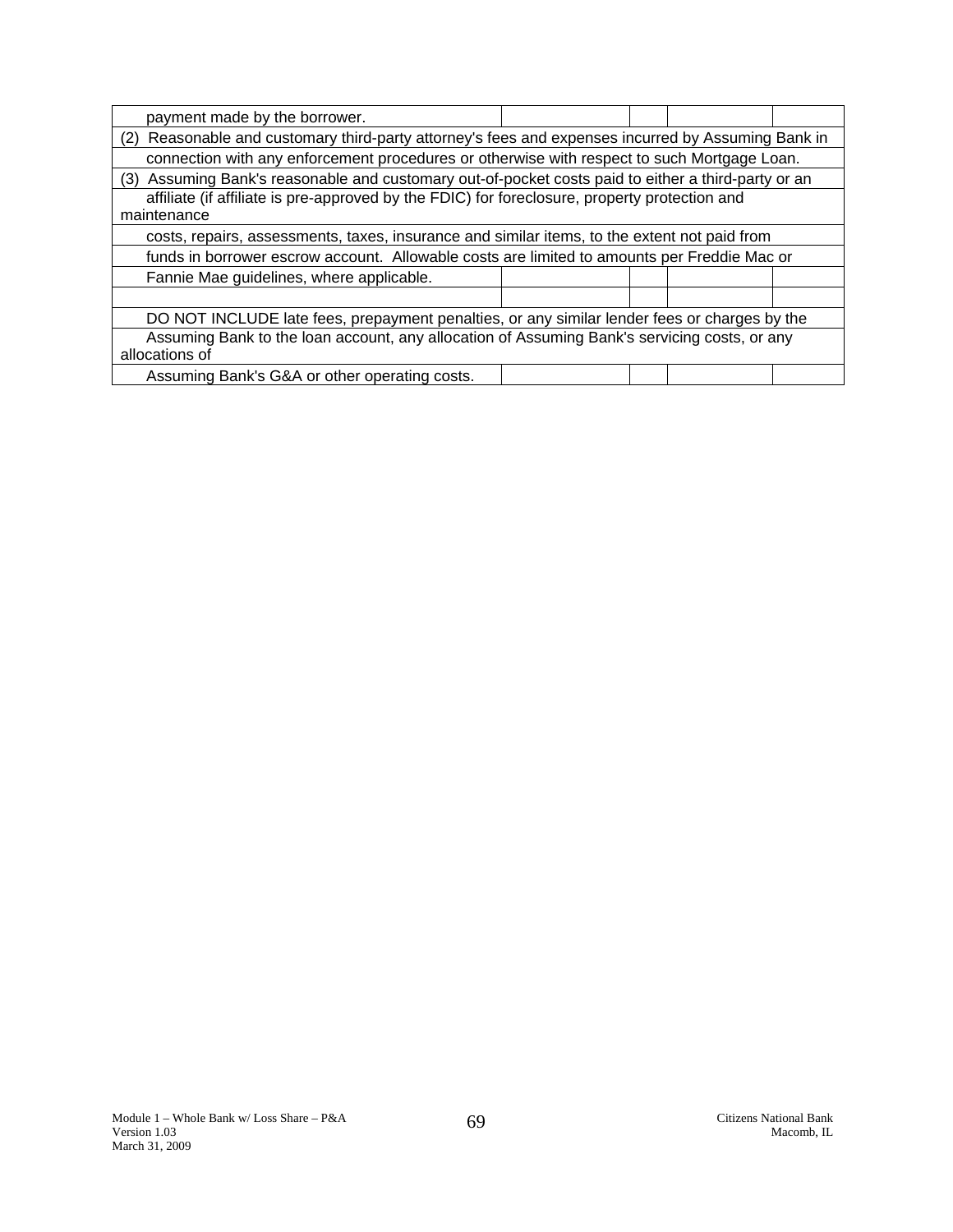# **Calculation of Loss For Restructured Loans**

| <b>Concept and Definition - Restructuring Loss</b>                                                       |                  |  |  |
|----------------------------------------------------------------------------------------------------------|------------------|--|--|
| For purposes of loss sharing, losses on restructured loans are calculated as the difference between      |                  |  |  |
| (a) the principal, accrued interest and advances due on the loan prior to restructuring, and             |                  |  |  |
| (b) the Net Present Value (NPV) of estimated cash flows on the restructured loan, discounted at          |                  |  |  |
| the most recently published Freddie Mac survey rate on 30-year fixed-rate loans at the restructure date. |                  |  |  |
|                                                                                                          |                  |  |  |
| The NPV calculations must assume loan prepayment in full at the end of ten years (120 months).           |                  |  |  |
|                                                                                                          |                  |  |  |
|                                                                                                          |                  |  |  |
| <b>Form for Calculation - Restructuring Loss</b>                                                         |                  |  |  |
|                                                                                                          |                  |  |  |
| <b>Shared-Loss Month:</b>                                                                                | [input month]    |  |  |
| Loan no.:                                                                                                | [input loan no.) |  |  |
|                                                                                                          |                  |  |  |
| <b>Loan before Restructuring</b>                                                                         |                  |  |  |
| Original loan amount                                                                                     |                  |  |  |
| Current unpaid principal balance                                                                         |                  |  |  |
| Remaining term                                                                                           |                  |  |  |
| Interest rate                                                                                            |                  |  |  |
| Interest Paid-To Date                                                                                    |                  |  |  |
| Monthly payment - P&I                                                                                    |                  |  |  |
| Monthly payment - T&I                                                                                    |                  |  |  |
| Total monthly payment                                                                                    |                  |  |  |
| Loan type (fixed-rate, ARM, I/O, Option ARM, etc.)                                                       |                  |  |  |
|                                                                                                          |                  |  |  |
|                                                                                                          |                  |  |  |
| <b>Terms of Modified/Restructured Loan</b>                                                               |                  |  |  |
| Closing date on modified/restructured loan                                                               |                  |  |  |
| New Principal balance                                                                                    |                  |  |  |
| Remaining term                                                                                           |                  |  |  |
| Interest rate                                                                                            |                  |  |  |
| Monthly payment - P&I                                                                                    |                  |  |  |
| Monthly payment - T&I                                                                                    |                  |  |  |
| Total monthly payment                                                                                    |                  |  |  |
| Loan type (Fixed-rate, ARM, I/O, Option ARM, negative                                                    |                  |  |  |
| amortization features, etc.)                                                                             |                  |  |  |
| Lien type (1st, 2nd)                                                                                     |                  |  |  |
| If adjustable:                                                                                           |                  |  |  |
| Initial interest rate                                                                                    |                  |  |  |
| Term - initial interest rate                                                                             |                  |  |  |
| Initial payment amount                                                                                   |                  |  |  |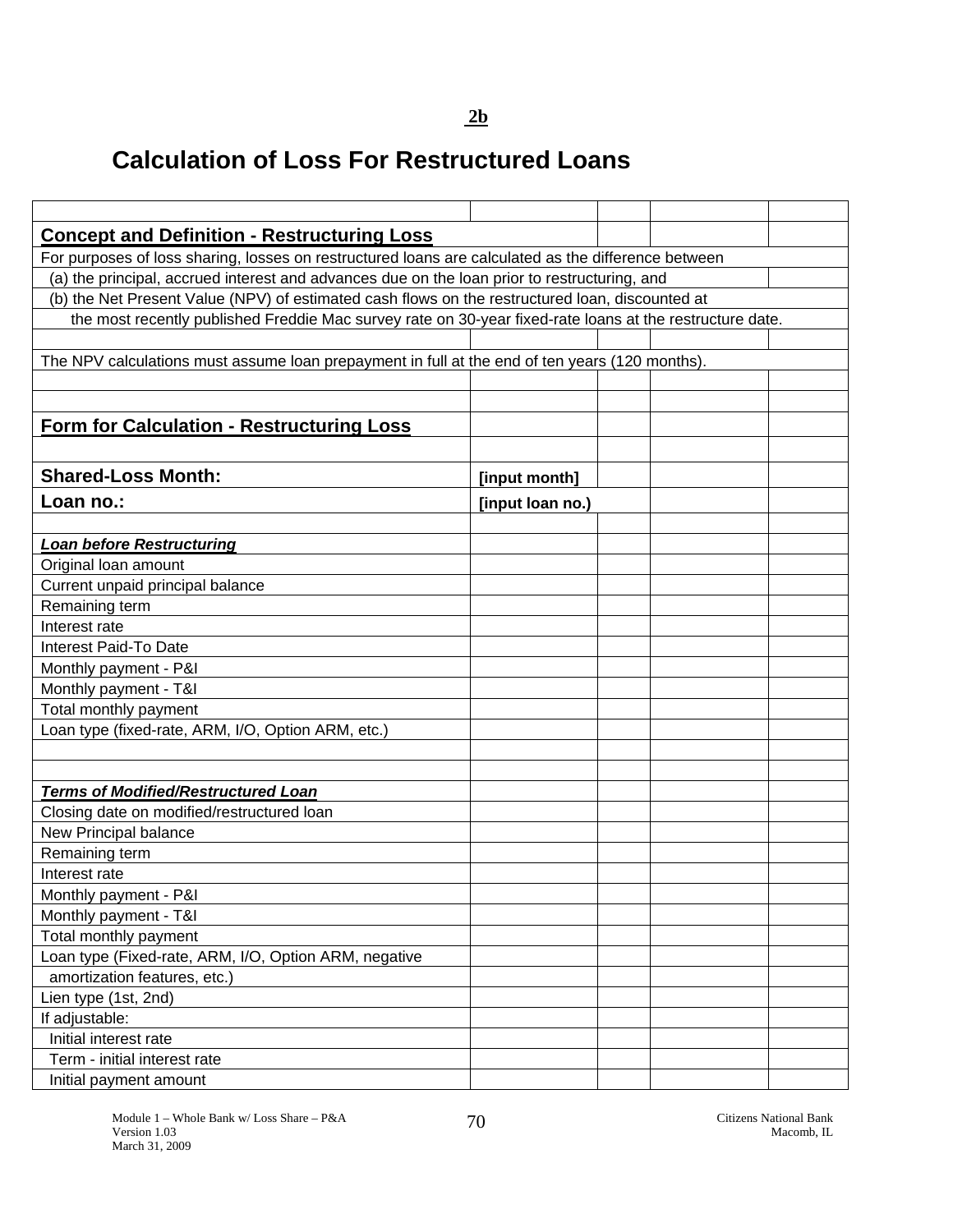| Term - initial payment amount                                                                                   |            |     |     |             |
|-----------------------------------------------------------------------------------------------------------------|------------|-----|-----|-------------|
| Negative amortization?                                                                                          | [Yes/No]   |     |     |             |
| Rate reset frequency after first adjustment                                                                     |            |     |     |             |
| Next reset date                                                                                                 |            |     |     |             |
| Index                                                                                                           |            |     |     |             |
| Margin                                                                                                          |            |     |     |             |
| Cap per adjustment                                                                                              |            |     |     |             |
| Lifetime Cap                                                                                                    |            |     |     |             |
| Floor                                                                                                           |            |     |     |             |
|                                                                                                                 |            |     |     |             |
|                                                                                                                 |            |     |     |             |
| <b>Restructuring Loss Calculation</b>                                                                           |            |     |     |             |
| Loan Principal balance before restructuring                                                                     | XX         |     |     |             |
| Accrued interest, limited to 90 days                                                                            | XX         | (1) |     |             |
| Tax and insurance advances                                                                                      | XX         |     |     |             |
|                                                                                                                 |            |     |     |             |
| 3rd party fees due                                                                                              | XX         |     |     |             |
|                                                                                                                 |            |     |     |             |
| Total loan balance due before restructuring                                                                     | XX         |     | XX  | (A)         |
|                                                                                                                 |            |     |     |             |
| Assumptions for NPV Calculation, Restructured Loan:                                                             |            |     |     |             |
| Discount rate for projected cash flows                                                                          | xx%        | (2) |     |             |
| Loan prepayment in full                                                                                         | 120 months |     |     |             |
|                                                                                                                 |            |     |     |             |
|                                                                                                                 |            |     |     |             |
| NPV of projected cash flows<br>(3)                                                                              | XX         |     | XX  | (B)         |
|                                                                                                                 |            |     |     |             |
| <b>Loss Amount</b>                                                                                              |            |     | XX  | $(A) - (B)$ |
| Times 80% (Receiver Loss Share percentage)                                                                      |            |     | 80% |             |
| Amount due Assuming Bank for Receiver Loss Share<br>Amount                                                      |            |     | XX  |             |
|                                                                                                                 |            |     |     |             |
|                                                                                                                 |            |     |     |             |
|                                                                                                                 |            |     |     |             |
| <b>Footnotes</b>                                                                                                |            |     |     |             |
| (1) Accrued interest is limited to 90 days and is calculated (a) at the note interest rate that would have      |            |     |     |             |
| been in effect if the loan was performing, (b) on the principal balance after application of the last           |            |     |     |             |
| payment made by the borrower.                                                                                   |            |     |     |             |
| (2) The discount rate to be used is the most recently published Freddie Mac Survey Rate on 30-year fixed-rate   |            |     |     |             |
| loans                                                                                                           |            |     |     |             |
| at the loan restructuring date.                                                                                 |            |     |     |             |
| (3) If the new loan is an adjustable-rate loan, interest rate resets and related cash flows should be projected |            |     |     |             |
| based on the index rate in effect at the date of the loan restructuring. If the restructured loan otherwise     |            |     |     |             |
| provides for specified changes in monthly P&I payments over the term of the loan, those changes should          |            |     |     |             |
| be reflected in projected cash flows. Assuming Bank must retain supporting schedule of projected cash flows     |            |     |     |             |
| by month as required by Section 2.1 of the Single Family Shared-Loss Agreement and provide to the FDIC if       |            |     |     |             |
| requested                                                                                                       |            |     |     |             |
| for sample audit.                                                                                               |            |     |     |             |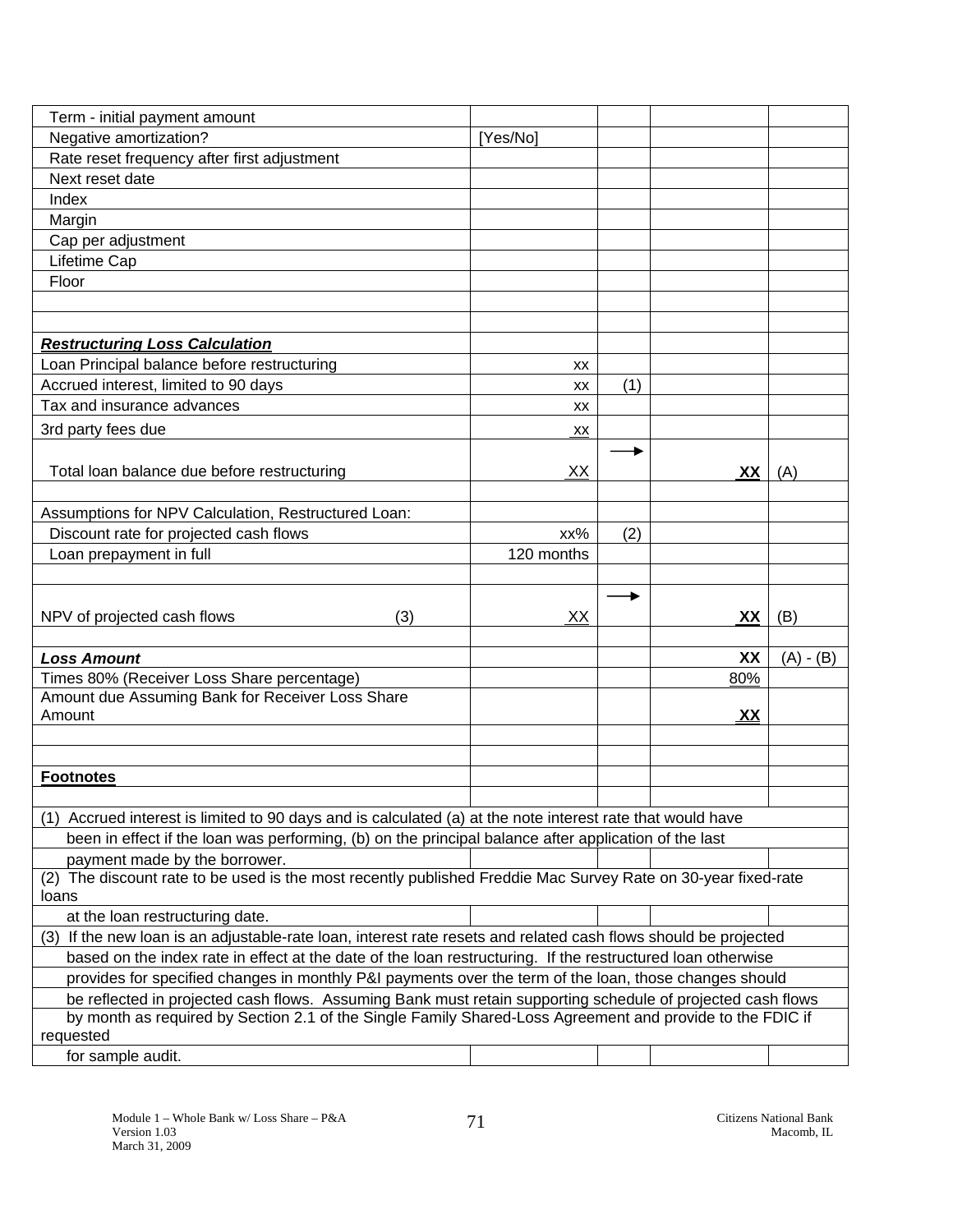| <b>Shared-Loss Month:</b>                                                                                        | [input month]    |     |           |             |
|------------------------------------------------------------------------------------------------------------------|------------------|-----|-----------|-------------|
| Loan no.:                                                                                                        | [input loan no.) |     |           |             |
|                                                                                                                  |                  |     |           |             |
|                                                                                                                  |                  |     |           |             |
| Interest paid-to date                                                                                            |                  |     |           |             |
| Short Payoff Date                                                                                                |                  |     |           |             |
| Note Interest rate                                                                                               |                  |     |           |             |
|                                                                                                                  |                  |     |           |             |
| <b>Short-Sale Loss calculation</b>                                                                               |                  |     |           |             |
| Loan Principal balance                                                                                           | XX               |     |           |             |
| Accrued interest, limited to 90 days                                                                             | XX               | (1) |           |             |
| Attorney's fees                                                                                                  | XX               | (2) |           |             |
| Tax and insurance advances                                                                                       | XX               |     |           |             |
| 3rd party fees due                                                                                               | XX               |     |           |             |
| Gross balance recoverable by Assuming Bank                                                                       | XX               |     | XX        | (A)         |
| Amount accepted in Short-Sale                                                                                    | XX               |     | XX        | (B)         |
|                                                                                                                  |                  |     |           |             |
| <b>Loss Amount</b>                                                                                               |                  |     | XX<br>80% | $(A) - (B)$ |
| Times 80% (Receiver Loss Share percentage)<br>Amount due Assuming Bank for Receiver Loss Share                   |                  | x   |           |             |
| Amount                                                                                                           |                  |     | XX        |             |
|                                                                                                                  |                  |     |           |             |
|                                                                                                                  |                  |     |           |             |
| (1) Accrued interest is limited to 90 days and is calculated (a) at the note interest rate that would have       |                  |     |           |             |
| been in effect if the loan was performing, (b) on the principal balance after application of the last            |                  |     |           |             |
| payment made by the borrower.                                                                                    |                  |     |           |             |
| (2) Reasonable and customary third-party attorney's fees and expenses incurred by Assuming Bank in<br>connection |                  |     |           |             |
| with any enforcement procedures or otherwise with respect to negotiation and acceptance of Short-Sale<br>payoff. |                  |     |           |             |
|                                                                                                                  |                  |     |           |             |
| DO NOT INCLUDE late fees, prepayment penalties, or any similar lender fees or charges by the                     |                  |     |           |             |
| Assuming Bank to the loan account, any allocation of Assuming Bank's servicing costs, or any allocations of      |                  |     |           |             |
| Assuming Bank's G&A or other operating costs.                                                                    |                  |     |           |             |

**Exhibit 2c** 

# **Calculation of Loss For Short Sale Loans**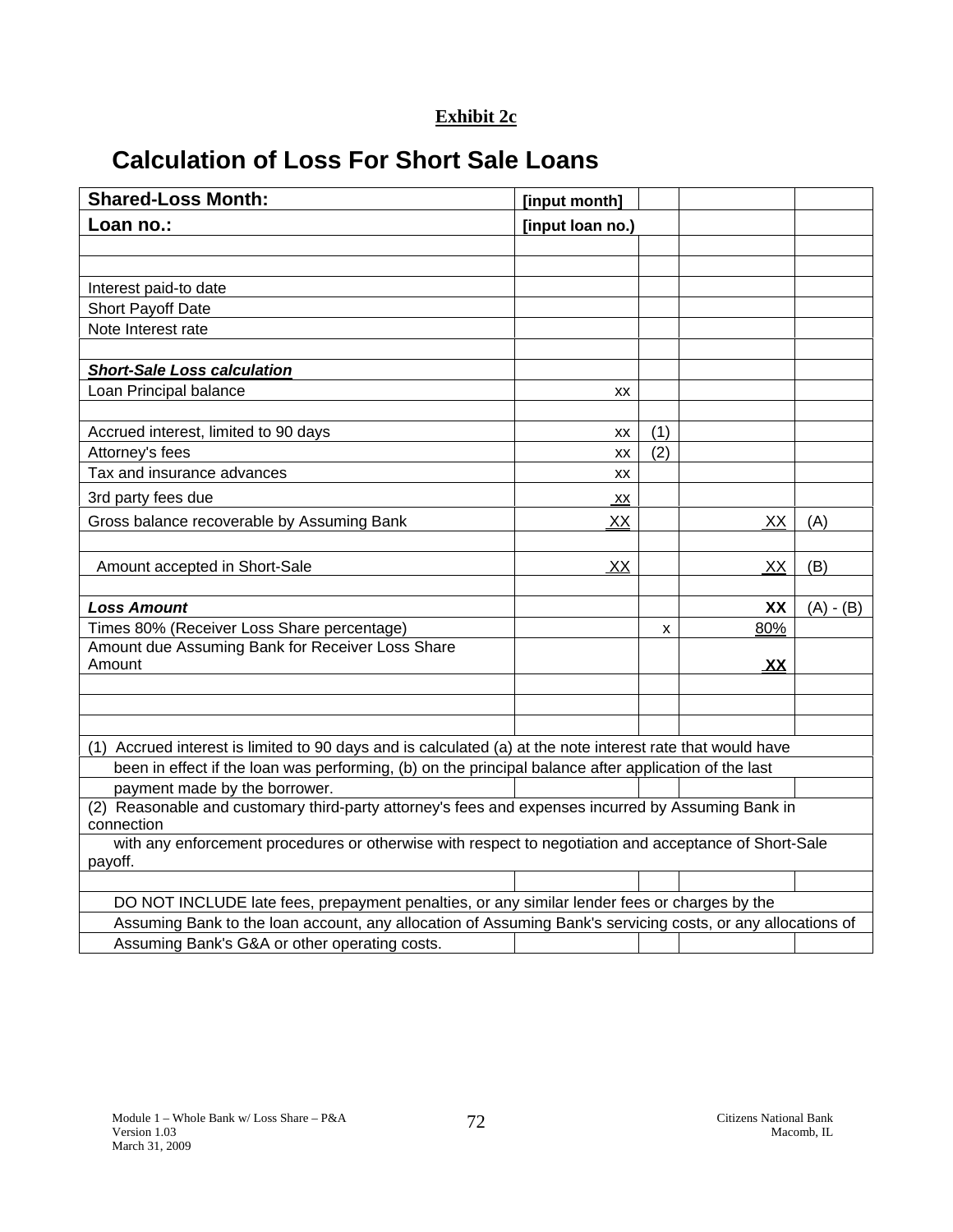# **Exhibit 2d**

| <b>Shared-Loss Month:</b>                                                                    | [input month]    |                           |         |         |
|----------------------------------------------------------------------------------------------|------------------|---------------------------|---------|---------|
| Loan no.:                                                                                    | [input loan no.) |                           |         |         |
|                                                                                              |                  |                           |         |         |
|                                                                                              |                  |                           |         |         |
| <b>NOTE</b>                                                                                  |                  |                           |         |         |
| The calculation of recovery on a loan for which a Restructuring Loss has been paid will only |                  |                           |         |         |
| apply if the loan is sold.                                                                   |                  |                           |         |         |
|                                                                                              |                  |                           |         |         |
| <b>EXAMPLE CALCULATION</b>                                                                   |                  |                           |         |         |
| Restructuring Loss Information                                                               |                  |                           |         |         |
| Loan principal balance before restructuring                                                  |                  | \$                        | 200,000 | A       |
| NPV, restructured loan                                                                       |                  |                           | 165,000 | В       |
| Loss on restructured loan                                                                    |                  | \$                        | 35,000  | $A - B$ |
| Times FDIC loss share %                                                                      |                  |                           | 80%     |         |
| Loss share payment to purchaser                                                              |                  | \$                        | 28.000  | C       |
|                                                                                              |                  |                           |         |         |
| <b>Calculation - Recovery amount due to Receiver</b>                                         |                  |                           |         |         |
| Loan sales price                                                                             |                  | $\mathfrak{S}$            | 190,000 |         |
| NPV of restructured loan at mod date                                                         |                  |                           | 165,000 |         |
| Gain - step 1                                                                                |                  |                           | 25,000  | D       |
| <b>PLUS</b>                                                                                  |                  |                           |         |         |
| Loan UPB after restructuring                                                                 | (1)              |                           | 200,000 |         |
| Loan UPB at liquidation date                                                                 |                  |                           | 192,000 |         |
| Gain - step 2 (principal collections after restructuring)                                    |                  |                           | 8,000   | Е       |
| Recovery amount                                                                              |                  |                           | 33,000  | $D + E$ |
| Times FDIC loss share %                                                                      |                  |                           | 80%     |         |
| <b>Recovery due to FDIC</b>                                                                  |                  | \$                        | 26,400  | F       |
|                                                                                              |                  |                           |         |         |
| Net loss share paid to purchaser (C - F)                                                     |                  | <u>\$</u>                 | 1,600   |         |
| <b>Proof Calculation</b>                                                                     | (2)              |                           |         |         |
| Loan principal balance                                                                       |                  | \$                        | 200,000 | G       |
|                                                                                              |                  |                           |         |         |
| Principal collections on loan                                                                |                  |                           | 8,000   |         |
| Sales price for loan                                                                         |                  |                           | 190,000 |         |
| Total collections on loan                                                                    |                  |                           | 198,000 | н       |
| Net loss on loan                                                                             |                  | \$                        | 2,000   | $G - H$ |
| Times FDIC loss share %                                                                      |                  |                           | 80%     |         |
| Loss share payment to purchaser                                                              |                  | $\boldsymbol{\mathsf{s}}$ | 1,600   |         |
|                                                                                              |                  |                           |         |         |
|                                                                                              |                  |                           |         |         |
|                                                                                              |                  |                           |         |         |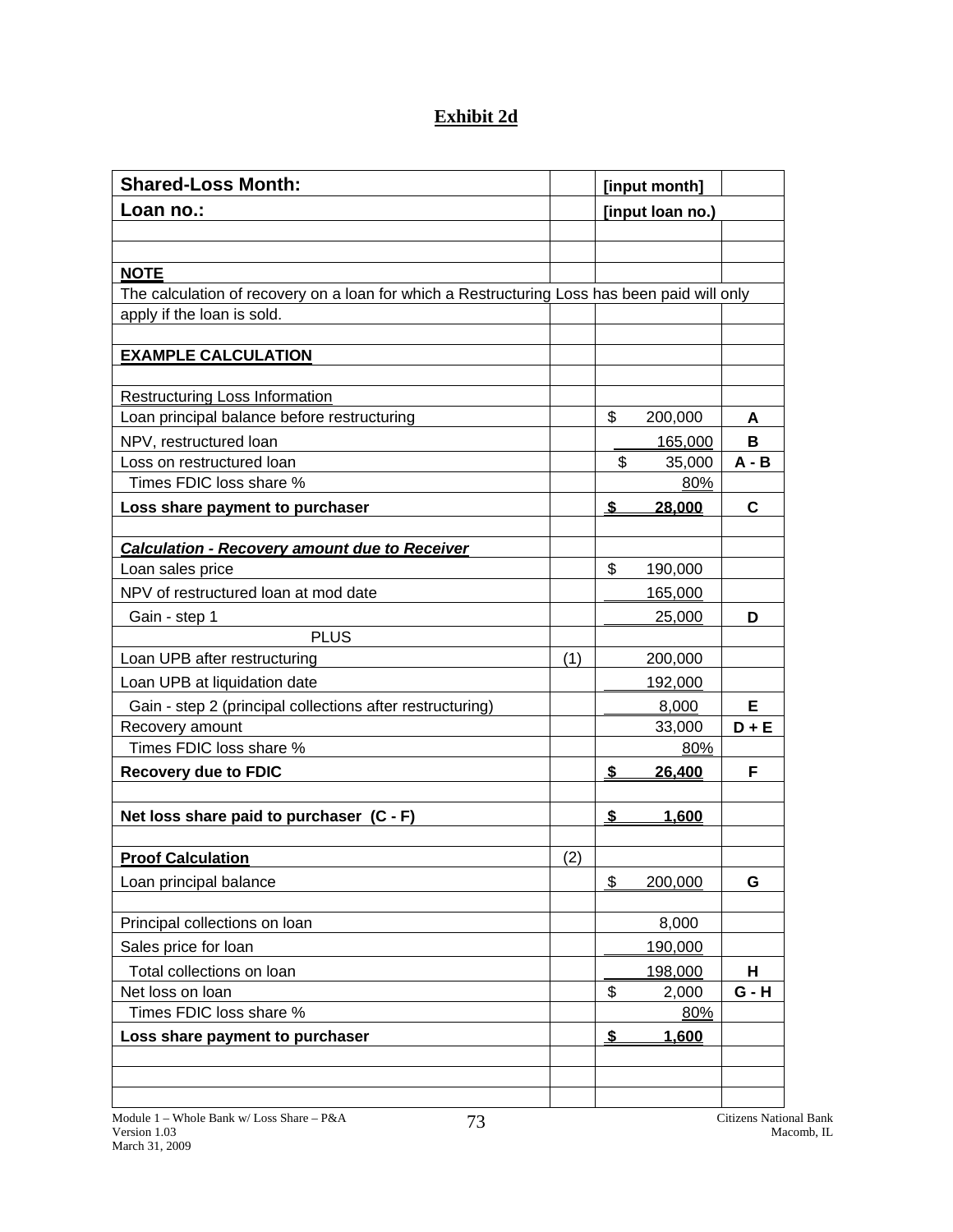| (1) This example assumes that the FDIC loan modification program as shown in Exhibit 5 is<br>applied         |  |  |  |  |  |  |  |
|--------------------------------------------------------------------------------------------------------------|--|--|--|--|--|--|--|
| and the loan restructuring does not result in a reduction in the loan principal balance due                  |  |  |  |  |  |  |  |
| from the                                                                                                     |  |  |  |  |  |  |  |
| borrower.                                                                                                    |  |  |  |  |  |  |  |
|                                                                                                              |  |  |  |  |  |  |  |
| (2) This proof calculation is provided to illustrate the concept and the Assuming Bank is not<br>required to |  |  |  |  |  |  |  |
| provide this with its Recovery calculations.                                                                 |  |  |  |  |  |  |  |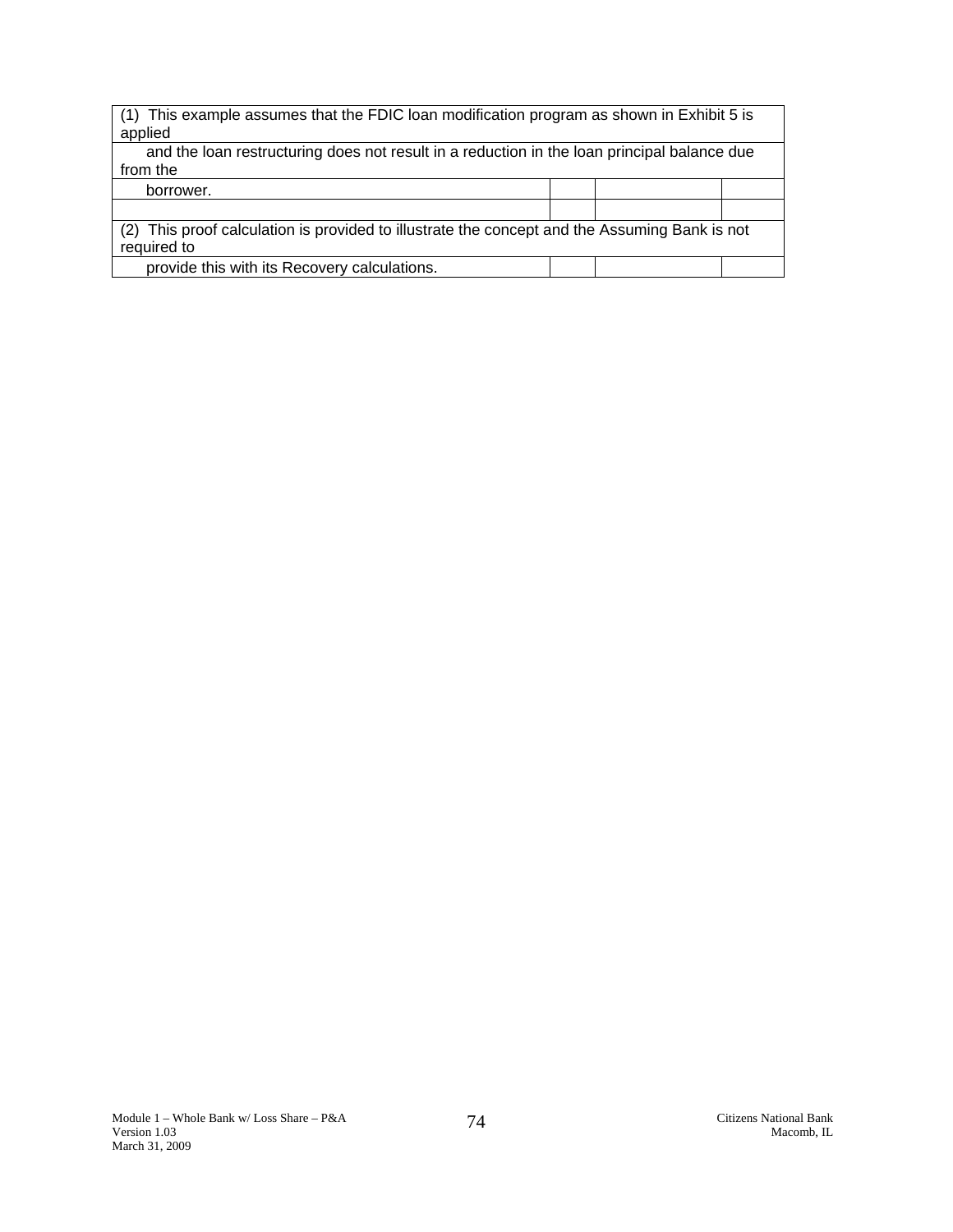| <b>Exhibit 3</b>                                  |
|---------------------------------------------------|
| <b>Portfolio Performance and Summary Schedule</b> |

| <b>SHARED-LOSS LOANS</b>                   |           |                      |                  |
|--------------------------------------------|-----------|----------------------|------------------|
| PORTFOLIO PERFORMANCE AND SUMMARY SCHEDULE |           |                      |                  |
| <b>MONTH ENDED:</b>                        |           |                      |                  |
|                                            |           | [input report month] |                  |
|                                            |           |                      |                  |
| <b>POOL SUMMARY</b>                        |           |                      |                  |
|                                            | #         | $\frac{1}{2}$        |                  |
|                                            |           |                      |                  |
| Loans at Sale Date                         | <u>XX</u> | XX                   |                  |
|                                            |           |                      |                  |
| Loans as of this month-end                 | XX        | xх                   |                  |
|                                            |           |                      |                  |
|                                            |           |                      |                  |
| STATED THRESHOLD TRACKING                  | #         | \$                   |                  |
| <b>Stated Threshold amount</b>             |           |                      | A                |
|                                            |           |                      |                  |
| Cumulative loss payments, prior month      |           |                      |                  |
| Loss payment for current month             |           |                      |                  |
| Cumulative loss payment, this month        |           |                      |                  |
| <b>Cumulative Non-SF Net Charge-Offs</b>   |           |                      |                  |
|                                            |           |                      | B                |
| Remaining to Stated Threshold              |           |                      | $A - B$          |
|                                            |           |                      |                  |
|                                            |           |                      | Percent of Total |
| PORTFOLIO PERFORMANCE                      |           |                      |                  |
| <b>STATUS</b>                              | #         | \$                   | #                |
| Current                                    |           |                      |                  |
| 30 - 59 days past due                      |           |                      |                  |
| 60 - 89 days past due                      |           |                      |                  |
| 90 - 119 days past due                     |           |                      |                  |
| 120 and over days past due                 |           |                      |                  |
| In foreclosure                             |           |                      |                  |
| <b>ORE</b>                                 |           |                      |                  |
| Total                                      |           |                      |                  |
| Memo Item:                                 |           |                      |                  |
| Loans in process of restructuring - total  |           |                      |                  |
| Loans in bankruptcy                        |           |                      |                  |
|                                            |           |                      |                  |
| Loans in process of restructuring by       |           |                      |                  |
| delinquency status                         |           |                      |                  |
| Current                                    |           |                      |                  |
| 30 - 59 days past due                      |           |                      |                  |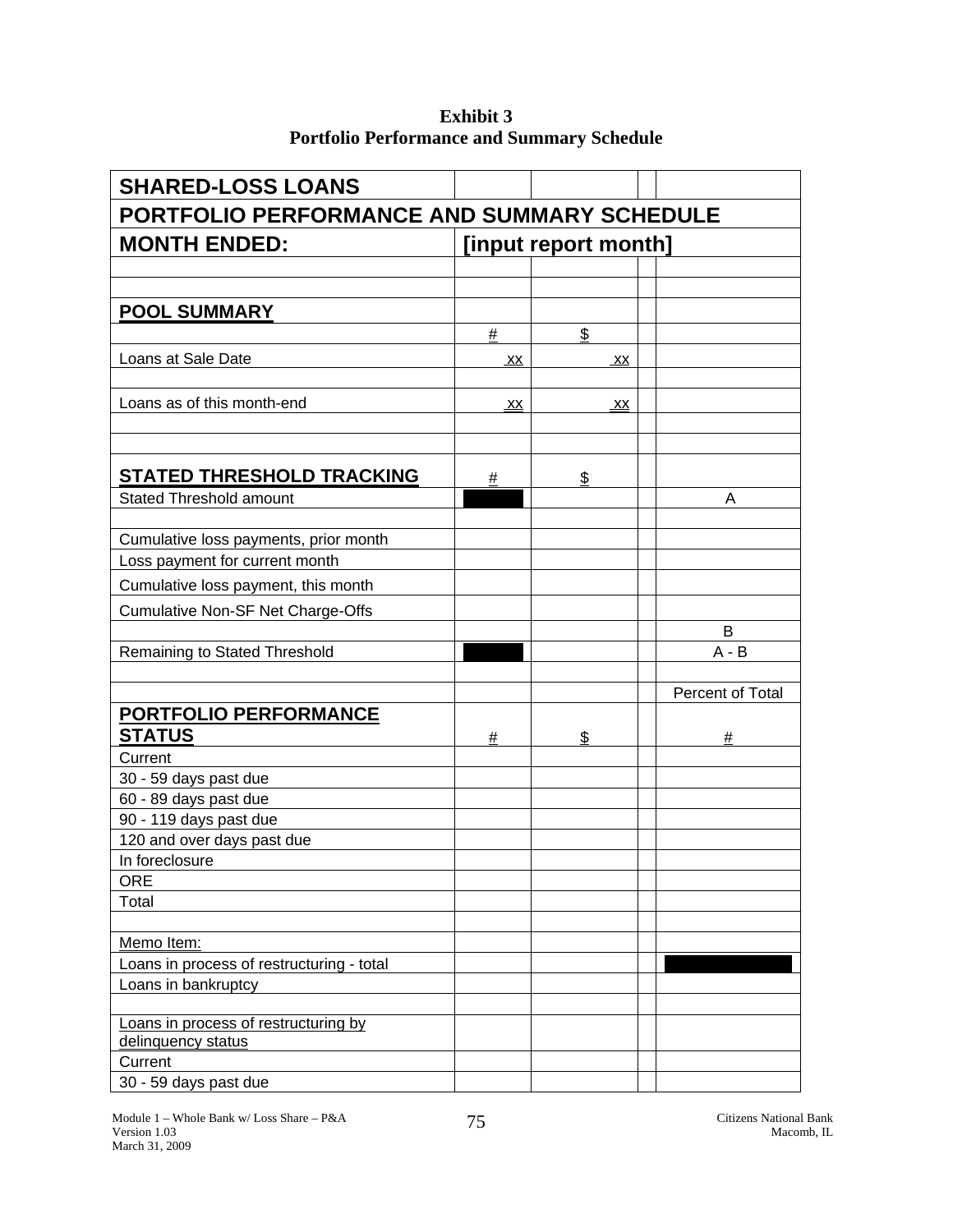| 60 - 89 days past due                      |           |              |  |
|--------------------------------------------|-----------|--------------|--|
| 90 - 119 days past due                     |           |              |  |
| 120 and over days past due                 |           |              |  |
| In foreclosure                             |           |              |  |
| Total                                      |           |              |  |
|                                            |           |              |  |
|                                            |           |              |  |
|                                            |           |              |  |
| <b>List of Loans Paid Off During Month</b> |           |              |  |
|                                            | Principal |              |  |
| Loan $#$                                   | Balance   |              |  |
|                                            |           |              |  |
|                                            |           |              |  |
|                                            |           |              |  |
|                                            |           |              |  |
| <b>List of Loans Sold During Month</b>     |           |              |  |
|                                            |           |              |  |
|                                            | Principal | <b>Sales</b> |  |
| Loan $#$                                   | Balance   | Price        |  |
|                                            |           |              |  |
|                                            |           |              |  |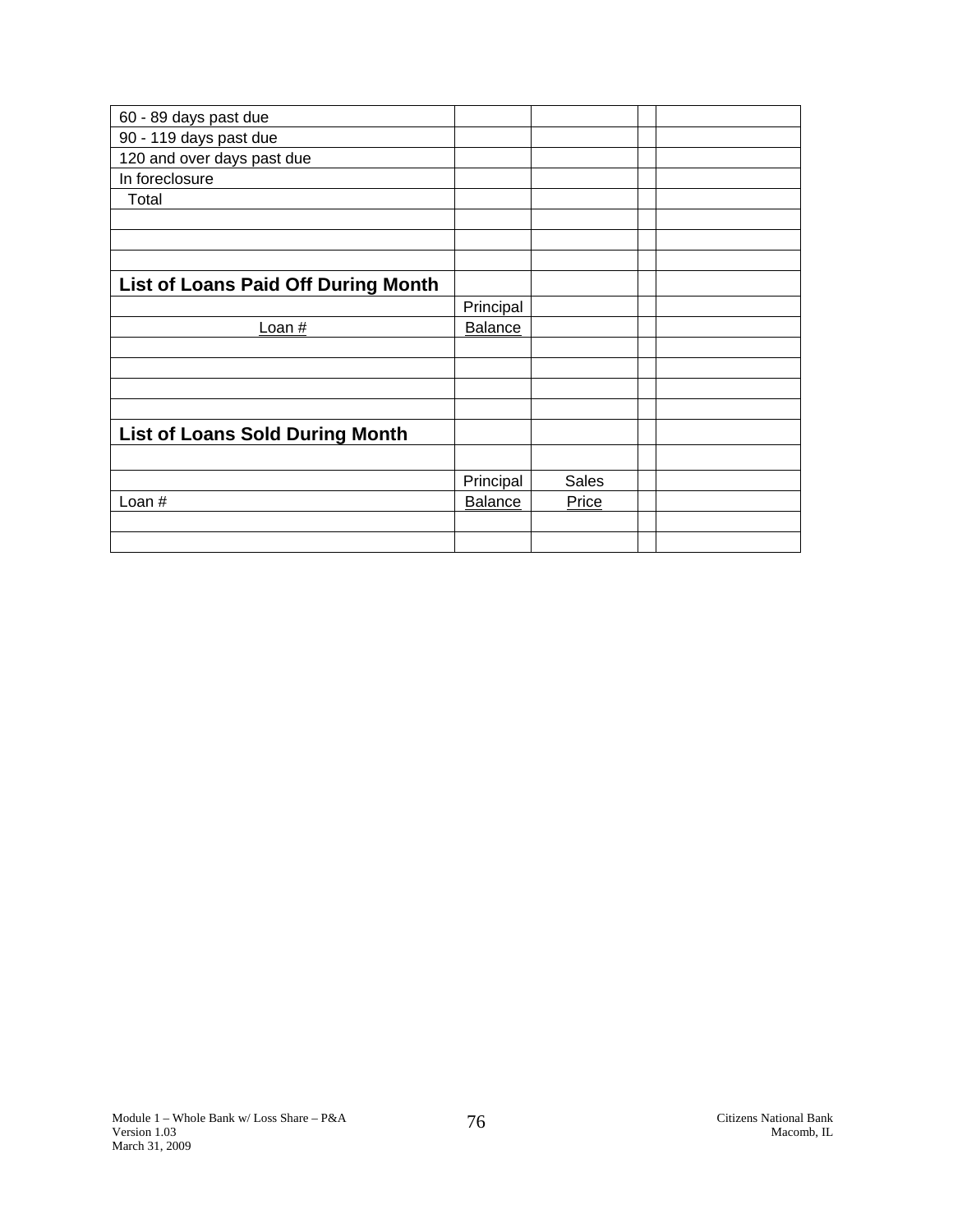#### **Exhibit 4 Wire Transfer Instructions**

#### **PURCHASER WIRING INSTRUCTIONS BANK RECEIVING WIRE**

**9 DIGIT ABA ROUTING NUMBER ACCOUNT NUMBER NAME OF ACCOUNT ATTENTION TO WHOM** 

**PURPOSE OF WIRE** 

#### **FDIC RECEIVER WIRING INSTRUCTIONS BANK RECEIVING WIRE**

**SHORT NAME** 

**ADDRESS OF BANK RECEIVING WIRE** 

**9 DIGIT ABA ROUTING NUMBER** 

**ACCOUNT NUMBER** 

**NAME OF ACCOUNT** 

**ATTENTION TO WHOM** 

**PURPOSE OF WIRE**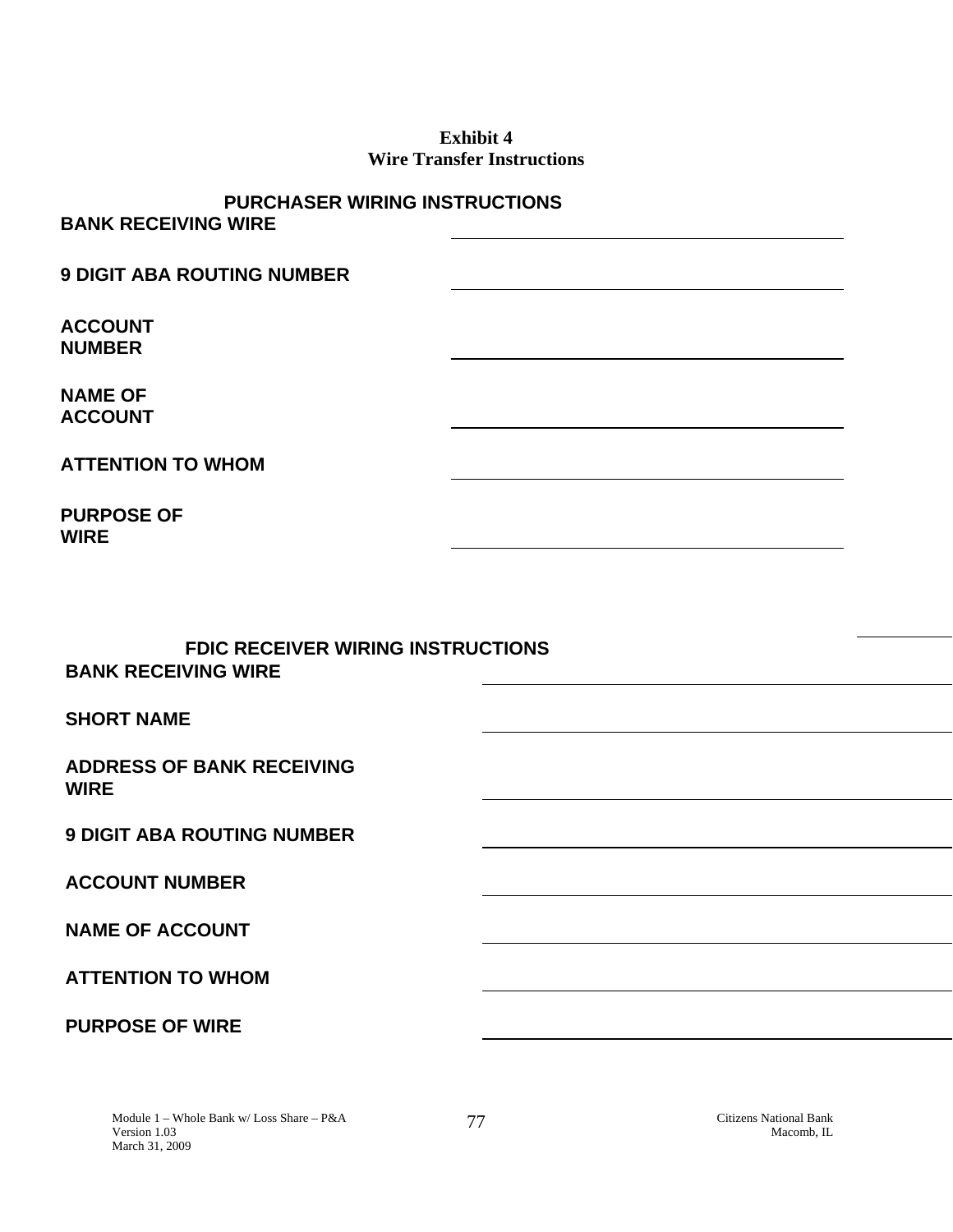# EXHIBIT 5

# FDIC MORTGAGE LOAN MODIFICATION PROGRAM

# **Objective**

The objective of this FDIC Mortgage Loan Modification Program ("Program") is to modify the terms of certain residential mortgage loans so as to improve affordability, increase the probability of performance, allow borrowers to remain in their homes and increase the value of the loans to the FDIC and assignees. The Program provides for the modification of Qualifying Loans (as defined below) by reducing the borrower's monthly housing debt to income ratio ("DTI Ratio") to no more than 31% at the time of the modification and eliminating adjustable interest rate and negative amortization features.

# Qualifying Mortgage Loans

In order for a mortgage loan to be a Qualifying Loan it must meet all of the following criteria, which must be confirmed by the lender:

- The collateral securing the mortgage loan is owner-occupied; and
- The mortgagor has a first priority lien on the collateral; and
- Either the borrower is at least 60 days delinquent or a default is reasonably foreseeable. Modification Process

The lender shall undertake a review of its mortgage loan portfolio to identify Qualifying Loans. For each Qualifying Loan, the lender shall determine the net present value of the modified loan and, if it will exceed the net present value of the foreclosed collateral upon disposition, then the Qualifying Loan shall be modified so as to reduce the borrower's monthly DTI Ratio to no more than 31% at the time of the modification. To achieve this, the lender shall use a combination of interest rate reduction, term extension and principal forbearance, as necessary.

The borrower's monthly DTI Ratio shall be a percentage calculated by dividing the borrower's monthly income by the borrower's monthly housing payment (including principal, interest, taxes and insurance). For these purposes, (1) the borrower's monthly income shall be the amount of the borrower's (along with any co-borrowers') documented and verified gross monthly income, and (2) the borrower's monthly housing payment shall be the amount required to pay monthly principal and interest plus one-twelfth of the then current annual amount required to pay real property taxes and homeowner's insurance with respect to the collateral.

In order to calculate the monthly principal payment, the lender shall capitalize to the outstanding principal balance of the Qualifying Loan the amount of all delinquent interest, delinquent taxes,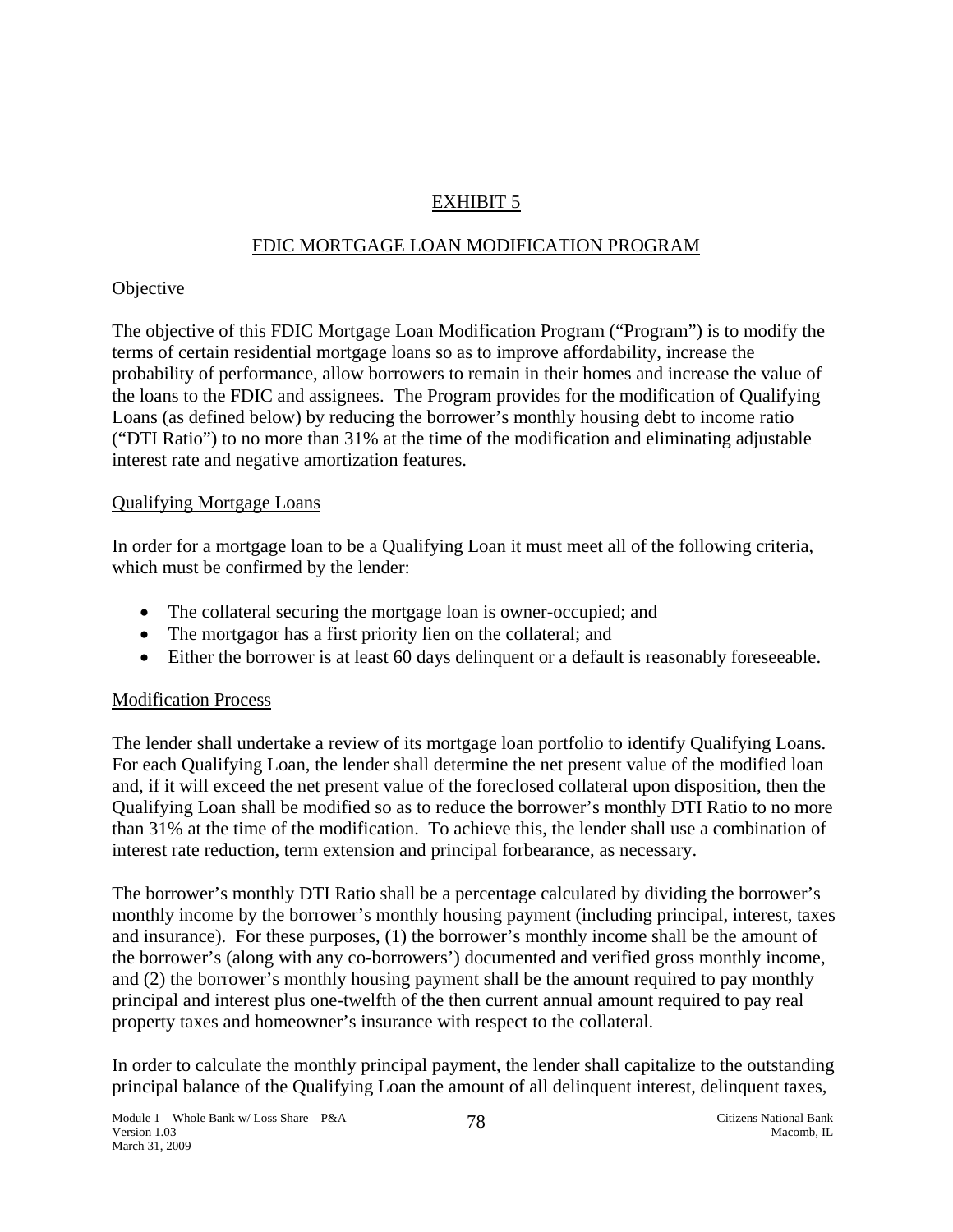past due insurance premiums, third party fees and (without duplication) escrow advances (such amount, the "Capitalized Balance").

In order to achieve the goal of reducing the DTI Ratio to 31%, the lender shall take the following steps in the following order of priority with respect to each Qualifying Loan:

- 1. Reduce the interest rate to the then current Freddie Mac Survey Rate for 30-year fixed rate mortgage loans, and adjust the term to 30 years.
- 2. If the DTI Ratio is still in excess of 31%, reduce the interest rate further, but no lower than 3%, until the DTI ratio of 31% is achieved.
- 3. If the DTI Ratio is still in excess of 31% after adjusting the interest rate to 3%, extend the remaining term of the loan by 10 years.
- 4. If the DTI Ratio is still in excess of 31%, calculate a new monthly payment (the "Adjusted Payment Amount") that will result in the borrower's monthly DTI Ratio not exceeding 31%. After calculating the Adjusted Payment Amount, the lender shall bifurcate the Capitalized Balance into two portions – the amortizing portion and the nonamortizing portion. The amortizing portion of the Capitalized Balance shall be the mortgage amount that will fully amortize over a 40-year term at an annual interest rate of 3% and monthly payments equal to the Adjusted Payment Amount. The non-amortizing portion of the Capitalized Balance shall be the difference between the Capitalized Balance and the amortizing portion of the Capitalized Balance. The lender shall forbear on collecting the non-amortizing portion of the Capitalized Balance, and such amount shall be due and payable only upon the earlier of (i) maturity of the modified loan, (ii) a sale of the property or (iii) a pay-off or refinancing of the loan. No interest shall be charged on the non-amortizing portion of the Capitalized Balance, but repayment shall be secured by a first lien on the collateral.

At the end of the five (5) year period, the interest rate on the modified loan shall adjust to the Freddie Mac Survey Rate as of the date of the loan modification, but subject to an annual adjustment cap of one percent (1%) per year. At that time, the monthly amount due by the borrower will also adjust to amortize fully the remaining Capitalized Balance (or, in any case in which the Capitalized Balance was bifurcated, the amortizing portion thereof) over the remaining term of the modified loan.

#### Additional Modification Terms

In connection with the modification of any Qualifying Loan, the following additional requirements shall apply.

1. The lender shall not charge (and no borrower shall be required to pay) any modification, refinance or other similar fees or points in connection with the modification, nor shall any such fees, costs or charges be capitalized.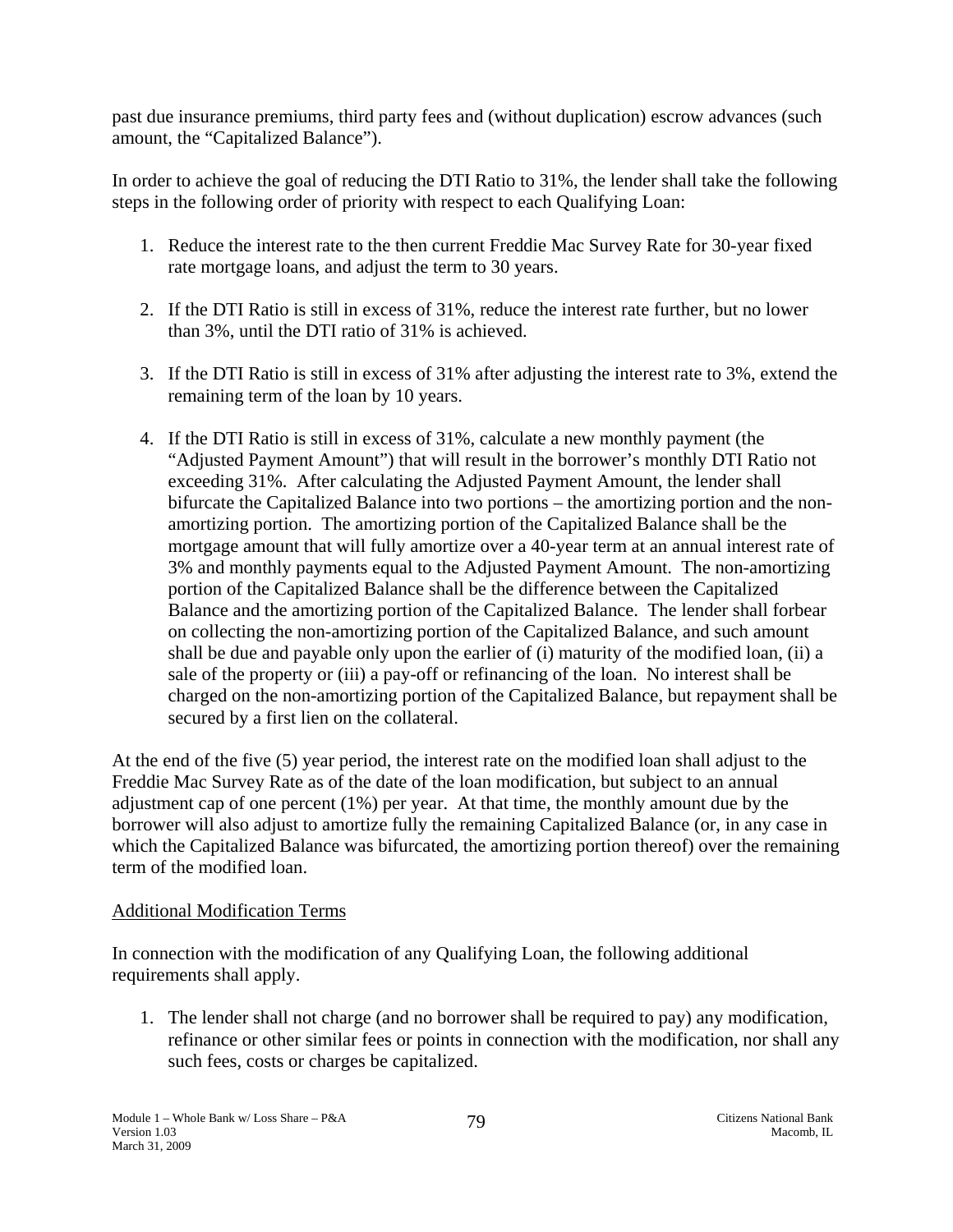- 2. Unpaid late fees and prepayment penalties otherwise chargeable to the borrower shall be waived.
- 3. Modified loans shall not include any prepayment penalties.
- 4. The lender shall establish an escrow account for the payment of future taxes and insurance premiums.

#### Related Junior Lien Mortgage Loans

In cases where the lender holds a junior lien mortgage loan that is collateralized by the same property that collateralizes a Qualifying Loan that is modified as described above, the junior lien mortgage loan shall also be modified to enhance overall affordability to the borrower. At a minimum, the lender shall reduce the interest rate on the junior lien mortgage loan to no more than 2% per annum. Further modifications may be made at the lender's discretion as needed to support affordability and performance of the modified first lien Qualifying Loan.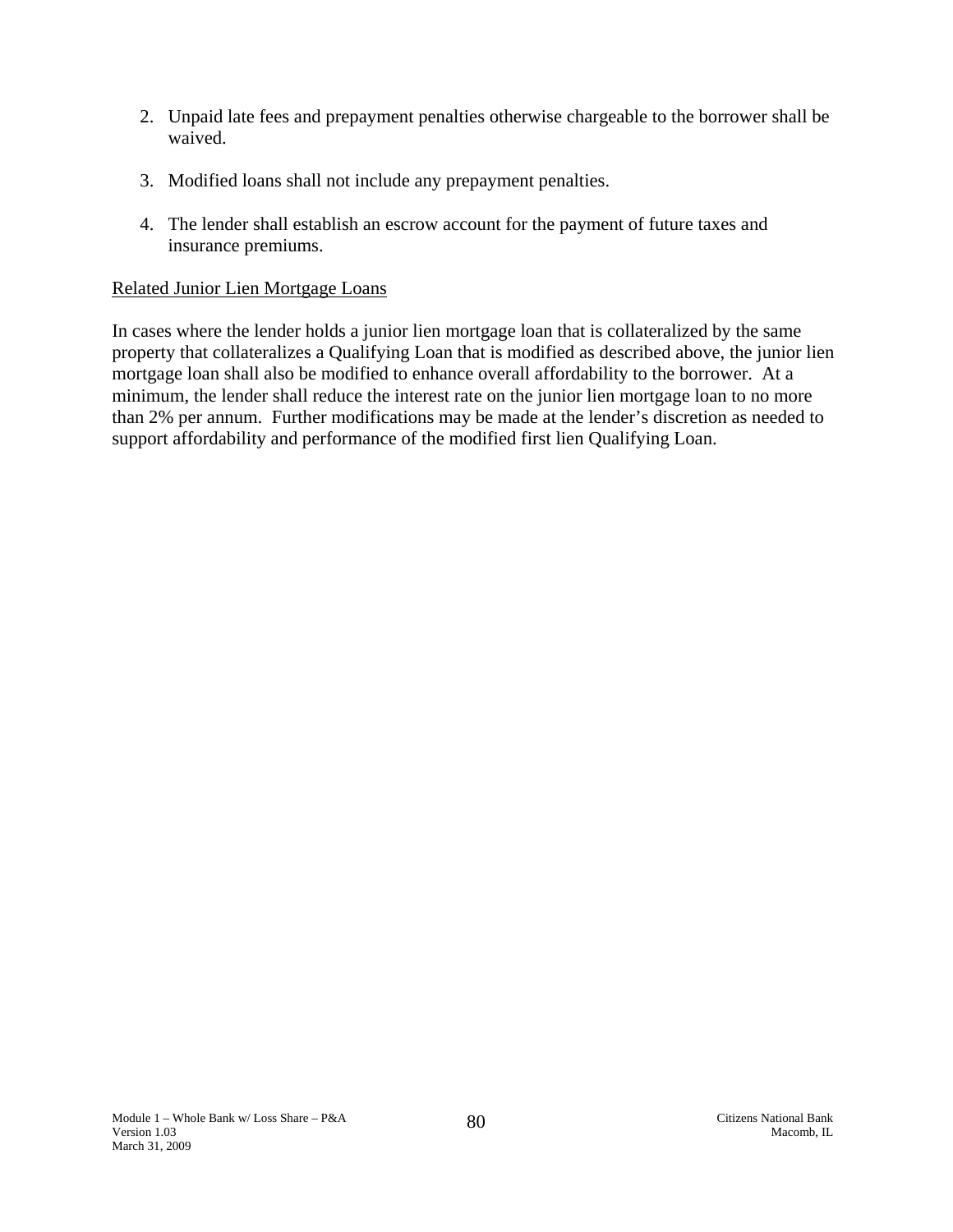#### **EXHIBIT 4.15B**

#### **NON-SINGLE FAMILY SHARED-LOSS AGREEMENT**

This agreement for reimbursement of loss sharing expenses on certain loans (the "Non-SF Shared-Loss Agreement") shall apply when the Assuming Bank purchases Shared-Loss Assets as that term is defined herein. The terms hereof shall modify and supplement, as necessary, the terms of the Purchase and Assumption Agreement to which this Non-SF Shared-Loss Agreement is attached as Exhibit 4.15B and incorporated therein. To the extent any inconsistencies may arise between the terms of the Purchase and Assumption Agreement and this Non-SF Shared-Loss Agreement with respect to the subject matter of this Non-SF Shared-Loss Agreement, the terms of this Non-SF Shared-Loss Agreement shall control. References in this Non-SF Shared-Loss Agreement to a particular Section shall be deemed to refer to a Section in this Non-SF Shared-Loss Agreement unless the context indicates that a Section of the Purchase and Assumption Agreement is intended.

#### **ARTICLE I -- DEFINITIONS**

Capitalized terms used in this Non-SF Shared-Loss Agreement that are not defined in this Non-SF Shared-Loss Agreement are defined in the Agreement In addition to the terms defined above, defined below are certain additional terms relating to loss-sharing, as used in this Non-SF Shared-Loss Agreement.

**"AAA"** means the American Arbitration Association as provided in Section 2.1(f)(iii) of this Non-SF Shared-Loss Agreement.

**"Accrued Interest"** means, with respect to any Shared-Loss Loan, Permitted Advance or Shared-Loss Loan Commitment Advance at any time, the amount of earned and unpaid interest, taxes, credit life and/or disability insurance premiums (if any) payable by the Obligor accrued on or with respect to such Shared-Loss Loan, Permitted Advance or Shared-Loss Loan Commitment Advance, all as reflected on the Accounting Records of the Failed Bank or the Assuming Bank (as applicable); provided, that Accrued Interest shall not include any amount that accrues on or with respect to any Shared-Loss Loan, Permitted Advance or Shared-Loss Loan Commitment Advance after that Asset has been placed on non-accrual or nonperforming status by either the Failed Bank or the Assuming Bank (as applicable).

**"Additional ORE"** means Shared-Loss Loans that become Other Real Estate after Bank Closing Date.

**Examplicable Anniversary of the Commencement Date**" means the fifth (5th) anniversary of the Commencement Date.

**"Calendar Quarter"** means a quarterly period (a) for the first such period, beginning on the Commencement Date and ending on the last calendar day of either March, June, September or December, whichever is the first to occur after the Commencement Date, and (b) for quarterly periods thereafter, beginning on the first calendar day of the calendar month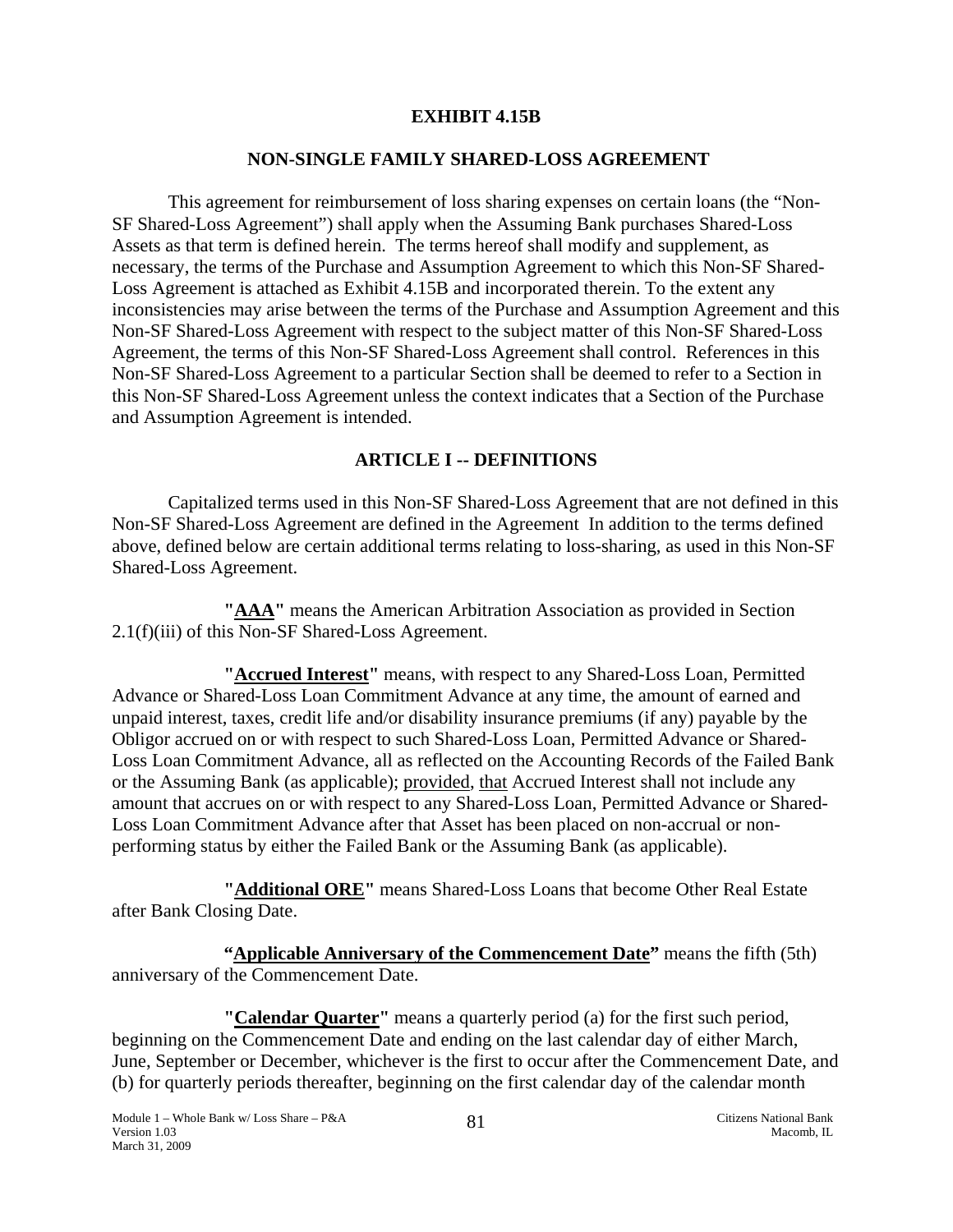immediately after the month that ended the prior period and ending on the last calendar day of each successive three-calendar-month period thereafter (i.e., each March, June, September and December, starting in the applicable order depending on the ending date of first such period) of any year.

**"Capitalized Expenditures"** means those expenditures that (i) would be capitalized under generally accepted accounting principles, and (ii) are incurred with respect to Other Real Estate, Additional ORE or Subsidiary ORE. Capitalized Expenditures shall not include expenses related to environmental conditions including, but not limited to, remediation, storage or disposal of any hazardous or toxic substances or any pollutant or contaminant.

**"Charge-Offs"** means, with respect to any Shared-Loss Assets for any period, an amount equal to the aggregate amount of loans or portions of loans classified as "Loss" under the Examination Criteria, including reversals or charge-offs of Accrued Interest and charge-offs of the principal amount of such assets net of unearned interest (including write-downs associated with Other Real Estate, Additional ORE, Subsidiary ORE or loan modification(s)) effected by the Assuming Bank during such period in accordance with the Examination Criteria and reflected on the Accounting Records of the Assuming Bank; provided, that: (i) the aggregate amount of Accrued Interest (including any reversals thereof) for the period after Bank Closing that shall be included in determining the amount of Charge-Offs for any Shared-Loss Loan shall not exceed ninety (90) days' Accrued Interest; (ii) no Charge-Off shall be taken with respect to any anticipated expenditure by the Assuming Bank until such expenditure is actually incurred; (iii) any financial statement adjustments made in connection with the purchase of any Assets pursuant to this Purchase and Assumption Agreement or any future purchase, merger, consolidation or other acquisition of the Assuming Bank shall not constitute "Charge-Offs"; and (iv) losses incurred on the sale or other disposition of Shared-Loss Assets to any Person (other than the sale or other disposition of Other Real Estate, Additional ORE or Subsidiary ORE to a Person other than an Affiliate of the Assuming Bank which is conducted in a commercially reasonable and prudent manner) shall not constitute Charge-Offs.

**"Commencement Date"** means the first calendar day following Bank Closing.

**"Consumer Loans"** means Loans to individuals for household, family and other personal expenditures (including United States and/or State-guaranteed student loans and extensions of credit pursuant to a credit card plan or debit card plan).

**"Environmental Assessment"** means an assessment of the presence, storage or release of any hazardous or toxic substance, pollutant or contaminant with respect to the collateral securing a Shared-Loss Loan that has been fully or partially charged off.

**"Examination Criteria"** means the loan classification criteria customarily employed by, or any applicable regulations of, the Assuming Bank's Chartering Authority.

**"Failed Bank Charge-Offs/Write-Downs"** means, with respect to any Asset, an amount equal to the aggregate amount of reversals or charge-offs of Accrued Interest and charge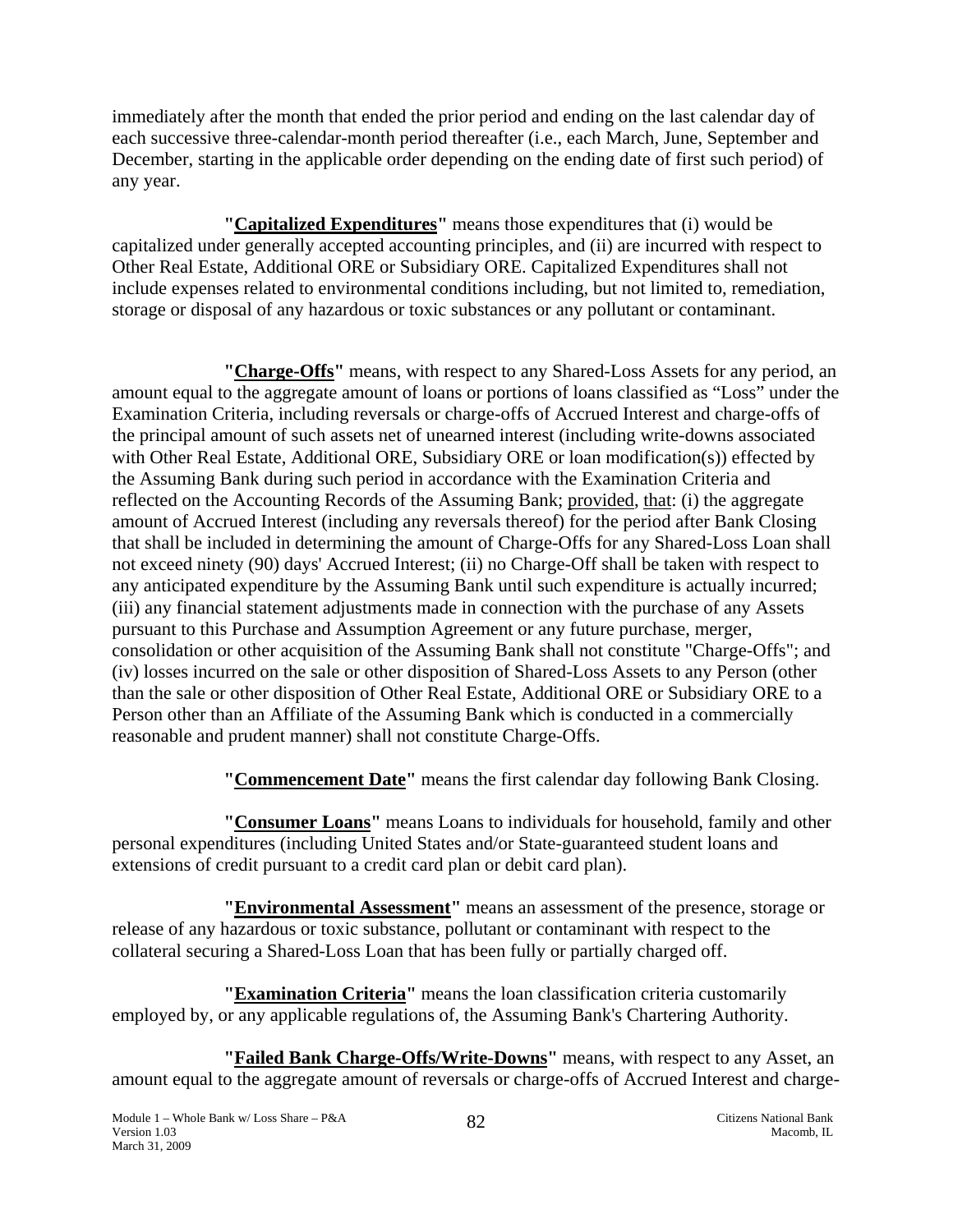offs and write-downs of principal effected by the Failed Bank with respect to that Asset as reflected on the Accounting Records of the Failed Bank.

**"FDIC Party"** has the meaning provided in Section 2.1(f)(ii) of this Non-SF Shared-Loss Agreement.

**"Home Equity Loans"** means Loans that constitute the funded portions of lines of credit secured by mortgages on one- to four-family residences or stock of cooperative housing associations.

**"Net Charge-Offs"** means, with respect to any period, an amount equal to the aggregate amount of Charge-Offs for such period less the amount of Recoveries for such period.

 SF Shared-Loss Agreement. **"Neutral Member"** has the meaning provided in Section 2.1(f)(ii) of this Non-

**"Non-Shared-Loss Loan Commitment"** means any Commitment other than a Shared-Loss Loan Commitment.

**"Notice of Dispute"** has the meaning provided in Section 2.1(f)(iii) of this Non-SF Shared-Loss Agreement.

**"ORE Subsidiary"** means any Subsidiary of the Assuming Bank that engages solely in holding, servicing, managing or liquidating interests of a type described in clause (A) of the definition of "Other Real Estate," which interests have arisen from the collection or settlement of a Shared-Loss Loan.

**"Other Real Estate"** means all of the following (including any of the following fully or partially charged off the books and records of the Failed Bank or the Assuming Bank) that (i) are owned by the Failed Bank as of Bank Closing and are purchased pursuant to the Agreement or (ii) have arisen subsequent to Bank Closing from the collection or settlement by the Assuming Bank of a Shared-Loss Loan:

(A) all interests in real estate (other than Bank Premises and Fixtures), including but not limited to mineral rights, leasehold rights, condominium and cooperative interests, air rights and development rights; and

(B) all other assets (whether real or personal property) acquired by foreclosure or in full or partial satisfaction of judgments or indebtedness.

**"Permitted Advance"** means an advance of funds by the Assuming Bank with respect to a Shared-Loss Loan, or the making of a legally binding commitment by the Assuming Bank to advance funds with respect to a Shared-Loss Loan, that (i) in the case of such an advance, is actually made, and, in the case of such a commitment, is made and all of the proceeds thereof actually advanced, within one (1) year after the Commencement Date, (ii) does not cause the sum of (A) the book value of such Shared-Loss Loan as reflected on the Accounting Records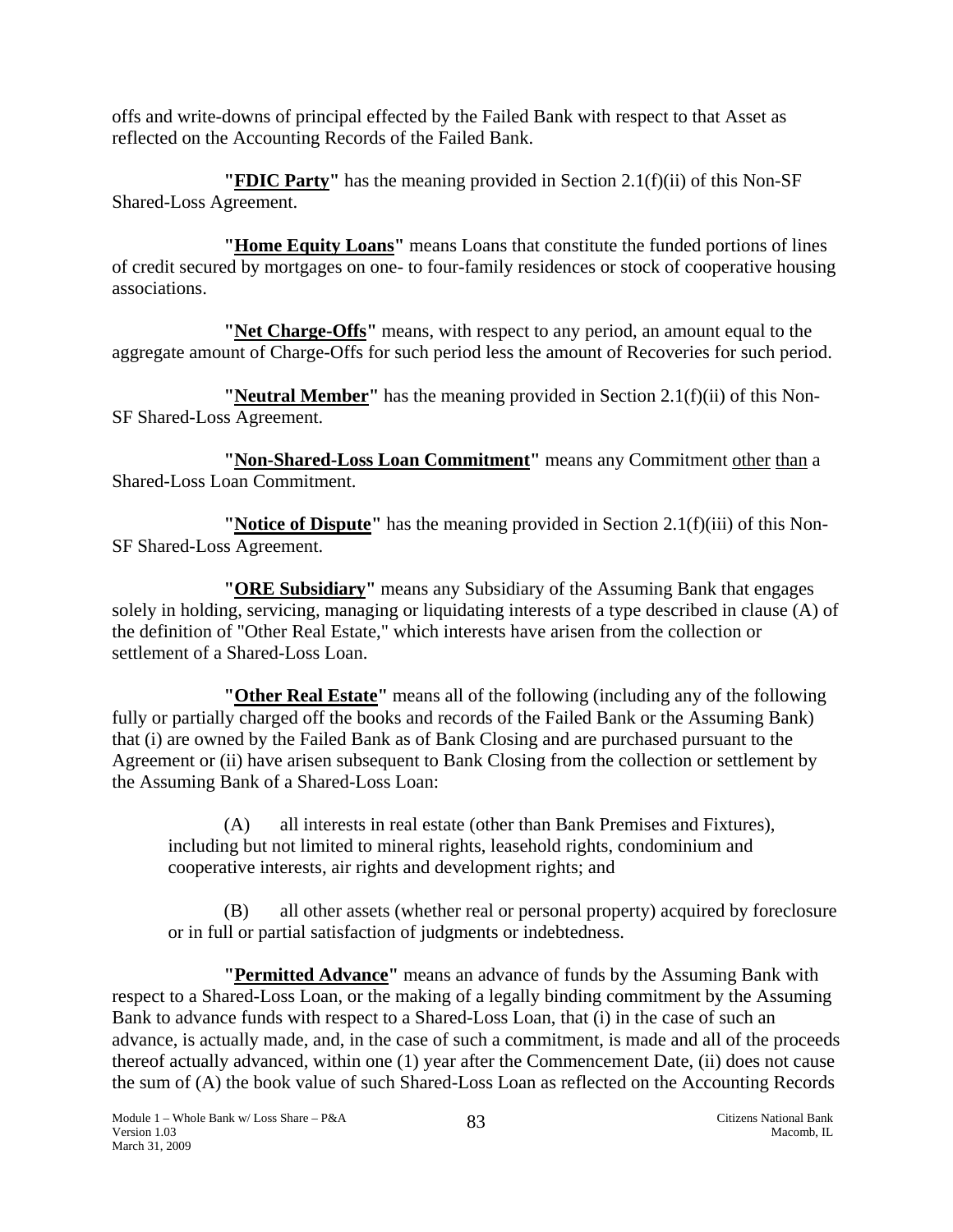of the Assuming Bank after any such advance has been made by the Assuming Bank plus (B) the unfunded amount of any such commitment made by the Assuming Bank related thereto, to exceed 110% of the Book Value of such Shared-Loss Loan, (iii) is not made with respect to a Shared-Loss Loan with respect to which (A) there exists a related Shared-Loss Loan Commitment or (B) the Assuming Bank has taken a Charge-Off and (iv) is made in good faith, is supported at the time it is made by documentation in the Credit Files and conforms to and is in accordance with the applicable requirements set forth in Article III of this Non-SF Shared-Loss Agreement and with the then effective written internal credit policy guidelines of the Assuming Bank; provided, that the limitations in subparagraphs (i), (ii) and (iii) of this definition shall not apply to any such action (other than to an advance or commitment related to the remediation, storage or final disposal of any hazardous or toxic substance, pollutant or contaminant) that is taken to preserve or secure the value of the collateral for such Shared-Loss Loan.

**"Permitted Amendment"** means, with respect to any Shared-Loss Loan Commitment or Shared-Loss Loan, any amendment, modification, renewal or extension thereof, or any waiver of any term, right, or remedy thereunder, made by the Assuming Bank in good faith and otherwise in accordance with the applicable requirements set forth in Article III of this Non-SF Shared-Loss Agreement and the then effective written internal credit policy guidelines of the Assuming Bank; provided, that:

(i) with respect to a Shared-Loss Loan Commitment or a Shared-Loss Loan that is not a revolving line of credit, no such amendment, modification, renewal, extension, or waiver, except as allowed under the definition of Permitted Advance, shall operate to increase the amount of principal (A) then remaining available to be advanced by the Assuming Bank under the Shared-Loss Loan Commitment or (B) then outstanding under the Shared-Loss Loan;

(ii) with respect to a Shared-Loss Loan Commitment or a Shared-Loss Loan that is a revolving line of credit, no such amendment, modification, renewal, extension, or waiver, except as allowed under the definition of Permitted Advance, shall operate to increase the maximum amount of principal authorized as of Bank Closing to be outstanding at any one time under the underlying revolving line of credit relationship with the debtor (regardless of the extent to which such revolving line of credit may have been funded as of Bank Closing or may subsequently have been funded and/or repaid); and

(iii) no such amendment, modification, renewal, extension or waiver shall extend the term of such Shared-Loss Loan Commitment or Shared-Loss Loan beyond the end of the final Shared-Loss Quarter unless the term of such Shared-Loss Loan Commitment or Shared-Loss Loan as existed on Bank Closing was beyond the end of the final Shared-Loss Quarter, in which event no such amendment, modification, renewal, extension or waiver shall extend such term beyond the term as existed as of Bank Closing.

**"Quarterly Certificate"** has the meaning provided in Section 2.1(a)(i) of this Non-SF Shared-Loss Agreement.

**"Recoveries"** (I)(A) In addition to any sums to be applied as Recoveries pursuant to subparagraph (II) below, "Recoveries" means, with respect to any period, the sum of (without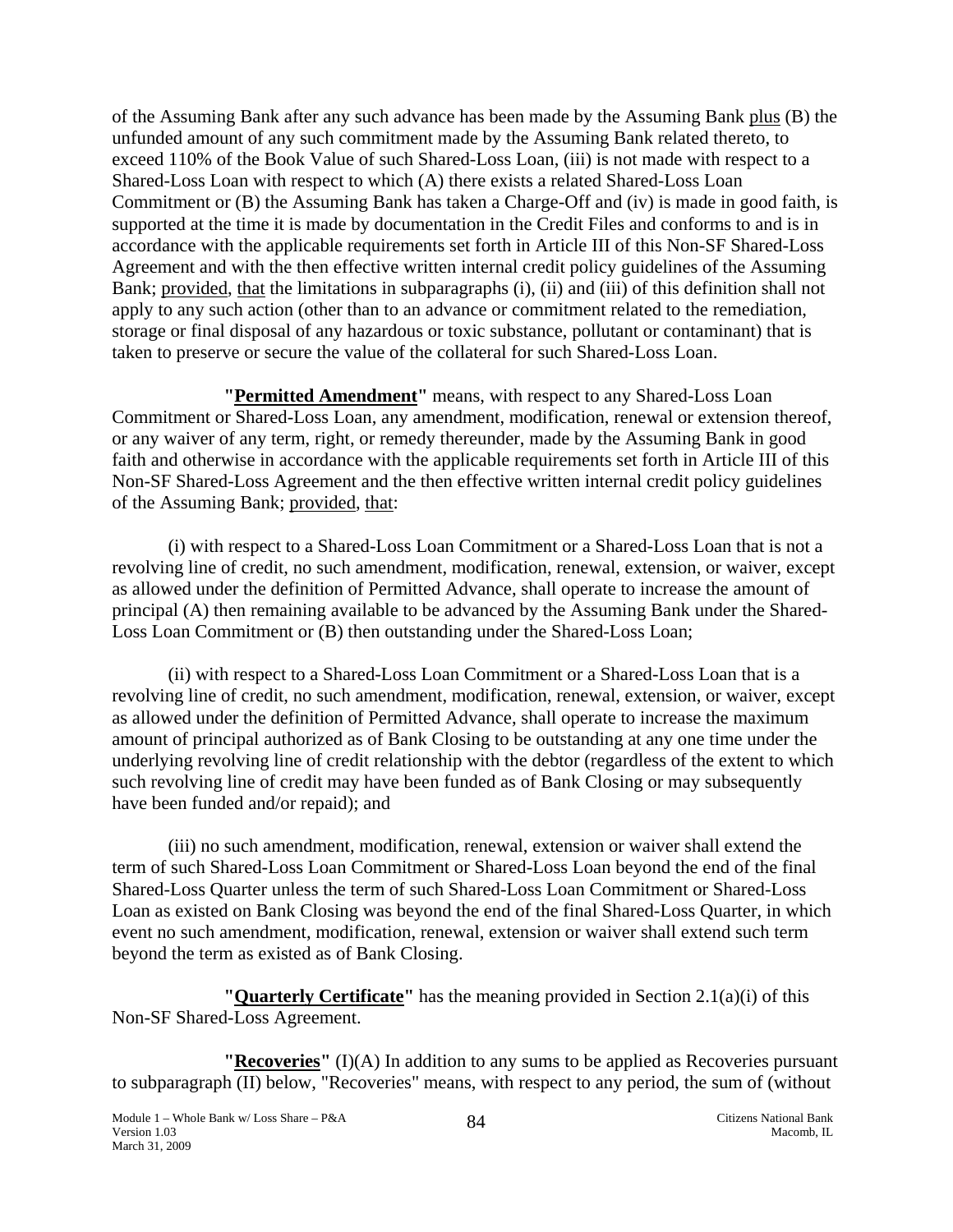duplication):

Shared-Loss Quarter; plus (i) the amount of collections during such period by the Assuming Bank on Charge-Offs of Shared-Loss Assets effected by the Assuming Bank prior to the end of the final

(ii) the amount of collections during such period by the Assuming Bank on Failed Bank Charge-Offs/Write-Downs; plus

(iii) the amount of gain on any sale or other disposition during such period by the Assuming Bank of Shared Loss Loans, Other Real Estate, Additional ORE or Subsidiary ORE (provided, that the amount of any such gain included in Recoveries shall not exceed the aggregate amount of the related Failed Bank Charge-Offs/Write-Downs and Charge-Offs taken and any related Reimbursable Expenses and Recovery Expenses); plus

(iv) the amount of collections during such period by the Assuming Bank of any Reimbursable Expenses or Recovery Expenses; plus

(v) the amount of any fee or other consideration received by the Assuming Bank during or prior to such period in connection with any amendment, modification, renewal, extension, refinance, restructure, commitment or other similar action taken by the Assuming Bank with respect to an Asset with respect to which there exists a Failed Bank Charge-Off/Write-Down or a Shared-Loss Loan as to which a Charge-Off has been effected by the Assuming Bank during or prior to such period (provided, that the amount of any such fee or other consideration included in Recoveries shall not exceed the aggregate amount of the related Failed Bank Charge-Offs/Write-Downs and Charge-Offs taken and any related Reimbursable Expenses and Recovery Expenses).

(I)(B) For the purpose of determining the amounts to be applied as Recoveries pursuant to subparagraph (I)(A) above, the Assuming Bank shall apply amounts received on the Assets that are not otherwise applied to reduce the book value of principal of a Shared-Loss Loan (or, in the case of Other Real Estate, Additional ORE, Subsidiary ORE and Capitalized Expenditures, that are not otherwise applied to reduce the book value thereof) in the following order: first to Charge-Offs and Failed Bank Charge-Offs/Write Downs; then to Reimbursable Expenses and Recovery Expenses; then to interest income; and then to other expenses incurred by the Assuming Bank.

(II) If there occurs an amendment, modification, renewal, extension, refinance, restructure, commitment, sale or other similar action with respect to a Shared-Loss Loan as to which there exists a Failed Bank Charge-Off/Write Down or as to which a Charge-Off has been effected by the Assuming Bank during or prior to such period, and if, as a result of such occurrence, the Assuming Bank recognizes any interest income for financial accounting purposes on that Shared-Loss Loan, then "Recoveries" shall also include the portion of the total amount of any such interest income recognized by the Assuming Bank which is derived by multiplying: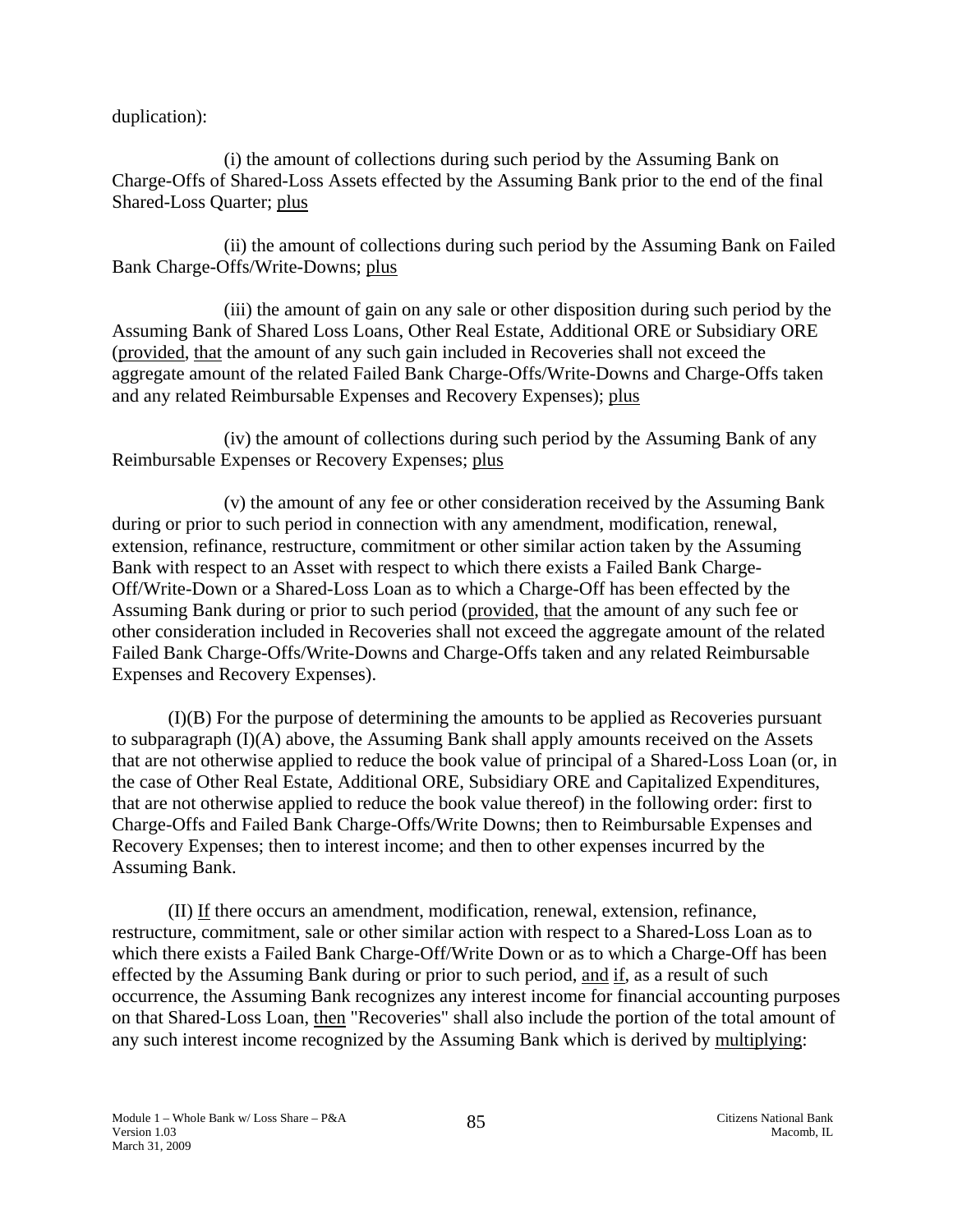(A) the total amount of any such interest income recognized by the Assuming Bank during such period with respect to that Shared-Loss Loan as described above, by

(B) a fraction, the numerator of which is the aggregate principal amount (excluding reversals or charge-offs of Accrued Interest) of all such Failed Bank Charge-Offs/Write-Downs and Charge-Offs effected by the Assuming Bank with respect to that Shared-Loss Loan plus the principal amount of that Shared-Loss Loan that has not yet been chargedoff but has been placed on nonaccrual status, all of which occurred at any time prior to or during the period in which the interest income referred to in subparagraph  $(II)(A)$ immediately above was recognized, and the denominator of which is the total amount of principal indebtedness (including all such prior Failed Bank Charge-Offs/Write-Downs and Charge-Offs as described above) due from the Obligor on that Shared-Loss Loan as of the end of such period;

provided, however, that the amount of any interest income included as Recoveries for a particular Shared-Loss Loan shall not exceed the aggregate amount of (a) Failed Bank Charge-Offs/Write-Downs, (b) Charge-Offs effected by the Assuming Bank during or prior to the period in which the amount of Recoveries is being determined, plus (c) any Reimbursable Expenses and Recovery Expenses paid to the Assuming Bank pursuant to this Non-SF Shared-Loss Agreement during or prior to the period in which the amount of Recoveries is being determined, all with respect to that particular Shared-Loss Loan; and, provided, further, that any collections on any such Shared-Loss Loan that are not applied to reduce book value of principal or recognized as interest income shall be applied pursuant to subparagraph (I) above.

(III) Notwithstanding subparagraphs (I) and (II) above, the term "Recoveries" shall not include: (a) any amounts paid to the Assuming Bank by the Receiver pursuant to Section 2.1 of this Non-SF Shared-Loss Agreement, (b) amounts received with respect to Charge-Offs effected by the Assuming Bank after the final Shared-Loss Quarter, (c) after the final Shared-Loss Quarter, income received by the Assuming Bank from the operation of, and any gains recognized by the Assuming Bank on the disposition of, Other Real Estate, Additional ORE or Subsidiary ORE (such income and gains being hereinafter together referred to as "ORE Income"), except to the extent that aggregate ORE Income exceeds the aggregate expenses paid to third parties by the Assuming Bank after the final Shared-Loss Quarter to manage, operate and maintain Other Real Estate, Additional ORE or Subsidiary ORE (such expenses being hereinafter referred to as "ORE Expenses"). In determining the extent aggregate ORE Income exceeds aggregate ORE Expenses for any Recovery Quarter as set forth immediately above in subparagraph (c), the Assuming Bank will subtract (i) ORE Expenses paid to third parties during such Recovery Quarter (provided, that, in the case of the final Recovery Quarter only, the Assuming Bank will subtract ORE Expenses paid to third parties from the beginning of the final Recovery Quarter up to the date the Assuming Bank is required to deliver the final Quarterly Certificate pursuant to this Non-SF Shared-Loss Agreement) from (ii) ORE Income received during such Recovery Quarter, to calculate net ORE income ("Net ORE Income") for that Recovery Quarter. If the amount of Net ORE Income so calculated for a Recovery Quarter is positive, such amount shall be reported as Recoveries on the Quarterly Certificate for such Recovery Quarter. If the amount of Net ORE Income so calculated for a Recovery Quarter is negative ("Net ORE Loss Carryforward"), such amount shall be added to any ORE Expenses paid to third parties in the next succeeding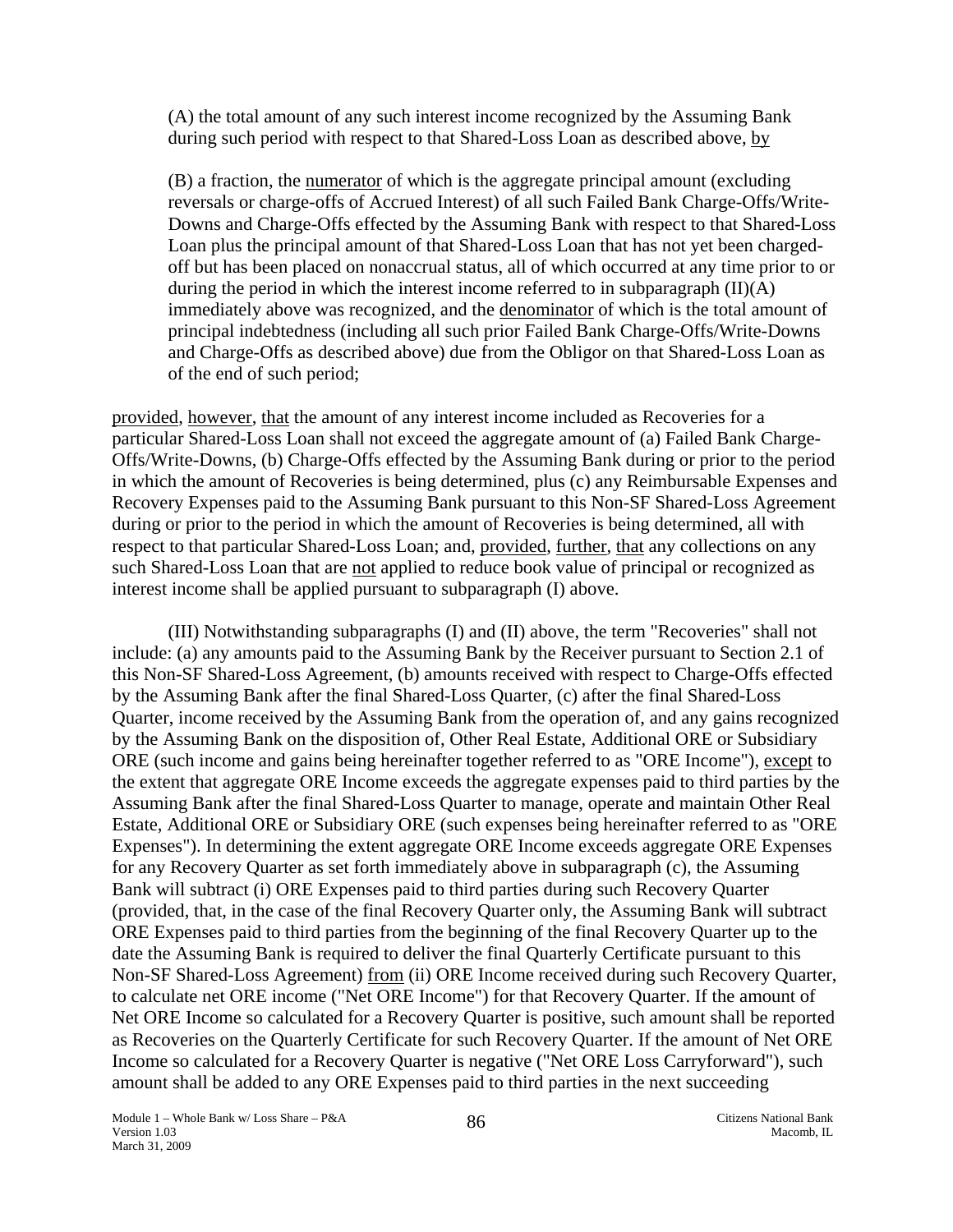Recovery Quarter, which sum shall then be subtracted from ORE Income for that next succeeding Recovery Quarter, for the purpose of determining the amount of Net ORE Income (or, if applicable, Net ORE Loss Carryforward) for that next succeeding Recovery Quarter. If, as of the end of the final Recovery Quarter, a Net ORE Loss Carryforward exists, then the amount of the Net ORE Loss Carryforward that does not exceed the aggregate amount of Net ORE Income reported as Recoveries on Quarterly Certificates for all Recovery Quarters may be included as a Recovery Expense on the Quarterly Certificate for the final Recovery Quarter.

**"Recovery Amount"** has the meaning provided in Section 2.1(b)(ii) of this Non-SF Shared-Loss Agreement.

**"Recovery Expenses"** means, for any Recovery Quarter, the amount of actual, reasonable and necessary out-of-pocket expenses (other than Capitalized Expenditures) paid to third parties (other than Affiliates of the Assuming Bank) by the Assuming Bank, as limited by Sections 3.2(c) and (d) of Article III to this Non-SF Shared-Loss Agreement, to recover amounts owed with respect to (i) any Shared-Loss Asset as to which a Charge-Off was effected prior to the end of the final Shared-Loss Quarter (provided that such amounts were incurred no earlier than the date the first Charge-Off on such Shared-Loss Asset was reflected on the Accounting Records of the Assuming Bank), and (ii) Failed Bank Charge-Offs/Write-Downs (including, in each case, expenses related to an Environmental Assessment but excluding (A) any other expenses related to such environmental conditions including, but not limited to, the remediation, storage or final disposal of any such hazardous or toxic substance, or any such pollutant or contaminant and (B) expenses related to any lender liability claims or actions, including but not limited to, such claims or actions arising from environmental conditions); provided, that, so long as income with respect to a Shared-Loss Loan is being pro-rated pursuant to the arithmetical formula in subsection (II) of the definition of "Recoveries", the term "Recovery Expenses" shall not include that portion of any such expenses paid during such Recovery Quarter to recover any amounts owed on that Shared-Loss Loan that is derived by:

subtracting (1) the product derived by multiplying:

(A) the total amount of any such expenses paid by the Assuming Bank during such Recovery Quarter with respect to that Shared-Loss Loan, by

(B) a fraction, the numerator of which is the aggregate principal amount (excluding reversals or charge-offs of Accrued Interest) of all such Failed Bank Charge-Offs/Write-Downs and Charge-Offs effected by the Assuming Bank with respect to that Shared-Loss Loan plus the principal amount of that Shared-Loss Loan that has not yet been charged-off but has been placed on nonaccrual status, all of which occurred at any time prior to or during the period in which the interest income referred to in subparagraph (II)(A) of the definition of "Recoveries" was recognized, and the denominator of which is the total amount of principal indebtedness (including all such prior Failed Bank Charge-Offs/Write-Downs and Charge-Offs as described above) due from the Obligor on that Shared-Loss Loan as of the end of such period;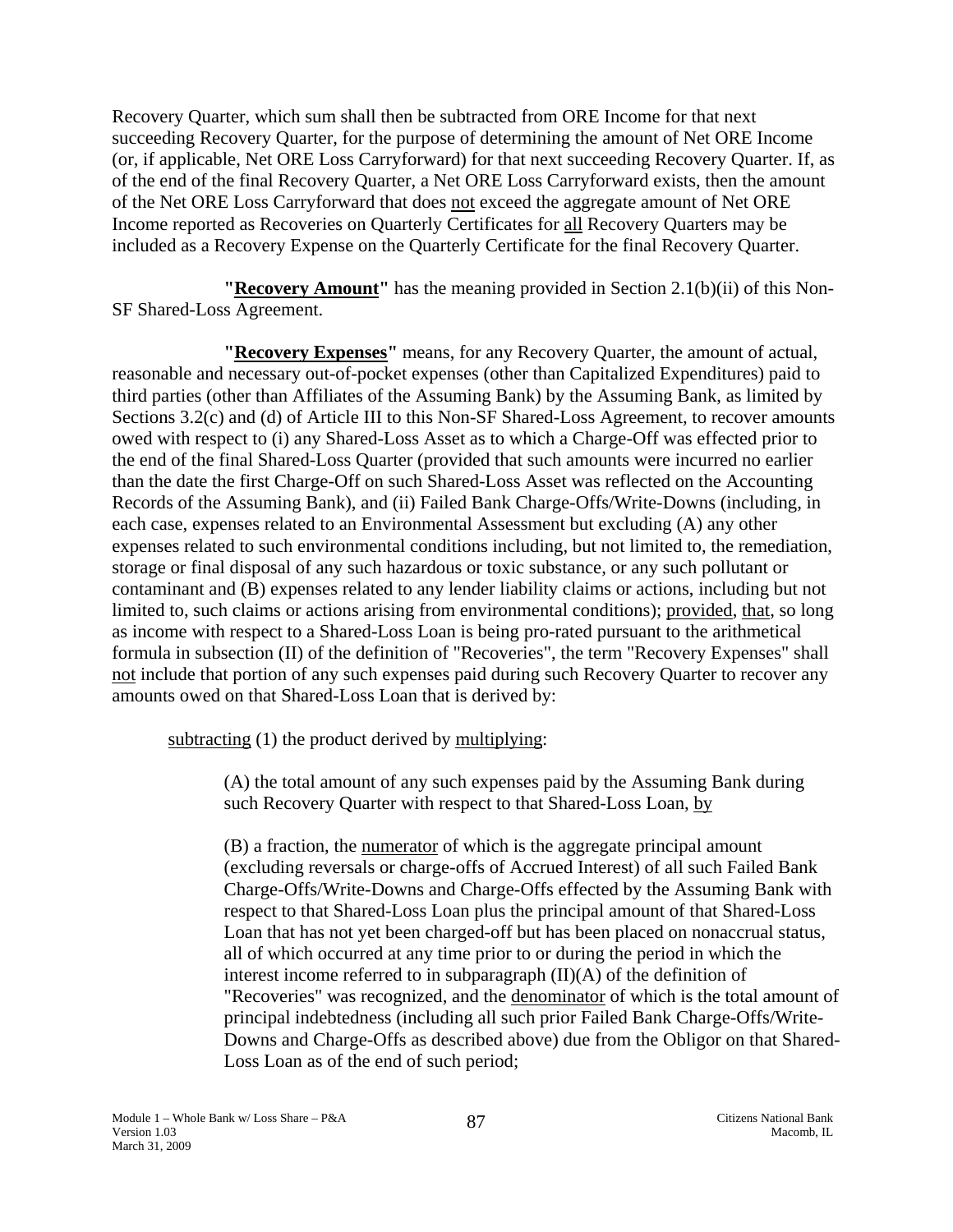from (2) the total amount of any such expenses paid during that Recovery Quarter with respect to that Shared-Loss Loan.

**"Recovery Quarter"** has the meaning provided in Section 2.1(a)(ii) of this Non-SF Shared-Loss Agreement.

**"Reimbursable Expenses"** means, for any Shared-Loss Quarter, the amount of actual, reasonable and necessary out-of-pocket expenses (other than Capitalized Expenditures) paid to third parties (other than Affiliates of the Assuming Bank) by the Assuming Bank, as limited by Sections 3.2(c) and (d) of Article III of this Non-SF Shared-Loss Agreement, to:

(i) recover amounts owed with respect to any Shared-Loss Asset as to which a Charge-Off has been effected prior to the end of the final Shared-Loss Quarter (provided that such amounts were incurred no earlier than the date the first Charge-Off on such Shared-Loss Asset was reflected on the Accounting Records of the Assuming Bank) and recover amounts owed with respect to Failed Bank Charge-Offs/Write-Downs (including, in each case, expenses related to an Environmental Assessment but excluding (A) any other expenses related to such environmental conditions including, but not limited to, the remediation, storage or final disposal of any such hazardous or toxic substance, or any such pollutant or contaminant and (B) expenses related to any lender liability claims or actions, including but not limited to, such claims or actions arising from environmental conditions); provided, that, so long as income with respect to a Shared-Loss Loan is being pro-rated pursuant to the arithmetical formula in subsection (II) of the definition of "Recoveries", the term "Reimbursable Expenses" shall not include that portion of any such expenses paid during such Shared-Loss Quarter to recover any amounts owed on that Shared-Loss Loan that is derived by:

subtracting (1) the product derived by multiplying:

(A) the total amount of any such expenses paid by the Assuming Bank during such Shared-Loss Quarter with respect to that Shared-Loss Loan, by

(B) a fraction, the numerator of which is the aggregate principal amount (excluding reversals or charge-offs of Accrued Interest) of all such Failed Bank Charge-Offs/Write-Downs and Charge-Offs effected by the Assuming Bank with respect to that Shared-Loss Loan plus the principal amount of that Shared-Loss Loan that has not yet been charged-off but has been placed on nonaccrual status, all of which occurred at any time prior to or during the period in which the interest income referred to in subparagraph  $(II)(A)$  of the definition of "Recoveries" was recognized, and the denominator of which is the total amount of principal indebtedness (including all such prior Failed Bank Charge-Offs/Write-Downs and Charge-Offs as described above) due from the Obligor on that Shared-Loss Loan as of the end of such period;

from (2) the total amount of any such expenses paid during that Shared-Loss Quarter with respect to that Shared-Loss Loan; and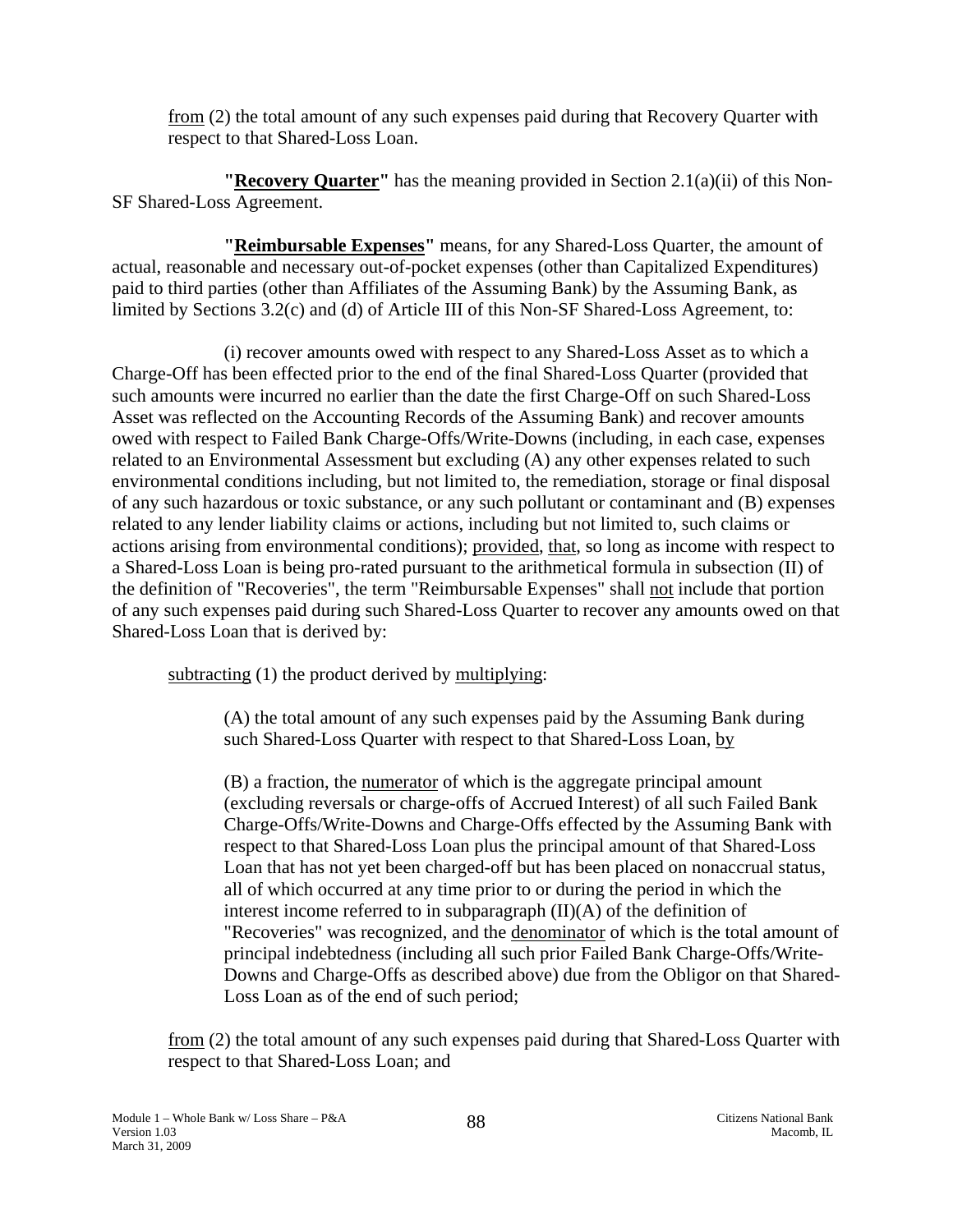(ii) manage, operate or maintain Other Real Estate, Additional ORE or Subsidiary ORE less the amount of any income received by the Assuming Bank during such Shared-Loss Quarter with respect to such Other Real Estate, Additional ORE or Subsidiary ORE (which resulting amount under this clause (ii) may be negative).

**"Residential Mortgage Loans"** means Loans, excluding advances made pursuant to Home Equity Loans, that are secured by mortgages on one- to four-family residences or stock of cooperative housing associations.

**"Review Board"** has the meaning provided in Section 2.1(f)(i) of this Non-SF Shared-Loss Agreement.

**"Shared-Loss Amount"** has the meaning provided in Section 2.1(b)(i) of this Non-SF Shared-Loss Agreement.

 in which such interest accrued. **"Shared-Loss Asset Repurchase Price"** means, with respect to any Shared-Loss Asset, which shall be determined by the Receiver, the principal amount thereof due from an Obligor (including, subject to the limitations discussed below, the amount of any Accrued Interest) stated on the Accounting Records of the Assuming Bank, as of the date as of which the Shared-Loss Asset Repurchase Price is being determined (regardless, in the case of a Shared-Loss Loan, of the Legal Balance thereof); provided, that (i) in the case of a Shared-Loss Loan there shall be excluded from such amount the amount of any Accrued Interest accrued on or with respect to such Shared-Loss Loan prior to the ninety (90)-day period ending on the day prior to the purchase date determined pursuant to Sections  $2.1(e)(i)$  or  $2.1(e)(iii)$  of this Non-SF Shared-Loss Agreement, except to the extent such Accrued Interest was included in the Book Value of such Shared-Loss Loan, and (ii) any collections on a Shared-Loss Loan received by the Assuming Bank after the purchase date applicable to such Shared-Loss Loan shall be applied (without duplication) to reduce the Shared-Loss Asset Repurchase Price of such Shared-Loss Loan on a dollar-for-dollar basis. For purposes of determining the amount of unpaid interest which accrued during a given period with respect to a variable-rate Shared-Loss Loan, all collections of interest shall be deemed to be applied to unpaid interest in the chronological order

**"Shared-Loss Assets"** means Shared-Loss Loans, Other Real Estate purchased by the Assuming Bank, Additional ORE, Subsidiary ORE and Capitalized Expenditures.

# **"Shared-Loss Loan Commitment"** means:

(i) any Commitment to make a further extension of credit or to make a further advance with respect to an existing Shared-Loss Loan; and

(ii) any Shared-Loss Loan Commitment (described in subparagraph (i) immediately preceding) with respect to which the Assuming Bank has made a Permitted Amendment.

**"Shared-Loss Loan Commitment Advance"** means an advance pursuant to a Shared-Loss Loan Commitment with respect to which the Assuming Bank has not made a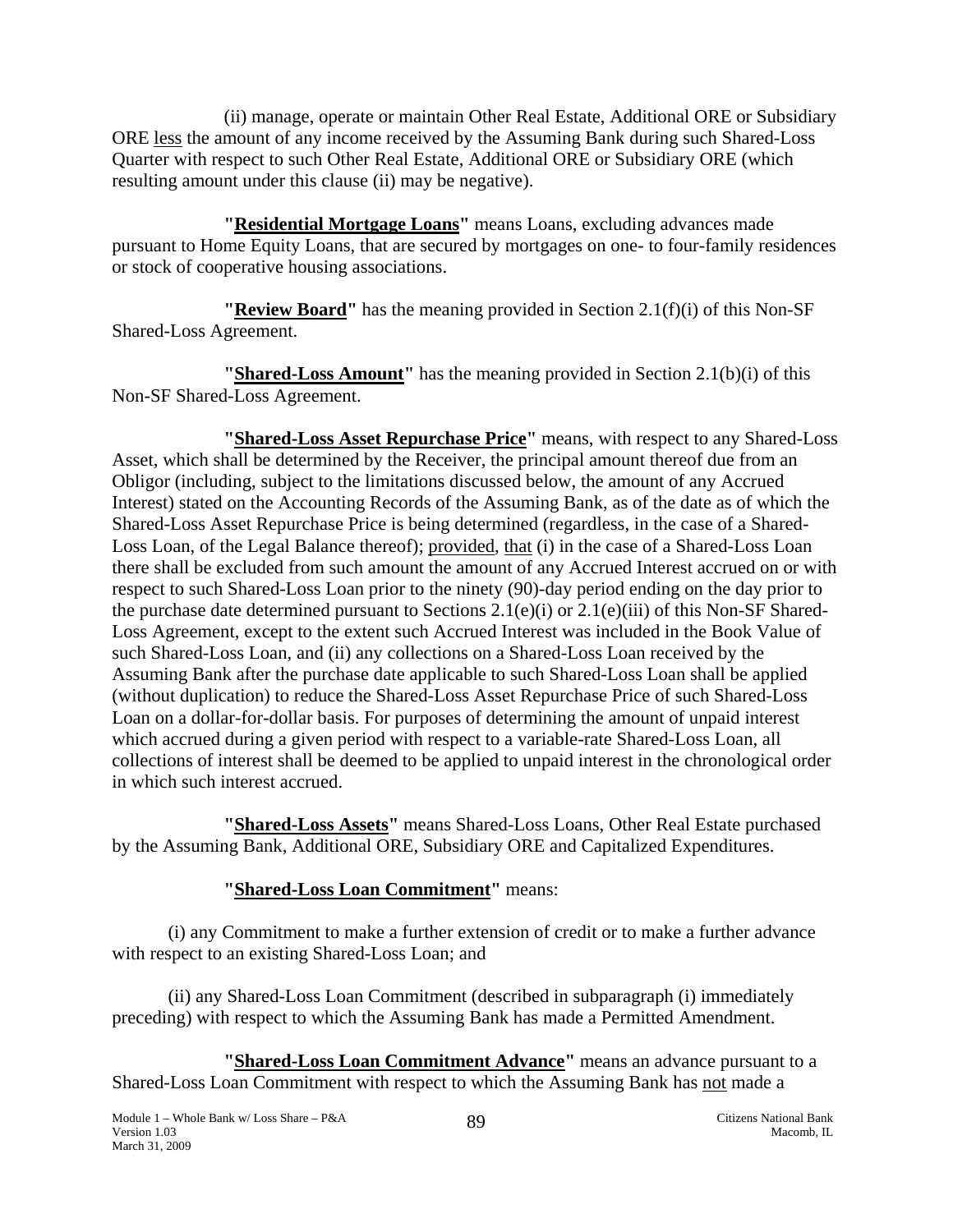Permitted Advance.

# **"Shared-Loss Loans"** means:

(i)(A) Loans purchased by the Assuming Bank pursuant to the Agreement set forth on Exhibit 4.15(b) (B) New Shared-Loss Loans purchased by the Assuming Bank pursuant to the Agreement, (C) Permitted Advances and (D) Shared-Loss Loan Commitment Advances, if any; provided, that Shared-Loss Loans shall not include Loans, New Shared-Loss Loans, Permitted Advances and Shared-Loss Loan Commitment Advances with respect to which an Acquired Subsidiary, or a constituent Subsidiary thereof, is an Obligor; and

(ii) any Shared-Loss Loans (described in subparagraph (i) immediately preceding) with respect to which the Assuming Bank has made a Permitted Amendment.

**"Shared-Loss Payment Trigger"** means when the sum of the Cumulative Loss Amount under the Single Family Shared-Loss Agreement and the cumulative Net Charge-Offs under this Non-SF Shared-Loss Agreement, exceeds the First Loss Tranche.

**"Shared-Loss Quarter"** has the meaning provided in Section 2.1(a)(i) of this Non-SF Shared-Loss Agreement.

**"Stated Threshold"** means total losses under the shared loss agreements in the amount of \$42,000,000.00.

**"Subsidiary ORE"** means all assets owned by ORE Subsidiaries that would constitute Additional ORE if such assets were on the books of the Assuming Bank.

**"Termination Date"** means the eighth (8th) anniversary of the Commencement Date.

# **ARTICLE II** -- **SHARED-LOSS ARRANGEMENT**

# **2.1 Shared-Loss Arrangement.**

**(a) Quarterly Certificates.** (i) Not later than thirty (30) days after the end of each Calendar Quarter from and including the initial Calendar Quarter to and including the Calendar Quarter in which the Applicable Anniversary of the Commencement Date falls (each of such Calendar Quarters being referred to herein as a "Shared-Loss Quarter"), the Assuming Bank shall deliver to the Receiver a certificate, signed by the Assuming Bank's chief executive officer and its chief financial officer, setting forth in such form and detail as the Receiver may specify (a "Quarterly Certificate"):

> (A) the amount of Charge-Offs, the amount of Recoveries and the amount of Net Charge-Offs (which amount may be negative) during such Shared-Loss Quarter with respect to the Shared-Loss Assets (and for Recoveries, with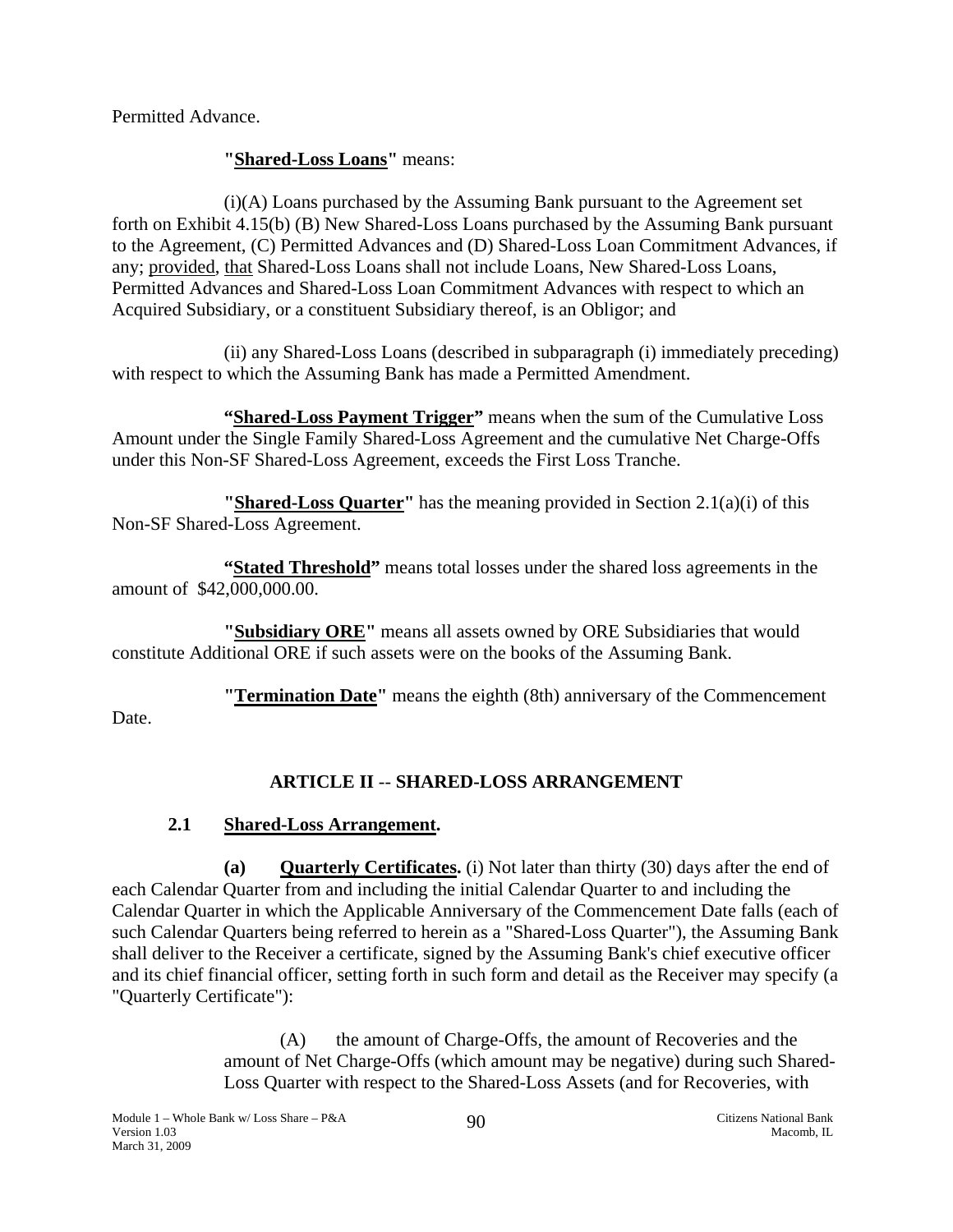respect to the Assets for which a charge-off was effected by the Failed Bank prior to Bank Closing); and

(B) the aggregate amount of Reimbursable Expenses (which amount may be negative) during such Shared-Loss Quarter.

(ii) Not later than thirty (30) days after the end of each Calendar Quarter from and including the first Calendar Quarter following the final Shared-Loss Quarter to and including the Calendar Quarter in which the Termination Date falls (each of such Calendar Quarters being referred to herein as a "Recovery Quarter"), the Assuming Bank shall deliver to the Receiver a Quarterly Certificate setting forth, in such form and detail as the Receiver may specify, the amount of Recoveries and Recovery Expenses during such Recovery Quarter. On the Quarterly Certificate for the first Recovery Quarter only, the Assuming Bank may report as a separate item, in such form and detail as the Receiver may specify, the aggregate amount of any Reimbursable Expenses that: (a) were incurred prior to or during the final Shared-Loss Quarter, and (b) had not been included in any Quarterly Certificate for any Shared-Loss Quarter because they had not been actually paid by the Assuming Bank (in accordance with the terms of this Non-SF Shared-Loss Agreement) during any Shared-Loss Quarter and (c) were actually paid by the Assuming Bank (in accordance with the terms of this Non-SF Shared-Loss Agreement) during the first Recovery Quarter.

### **(b) Payments With Respect to Shared-Loss Assets.**

 $(i)$  For purposes of this Section 2.1(b), the Assuming Bank shall record the Shared-Loss Assets on its Accounting Records at Book Value. If the amount of all Net Charge-Offs during any Shared-Loss Quarter plus Reimbursable Expenses during such Shared-Loss Quarter (the "Shared-Loss Amount") is positive, then, except as provided in Sections 2.1(c) and (e) below, and subject to the provisions of Section 2.1(b)(vi) below, not later than fifteen (15) days after the date on which the Receiver receives the Quarterly Certificate with respect to such Shared-Loss Quarter, the Receiver shall pay to the Assuming Bank an amount equal to eighty percent (80%) of the Shared-Loss Amount for such Shared-Loss Quarter. If the Shared-Loss Amount during any Shared-Loss Quarter is negative, the Assuming Bank shall pay to the Receiver an amount equal to eighty percent (80%) of the Shared-Loss Amount for such Shared-Loss Quarter, which payment shall be delivered to the Receiver together with the Quarterly Certificate for such Shared-Loss Quarter.

(ii) If the amount of gross Recoveries during any Recovery Quarter less Recovery Expenses during such Recovery Quarter (the "Recovery Amount") is positive, then, simultaneously with its delivery of the Quarterly Certificate with respect to such Recovery Quarter, the Assuming Bank shall pay to the Receiver an amount equal to eighty percent (80%) of the Recovery Amount for such Recovery Quarter. If the Recovery Amount is negative, then such negative amount shall be subtracted from the amount of gross Recoveries during the next succeeding Recovery Quarter in determining the Recovery Amount in such next succeeding Recovery Quarter; provided, that this Section 2.1(b)(ii) shall operate successively in the event that the Recovery Amount (after giving effect to this Section 2.1(b)(ii)) in such next succeeding Recovery Quarter is negative. The Assuming Bank shall specify, in the Quarterly Certificate for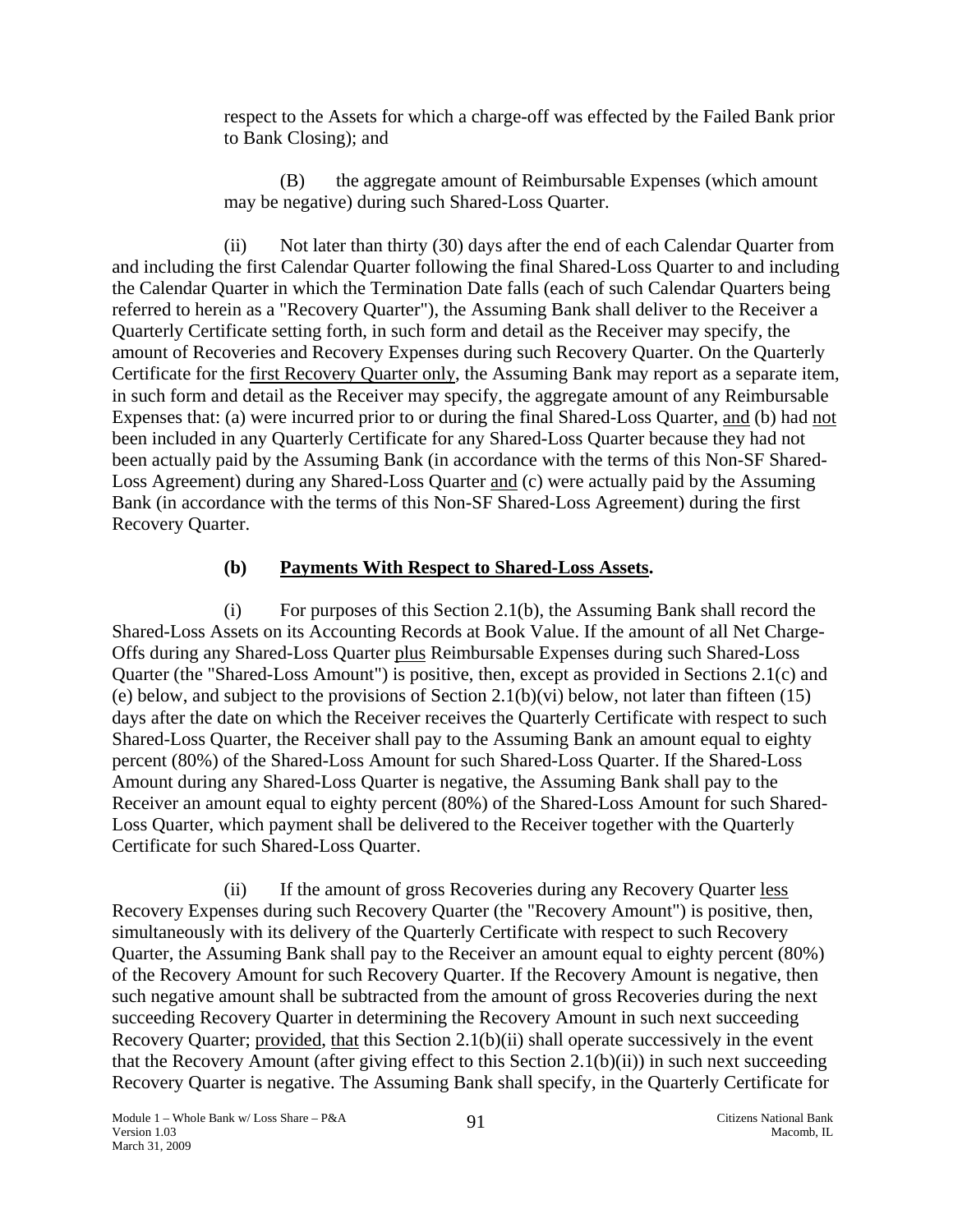the final Recovery Quarter, the aggregate amount for all Recovery Quarters only, as of the end of, and including, the final Recovery Quarter of (A) Recoveries ("Aggregate Recovery Period Recoveries"), (B) Recovery Expenses ("Aggregate Recovery Expenses"), and (C) only those Recovery Expenses that have been actually "offset" against Aggregate Recovery Period Recoveries (including those so "offset" in that final Recovery Quarter) ("Aggregate Offset Recovery Expenses"); as used in this sentence, the term "offset" means the amount that has been applied to reduce gross Recoveries in any Recovery Quarter pursuant to the methodology set forth in this Section 2.1(b)(ii). If, at the end of the final Recovery Quarter the amount of Aggregate Recovery Expenses exceeds the amount of Aggregate Recovery Period Recoveries, the Receiver shall have no obligation to pay to the Assuming Bank all or any portion of such excess. Subsequent to the Assuming Bank's calculation of the Recovery Amount (if any) for the final Recovery Quarter, the Assuming Bank shall also show on the Quarterly Certificate for the final Recovery Quarter the results of the following three mathematical calculations: (i) Aggregate Recovery Period Recoveries minus Aggregate Offset Recovery Expenses; (ii) Aggregate Recovery Expenses minus Aggregate Offset Recovery Expenses; and (iii) the lesser of the two amounts calculated in (i) and (ii) immediately above ("Additional Recovery Expenses") multiplied by 80% (the amount so calculated in (iii) being defined as the "Additional Recovery Expense Amount"). If the Additional Recovery Expense Amount is greater than zero, then the Assuming Bank may request in the Quarterly Certificate for the final Recovery Quarter that the Receiver reimburse the Assuming Bank the amount of the Additional Recovery Expense Amount and the Receiver shall pay to the Assuming Bank the Additional Recovery Expense Amount within fifteen (15) days after the date on which the Receiver receives that Quarterly Certificate. On the Quarterly Certificate for the final Recovery Quarter only, the Assuming Bank may include, in addition to any Recovery Expenses for that Recovery Quarter that were paid by the Assuming Bank in that Recovery Quarter, those Recovery Expenses that: (a) were incurred prior to or during the final Recovery Quarter, and (b) had not been included in any Quarterly Certificate for any Recovery Quarter because they had not been actually paid by the Assuming Bank (in accordance with the terms of this Non-SF Shared-Loss Agreement) during any Recovery Quarter, and (c) were actually paid by the Assuming Bank (in accordance with the terms of this Non-SF Shared-Loss Agreement) prior to the date the Assuming Bank is required to deliver that final Quarterly Certificate to the Receiver under the terms of Section 2.1(a)(ii).

(iii) Concurrently with the delivery date of the Quarterly Certificate for the final Recovery Quarter as provided in Section 2.1(a)(ii), the Assuming Bank shall deliver to the Receiver a certificate, signed by the Assuming Bank's chief executive officer and its chief financial officer, setting forth in such form and detail (including supporting schedules) as the Receiver may specify, the amount of any excess of (A) the aggregate amount of Net Charge-Offs for all Shared-Loss Quarters plus all Reimbursable Expenses and Aggregate Offset Recovery Expenses plus Additional Recovery Expenses minus the aggregate amount of gross Recoveries for all Recovery Quarters, over (B) the Stated Threshold. Not later than forty-five (45) days after the date on which the Receiver receives such certificate, the Receiver shall pay to the Assuming Bank an amount equal to fifteen percent (15%) of such excess.

(iv) With respect to each Shared-Loss Quarter and Recovery Quarter, collections by the Assuming Bank on any charge-off effected by the Failed Bank prior to Bank Closing on an Asset other than a Shared-Loss Asset shall be reported as Recoveries under this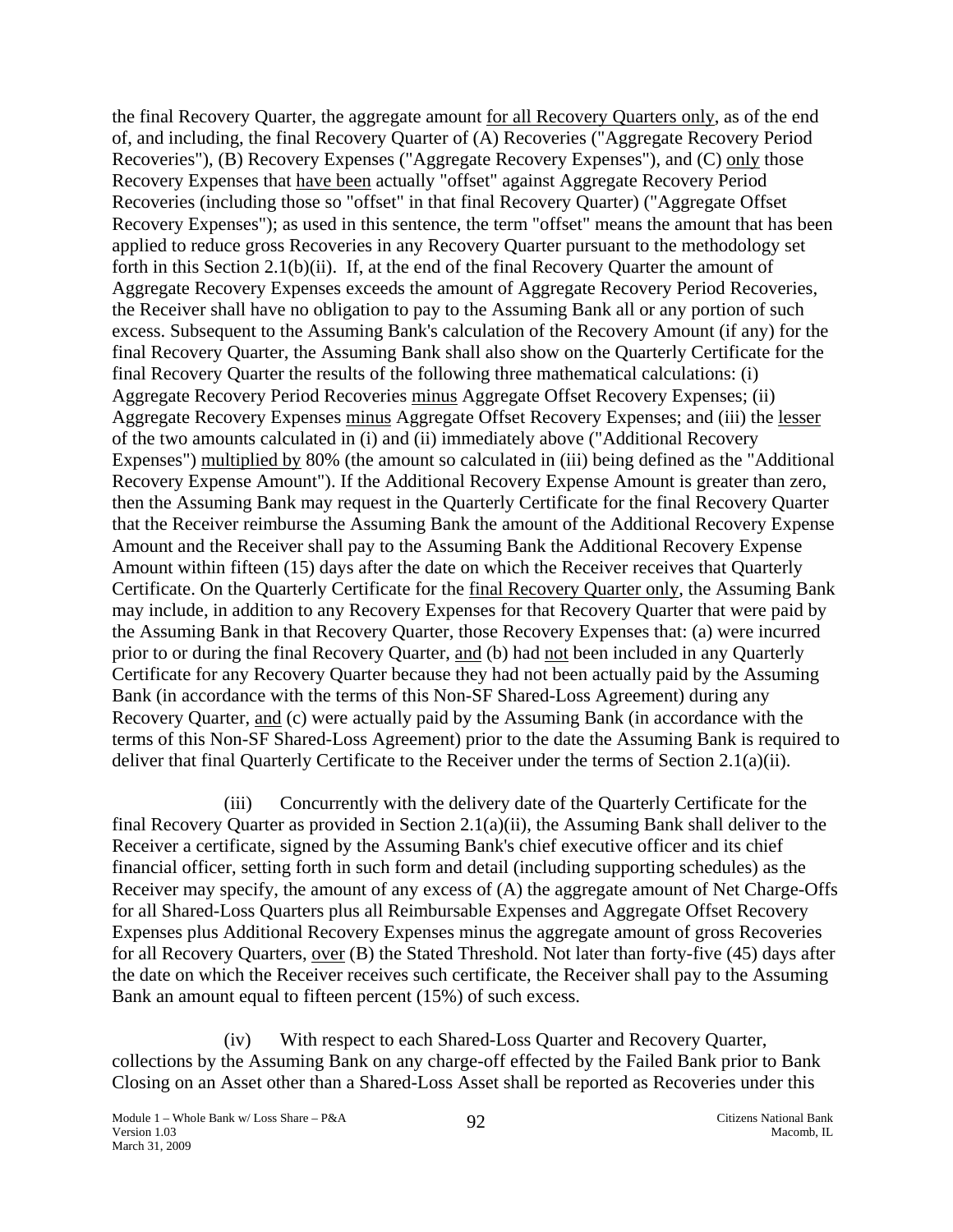Section 2.1 only to the extent such collections exceed the Book Value of such Asset, if any. For any Shared-Loss Quarter or Recovery Quarter in which collections by the Assuming Bank on such Asset are applied to both Book Value and to a charge-off effected by the Failed Bank prior to Bank Closing, the amount of expenditures incurred by the Assuming Bank attributable to the collection of any such Asset, that shall be considered a Reimbursable Expense or a Recovery Expense under this Section 2.1 will be limited to a proportion of such expenditures which is equal to the proportion derived by dividing (A) the amount of collections on such Asset applied to a charge-off effected by the Failed Bank prior to Bank Closing, by (B) the total collections on such Assets.

(v) If the Assuming Bank has duly specified an amount of Reimbursable Expenses on the Quarterly Certificate for the first Recovery Quarter as described above in the last sentence of Section 2.1(a)(ii), then, not later than fifteen (15) days after the date on which the Receiver receives that Quarterly Certificate, the Receiver shall pay to the Assuming Bank an amount equal to eighty percent (80%) of the amount of such Reimbursable Expenses.

(vi) Receiver has no obligation to make payment for any Shared Loss Quarters until the Shared-Loss Payment Trigger is reached.

**(c) Limitation on Shared-Loss Payment.** The Receiver shall not be required to make any payments pursuant to this Section 2.1 with respect to any Charge-Off of a Shared-Loss Asset that the Receiver or the Corporation determines, based upon the Examination Criteria, should not have been effected by the Assuming Bank. In the event that the Receiver does not make any payments with respect to any Charge-Off of a Shared-Loss Asset pursuant to this Section 2.1 or determines that a payment was improperly made, the Assuming Bank and the Receiver shall make such accounting adjustments and payments as may be necessary to give retroactive effect to such corrections.

#### **(d) Sale of, or Additional Advances or Amendments with Respect to,**

**Shared-Loss Loans.** No Shared-Loss Loan shall be treated as a Shared-Loss Asset pursuant to this Section 2.1 (i) after the Assuming Bank makes any additional advance, commitment or increase in the amount of a commitment with respect to such Shared-Loss Loan that does not constitute a Permitted Advance or a Shared-Loss Loan Commitment Advance, (iii) after the Assuming Bank makes any amendment, modification, renewal or extension to such Shared-Loss Loan that does not constitute a Permitted Amendment, or (iv) after the Assuming Bank has managed, administered or collected any "Related Loan" (as such term is defined in Section 3.4 of Article III of this Exhibit) in any manner which would have the effect of increasing the amount of any collections with respect to the Related Loan to the detriment of such Shared-Loss Asset to which such loan is related; provided, that any such Shared-Loss Loan that has been the subject of Charge-Offs prior to the taking of any action described in clause (i), (ii), or (iii) of this Section 2.1(d) by the Assuming Bank shall be treated as a Shared-Loss Asset pursuant to this Section 2.1 solely for the purpose of treatment of Recoveries on such Charge-Offs until such time as the amount of Recoveries with respect to such Shared-Loss Asset equals such Charge-Offs.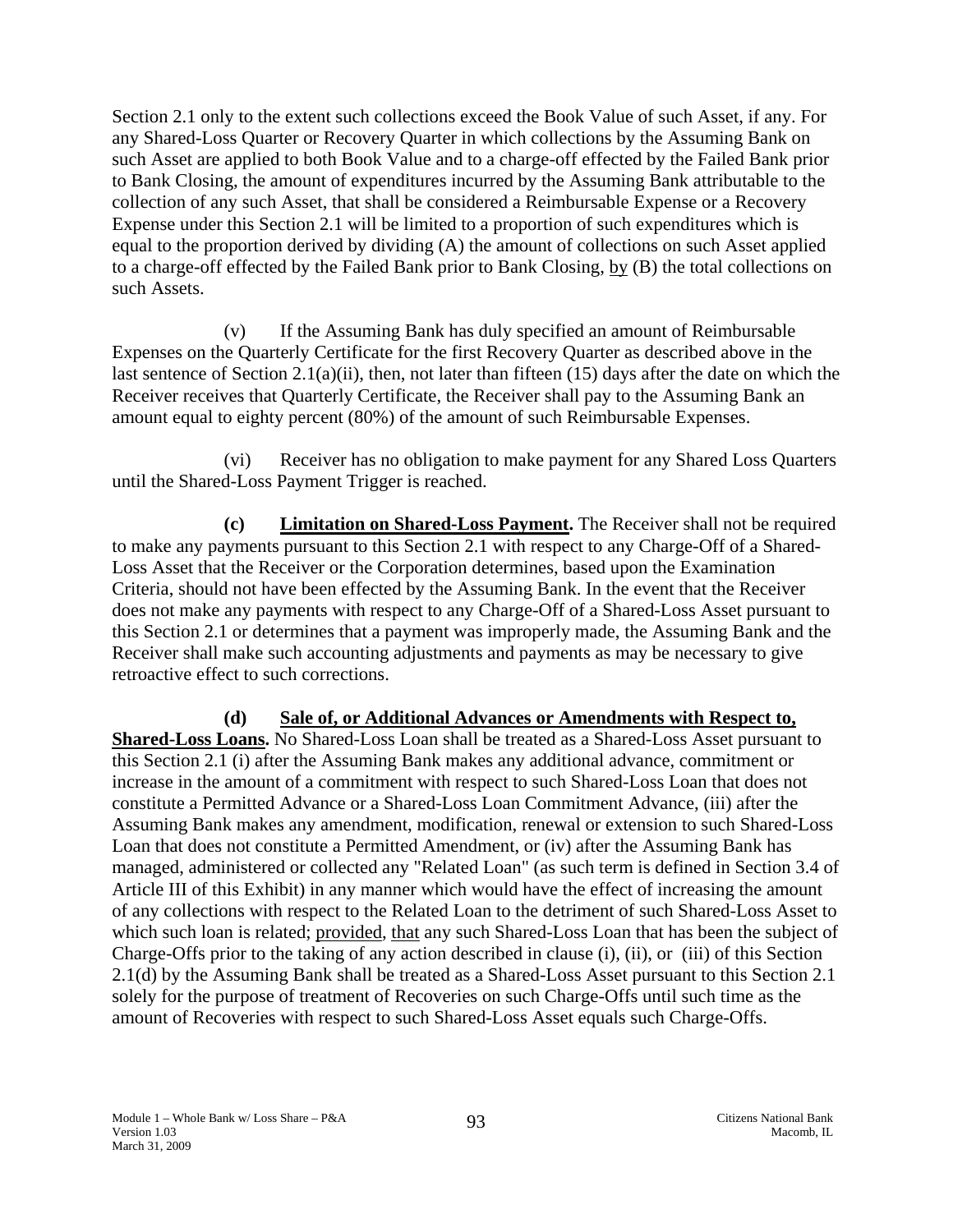#### **(e) Option to Purchase.**

(i) In the event that the Assuming Bank determines that there is a substantial likelihood that continued efforts to collect a Shared-Loss Asset or an Asset for which a chargeoff was effected by the Failed Bank with, in either case, a Legal Balance of \$500,000 or more on the Accounting Records of the Assuming Bank will result in an expenditure of funds by the Assuming Bank to a third party for a specified purpose (the expenditure of which, in its best judgment, will maximize collections), which do not constitute Reimbursable Expenses or Recovery Expenses, and such expenses will exceed ten percent (10%) of the then book value thereof as reflected on the Accounting Records of the Assuming Bank, the Assuming Bank shall (i) promptly so notify the Receiver and (ii) request that such expenditure be treated as a Reimbursable Expense or Recovery Expense for purposes of this Section 2.1. (Where the Assuming Bank determines that there is a substantial likelihood that the previously mentioned situation exists with respect to continued efforts to collect a Shared-Loss Asset or an Asset for which a charge-off was effected by the Failed Bank with, in either case, a Legal Balance of less than \$500,000 on the Accounting Records of the Assuming Bank, the Assuming Bank may so notify the Receiver and request that such expenditure be treated as a Reimbursable Expense or Recovery Expense.) Within thirty (30) days after its receipt of such a notice, the Receiver will advise the Assuming Bank of its consent or denial that such expenditures shall be treated as a Reimbursable Expense or Recovery Expense, as the case may be. Notwithstanding the failure of the Receiver to give its consent with respect to such expenditures, the Assuming Bank shall continue to administer such Shared-Loss Asset in accordance with Section 2.2, except that the Assuming Bank shall not be required to make such expenditures. At any time after its receipt of such a notice and on or prior to the Termination Date the Receiver shall have the right to purchase such Shared-Loss Asset or Asset as provided in Section 2.1(e)(iii), notwithstanding any consent by the Receiver with respect to such expenditure.

(ii) During the period prior to the Termination Date, the Assuming Bank shall notify the Receiver within fifteen (15) days after any of the following becomes fully or partially charged-off:

> (A) a Shared-Loss Loan having a Legal Balance (or, in the case of more than one (1) Shared-Loss Loan made to the same Obligor, a combined Legal Balance) of \$500,000 or more in circumstances in which the legal claim against the relevant Obligor survives; or

(B) a Shared-Loss Loan to a director, an "executive officer" as defined in 12 C.F.R. 215.2(d), a "principal shareholder" as defined in 12 C.F.R. 215.2(l), or an Affiliate of the Assuming Bank.

(iii) If the Receiver determines in its sole discretion that the Assuming Bank is not diligently pursuing collection efforts with respect to any Shared-Loss Asset which has been fully or partially charged-off or written-down (including any Shared-Loss Asset which is identified or required to be identified in a notice pursuant to Section 2.1(e)(ii)) or any Asset for which there exists a Failed Bank Charge-Off/Write-Down, the Receiver may at its option, exercisable at any time on or prior to the Termination Date, require the Assuming Bank to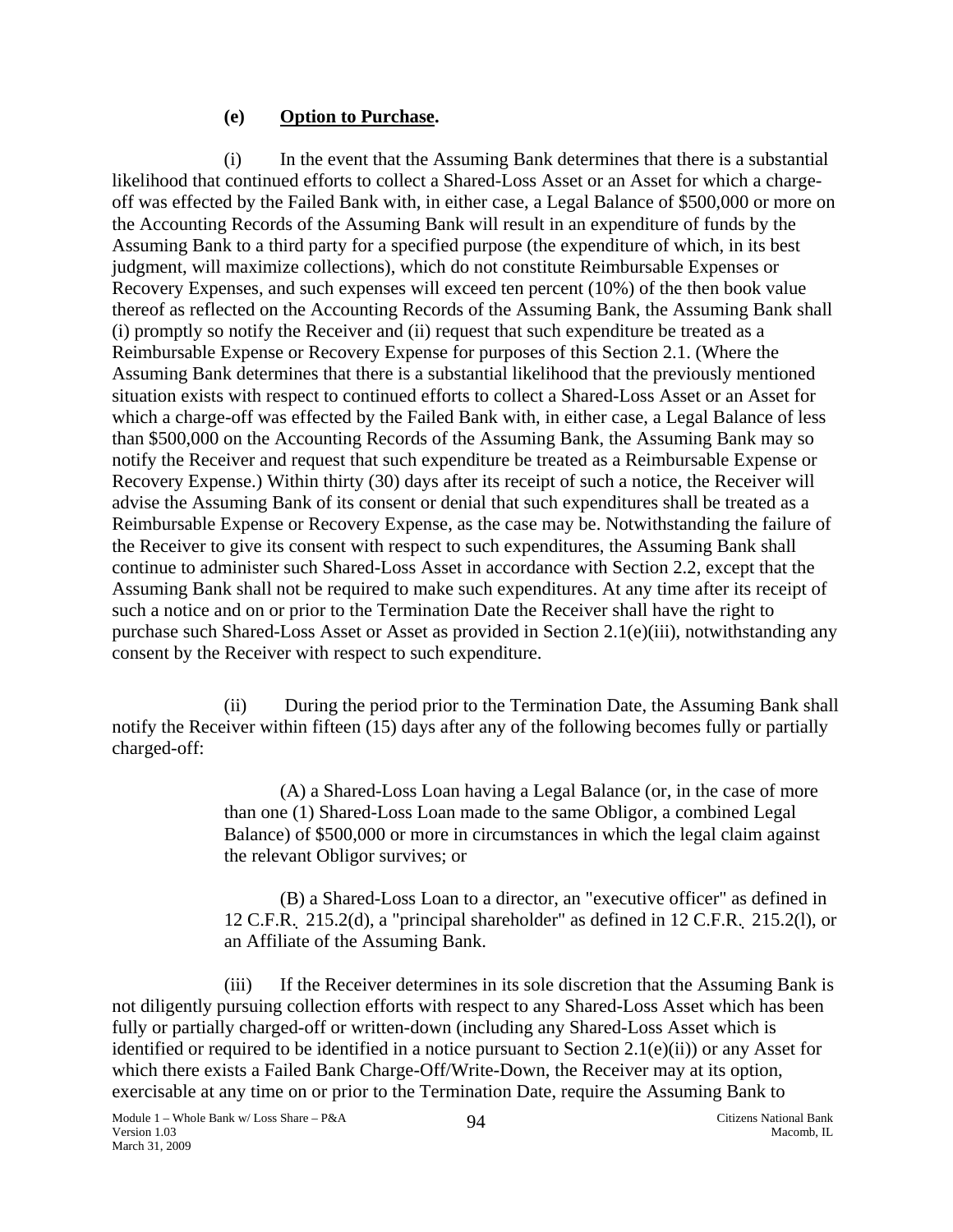assign, transfer and convey such Shared-Loss Asset or Asset to and for the sole benefit of the Receiver for a price equal to the Repurchase Price thereof less the Related Liability Amount with respect to any Related Liabilities related to such Shared-Loss Asset or Asset.

(iv) Not later than ten (10) days after the date upon which the Assuming Bank receives notice of the Receiver's intention to purchase or require the assignment of any Shared-Loss Asset or Asset pursuant to Section 2.1(e)(i) or (iii), the Assuming Bank shall transfer to the Receiver such Shared-Loss Asset or Asset and any Credit Files relating thereto and shall take all such other actions as may be necessary and appropriate to adequately effect the transfer of such Shared-Loss Asset or Asset from the Assuming Bank to the Receiver. Not later than fifteen (15) days after the date upon which the Receiver receives such Shared-Loss Asset or Asset and any Credit Files relating thereto, the Receiver shall pay to the Assuming Bank an amount equal to the Repurchase Price of such Shared-Loss Asset or Asset less the Related Liability Amount.

(v) The Receiver shall assume all Related Liabilities with respect to any Shared-Loss Asset or Asset set forth in the notice described in Section 2.1(e)(iv).

# **(f) Dispute Resolution.**

(i) (A) Any dispute as to whether a Charge-Off of a Shared-Loss Asset was made in accordance with Examination Criteria shall be resolved by the Assuming Bank's Chartering Authority. (B) With respect to any other dispute arising under the terms of this this Non-SF Shared-Loss Agreement, at the discretion of the Corporation, to be exercised in each instance of such other dispute, and with the subsequent written consent of the Assuming Bank, such other dispute shall be resolved by determination of a review board (a "Review Board") established pursuant to Section 2.1(f). Any Review Board under this Section 2.1(f) shall follow the provisions of the Federal Arbitration Act and shall follow the provisions of the Administrative Dispute Resolution Act of 1996 ("ADRA"), as amended. (C) Any determination by the Assuming Bank's Chartering Authority or by a Review Board shall be conclusive and binding on the parties hereto and not subject to further dispute, and judgment may be entered on said determination in accordance with applicable arbitration law in any court having jurisdiction thereof.

(ii) A Review Board shall consist of three (3) members, each of whom shall have such expertise as the Corporation and the Assuming Bank agree is relevant. As appropriate, the receiver or the Corporation (the "FDIC Party") will select one member, one member will be selected by the Assuming Bank and the third member (the "Neutral Member") will be selected by the other two members. The member of the Review Board selected by a party may be removed at any time by such party upon two (2) days' written notice to the other party of the selection of a replacement member. The Neutral Member may be removed by unanimous action of the members appointed by the FDIC Party and the Assuming Bank after two (2) days' prior written notice to the FDIC Party and the Assuming Bank of the selection of a replacement Neutral Member. In addition, if a Neutral Member fails for any reason to serve or continue to serve on the Review Board, the other remaining members shall so notify the parties to the dispute and the Neutral Member in writing that such Neutral Member will be replaced, and the Neutral Member shall thereafter be replaced by the unanimous action of the other remaining members within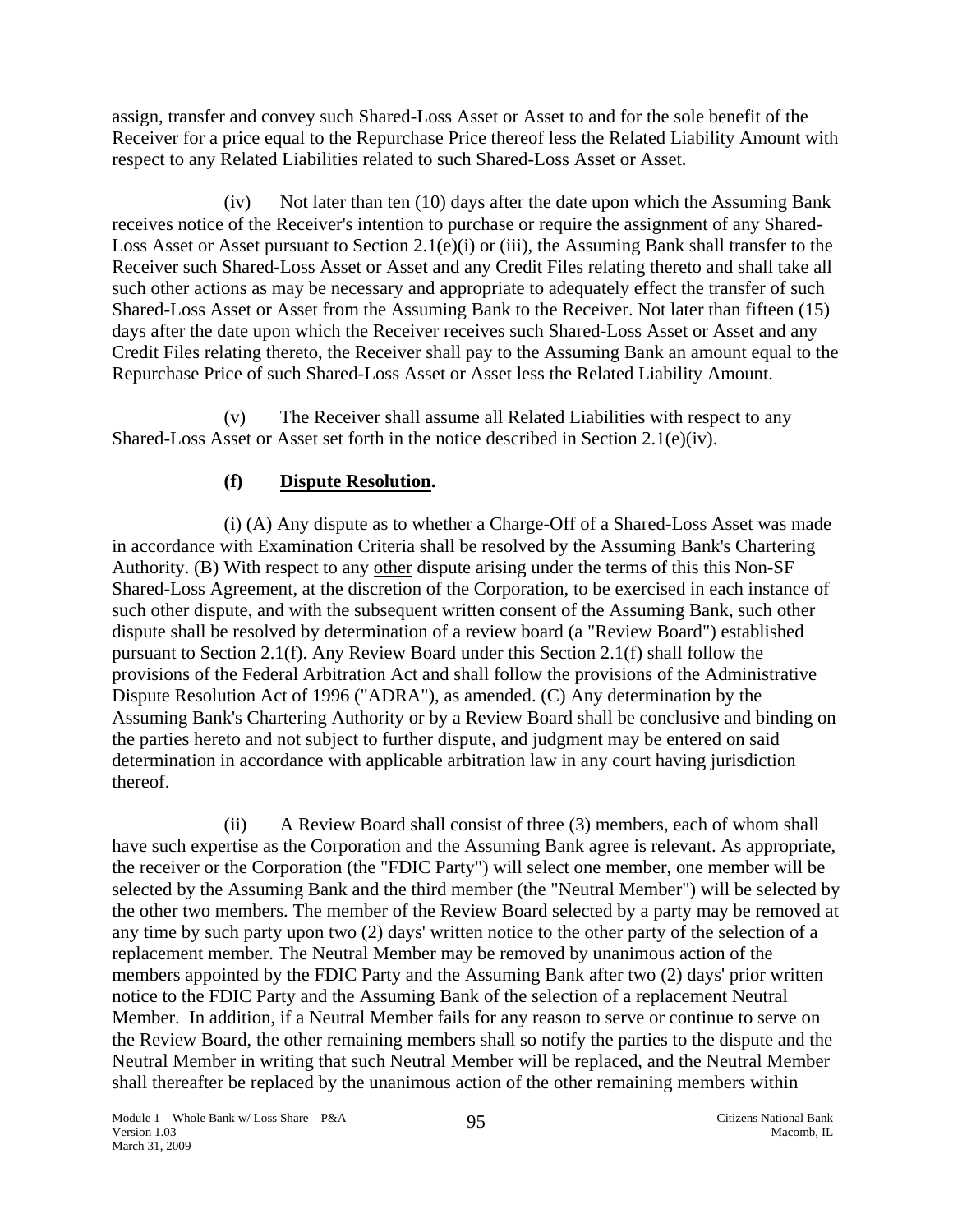twenty (20) business days of that notification.

(iii) No dispute may be submitted to a Review Board by any of the parties to this Non-SF Shared-Loss Agreement unless such party has provided to the other party a written notice of dispute ("Notice of Dispute"). During the forty-five (45)-day period following the providing of a Notice of Dispute, the parties to the dispute will make every effort in good faith to resolve the dispute by mutual agreement. As part of these good faith efforts, the parties should consider the use of less formal dispute resolution techniques, as judged appropriate by each party in its sole discretion. Such techniques may include, but are not limited to, mediation, settlement conference, and early neutral evaluation. If the parties have not agreed to a resolution of the dispute by the end of such forty-five (45)-day period, then, subject to the discretion of the Corporation and the written consent of the Assuming Bank as set forth in Section 2.1(f)(i)(B) above, on the first day following the end of such period, the FDIC Party and the Assuming Bank shall notify each other of its selection of its member of the Review Board and such members shall be instructed to promptly select the Neutral Member of the Review Board. If the members appointed by the FDIC Party and the Assuming Bank are unable to promptly agree upon the initial selection of the Neutral Member, or a timely replacement Neutral Member as set forth in Section 2.1(f)(ii) above, the two appointed members shall apply to the American Arbitration Association ("AAA"), and such Neutral Member shall be appointed in accordance with the Commercial Arbitration Rules of the AAA.

(iv) The resolution of a dispute pursuant to this Section 2.1(f) shall be governed by the Commercial Arbitration Rules of the AAA to the extent that such rules are not inconsistent with this Section 2.1(f). The Review Board may modify the procedures set forth in such rules from time to time with the prior approval of the FDIC Party and the Assuming Bank.

(v) Within fifteen (15) days after the last to occur of the final written submissions of both parties, the presentation of witnesses, if any, and oral presentations, if any, the Review Board shall adopt the position of one of the parties and shall present to the parties a written award regarding the dispute. The determination of any two (2) members of a Review Board will constitute the determination of such Review Board.

(vi) The FDIC Party and the Assuming Bank will each pay the fees and expenses of the member of the Review Board selected by it. The FDIC Party and Assuming Bank will share equally the fees and expenses of the Neutral Member. No such fees or expenses incurred by the Assuming Bank shall be subject to reimbursement by the FDIC Party under this Non-SF Shared-Loss Agreement or otherwise.

(vii) Each party will bear all costs and expenses incurred by it in connection with the submission of any dispute to a Review Board. No such costs or expenses incurred by the Assuming Bank shall be subject to reimbursement by the FDIC Party under this Non-SF Shared-Loss Agreement or otherwise. The Review Board shall have no authority to award costs or expenses incurred by either party to these proceedings.

(viii) Any dispute resolution proceeding held pursuant to this Section 2.1(f) shall not be public. In addition, each party and each member of any Review Board shall strictly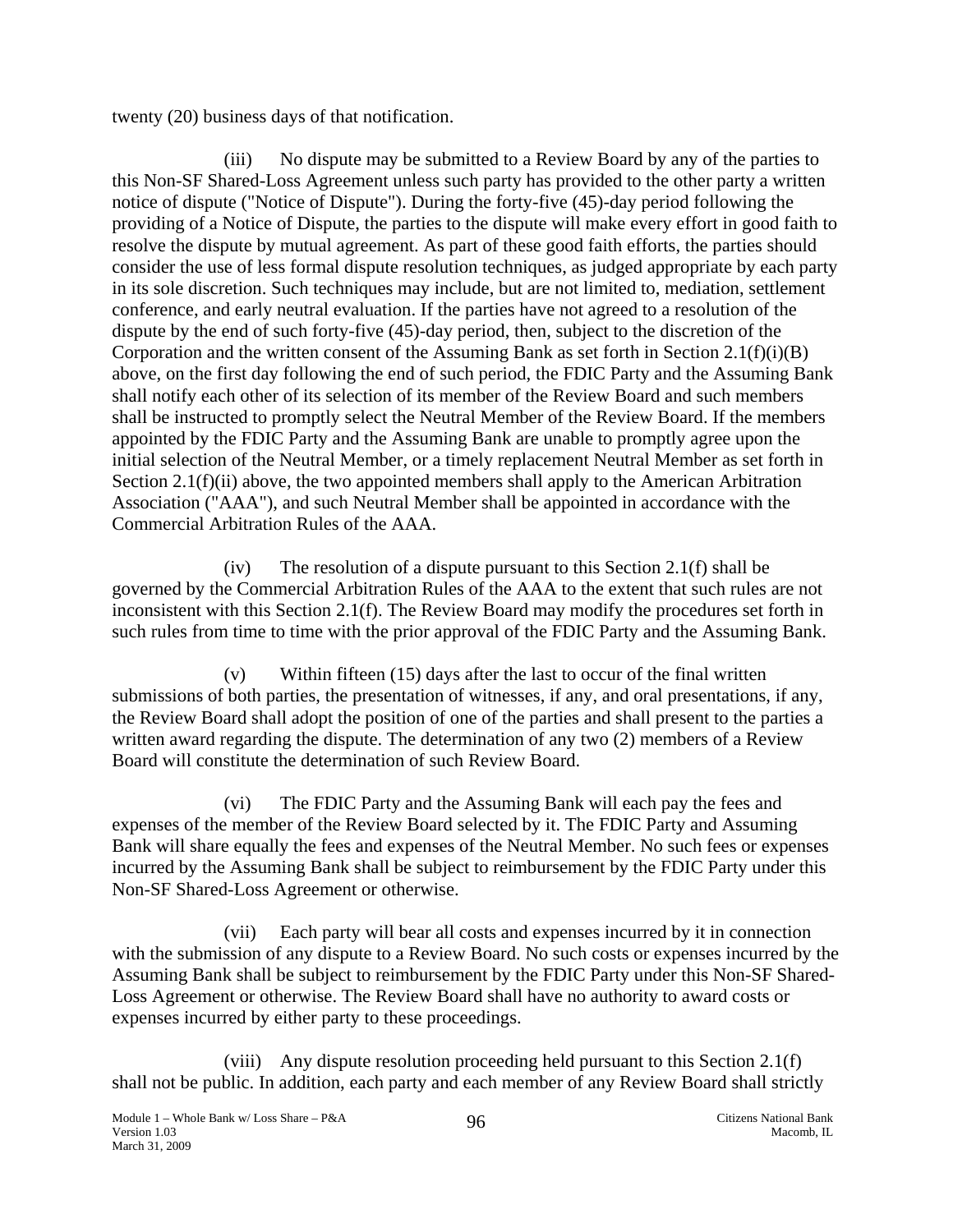maintain the confidentiality of all issues, disputes, arguments, positions and interpretations of any such proceeding, as well as all information, attachments, enclosures, exhibits, summaries, compilations, studies, analyses, notes, documents, statements, schedules and other similar items associated therewith. Pursuant to ADRA, dispute resolution communications may not be disclosed either by the parties or by any member of the Review board unless:

(1) all parties to the dispute resolution proceeding agree in writing;

(2) the communication has already been made public;

(3) the communication is required by statute to be made public; or (4) a court determines that such testimony or disclosure is necessary to prevent a manifest injustice, help establish a violation of the law or prevent harm to the public health or safety, or of sufficient magnitude in the particular case to outweigh the integrity of dispute resolution proceedings in general by reducing the confidence of parties in future cases that their communications will remain confidential.

(ix) Any dispute resolution proceeding pursuant to this Section 2.1(f) (whether as a matter of good faith negotiations, by resort to a Review Board, or otherwise) is a compromise negotiation for purposes of the Federal Rules of Evidence and state rules of evidence. The parties agree that all proceedings, including any statement made or document prepared by any party, attorney or other participants are privileged and shall not be disclosed in any subsequent proceeding or document or construed for any purpose as an admission against interest. Any document submitted and any statements made during any dispute resolution proceeding are for settlement purposes only. The parties further agree not to subpoena any of the members of the Review Board or any documents submitted to the Review Board. In no event will the Neutral Member voluntarily testify on behalf of any party.

(x) No decision, interpretation, determination, analysis, statement, award or other pronouncement of any Review Board shall constitute precedent as regards any subsequent proceeding (whether or not such proceeding involves dispute resolution under this Non-SF Shared-Loss Agreement) nor shall any Review Board be bound to follow any decision, interpretation, determination, analysis, statement, award or other pronouncement rendered by any previous Review Board or any other previous dispute resolution panel which may have convened in connection with a transaction involving other failed financial institutions or Federal assistance transactions.

(xi) The parties may extend any period of time in this Section 2.1(f) by mutual agreement. Notwithstanding anything above to the contrary, no dispute shall be submitted to a Review Board until each member of the Review Board, and any substitute member, if applicable, agrees to be bound by the provisions of this Section 2.1(f) as applicable to members of a Review Board. Prior to the commencement of the Review Board proceedings, or, in the case of a substitute Neutral Member, prior to the re-commencement of such proceedings subsequent to that substitution, the Neutral Member shall provide a written oath of impartiality.

**2.2 Administration of Shared-Loss Assets.** The Assuming Bank shall at all times prior to the Termination Date comply with the Rules Regarding the Administration of Shared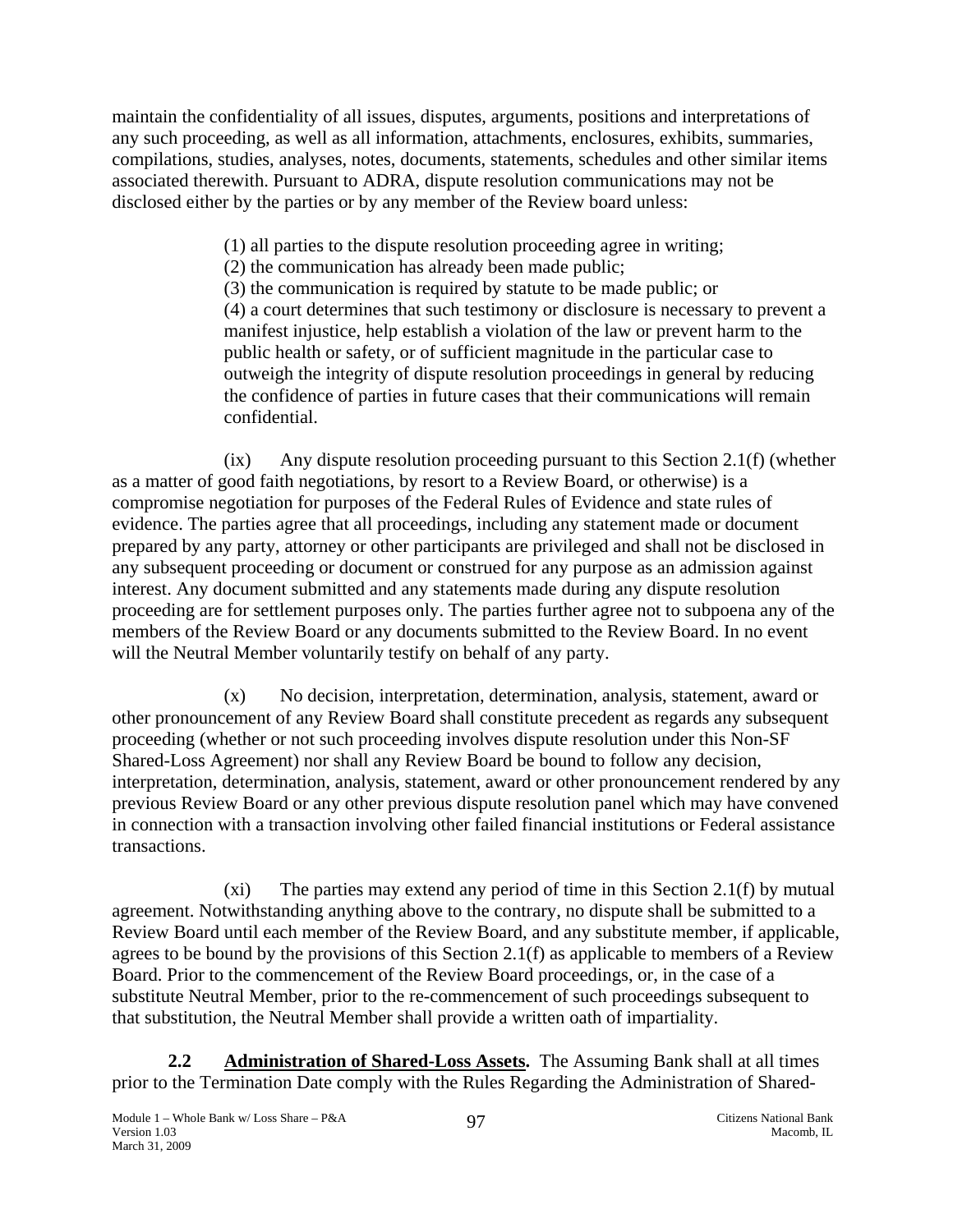Loss Assets as set forth in Article III of this Exhibit.

# **2.3 Auditor Report; Right to Audit.**

(a) Within ninety (90) days after the end of each calendar year from and including the calendar year during which Bank Closing falls to and including the calendar year during which the Termination Date falls, the Assuming Bank shall deliver to the Corporation and to the Receiver a report signed by its independent public accountants stating that they have reviewed the terms of this Non-SF Shared-Loss Agreement and that, in the course of their annual audit of the Assuming Bank's books and records, nothing has come to their attention suggesting that any computations required to be made by the Assuming Bank during such calendar year by this Article II were not made by the Assuming Bank in accordance herewith. In the event that the Assuming Bank cannot comply with the preceding sentence, it shall promptly submit to the Receiver corrected computations together with a report signed by its independent public accountants stating that, after giving effect to such corrected computations, nothing has come to their attention suggesting that any computations required to be made by the Assuming Bank during such year by this Article II were not made by the Assuming Bank in accordance herewith. In such event, the Assuming Bank and the Receiver shall make all such accounting adjustments and payments as may be necessary to give effect to each correction reflected in such corrected computations, retroactive to the date on which the corresponding incorrect computation was made.

(b) The Assuming Bank shall perform on a semi-annual basis an internal audit of its compliance with the provisions of this Article II and shall provide the Receiver and the Corporation with copies of the internal audit reports and access to internal audit workpapers related to such internal audit.

(c) The Receiver or the Corporation may perform an audit to determine the Assuming Bank's compliance with the provisions of this Non-SF Shared-Loss Agreement, including this Article II, at any time. The scope and duration of any such audit shall be within the sole discretion of the Receiver or the Corporation, as the case may be. The Receiver or the Corporation, as the case may be, shall bear the expense of any such audit. In the event that any corrections are necessary as a result of such an audit, the Assuming Bank and the Receiver shall make such accounting adjustments and payments as may be necessary to give retroactive effect to such corrections.

**2.4 Withholdings.** Notwithstanding any other provision in this Article II, the Receiver, upon the direction of the Director (or designee) of the Corporation's Division of Resolutions and Receiverships, may withhold payment for any amounts included in a Quarterly Certificate delivered pursuant to Section 2.1, if, in its sole judgment, there is a reasonable basis for denying the eligibility of an item for which reimbursement or payment is sought under such Section. In such event, the Receiver shall provide a written notice to the Assuming Bank detailing the grounds for withholding such payment. At such time as the Assuming Bank demonstrates to the satisfaction of the Receiver that the grounds for such withholding of payment, or portion of payment, no longer exist or have been cured, then the Receiver shall pay the Assuming Bank the amount withheld which the Receiver determines is eligible for payment,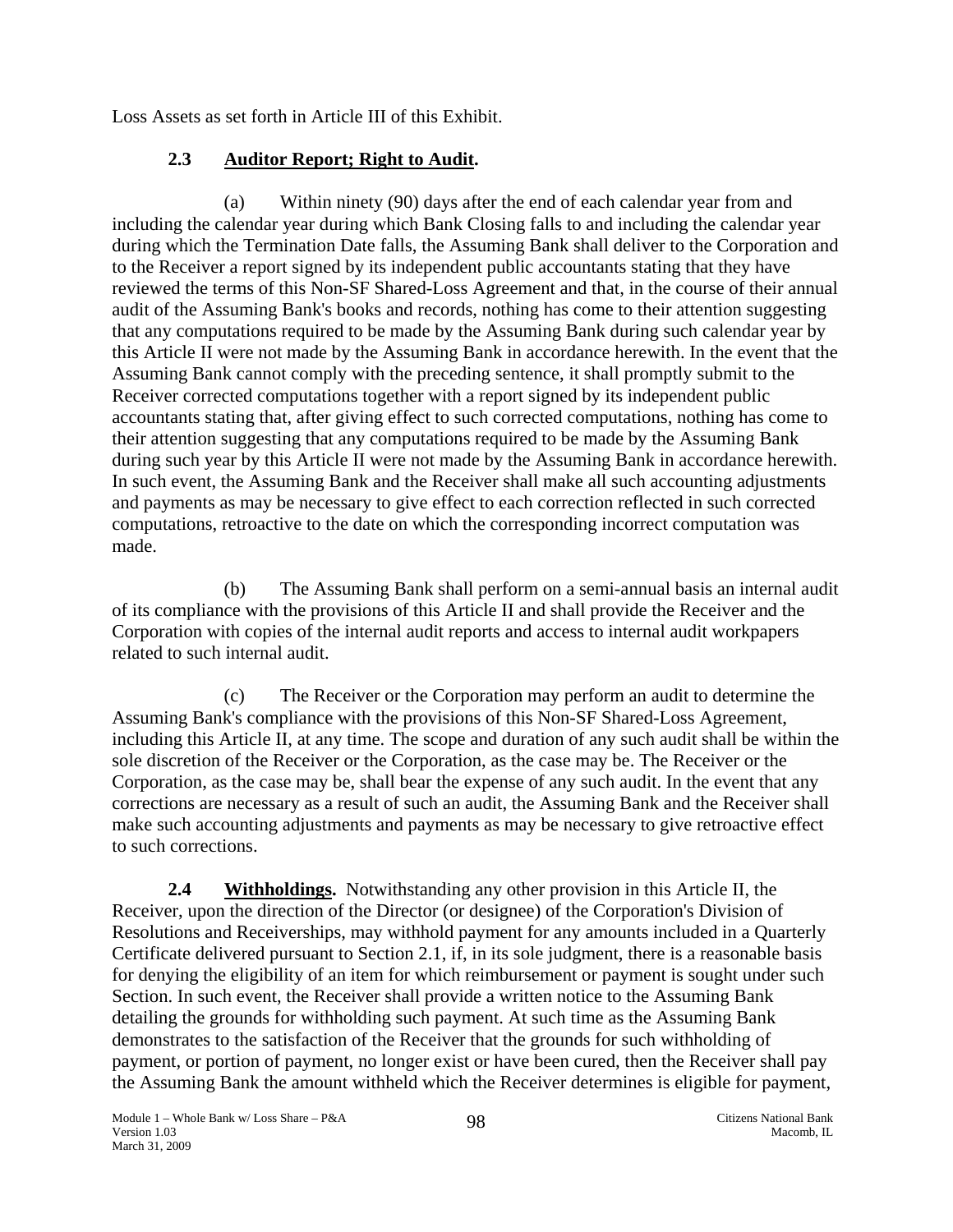within fifteen (15) Business Days. In the event the Receiver or the Assuming Bank elects to submit the issue of the eligibility of the item for reimbursement or payment for determination under the dispute resolution procedures of Section 2.1(f), then (i) if the dispute is settled by the mutual agreement of the parties in accordance with Section 2.1(f)(iii), the Receiver shall pay the amount withheld (to the extent so agreed) within fifteen (15) Business Days from the date upon which the dispute is determined by the parties to be resolved by mutual agreement, and (ii) if the dispute is resolved by the determination of a Review Board, the Receiver shall pay the amount withheld (to the extent so determined) within fifteen (15) Business Days from the date upon which the Receiver is notified of the determination by the Review Board of its obligation to make such payment. Any payment by the Receiver pursuant to this Section 2.4 shall be made together with interest on the amount thereof from the date the payment was agreed or determined otherwise to be due, at the interest rate per annum determined by the Receiver to be equal to the coupon equivalent of the three (3)-month U.S. Treasury Bill Rate in effect as of the first Business Day of each Calendar Quarter during which such interest accrues as reported in the Federal Reserve Board's Statistical Release for Selected Interest Rates H.15 opposite the caption "Auction Average - 3-Month" or, if not so reported for such day, for the next preceding Business Day for which such rate was so reported.

**2.5 Books and Records**. The Assuming Bank shall at all times keep books and records which fairly present all dealings and transactions carried out in connection with its business and affairs. Except as otherwise provided for in the Purchase and Assumption Agreement or this Non-SF Shared-Loss Agreement, all financial books and records shall be kept in accordance with generally accepted accounting principles, consistently applied for the periods involved and in a manner such that information necessary to determine compliance with any requirement of the Purchase and Assumption Agreement or this Non-SF Shared-Loss Agreement will be readily obtainable, and in a manner such that the purposes of the Purchase and Assumption Agreement or this Non-SF Shared-Loss Agreement may be effectively accomplished. Without the prior written approval of the Corporation, the Assuming Bank shall not make any change in its accounting principles affecting the Shared-Loss Assets except as required by a change in generally accepted accounting principles. The Assuming Bank shall notify the Corporation of any change in its accounting principles affecting the Shared-Loss Assets which it believes are required by a change in generally accepted accounting principles.

**2.6 Information**. The Assuming Bank shall promptly provide to the Corporation such other information, including financial statements and computations, relating to the performance of the provisions of the Agreement or otherwise relating to its business and affairs or this Exhibit, as the Corporation or the Receiver may request from time to time.

**2.7 Tax Ruling.** The Assuming Bank shall not at any time, without the Corporation's prior written consent, seek a private letter ruling or other determination from the Internal Revenue Service or otherwise seek to qualify for any special tax treatment or benefits associated with any payments made by the Corporation pursuant to the Agreement or this Exhibit.

# **ARTICLE III - RULES REGARDING THE ADMINISTRATION OF SHARED-LOSS ASSETS**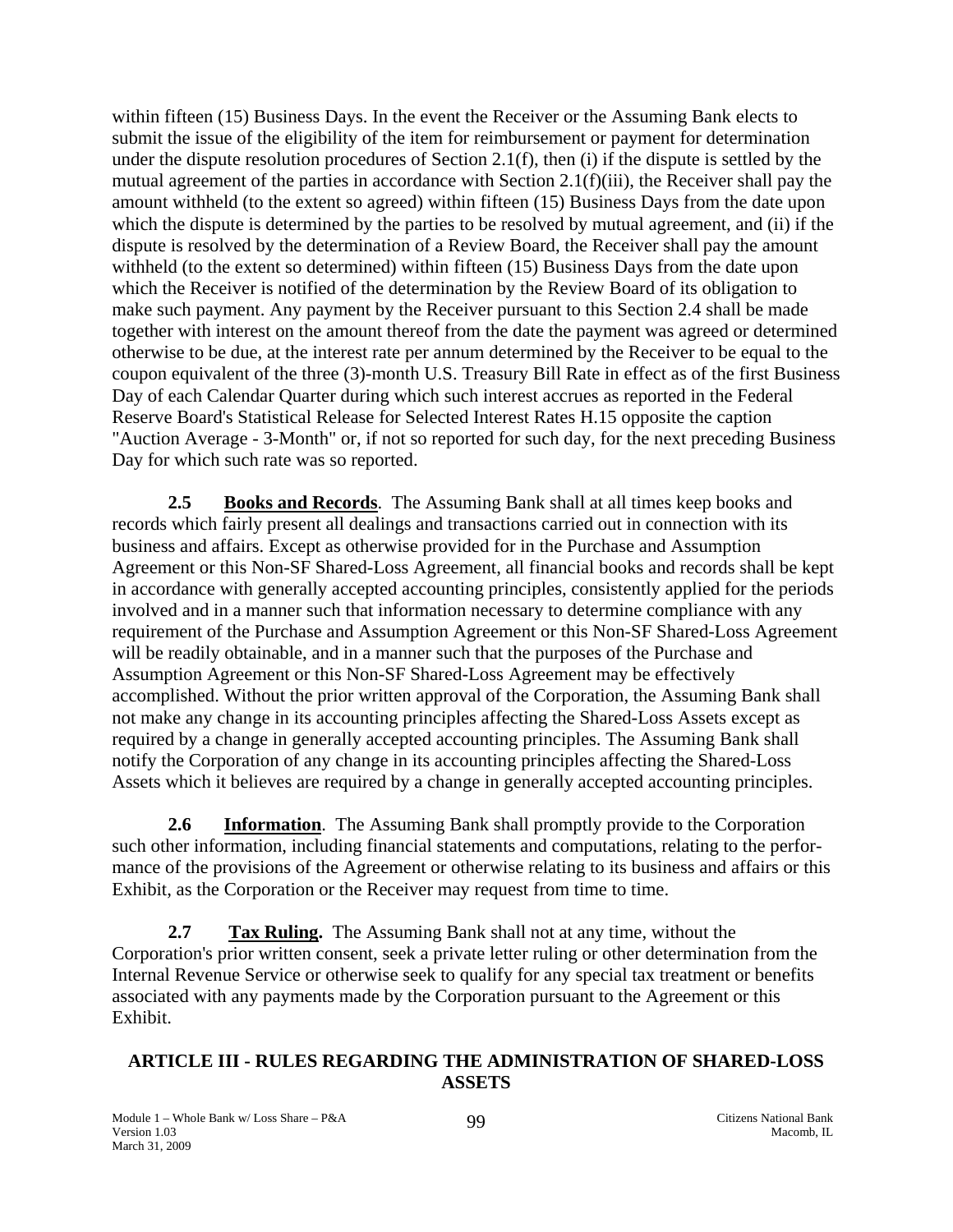**3.1 Agreement with Respect to Administration.** The Assuming Bank shall (and shall cause any of its Affiliates to which the Assuming Bank transfers any Shared-Loss Assets to) manage, administer, and collect the Shared-Loss Assets while owned by the Assuming Bank or any Affiliate thereof during the term of the Agreement in accordance with the rules set forth in this Article III ("Rules"). The Assuming Bank shall be responsible to the Receiver and the Corporation in the performance of its duties hereunder and shall provide to the Receiver and the Corporation such reports as the Receiver or the Corporation deems advisable, including but not limited to the reports required by Section 3.3 hereof, and shall permit the Receiver and the Corporation at all times to monitor the Assuming Bank's performance of its duties hereunder.

**3.2 Duties of the Assuming Bank.** (a) In performance of its duties under these Rules, the Assuming Bank shall:

(i) manage, administer, collect and effect Charge-Offs and Recoveries with respect to each Shared-Loss Asset in a manner consistent with  $(A)$  usual and prudent business and banking practices; (B) the Assuming Bank's practices and procedures including, without limitation, the then-effective written internal credit policy guidelines of the Assuming Bank, with respect to the management, administration and collection of and taking of charge-offs and write-downs with respect to loans, other real estate and repossessed collateral that do not constitute Shared-Loss Assets;

(ii) exercise its best business judgment in managing, administering, collecting and effecting Charge-Offs with respect to Shared-Loss Assets;

(iii) use its best efforts to maximize collections with respect to Shared-Loss Assets and, if applicable for a particular Shared-Loss Asset, without regard to the effect of maximizing collections on assets held by the Assuming Bank or any of its Affiliates that are not Shared-Loss Assets;

(iv) adopt and implement accounting, reporting, record-keeping and similar systems with respect to the Shared-Loss Assets, as provided in Section 3.3 hereof;

(v) retain sufficient staff to perform its duties hereunder;

(vi) provide written notification in accordance with Article IV of this Exhibit immediately after the execution of any contract pursuant to which any third party (other than an Affiliate of the Assuming Bank) will manage, administer or collect any of the Shared-Loss Assets, together with a copy of that contract.

(b) Any transaction with or between any Affiliate of the Assuming Bank with respect to any Shared-Loss Asset including, without limitation, the execution of any contract pursuant to which any Affiliate of the Assuming Bank will manage, administer or collect any of the Shared-Loss Assets, or any other action involving self-dealing, shall be subject to the prior written approval of the Receiver or the Corporation.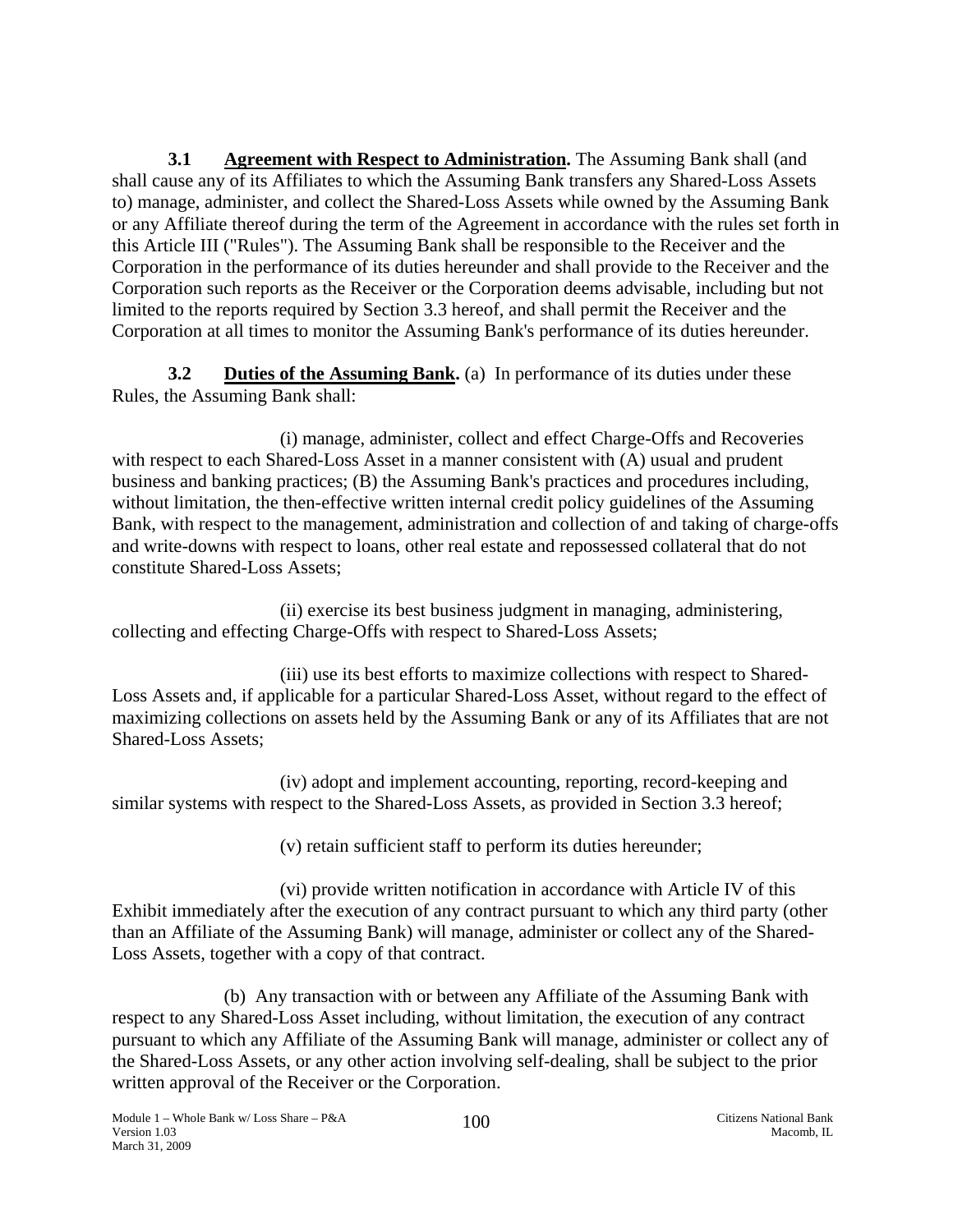(c) The following categories of expenses shall not be deemed to be Reimbursable Expenses or Recovery Expenses:

(i) Federal, State, or local income taxes and expenses related thereto;

(ii) salaries or other compensation and related benefits of Assuming Bank employees and the employees of its Affiliates including, without limitation, any bonus, commission or severance arrangements, training, payroll taxes, dues, or travel- or relocationrelated expenses;

(iii) the cost of space occupied by the Assuming Bank, any Affiliate thereof and their staff, the rental of and maintenance of furniture and equipment, and expenses for data processing including the purchase or enhancement of data processing systems;

(iv) except as otherwise provided herein, fees for accounting and other independent professional consultants (other than consultants retained to assess the presence, storage or release of any hazardous or toxic substance, or any pollutant or contaminant with respect to the collateral securing a Shared-Loss Loan that has been fully or partially charged-off); provided, that for purposes of this Section 3.2(c)(iv), fees of attorneys and appraisers engaged as necessary to assist in collections with respect to Shared-Loss Assets shall not be deemed to be fees of other independent consultants;

(v) allocated portions of any other overhead or general and administrative expense other than any fees relating to specific assets, such as appraisal fees or environmental audit fees, for services of a type the Assuming Bank does not normally perform internally;

(vi) any expense not incurred in good faith and with the same degree of care that the Assuming Bank normally would exercise in the collection of troubled assets in which it alone had an interest; and

(vii) any expense incurred for a product, service or activity that is of an extravagant nature or design.

(d) The Assuming Bank shall not contract with third parties to provide services the cost of which would be a Reimbursable Expense or Recovery Expense if the Assuming Bank would have provided such services itself if the relevant Shared-Loss Assets were not subject to the loss-sharing provisions of Section 2.1 of this Commercial Loss-Share Agreement.

**3.3 Shared-Loss Asset Records and Reports**. The Assuming Bank shall establish and maintain records on a separate general ledger, and on such subsidiary ledgers as may be appropriate to account for the Shared-Loss Assets, in such form and detail as the Receiver or the Corporation may require, to enable the Assuming Bank to prepare and deliver to the Receiver or the Corporation such reports as the Receiver or the Corporation may from time to time request regarding the Shared-Loss Assets and the Quarterly Certificates required by Section 2.1 of this Exhibit.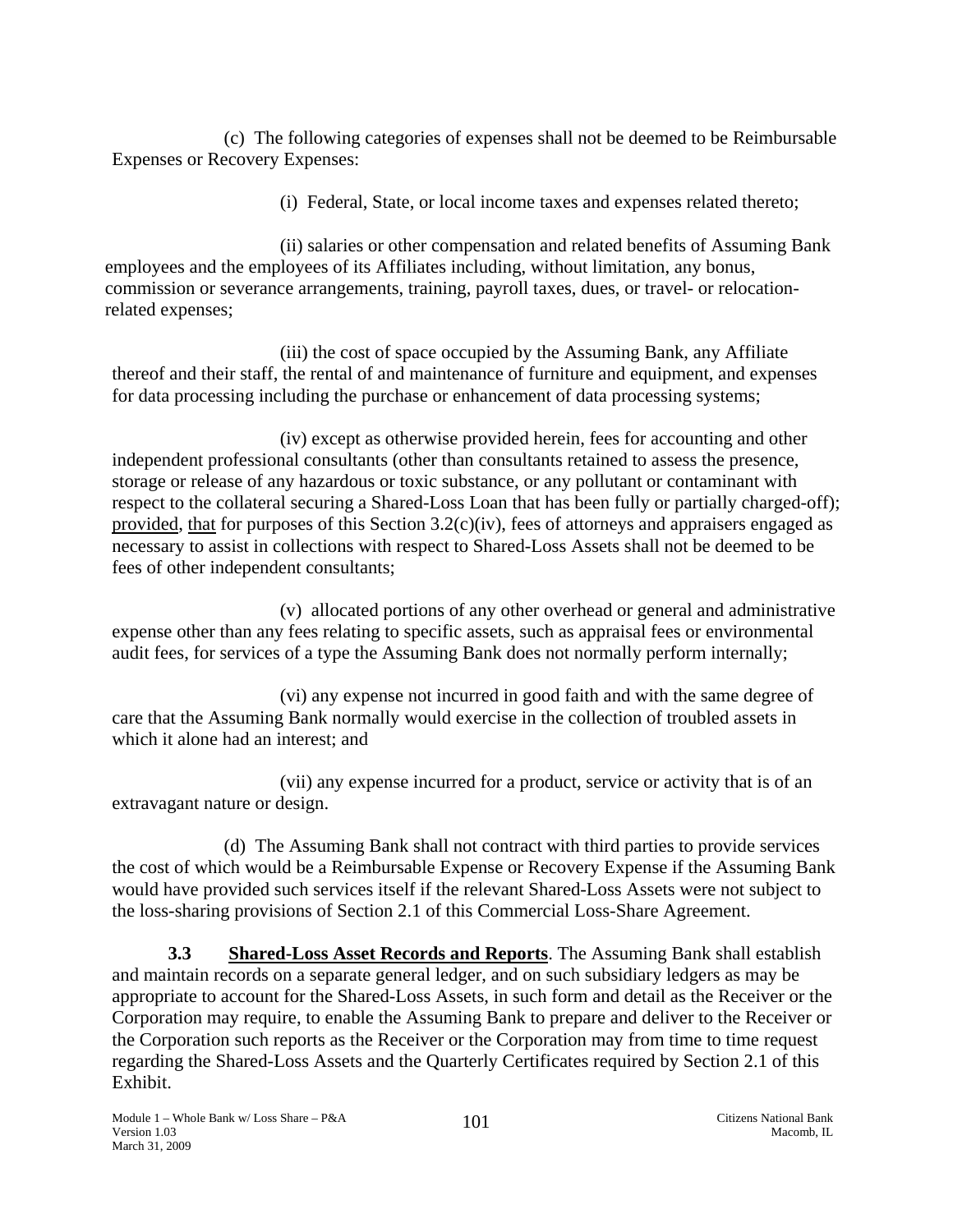# **3.4 Related Loans**.

(a) The Assuming Bank shall not manage, administer or collect any "Related Loan" in any manner which would have the effect of increasing the amount of any collections with respect to the Related Loan to the detriment of the Shared-Loss Asset to which such loan is related. A "Related Loan" means any loan or extension of credit held by the Assuming Bank at any time on or prior to the end of the final Recovery Quarter that is: (i) made to the same Obligor with respect to a Loan that is a Shared-Loss Asset or with respect to a Loan from which Other Real Estate, Additional ORE or Subsidiary ORE derived, or (ii) attributable to the same primary Obligor with respect to any Loan described in clause (i) under the rules of the Assuming Bank's Chartering Authority concerning the legal lending limits of financial institutions organized under its jurisdiction as in effect on the Commencement Date, as applied to the Assuming Bank.

(b) The Assuming Bank shall prepare and deliver to the Receiver with the Quarterly Certificates for the Calendar Quarters ending June 30 and December 31 for all Shared-Loss Quarters and Recovery Quarters, a schedule of all Related Loans which are commercial loans or commercial real estate loans with Legal Balances of \$500,000 or more on the Accounting Records of the Assuming Bank as of the end of each such semi-annual period, and all other commercial loans or commercial real estate loans attributable to the same Obligor on such loans of \$500,000 or more.

**3.5 Legal Action; Utilization of Special Receivership Powers**. The Assuming Bank shall notify the Receiver in writing (such notice to be given in accordance with Article IV below and to include all relevant details) prior to utilizing in any legal action any special legal power or right which the Assuming Bank derives as a result of having acquired an asset from the Receiver, and the Assuming Bank shall not utilize any such power unless the Receiver shall have consented in writing to the proposed usage. The Receiver shall have the right to direct such proposed usage by the Assuming Bank and the Assuming Bank shall comply in all respects with such direction. Upon request of the Receiver, the Assuming Bank will advise the Receiver as to the status of any such legal action. The Assuming Bank shall immediately notify the Receiver of any judgment in litigation involving any of the aforesaid special powers or rights.

# **ARTICLE IV -- LOSS-SHARING NOTICES GIVEN TO CORPORATION AND/OR RECEIVER**

As a supplement to the notice provisions contained in Section 13.7 of the Agreement, any notice, request, demand, consent, approval, or other communication (a "Notice") given to the Corporation and/or the Receiver in the loss-sharing context shall be given as follows:

**4.1** With respect to a Notice under Sections 2 and Sections 3.2, 3.3, and 3.4 of this Exhibit: